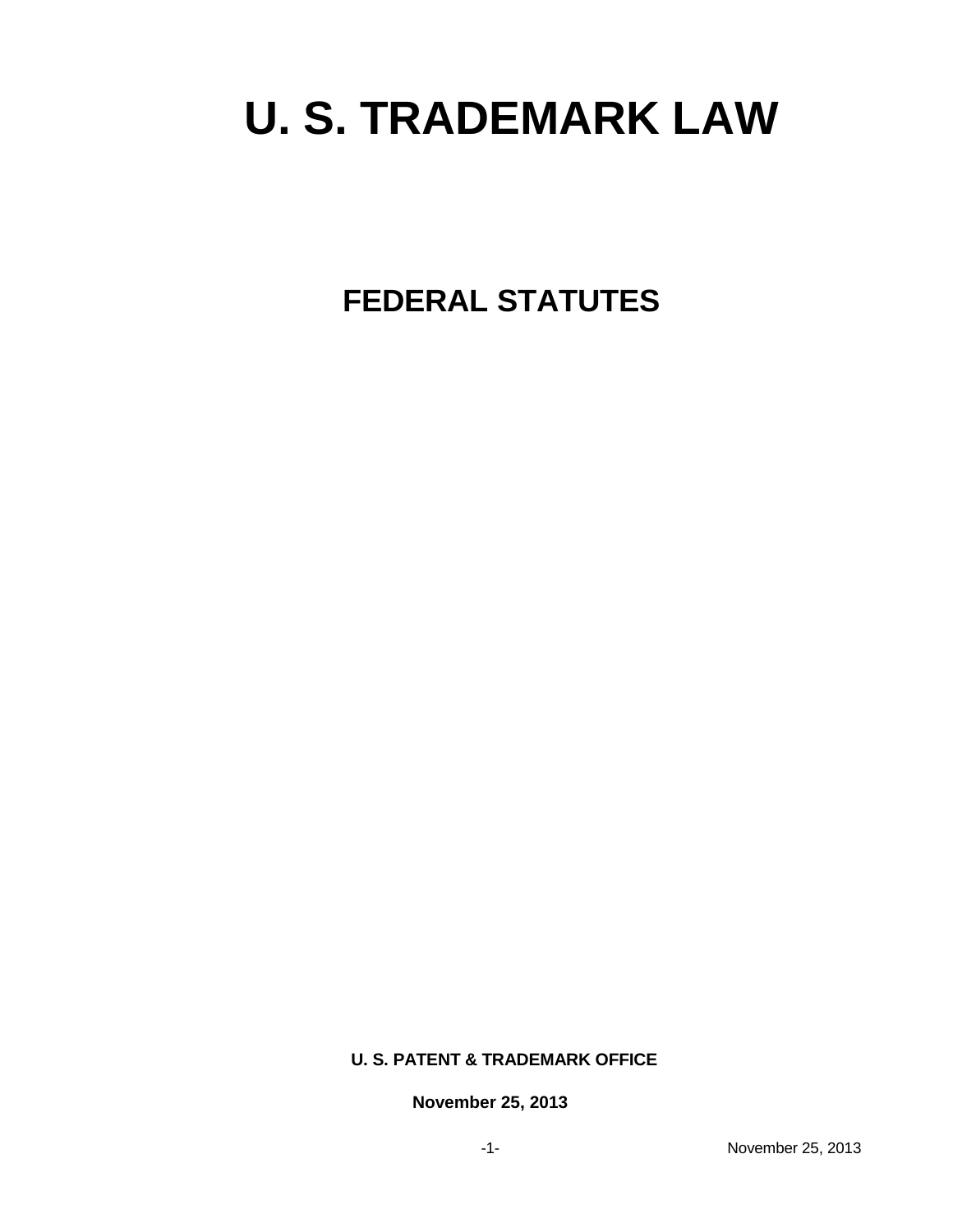# TABLE OF CONTENTS

# **[TRADEMARK ACT OF 1946, AS AMENDED](#page-5-0)**

#### TITLE I - [THE PRINCIPAL REGISTER](#page-6-0)

- § 1 (15 U.S.C. § [1051\). Application for registration; verification](#page-6-1)
- § 2 (15 U.S.C. § [1052\). Trademarks registrable on the principal register; concurrent](#page-8-0)  [registration](#page-8-0)
- § 3 (15 U.S.C. § [1053\). Service marks registrable](#page-9-0)
- § 4 (15 U.S.C. § [1054\). Collective marks and certification marks registrable](#page-9-1)
- § 5 (15 U.S.C. § [1055\). Use by related companies](#page-10-0)
- § 6 (15 U.S.C. § [1056\). Disclaimers](#page-10-1)
- § 7 (15 U.S.C. § [1057\). Certificates of registration](#page-10-2)
- § 8 (15 U.S.C. § [1058\). Duration](#page-12-0)
- § 9 (15 U.S.C. § [1059\). Renewal of registration](#page-13-0)
- § 10 (15 U.S.C. § [1060\). Assignment](#page-13-1)
- § 11 (15 U.S.C. § [1061\). Acknowledgments and verifications](#page-14-0)
- § 12 (15 U.S.C. § [1062\). Publication](#page-14-1)
- § 13 (15 U.S.C. § [1063\). Opposition](#page-15-0)
- § 14 (15 U.S.C. § [1064\). Cancellation](#page-15-1)
- § 15 (15 U.S.C. § [1065\). Incontestability of right to use mark under certain conditions](#page-16-0)
- § 16 (15 U.S.C. § [1066\). Interference](#page-17-0)
- § 17 (15 U.S.C. § [1067\). Interference, opposition, and proceedings for concurrent use](#page-17-1)  [registration or for cancellation; notice; Trademark Trial and Appeal Board](#page-17-1)
- § 18 (15 U.S.C. § [1068\). Refusal, cancellation, or restriction of registration; concurrent use](#page-18-0)
- § 19 (15 U.S.C. § [1069\). Applicability, in inter partes proceeding, of equitable principles of](#page-18-1)  [laches, estoppel and acquiescence](#page-18-1)
- § 20 (15 U.S.C. § [1070\). Appeal from examiner to Trademark Trial and Appeal Board](#page-18-2)
- § 21 (15 U.S.C. § [1071\). Appeal to courts](#page-18-3)
- § 22 (15 U.S.C. § [1072\). Registration as notice](#page-20-0)

# TITLE II - [THE SUPPLEMENTAL REGISTER](#page-20-1)

- § 23 (15 U.S.C. § [1091\). Filing and registration for foreign use](#page-20-2)
- § 24 (15 U.S.C. § [1092\). Cancellation](#page-21-0)
- § 25 (15 U.S.C. § [1093\). Supplemental registration certificate](#page-21-1)
- § 26 (15 U.S.C. § [1094\). General provisions](#page-21-2)
- § 27 (15 U.S.C. § [1095\). Principal registration not precluded by supplemental registration](#page-21-3)
- § 28 (15 U.S.C. § [1096\). Department of Treasury; supplemental registration not filed](#page-21-4)

# TITLE III - [NOTICE OF REGISTRATION](#page-22-0)

§ 29 (15 U.S.C. § [1111\). Notice of registration; display with mark; actual notice](#page-22-1)

# TITLE IV - [CLASSIFICATION](#page-22-2)

§ 30 (15 U.S.C. § [1112\). Classification of goods and services; registration in plurality of](#page-22-3)  [classes](#page-22-3)

# TITLE V - [FEES AND CHARGES](#page-22-4)

§ [31 \(15 U.S.C. §](#page-22-5) 1113). Fees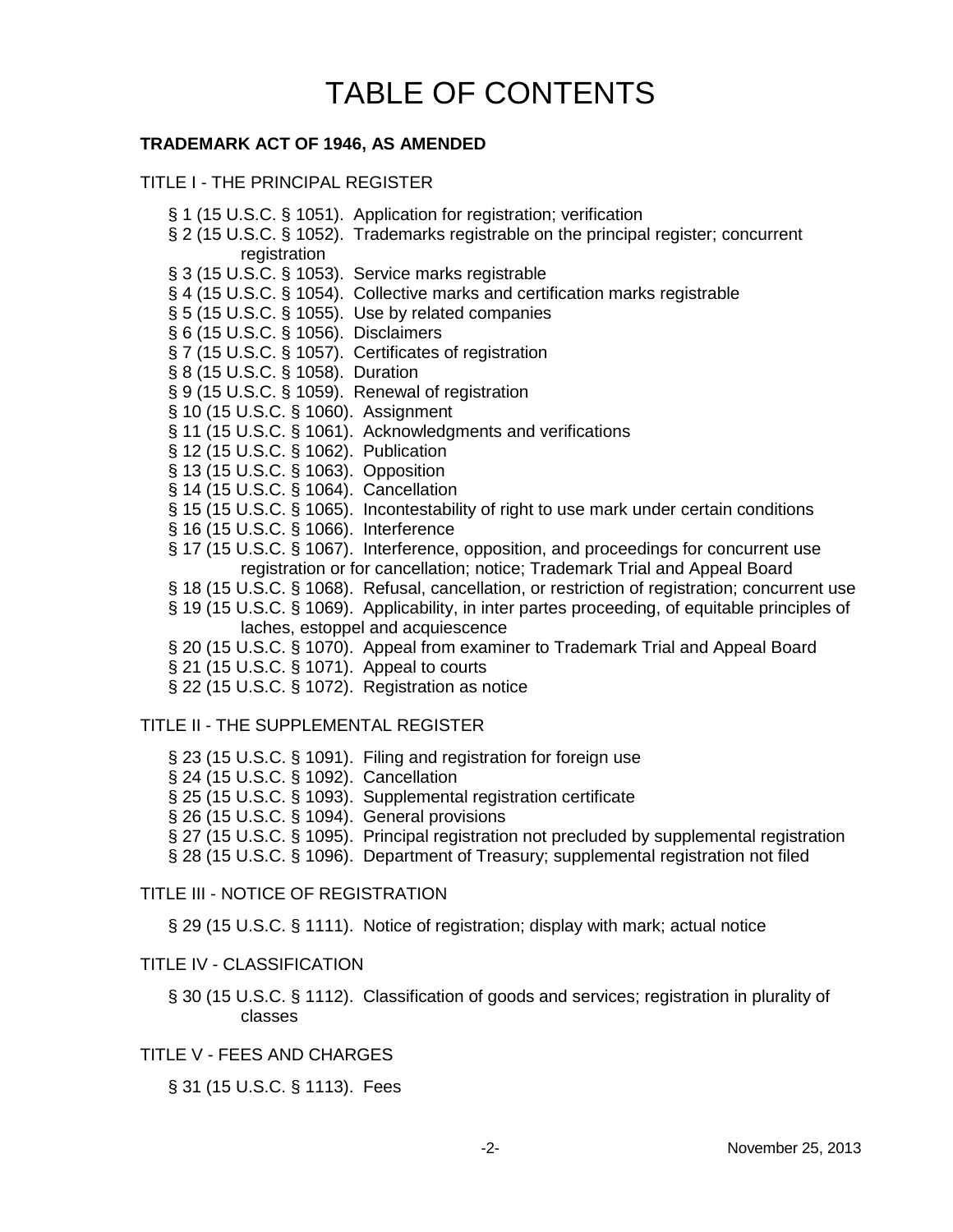TITLE VI - [REMEDIES](#page-23-0)

- § 32 (15 U.S.C. § [1114\). Remedies; infringement; innocent infringers](#page-23-1)
- § 33 (15 U.S.C. § [1115\). Registration as evidence of right to exclusive use; defenses](#page-25-0)
- § 34 (15 U.S.C. § [1116\). Injunctions; enforcement; notice of filing suit given Director](#page-26-0)
- § 35 (15 U.S.C. § [1117\). Recovery of profits, damages, and costs](#page-29-0)
- § 36 (15 U.S.C. § [1118\). Destruction of infringing articles](#page-30-0)
- § 37 (15 U.S.C. § [1119\). Power of court over registration; certification of decrees and](#page-31-0)  [orders](#page-31-0)
- § 38 (15 U.S.C. § [1120\). Fraud; civil liability](#page-31-1)
- § 39 (15 U.S.C. § 1121). Jurisdiction of Federal courts; State, local, and other agency **[requirements](#page-31-2)**
- § 40 (15 U.S.C. § [1122\). Liability of States, instrumentalities of States and State officials](#page-31-3)
- § 41 (15 U.S.C. § [1123\). Rules and regulations](#page-32-0)

TITLE VII - [IMPORTATION FORBIDDEN OF GOODS BEARING INFRINGING MARKS OR](#page-32-1)  [NAMES](#page-32-1)

§ 42 (15 U.S.C. § [1124\). Importation of goods bearing infringing marks or names forbidden](#page-32-2)

TITLE VIII - [FALSE DESIGNATIONS OF ORIGIN, FALSE DESCRIPTIONS. AND DILUTION](#page-33-0)  [FORBIDDEN](#page-33-0)

§ 43 (15 U.S.C. § [1125\). False designations of origin; false description or representation](#page-33-1)

# TITLE IX - [INTERNATIONAL CONVENTIONS](#page-38-0)

§ 44 (15 U.S.C. § [1126\). International conventions; register of marks](#page-38-1)

# TITLE X - [CONSTRUCTION AND DEFINITIONS](#page-40-0)

§ [45 \(15 U.S.C. §](#page-40-1) 1127).

# TITLE XI - [REPEAL OF PREVIOUS ACTS](#page-43-0)

§ 46(a) (15 U.S.C. § [1051 note\). Time of taking effect -](#page-43-1) Repeal of prior acts

- § 46(b) (15 U.S.C. § [1051 note\). Existing registrations under prior acts](#page-43-2)
- § 47(a) (15 U.S.C. § [1051 note\). Applications pending on effective date of Act](#page-44-0)
- § 47(b) (15 U.S.C. § [1051 note\). Appeals pending on effective date of Act](#page-44-1)
- § 48 (15 U.S.C. § [1051 note\). Prior acts not repealed](#page-44-2)
- § 49 (15 U.S.C. § [1051 note\). Preservation of existing rights](#page-44-3)
- § 50 (15 U.S.C. § [1051 note\). Severability](#page-44-4)
- § 51 (15 U.S.C. § 1058 note). Applications pending on effective date of the Trademark Law [Revision Act of 1988](#page-44-5)

# [TITLE XII—THE MADRID PROTOCOL](#page-45-0)

[Sec. 60 \(15 U.S.C. §](#page-45-1) 1141). Definitions

- Sec. 61 (15 U.S.C. § [1141a\). International applications based on United States applications](#page-46-0)  [or registrations](#page-46-0)
- Sec. 62 (15 U.S.C. § [1141b\). Certification of the international application](#page-46-1)
- Sec. 63 (15 U.S.C. § [1141c\). Restriction, abandonment, cancellation, or expiration of a](#page-47-0)  [basic application or basic registration](#page-47-0)
- Sec. 64 (15 U.S.C. § [1141d\). Request for extension of protection subsequent to](#page-47-1)  [International registration](#page-47-1)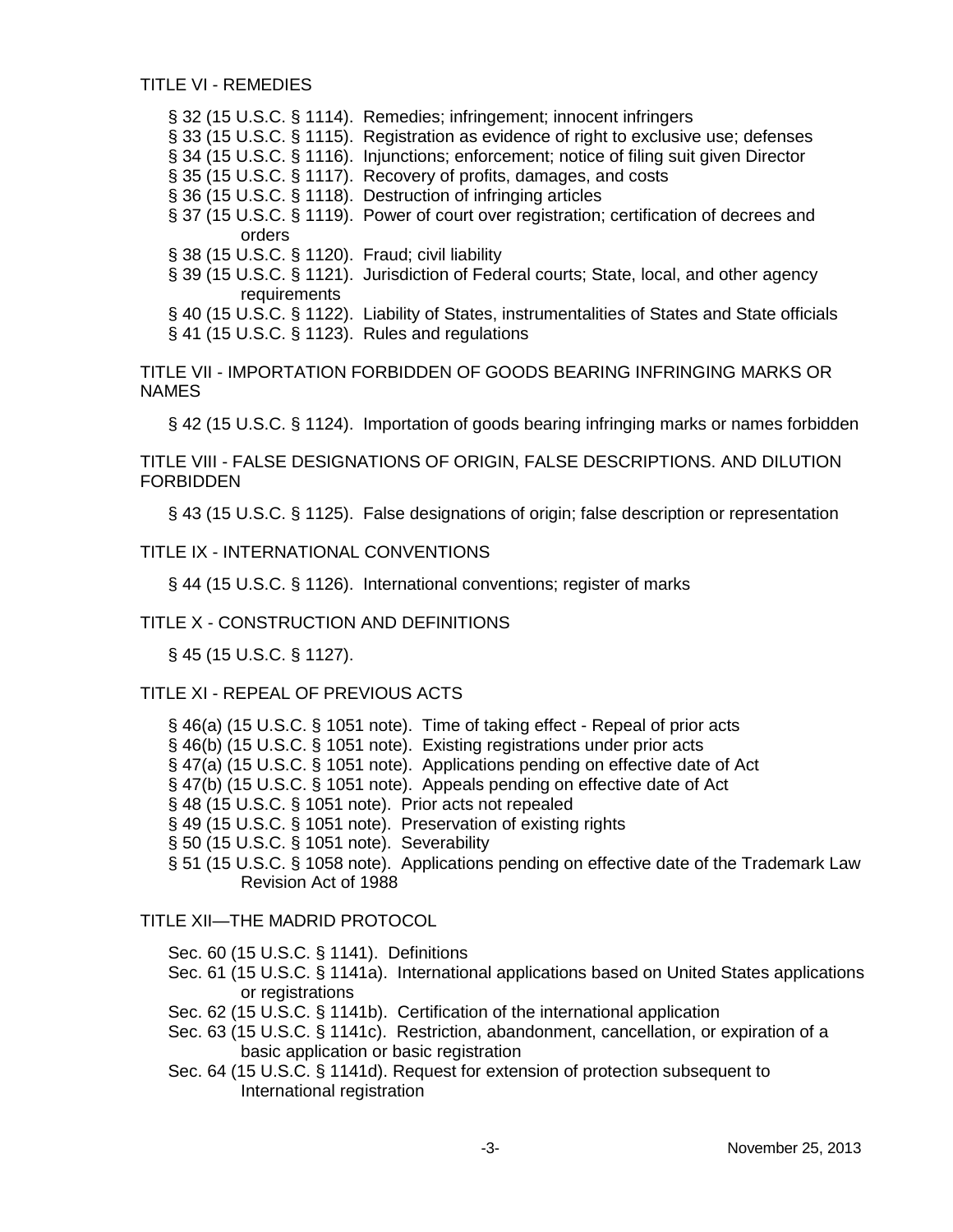- Sec. 65 (15 U.S.C. § [1141e\). Extension of protection of an international registration to the](#page-47-2)  [United States under the Madrid Protocol](#page-47-2)
- Sec. 66 (15 U.S.C. § [1141f\). Effect of filing a request for extension of](#page-47-3) protection of an [international registration to the United States](#page-47-3)
- Sec. 67 (15 U.S.C. § [1141g\). Right of priority for request for extension of protection to the](#page-48-0)  [United States.](#page-48-0)
- Sec. 68 (15 U.S.C. § [1141h\). Examination of and opposition to request for extension of](#page-48-1)  [protection; notification of refusal](#page-48-1)
- Sec. 69 (15 U.S.C. § [1141i\). Effect of extension of protection.](#page-49-0)
- Sec. 70 (15 U.S.C. § [1141j\). Dependence of extension of protection to the United States on](#page-50-0)  [the underlying international registration](#page-50-0)

Sec. 71 (15 U.S.C. § [1141k\). Affidavits and fees](#page-50-1)

Sec. 72 (15 U.S.C. § 1141*l*[\). Assignment of an extension of protection](#page-51-0)

Sec. 73 (15 U.S.C. § [1141m\). Incontestability](#page-52-0)

Sec. 74 (15 U.S.C. § [1141n\). Rights of extension of protection](#page-52-1)

Sec. 13403 (15 U.S.C. § [1141 note\). Effective date](#page-52-2)

#### **[UNITED STATES CODE, TITLE 35, PATENTS](#page-54-0)**

[PART 1-UNITED STATES PATENT AND TRADEMARK OFFICE](#page-54-1)

[CHAPTER 1-ESTABLISHMENT, OFFICERS AND EMPLOYEES, FUNCTIONS](#page-54-2)

- 35 U.S.C. § [1. Establishment.](#page-54-3)
- 35 U.S.C. § [2. Powers and duties.](#page-54-4)
- 35 U.S.C. § [3. Officers and employees.](#page-57-0)
- 35 U.S.C. § [4. Restrictions on officers and employees as to interest in patents](#page-60-0)
- 35 U.S.C. § [5. Patent and Trademark Office Public Advisory Committees.](#page-60-1)
- 35 U.S.C. § [6. Patent Trial and Appeal Board. \(35 U.S.C. §](#page-61-0) 6 pertains to patents.)
- [35 U.S.C. §](#page-61-1) 7. Library.
- 35 U.S.C. § [8. Classification of patents. \(35 U.S.C. §](#page-62-0) 8 pertains to patents.)
- 35 U.S.C. § [9. Certified copies of records.](#page-62-1)
- 35 U.S.C. § [10. Publications.](#page-62-2)
- 35 U.S.C. § [11. Exchange of copies of patents. \(35 U.S.C.](#page-62-3) § 11 pertains to patents.)

35 U.S.C. § [12. Copies of patents and applications for public libraries. \(35 U.S.C. §](#page-62-4) 12 [pertains to patents.\)](#page-62-4)

35 U.S.C. § [13. Annual report to Congress.](#page-62-5)

#### [CHAPTER 2—PROCEEDINGS IN THE PATENT AND TRADEMARK OFFICE](#page-63-0)

35 U.S.C. § [21. Filing date and day for taking action.](#page-63-1)

5 U.S.C. § [6103. Holidays.](#page-63-2)

[District of Columbia Code—Section 28-2701.](#page-64-0)

35 U.S.C. § [22. Printing of papers filed.](#page-64-1)

35 U.S.C. § [23. Testimony in Patent and Trademark Office cases.](#page-64-2)

35 U.S.C. § [24. Subpoenas, witnesses.](#page-65-0)

35 U.S.C. § [25. Declaration in lieu of oath.](#page-65-1)

35 U.S.C. § [26. Effect of defective execution.](#page-65-2)

#### CHAPTER 3—PRACTICE [BEFORE PATENT AND TRADEMARK OFFICE](#page-66-0)

35 U.S.C. § [31. \[Repealed\]](#page-66-1)

35 U.S.C. § [32. Suspension or exclusion from practice.](#page-66-2)

35 U.S.C. § [33. Unauthorized representation as practitioner.](#page-66-3)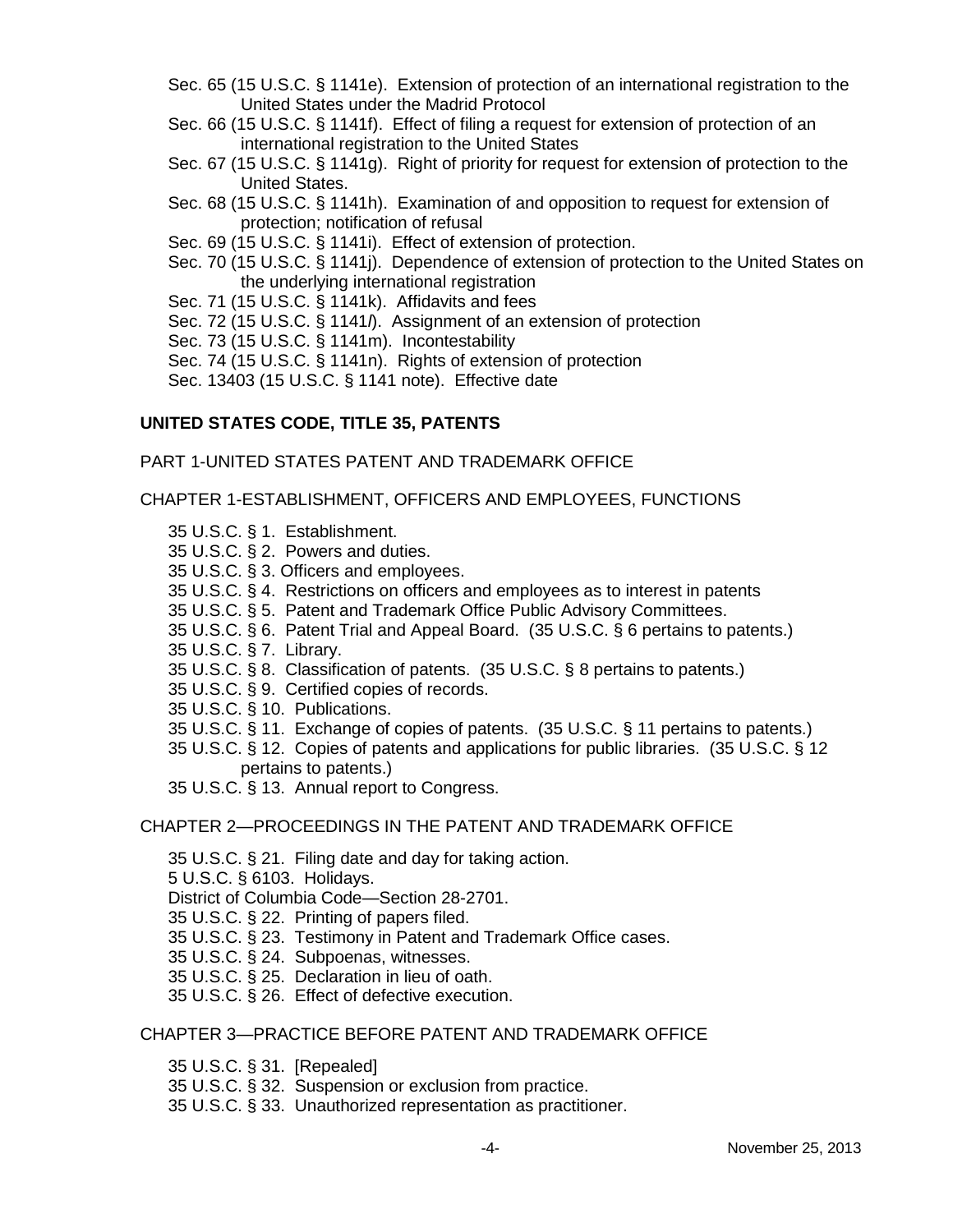# [CHAPTER 4—PATENT FEES, FUNDING, SEARCH SYSTEMS](#page-66-4)

35 U.S.C. § [41\(i\). Patent and trademark search systems.](#page-66-5)

35 U.S.C. § [41 note. Adjustment of trademark fees.](#page-67-0)

35 U.S.C. § [42. Patent and Trademark Office funding.](#page-67-1)

# **[NOTES OF OTHER STATUTES](#page-69-0)**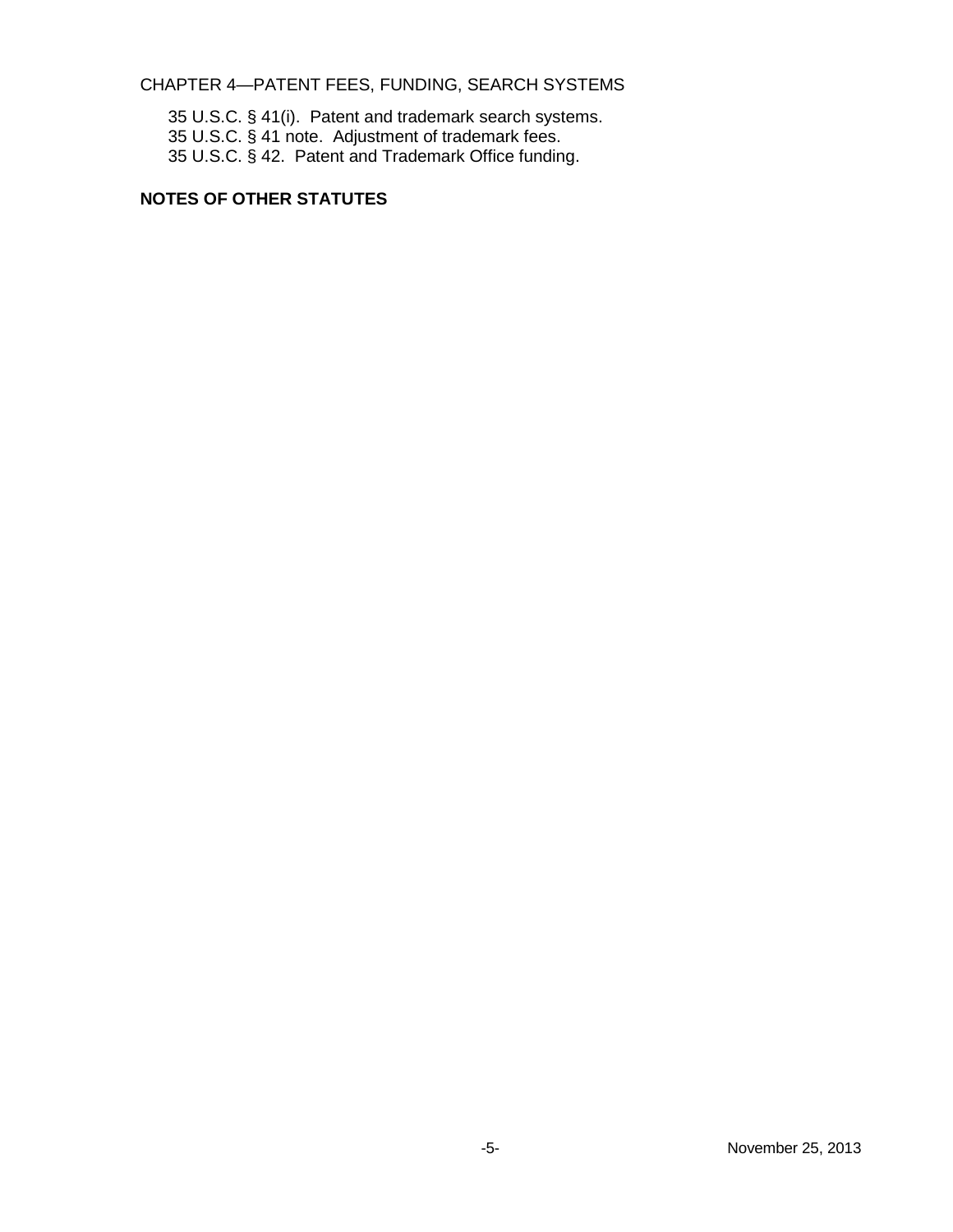# **Trademark Act of 1946, as Amended**

#### <span id="page-5-0"></span>PUBLIC LAW 79-489, CHAPTER 540, APPROVED JULY 5, 1946; 60 STAT. 427

The headings used for sections and subsections or paragraphs in the following reprint of the Act are not part of the Act but have been added for convenience in using this reprint. Prior trademark statutes may be found in Title 15, Chapter 3, of the U.S. Code and in the Statutes at Large. The present Act forms Chapter 22 of Title 15 of the U.S. Code and the U.S. Code citations have been placed at the beginning of each section and subsection. Included are an amendment to repeal § 40 by the Act of May 24, 1949, 63 Stat. 109; and amendments made to § 7(a) by the Act of August 17, 1950, Public Law 81-710, 64 Stat. 459; to § 21 by the Act of July 19, 1952, Public Law 82-593, 66 Stat. 792; to §§ 17, 20, 21, 24 and 31 by the Act of August 8, 1958, Public Law 85- 609, 72 Stat. 540; to § 44(d) by the Act of October 3, 1961, Public Law 87-333, 75 Stat. 748; to §§ 1(a)(1), 2(d), 6, 7(a), 7(d), 7(e), 7(f), 9, 10, 12(a), 12(c), 13, 14, 15, 16, 21, 23, 24, 29, 30, 32, 33, 35, 44(b), 44(e) and 45 by the Act of October 9, 1962, Public Law 87-772, 76 Stat. 769; to § 31 by the Act of July 24, 1965, Public Law 89-83, 79 Stat. 260; to § 29 and the terms "Patent Office" and "Commissioner of Patents" by the Act of January 2, 1975, Public Law 93-596, 88 Stat. 1949; to §§ 13, 21 and 35 by the Act of January 2, 1975, Public Law 93-600, 88 Stat. 1955; to § 42 by the Act of October 3, 1978, Public Law 95-410, 92 Stat. 903; to § 17 by the Act of October 15, 1980, Public Law 96-455, 94 Stat. 2024; to § 31 by the Act of December 12, 1980, Public Law 96-517, 94 Stat. 3018; to §§ 21 and 39 by the Act of April 2, 1982, Public Law 97-164, 96 Stat. 25; to §§ 8(a), 8(b), 11, 13, 14, 15, 16 and 31 by the Act of August 27, 1982, Public Law 97-247, 96 Stat. 317; to § 31(a) by the Act of September 8, 1982, Public Law 97-256, 96 Stat. 816; to add § 39(a) by the Act of October 12, 1982, Public Law 97-296, 96 Stat. 1316; to §§ 34, 35 and 36 by the Act of October 12, 1984, Public Law 98-473, 98 Stat. 2179; to §§ 14(c), 21 and 45 by the Act of November 8, 1984, Public Law 98-620, 98 Stat. 3335; to §§ 1, 2(d), 2(e), 2(f), 3, 4, 5, 6(b), 7, 8(a), 9(a), 9(c), 10, 12(a), 13, 14, 15, 16, 18, 19, 21, 23, 24, 26, 27, 29, 30, 32(2), 33, 34, 35(a), 36, 39, 43(a), 44 and 45 and to add § 51 by the Act of November 16, 1988, Public Law 100-667, 102 Stat. 3935; to § 31(a) by the Act of December 10, 1991, Public Law 102-204, 105 Stat. 1640; to § 32(1), to add § 40, and to §§ 43(a) and 45 by the Act of October 27, 1992, Public Law 102- 542, 106 Stat. 3567; to §§ 2(e), 2(f) and 23(a) by the Act of December 8, 1993, Public Law 103- 182, 107 Stat. 2057; to §§ 2(a) and 45 by the Act of December 8, 1994, Public Law 103-465, 108 Stat. 4982; to §§ 43 and 45 by the Act of January 16, 1996, Public Law 104-98, 109 Stat. 985; to §§ 34(d)(9) and 35 by Public Law No. 104-153, 110 Stat. 1386, July 2, 1996; to §§ 1(d)(1), 2, 7(a), 14, 23(c), 26, 31, 32(1), 33(b), 39(a) and 42 by Public Law 105-330, 112 Stat. 3069, effective October 30, 1998; to §§ 2, 10, 13(a), 14, 24, 32, 34(a), 35(a), 36, 40, 43(a), 43(c)(2) and 45 by Public Law 106-43, 113 Stat. 218, effective August 5, 1999; to §§ 1(a), 1(b), 12(b), 8, 9, 10, 44(d) and 44(e) by Public Law 105-330, 112 Stat. 3064, effective October 30, 1999; to §§ 1, 2, 6, 7, 8, 9, 10, 12, 13, 15, 16, 17, 18, 21, 23, 24, 30, 31, 32, 34, 35, 37, 41, 43, 44, 45, and 47(b) by Public Law 106-113, 113 Stat. 1501A, Nov. 29, 1999; to add Title XII, by Public Law 107-273, 116 Stat. 1758, effective Nov. 2, 2003; by Public Law 108-482, 118 Stat. 3916, effective Dec. 23, 2004; by Public Law 109-312, 120 Stat. 1730, Oct. 6, 2006; by Public Law 110-313, 122 Stat. 3014, August 12, 2008; by Public Law 110-403, 122 Stat. 4258, Oct. 13, 2008; by Public Law 111-146, 124 Stat. 66, Mar. 17, 2010; by Public Law 112-29, 125 Stat. 316, Sept. 16 2011; by Public Law 112-274, 126 Stat. 2456, 2457, 2458 and 2459, Jan. 14, 2013.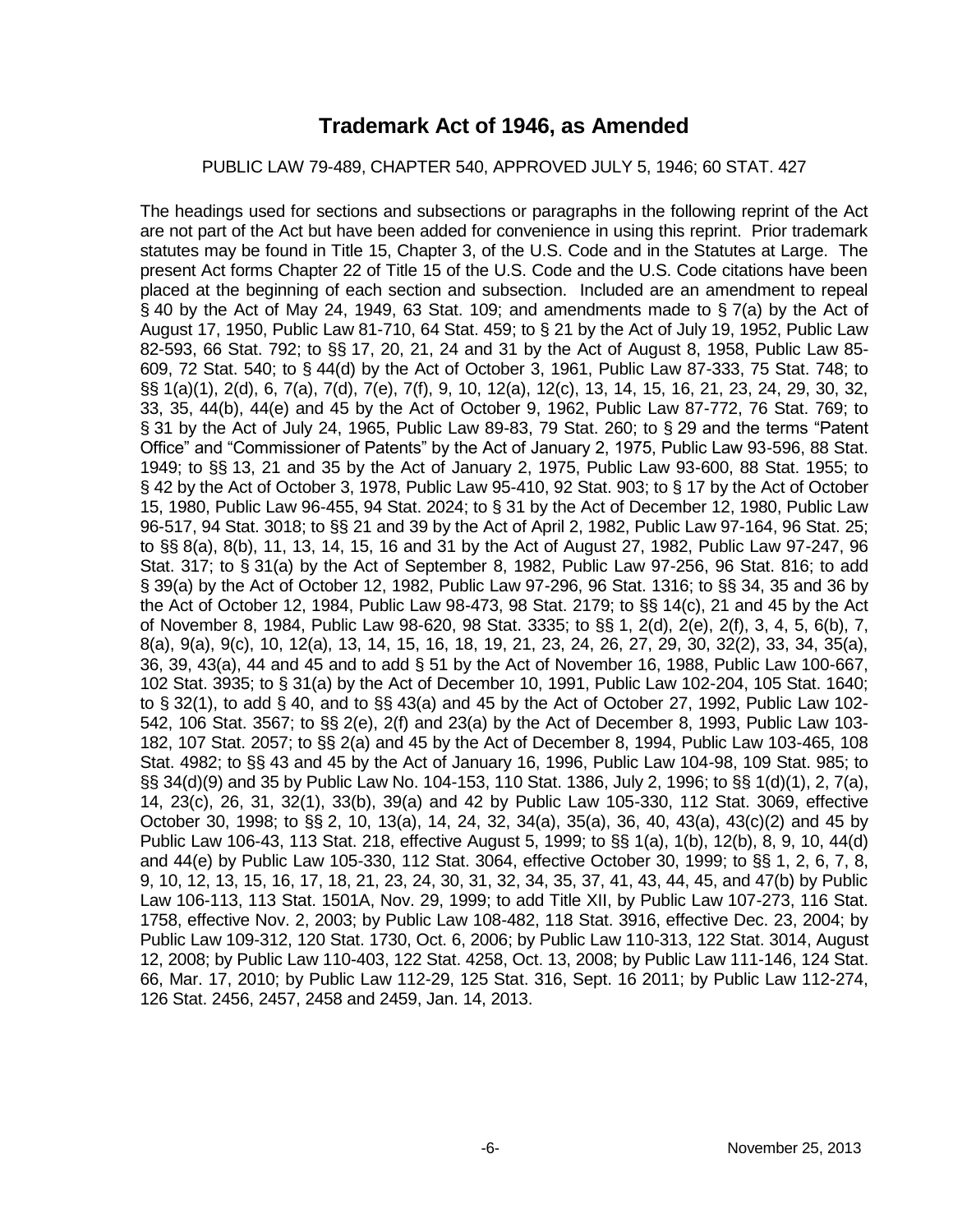# **TITLE I - THE PRINCIPAL REGISTER**

#### <span id="page-6-1"></span><span id="page-6-0"></span>**§ 1 (15 U.S.C. § 1051). Application for registration; verification**

(a)(1) The owner of a trademark used in commerce may request registration of its trademark on the principal register hereby established by paying the prescribed fee and filing in the Patent and Trademark Office an application and a verified statement, in such form as may be prescribed by the Director, and such number of specimens or facsimiles of the mark as used as may be required by the Director.

(2) The application shall include specification of the applicant's domicile and citizenship, the date of the applicant's first use of the mark, the date of the applicant's first use of the mark in commerce, the goods in connection with which the mark is used, and a drawing of the mark.

(3) The statement shall be verified by the applicant and specify that—

(A) the person making the verification believes that he or she, or the juristic person in whose behalf he or she makes the verification, to be the owner of the mark sought to be registered;

(B) to the best of the verifier's knowledge and belief, the facts recited in the application are accurate;

(C) the mark is in use in commerce; and

(D) to the best of the verifier's knowledge and belief, no other person has the right to use such mark in commerce either in the identical form thereof or in such near resemblance thereto as to be likely, when used on or in connection with the goods of such other person, to cause confusion, or to cause mistake, or to deceive, except that, in the case of every application claiming concurrent use, the applicant shall—

- (i) state exceptions to the claim of exclusive use; and
- (ii) shall specify, to the extent of the verifier's knowledge—
	- (I) any concurrent use by others;

(II) the goods on or in connection with which and the areas in which each concurrent use exists;

- (III) the periods of each use; and
- (IV) the goods and area for which the applicant desires registration.

(4) The applicant shall comply with such rules or regulations as may be prescribed by the Director. The Director shall promulgate rules prescribing the requirements for the application and for obtaining a filing date herein.

(b)(1) A person who has a bona fide intention, under circumstances showing the good faith of such person, to use a trademark in commerce may request registration of its trademark on the principal register hereby established by paying the prescribed fee and filing in the Patent and Trademark Office an application and a verified statement, in such form as may be prescribed by the Director.

(2) The application shall include specification of the applicant's domicile and citizenship, the goods in connection with which the applicant has a bona fide intention to use the mark, and a drawing of the mark.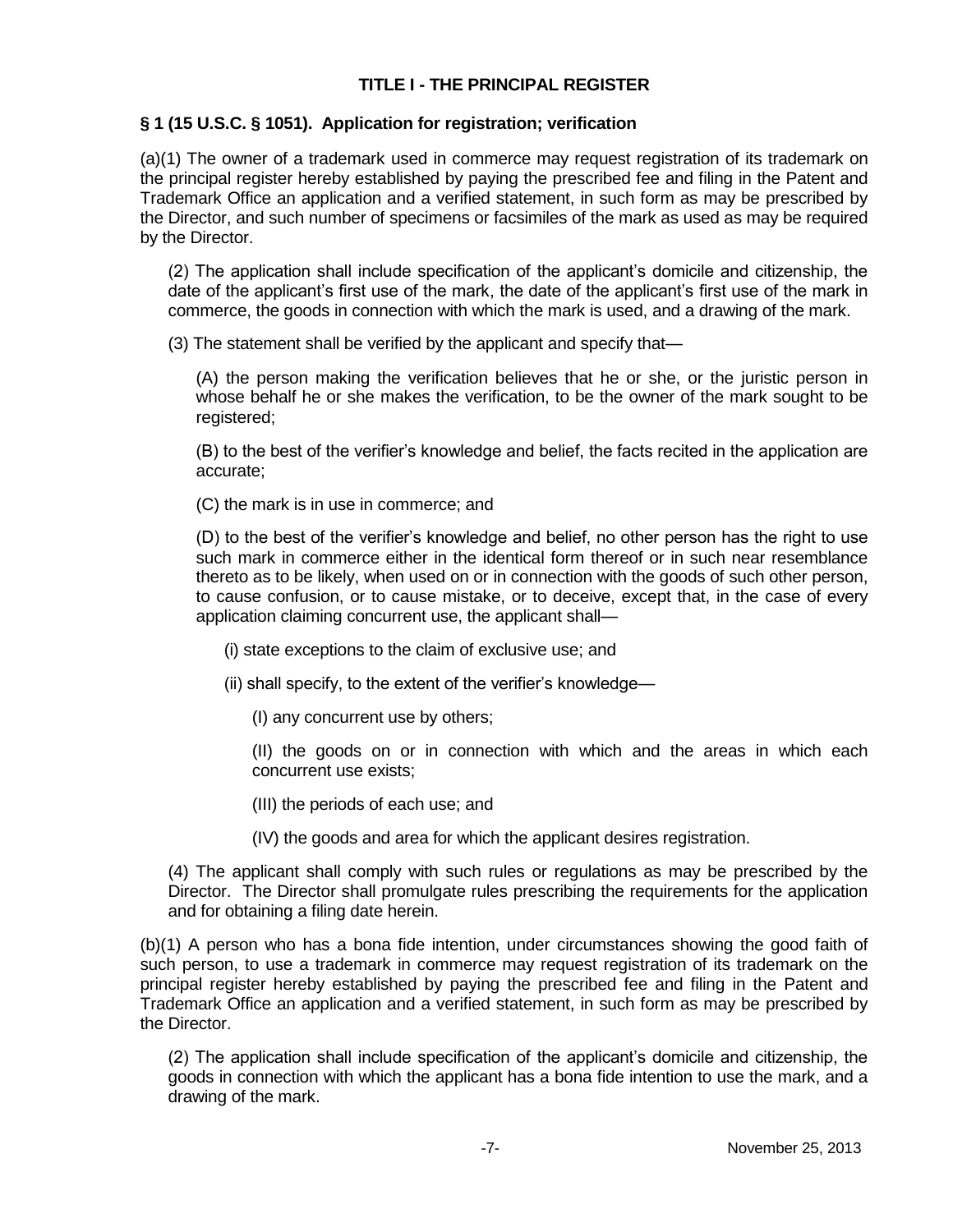(3) The statement shall be verified by the applicant and specify—

(A) that the person making the verification believes that he or she, or the juristic person in whose behalf he or she makes the verification, to be entitled to use the mark in commerce;

(B) the applicant's bona fide intention to use the mark in commerce;

(C) that, to the best of the verifier's knowledge and belief, the facts recited in the application are accurate; and

(D) that, to the best of the verifier's knowledge and belief, no other person has the right to use such mark in commerce either in the identical form thereof or in such near resemblance thereto as to be likely, when used on or in connection with the goods of such other person, to cause confusion, or to cause mistake, or to deceive.

Except for applications filed pursuant to section 1126 of this title, no mark shall be registered until the applicant has met the requirements of subsections (c) and (d) of this section.

(4) The applicant shall comply with such rules or regulations as may be prescribed by the Director. The Director shall promulgate rules prescribing the requirements for the application and for obtaining a filing date herein.

(c) At any time during examination of an application filed under subsection (b) of this section, an applicant who has made use of the mark in commerce may claim the benefits of such use for purposes of this chapter, by amending his or her application to bring it into conformity with the requirements of subsection (a) of this section.

(d) (1) Within six months after the date on which the notice of allowance with respect to a mark is issued under section 1063(b)(2) of this title to an applicant under subsection (b) of this section, the applicant shall file in the Patent and Trademark Office, together with such number of specimens or facsimiles of the mark as used in commerce as may be required by the Director and payment of the prescribed fee, a verified statement that the mark is in use in commerce and specifying the date of the applicant's first use of the mark in commerce and those goods or services specified in the notice of allowance on or in connection with which the mark is used in commerce. Subject to examination and acceptance of the statement of use, the mark shall be registered in the Patent and Trademark Office, a certificate of registration shall be issued for those goods or services recited in the statement of use for which the mark is entitled to registration, and notice of registration shall be published in the Official Gazette of the Patent and Trademark Office. Such examination may include an examination of the factors set forth in subsections (a) through (e) of section 1052 of this title. The notice of registration shall specify the goods or services for which the mark is registered.

(2) The Director shall extend, for one additional 6-month period, the time for filing the statement of use under paragraph (1), upon written request of the applicant before the expiration of the 6-month period provided in paragraph (1). In addition to an extension under the preceding sentence, the Director may, upon a showing of good cause by the applicant, further extend the time for filing the statement of use under paragraph (1) for periods aggregating not more than 24 months, pursuant to written request of the applicant made before the expiration of the last extension granted under this paragraph. Any request for an extension under this paragraph shall be accompanied by a verified statement that the applicant has a continued bona fide intention to use the mark in commerce and specifying those goods or services identified in the notice of allowance on or in connection with which the applicant has a continued bona fide intention to use the mark in commerce. Any request for an extension under this paragraph shall be accompanied by payment of the prescribed fee. The Director shall issue regulations setting forth guidelines for determining what constitutes good cause for purposes of this paragraph.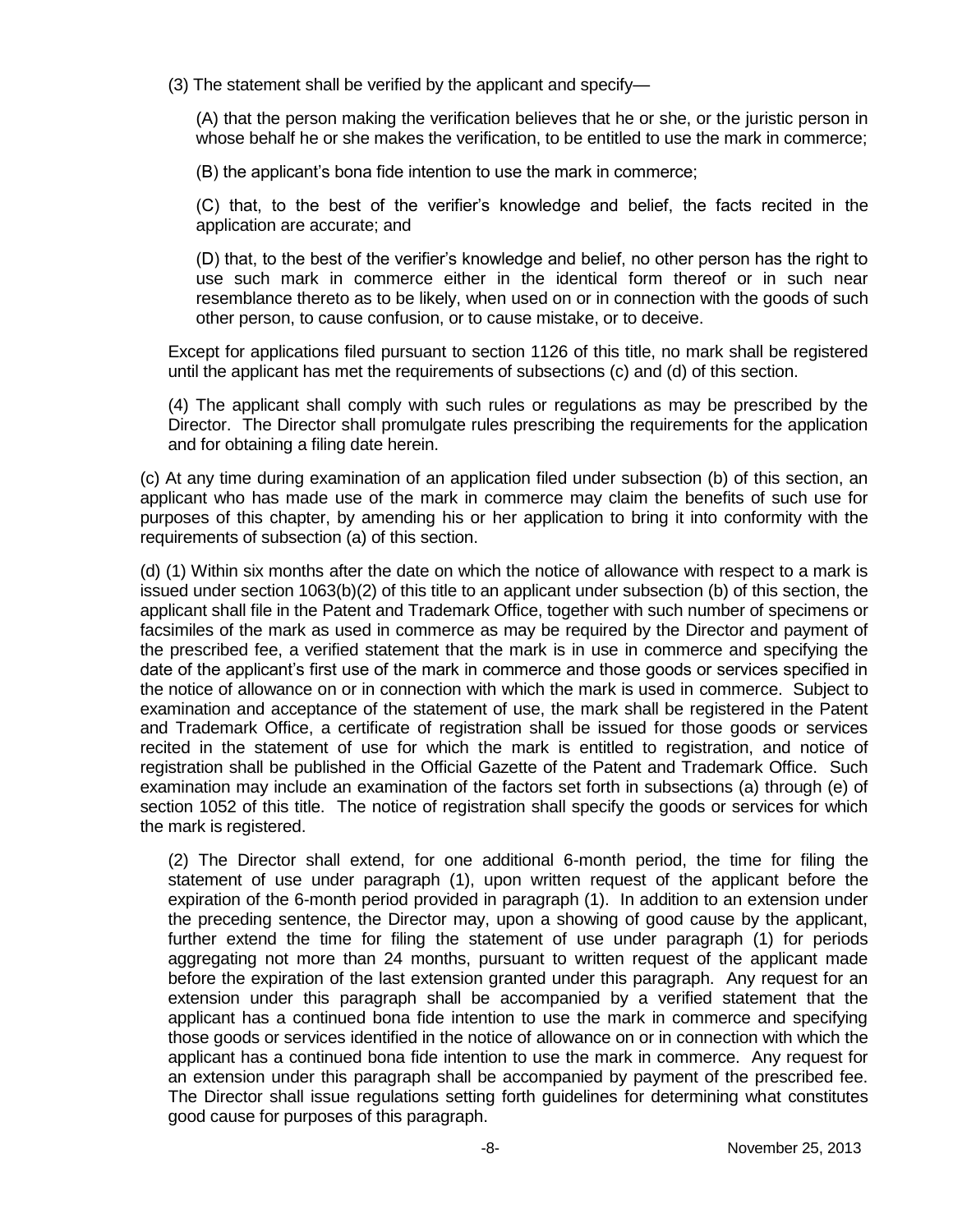(3) The Director shall notify any applicant who files a statement of use of the acceptance or refusal thereof and, if the statement of use is refused, the reasons for the refusal. An applicant may amend the statement of use.

(4) The failure to timely file a verified statement of use under paragraph (1) or an extension request under paragraph (2) shall result in abandonment of the application, unless it can be shown to the satisfaction of the Director that the delay in responding was unintentional, in which case the time for filing may be extended, but for a period not to exceed the period specified in paragraphs (1) and (2) for filing a statement of use.

(e) If the applicant is not domiciled in the United States the applicant may designate, by a document filed in the United States Patent and Trademark Office, the name and address of a person resident in the United States on whom may be served notices or process in proceedings affecting the mark. Such notices or process may be served upon the person so designated by leaving with that person or mailing to that person a copy thereof at the address specified in the last designation so filed. If the person so designated cannot be found at the address given in the last designation, or if the registrant does not designate by a document filed in the United States Patent and Trademark Office the name and address of a person resident in the United States on whom may be served notices or process in proceedings affecting the mark, such notices or process may be served on the Director.

(Amended Oct. 9, 1962, 76 Stat. 769; Jan. 2, 1975, 88 Stat. 1949; Nov. 16, 1988, 102 Stat. 3935; Oct. 30, 1998, 112 Stat. 3064; Nov. 29, 1999, 113 Stat. 1501A; Nov. 2, 2002, 116 Stat. 1906.)

#### <span id="page-8-0"></span>**§ 2 (15 U.S.C. § 1052). Trademarks registrable on the principal register; concurrent registration**

No trademark by which the goods of the applicant may be distinguished from the goods of others shall be refused registration on the principal register on account of its nature unless it—

(a) Consists of or comprises immoral, deceptive, or scandalous matter; or matter which may disparage or falsely suggest a connection with persons, living or dead, institutions, beliefs, or national symbols, or bring them into contempt, or disrepute; or a geographical indication which, when used on or in connection with wines or spirits, identifies a place other than the origin of the goods and is first used on or in connection with wines or spirits by the applicant on or after one year after the date on which the WTO Agreement (as defined in section 3501(9) of title 19) enters into force with respect to the United States.

(b) Consists of or comprises the flag or coat of arms or other insignia of the United States, or of any State or municipality, or of any foreign nation, or any simulation thereof.

(c) Consists of or comprises a name, portrait, or signature identifying a particular living individual except by his written consent, or the name, signature, or portrait of a deceased President of the United States during the life of his widow, if any, except by the written consent of the widow.

(d) Consists of or comprises a mark which so resembles a mark registered in the Patent and Trademark Office, or a mark or trade name previously used in the United States by another and not abandoned, as to be likely, when used on or in connection with the goods of the applicant, to cause confusion, or to cause mistake, or to deceive: *Provided*, That if the Director determines that confusion, mistake, or deception is not likely to result from the continued use by more than one person of the same or similar marks under conditions and limitations as to the mode or place of use of the marks or the goods on or in connection with which such marks are used, concurrent registrations may be issued to such persons when they have become entitled to use such marks as a result of their concurrent lawful use in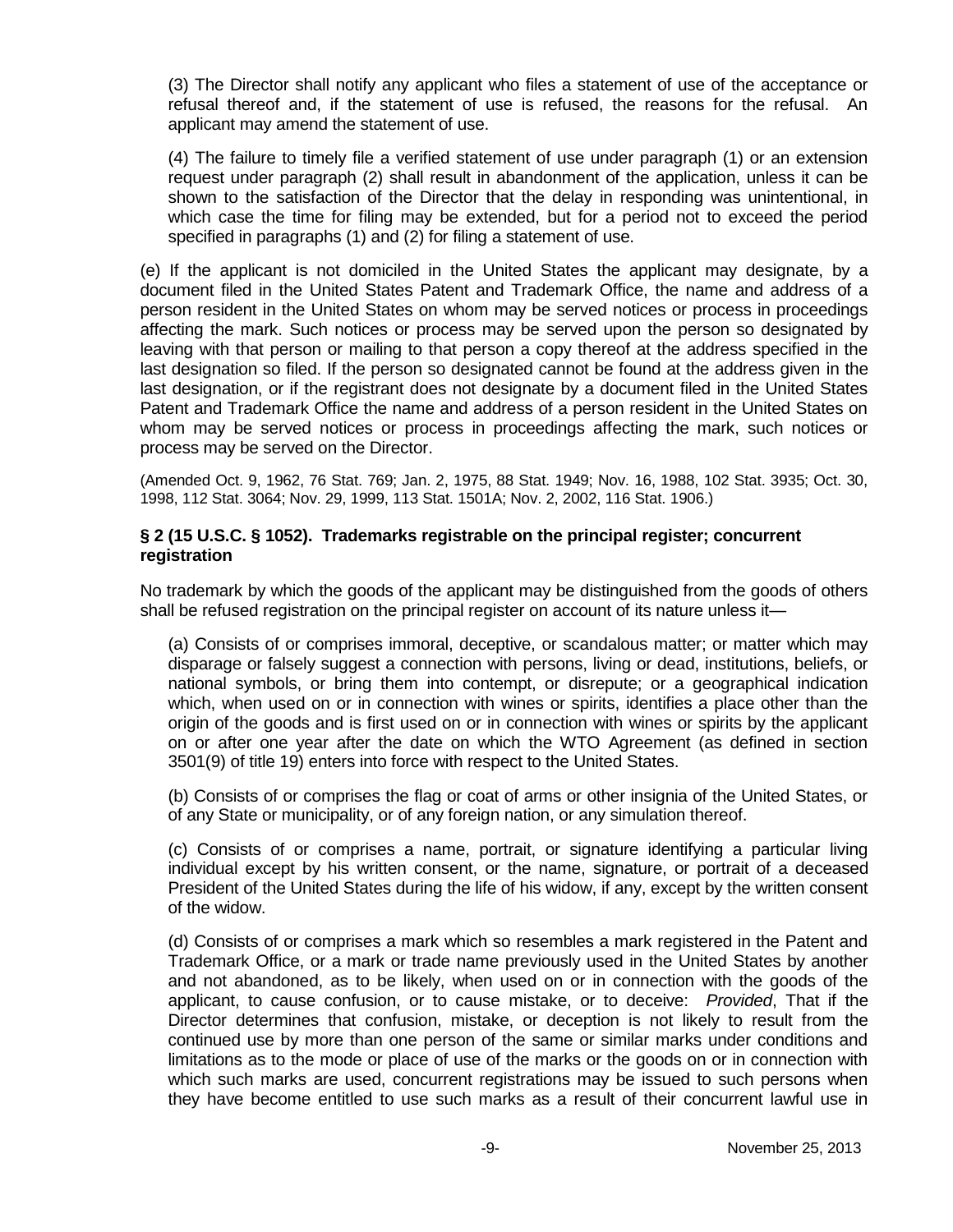commerce prior to (1) the earliest of the filing dates of the applications pending or of any registration issued under this chapter; (2) July 5, 1947, in the case of registrations previously issued under the Act of March 3, 1881, or February 20, 1905, and continuing in full force and effect on that date; or (3) July 5, 1947, in the case of applications filed under the Act of February 20, 1905, and registered after July 5, 1947. Use prior to the filing date of any pending application or a registration shall not be required when the owner of such application or registration consents to the grant of a concurrent registration to the applicant. Concurrent registrations may also be issued by the Director when a court of competent jurisdiction has finally determined that more than one person is entitled to use the same or similar marks in commerce. In issuing concurrent registrations, the Director shall prescribe conditions and limitations as to the mode or place of use of the mark or the goods on or in connection with which such mark is registered to the respective persons.

(e) Consists of a mark which, (1) when used on or in connection with the goods of the applicant is merely descriptive or deceptively misdescriptive of them, (2) when used on or in connection with the goods of the applicant is primarily geographically descriptive of them, except as indications of regional origin may be registrable under section 1054 of this title, (3) when used on or in connection with the goods of the applicant is primarily geographically deceptively misdescriptive of them, (4) is primarily merely a surname, or (5) comprises any matter that, as a whole, is functional.

(f) Except as expressly excluded in subsections (a), (b), (c), (d), (e)(3), and (e)(5) of this section, nothing herein shall prevent the registration of a mark used by the applicant which has become distinctive of the applicant's goods in commerce. The Director may accept as prima facie evidence that the mark has become distinctive, as used on or in connection with the applicant's goods in commerce, proof of substantially exclusive and continuous use thereof as a mark by the applicant in commerce for the five years before the date on which the claim of distinctiveness is made. Nothing in this section shall prevent the registration of a mark which, when used on or in connection with the goods of the applicant, is primarily geographically deceptively misdescriptive of them, and which became distinctive of the applicant's goods in commerce before the date of the enactment of the North American Free Trade Agreement Implementation Act. A mark which would be likely to cause dilution by blurring or dilution by tarnishment under section 43(c), may be refused registration only pursuant to a proceeding brought under section 13. A registration for a mark which would be likely to cause dilution by blurring or dilution by tarnishment under section 43(c), may be canceled pursuant to a proceeding brought under either section 14 or section 24.

(Amended Oct. 9, 1962, 76 Stat. 769; Jan. 2, 1975, 88 Stat. 1949; Nov. 16, 1988, 102 Stat. 3037; Dec. 8, 1993, 107 Stat. 2057; Dec. 8, 1994, 108 Stat. 4982; Oct. 30, 1998, 112 Stat. 3069; Aug. 5, 1999, 113 Stat. 218; Nov. 29, 1999, 113 Stat. 1501A-583; Oct. 6, 2006, 120 Stat. 1730.)

# <span id="page-9-0"></span>**§ 3 (15 U.S.C. § 1053). Service marks registrable**

Subject to the provisions relating to the registration of trademarks, so far as they are applicable, service marks shall be registrable, in the same manner and with the same effect as are trademarks, and when registered they shall be entitled to the protection provided herein in the case of trademarks. Applications and procedure under this section shall conform as nearly as practicable to those prescribed for the registration of trademarks.

(Amended Nov. 16, 1988, 102 Stat. 3938.)

# <span id="page-9-1"></span>**§ 4 (15 U.S.C. § 1054). Collective marks and certification marks registrable**

Subject to the provisions relating to the registration of trademarks, so far as they are applicable, collective and certification marks, including indications of regional origin, shall be registrable under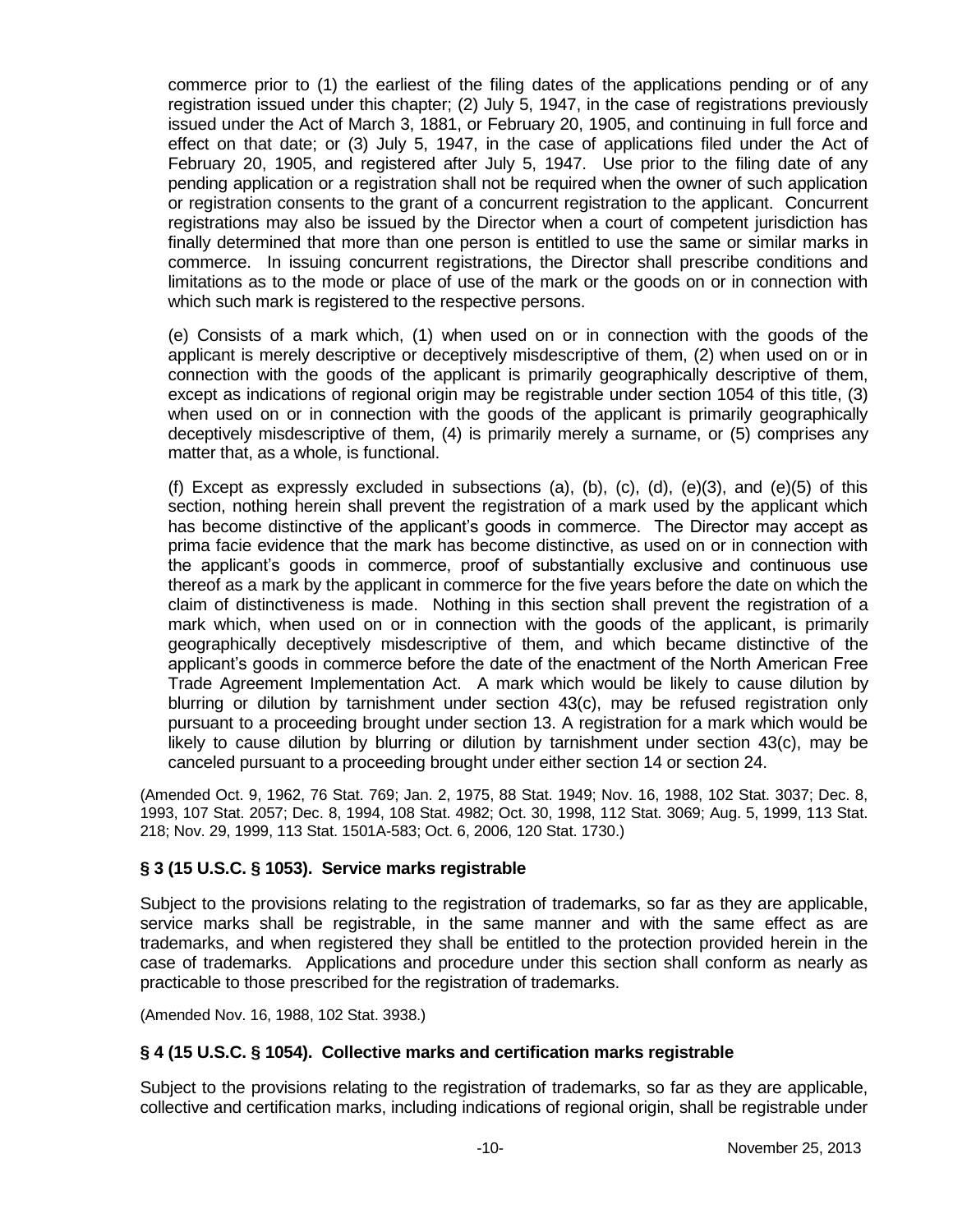this chapter, in the same manner and with the same effect as are trademarks, by persons, and nations, States, municipalities, and the like, exercising legitimate control over the use of the marks sought to be registered, even though not possessing an industrial or commercial establishment, and when registered they shall be entitled to the protection provided in this chapter in the case of trademarks, except in the case of certification marks when used so as to represent falsely that the owner or a user thereof makes or sells the goods or performs the services on or in connection with which such mark is used. Applications and procedure under this section shall conform as nearly as practicable to those prescribed for the registration of trademarks.

(Amended Nov. 16, 1988, 102 Stat. 3938.)

# <span id="page-10-0"></span>**§ 5 (15 U.S.C. § 1055). Use by related companies**

Where a registered mark or a mark sought to be registered is or may be used legitimately by related companies, such use shall inure to the benefit of the registrant or applicant for registration, and such use shall not affect the validity of such mark or of its registration, provided such mark is not used in such manner as to deceive the public. If first use of a mark by a person is controlled by the registrant or applicant for registration of the mark with respect to the nature and quality of the goods or services, such first use shall inure to the benefit of the registrant or applicant, as the case may be.

(Amended Nov. 16, 1988, 102 Stat. 3938.)

#### <span id="page-10-1"></span>**§ 6 (15 U.S.C. § 1056). Disclaimers**

(a) The Director may require the applicant to disclaim an unregistrable component of a mark otherwise registrable. An applicant may voluntarily disclaim a component of a mark sought to be registered.

(b) No disclaimer, including those made under subsection (e) of section 1057 of this title, shall prejudice or affect the applicant's or registrant's rights then existing or thereafter arising in the disclaimed matter, or his right of registration on another application if the disclaimed matter be or shall have become distinctive of his goods or services.

(Amended Oct. 9, 1962, 76 Stat. 769; Nov. 16, 1988, 102 Stat. 3938; Nov. 29, 1999, 113 Stat. 1501A-583.)

# <span id="page-10-2"></span>**§ 7 (15 U.S.C. § 1057). Certificates of registration**

(a) *Issuance and form*. Certificates of registration of marks registered upon the principal register shall be issued in the name of the United States of America, under the seal of the United States Patent and Trademark Office, and shall be signed by the Director or have his signature placed thereon, and a record thereof shall be kept in the United States Patent and Trademark Office. The registration shall reproduce the mark, and state that the mark is registered on the principal register under this chapter, the date of the first use of the mark, the date of the first use of the mark in commerce, the particular goods or services for which it is registered, the number and date of the registration, the term thereof, the date on which the application for registration was received in the United States Patent and Trademark Office, and any conditions and limitations that may be imposed in the registration.

(b) *Certificate as prima facie evidence.* A certificate of registration of a mark upon the principal register provided by this chapter shall be prima facie evidence of the validity of the registered mark and of the registration of the mark, of the owner's ownership of the mark, and of the owner's exclusive right to use the registered mark in commerce on or in connection with the goods or services specified in the certificate, subject to any conditions or limitations stated in the certificate.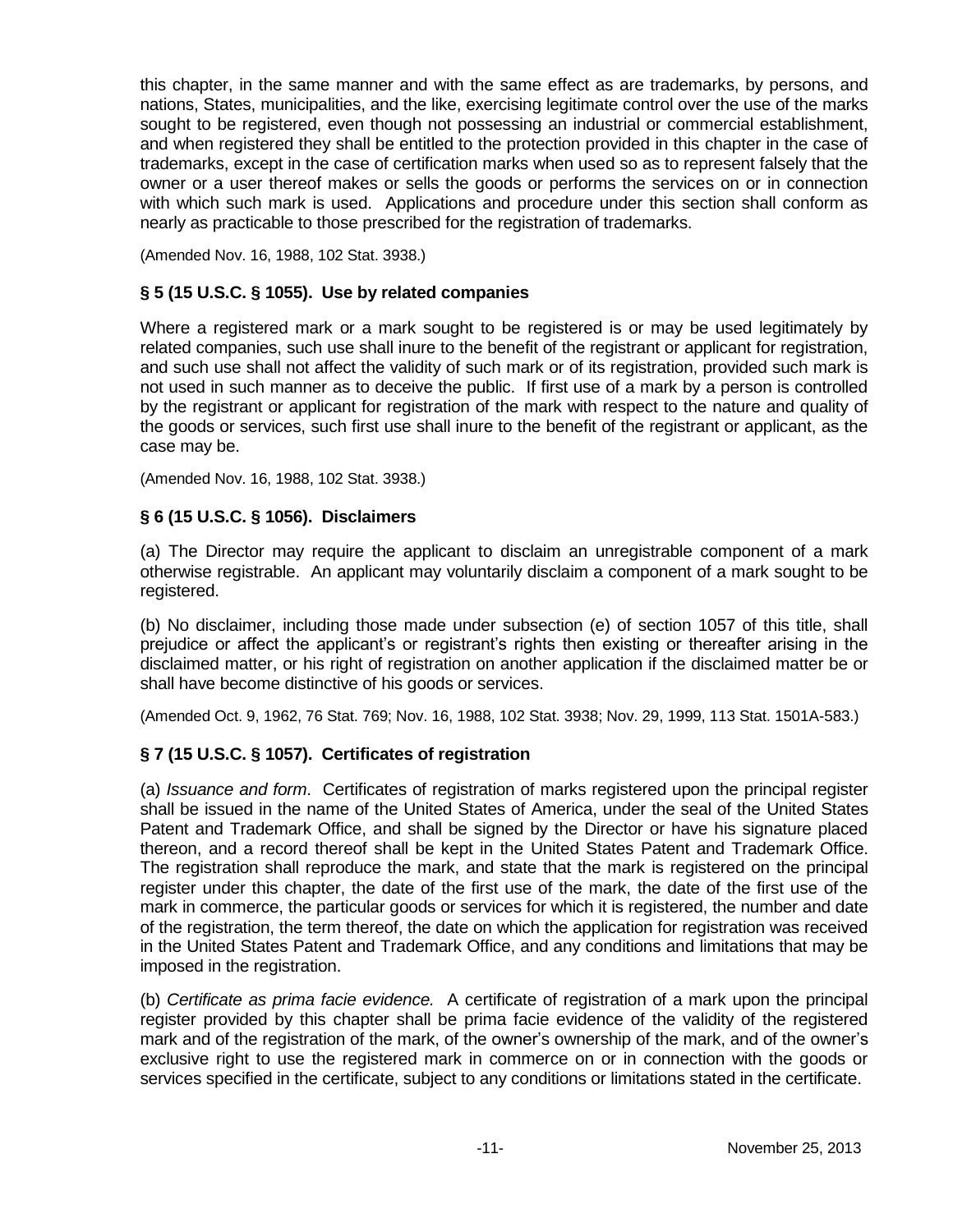(c) *Application to register mark considered constructive use*. Contingent on the registration of a mark on the principal register provided by this chapter, the filing of the application to register such mark shall constitute constructive use of the mark, conferring a right of priority, nationwide in effect, on or in connection with the goods or services specified in the registration against any other person except for a person whose mark has not been abandoned and who, prior to such filing—

(1) has used the mark;

(2) has filed an application to register the mark which is pending or has resulted in registration of the mark; or

(3) has filed a foreign application to register the mark on the basis of which he or she has acquired a right of priority, and timely files an application under section 1126(d) to register the 125mark which is pending or has resulted in registration of the mark.

(d) *Issuance to assignee*. A certificate of registration of a mark may be issued to the assignee of the applicant, but the assignment must first be recorded in the United States Patent and Trademark Office. In case of change of ownership the Director shall, at the request of the owner and upon a proper showing and the payment of the prescribed fee, issue to such assignee a new certificate of registration of the said mark in the name of such assignee, and for the unexpired part of the original period.

(e) *Surrender, cancellation, or amendment by owner.* Upon application of the owner the Director may permit any registration to be surrendered for cancellation, and upon cancellation appropriate entry shall be made in the records of the United States Patent and Trademark Office. Upon application of the owner and payment of the prescribed fee, the Director for good cause may permit any registration to be amended or to be disclaimed in part: *Provided*, That the amendment or disclaimer does not alter materially the character of the mark. Appropriate entry shall be made in the records of the United States Patent and Trademark Office and upon the certificate of registration.

(f) *Copies of United States Patent and Trademark Office records as evidence*. Copies of any records, books, papers, or drawings belonging to the United States Patent and Trademark Office relating to marks, and copies of registrations, when authenticated by the seal of the United States Patent and Trademark Office and certified by the Director, or in his name by an employee of the Office duly designated by the Director, shall be evidence in all cases wherein the originals would be evidence; and any person making application therefor and paying the prescribed fee shall have such copies.

(g) *Correction of Patent and Trademark Office mistake*. Whenever a material mistake in a registration, incurred through the fault of the United States Patent and Trademark Office, is clearly disclosed by the records of the Office a certificate stating the fact and nature of such mistake shall be issued without charge and recorded and a printed copy thereof shall be attached to each printed copy of the registration and such corrected registration shall thereafter have the same effect as if the same had been originally issued in such corrected form, or in the discretion of the Director a new certificate of registration may be issued without charge. All certificates of correction heretofore issued in accordance with the rules of the United States Patent and Trademark Office and the registrations to which they are attached shall have the same force and effect as if such certificates and their issue had been specifically authorized by statute.

(h) *Correction of applicant's mistake.* Whenever a mistake has been made in a registration and a showing has been made that such mistake occurred in good faith through the fault of the applicant, the Director is authorized to issue a certificate of correction or, in his discretion, a new certificate upon the payment of the prescribed fee: *Provided*, That the correction does not involve such changes in the registration as to require republication of the mark.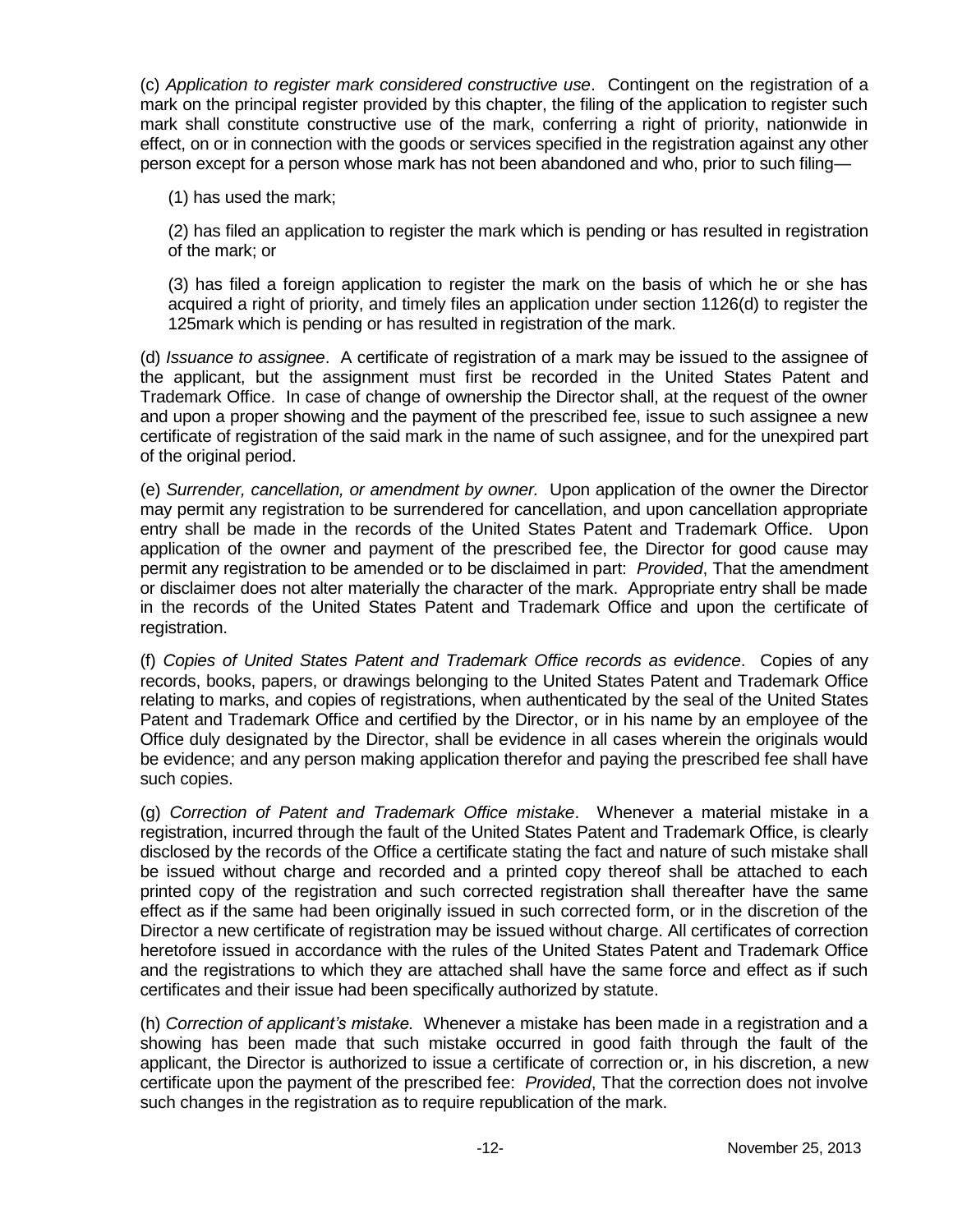(Amended Aug. 17, 1950, 64 Stat. 459; Oct. 9, 1962, 76 Stat. 769; Jan. 2, 1975, 88 Stat. 1949; Nov. 16, 1988, 102 Stat. 3938; Oct. 30, 1998, 112 Stat. 3069; Nov. 29, 1999, 113 Stat. 1501A-583; Mar. 17, 2010, 124 Stat. 66.)

#### <span id="page-12-0"></span>**§ 8 (15 U.S.C. § 1058). Duration, affidavits and fees**

(a) *Time Periods for Required Affidavits*. Each registration shall remain in force for 10 years, except that the registration of any mark shall be canceled by the Director unless the owner of the registration files in the United States Patent and Trademark Office affidavits that meet the requirements of subsection (b), within the following time periods:

(1) Within the 1-year period immediately preceding the expiration of 6 years following the date of registration under this Act or the date of the publication under section 12(c).

(2) Within the 1-year period immediately preceding the expiration of 10 years following the date of registration, and each successive 10-year period following the date of registration.

(3) The owner may file the affidavit required under this section within the 6-month grace period immediately following the expiration of the periods established in paragraphs (1) and (2), together with the fee described in subsection (b) and the additional grace period surcharge prescribed by the Director.

(b) *Requirements for Affidavit.* The affidavit referred to in subsection (a) shall—

(1)(A) state that the mark is in use in commerce;

(B) set forth the goods and services recited in the registration on or in connection with which the mark is in use in commerce;

(C) be accompanied by such number of specimens or facsimiles showing current use of the mark in commerce as may be required by the Director; and

(D) be accompanied by the fee prescribed by the Director; or

(2)(A) set forth the goods and services recited in the registration on or in connection with which the mark is not in use in commerce;

(B) include a showing that any nonuse is due to special circumstances which excuse such nonuse and is not due to any intention to abandon the mark; and

(C) be accompanied by the fee prescribed by the Director.

(c) *Deficient Affidavit.* If any submission filed within the period set forth in subsection (a) is deficient, including that the affidavit was not filed in the name of the owner of the registration, the deficiency may be corrected after the statutory time period, within the time prescribed after notification of the deficiency. Such submission shall be accompanied by the additional deficiency surcharge prescribed by the Director.

(d) *Notice of Requirement*. Special notice of the requirement for such affidavit shall be attached to each certificate of registration and notice of publication under section 12(c).

(e) *Notification of Acceptance or Refusal*. The Director shall notify any owner who files any affidavit required by this section of the Director's acceptance or refusal thereof and, in the case of a refusal, the reasons therefor.

(f) *Designation of Resident for Service of Process and Notices.* If the owner is not domiciled in the United States, the owner may designate, by a document filed in the United States Patent and Trademark Office, the name and address of a person resident in the United States on whom may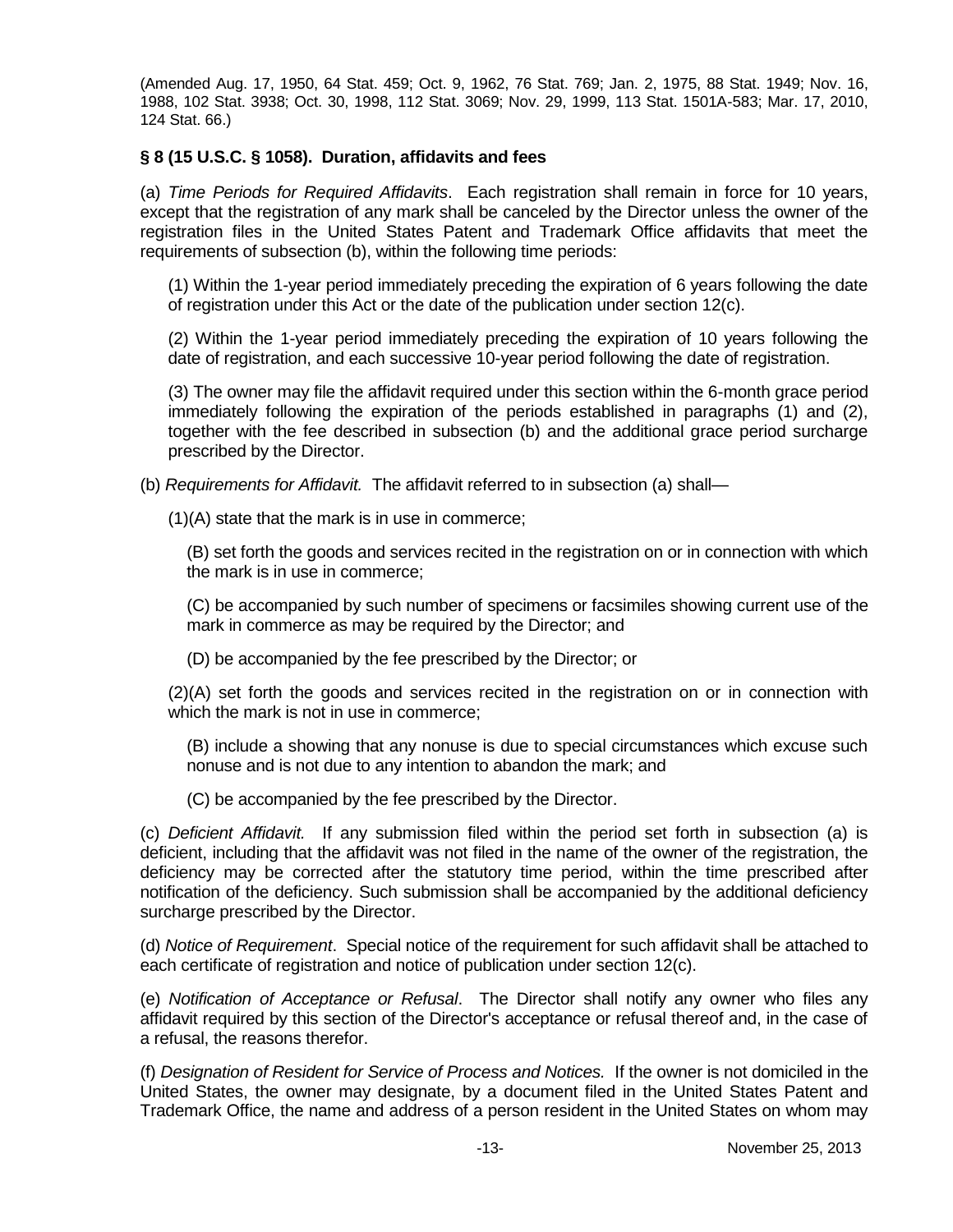be served notices or process in proceedings affecting the mark. Such notices or process may be served upon the person so designated by leaving with that person or mailing to that person a copy thereof at the address specified in the last designation so filed. If the person so designated cannot be found at the last designated address, or if the owner does not designate by a document filed in the United States Patent and Trademark Office the name and address of a person resident in the United States on whom may be served notices or process in proceedings affecting the mark, such notices or process may be served on the Director.

(Jan. 2, 1975, 88 Stat. 1949; Aug. 27, 1982, 96 Stat. 320; Nov. 16, 1988, 102 Stat. 3939; Oct. 30, 1998, 112 Stat. 3066; Nov. 29, 1999, 113 Stat. 1536, 1501A-583; Nov. 2, 2002, 116 Stat. 1906; Mar. 17, 2010, 124 Stat. 66.)

# <span id="page-13-0"></span>**§ 9 (15 U.S.C. § 1059). Renewal of registration**

(a) Subject to the provisions of section 1058 of this title, each registration may be renewed for periods of 10 years at the end of each successive 10-year period following the date of registration upon payment of the prescribed fee and the filing of a written application, in such form as may be prescribed by the Director. Such application may be made at any time within 1 year before the end of each successive 10-year period for which the registration was issued or renewed, or it may be made within a grace period of 6 months after the end of each successive 10-year period, upon payment of a fee and surcharge prescribed therefor. If any application filed under this section is deficient, the deficiency may be corrected within the time prescribed after notification of the deficiency, upon payment of a surcharge prescribed therefor.

(b) If the Director refuses to renew the registration, the Director shall notify the registrant of the Director's refusal and the reasons therefor.

(c) If the registrant is not domiciled in the United States the registrant may designate, by a document filed in the United States Patent and Trademark Office, the name and address of a person resident in the United States on whom may be served notices or process in proceedings affecting the mark. Such notices or process may be served upon the person so designated by leaving with that person or mailing to that person a copy thereof at the address specified in the last designation so filed. If the person so designated cannot be found at the address given in the last designation, or if the registrant does not designate by a document filed in the United States Patent and Trademark Office the name and address of a person resident in the United States on whom may be served notices or process in proceedings affecting the mark, such notices or process may be served on the Director.

(Amended Oct. 9, 1962, 76 Stat. 770; Nov. 16, 1988, 102 Stat. 3939; Oct. 30, 1998, 112 Stat. 3067; Nov. 29, 1999, 113 Stat. 1501A-583; Nov. 2, 2002, 116 Stat. 1907.)

# <span id="page-13-1"></span>**§ 10 (15 U.S.C. § 1060). Assignment**

(a)(1) A registered mark or a mark for which an application to register has been filed shall be assignable with the good will of the business in which the mark is used, or with that part of the good will of the business connected with the use of and symbolized by the mark. Notwithstanding the preceding sentence, no application to register a mark under section 1051(b) of this title shall be assignable prior to the filing of an amendment under section 1051(c) of this title to bring the application into conformity with section 1051(a) of this title or the filing of the verified statement of use under section 1051(d) of this title, except for an assignment to a successor to the business of the applicant, or portion thereof, to which the mark pertains, if that business is ongoing and existing.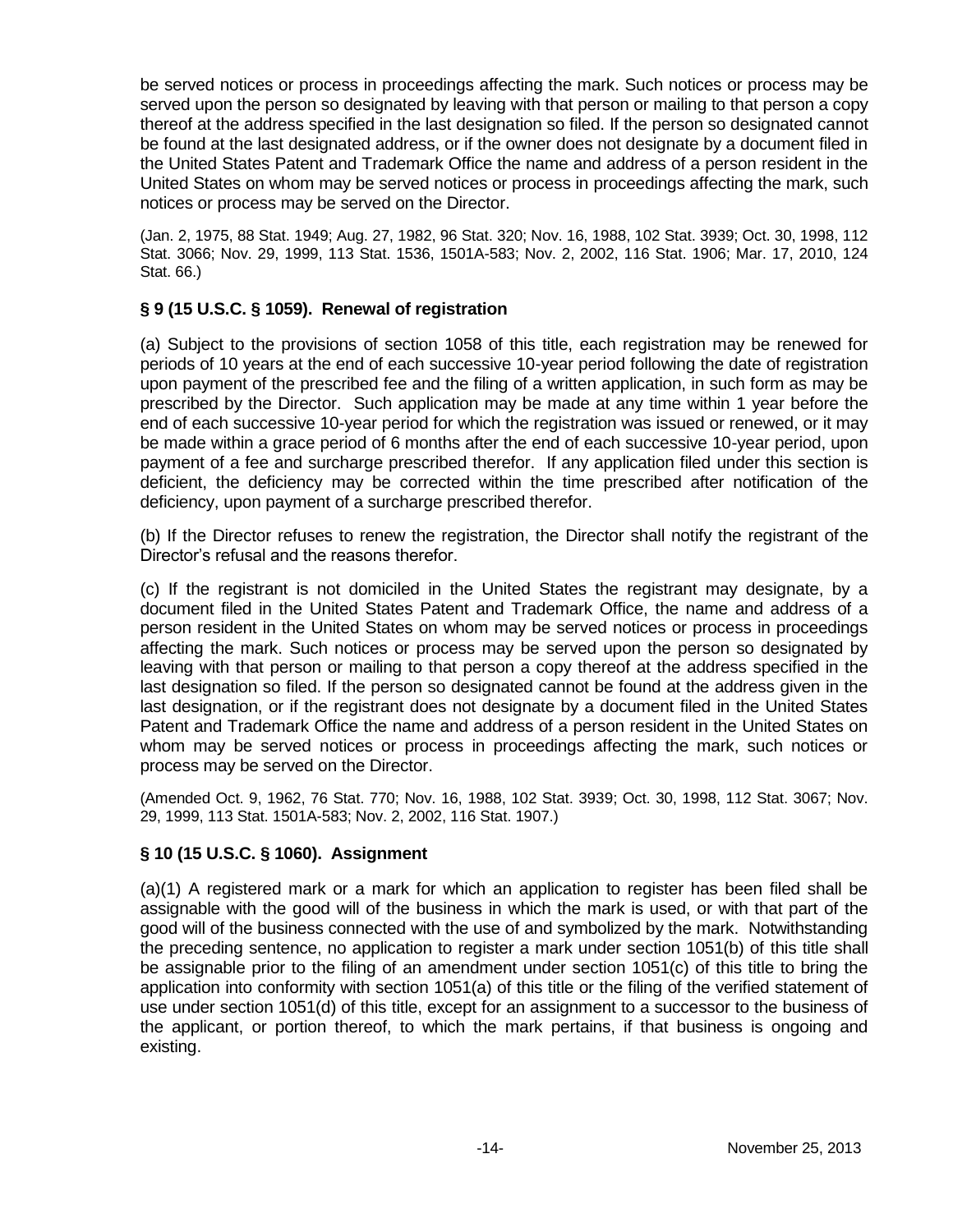(2) In any assignment authorized by this section, it shall not be necessary to include the good will of the business connected with the use of and symbolized by any other mark used in the business or by the name or style under which the business is conducted.

(3) Assignments shall be by instruments in writing duly executed. Acknowledgment shall be prima facie evidence of the execution of an assignment, and when the prescribed information reporting the assignment is recorded in the United States Patent and Trademark Office, the record shall be prima facie evidence of execution.

(4) An assignment shall be void against any subsequent purchaser for valuable consideration without notice, unless the prescribed information reporting the assignment is recorded in the United States Patent and Trademark Office within 3 months after the date of the assignment or prior to the subsequent purchase.

(5) The United States Patent and Trademark Office shall maintain a record of information on assignments, in such form as may be prescribed by the Director.

(b) An assignee not domiciled in the United States may designate by a document filed in the United States Patent and Trademark Office the name and address of a person resident in the United States on whom may be served notices or process in proceedings affecting the mark. Such notices or process may be served upon the person so designated by leaving with that person or mailing to that person a copy thereof at the address specified in the last designation so filed. If the person so designated cannot be found at the address given in the last designation, or if the assignee does not designate by a document filed in the United States Patent and Trademark Office the name and address of a person resident in the United States on whom may be served notices or process in proceedings affecting the mark, such notices or process may be served upon the Director.

(Amended Oct. 9, 1962, 76 Stat. 770; Jan. 2, 1975, 88 Stat. 1949; Nov. 16, 1988, 102 Stat. 3937; Aug. 5, 1999, 113 Stat. 218; Oct. 30, 1998, 112 Stat. 3068, effective Oct. 30, 1999; Aug. 5, 1999, 113 Stat. 218; Nov. 29, 1999, 113 Stat. 1501A-583; Nov. 2, 2002, 116 Stat. 1907.)

# <span id="page-14-0"></span>**§ 11 (15 U.S.C. § 1061). Acknowledgments and verifications**

Acknowledgments and verifications required hereunder may be made before any person within the United States authorized by law to administer oaths, or, when made in a foreign country, before any diplomatic or consular officer of the United States or before any official authorized to administer oaths in the foreign country concerned whose authority shall be proved by a certificate of a diplomatic or consular officer of the United States, or apostille of an official designated by a foreign country which, by treaty or convention, accords like effect to apostilles of designated officials in the United States, and shall be valid if they comply with the laws of the state or country where made.

(Amended Aug. 27, 1982, 96 Stat. 321.)

# <span id="page-14-1"></span>**§ 12 (15 U.S.C. § 1062). Publication**

(a) Upon the filing of an application for registration and payment of the prescribed fee, the Director shall refer the application to the examiner in charge of the registration of marks, who shall cause an examination to be made and, if on such examination it shall appear that the applicant is entitled to registration, or would be entitled to registration upon the acceptance of the statement of use required by section 1051(d) of this title, the Director shall cause the mark to be published in the Official Gazette of the Patent and Trademark Office: *Provided*, That in the case of an applicant claiming concurrent use, or in the case of an application to be placed in an interference as provided for in section 1066 of this title, the mark, if otherwise registrable, may be published subject to the determination of the rights of the parties to such proceedings.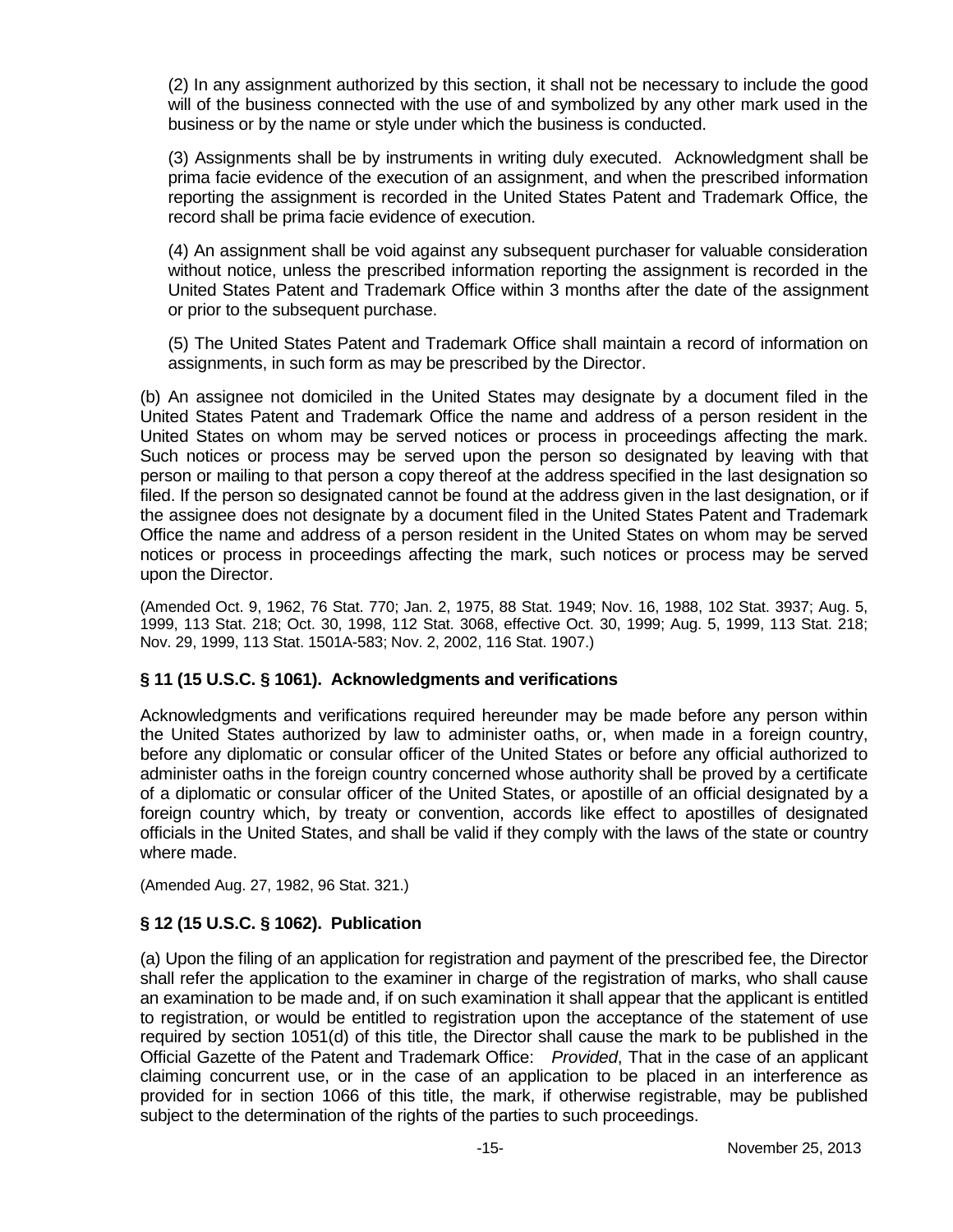(b) If the applicant is found not entitled to registration, the examiner shall advise the applicant thereof and of the reason therefor. The applicant shall have a period of six months in which to reply or amend his application, which shall then be reexamined. This procedure may be repeated until (1) the examiner finally refuses registration of the mark or (2) the applicant fails for a period of six months to reply or amend or appeal, whereupon the application shall be deemed to have been abandoned, unless it can be shown to the satisfaction of the Director that the delay in responding was unintentional, whereupon such time may be extended.

(c) A registrant of a mark registered under the provision of the Act of March 3, 1881, or the Act of February 20, 1905, may, at any time prior to the expiration of the registration thereof, upon the payment of the prescribed fee file with the Director an affidavit setting forth those goods stated in the registration on which said mark is in use in commerce and that the registrant claims the benefits of this chapter for said mark. The Director shall publish notice thereof with a reproduction of said mark in the Official Gazette, and notify the registrant of such publication and of the requirement for the affidavit of use or nonuse as provided for in subsection (b) of section 1058 of this title. Marks published under this subsection shall not be subject to the provisions of section 1063 of this chapter.

(Amended Oct. 9, 1962, 76 Stat. 770; Jan. 2, 1975, 88 Stat. 1949; Nov. 16, 1988, 102 Stat. 3940; Oct. 30, 1998, 112 Stat. 3066; Nov. 29, 1999, 113 Stat. 1501A-583.)

# <span id="page-15-0"></span>**§ 13 (15 U.S.C. § 1063). Opposition**

(a) Any person who believes that he would be damaged by the registration of a mark upon the principal register, including the registration of any mark which would be likely to cause dilution by blurring or dilution by tarnishment under section 1125(c) of this title, may, upon payment of the prescribed fee, file an opposition in the Patent and Trademark Office, stating the grounds therefor, within thirty days after the publication under subsection (a) of section 1062 of this title of the mark sought to be registered. Upon written request prior to the expiration of the thirty-day period, the time for filing opposition shall be extended for an additional thirty days, and further extensions of time for filing opposition may be granted by the Director for good cause when requested prior to the expiration of an extension. The Director shall notify the applicant of each extension of the time for filing opposition. An opposition may be amended under such conditions as may be prescribed by the Director.

(b) Unless registration is successfully opposed—

(1) a mark entitled to registration on the principal register based on an application filed under section 1051(a) of this title or pursuant to section 1126 shall be registered in the Patent and Trademark Office, a certificate of registration shall be issued, and notice of the registration shall be published in the Official Gazette of the Patent and Trademark Office; or

(2) a notice of allowance shall be issued to the applicant if the applicant applied for registration under section 1051(b) of this title.

(Amended Oct. 9, 1962, 76 Stat. 771; Jan. 2, 1975, 88 Stat. 1949; Jan. 2, 1975, 88 Stat. 1955; Aug. 27, 1982, 96 Stat. 320; Nov. 16, 1988, 102 Stat. 3940; Aug. 5, 1999, 113 Stat. 218; Nov. 29, 1999, 113 Stat. 1501A-583; Oct. 6, 2006, 120 Stat. 1730.)

# <span id="page-15-1"></span>**§ 14 (15 U.S.C. § 1064). Cancellation**

A petition to cancel a registration of a mark, stating the grounds relied upon, may, upon payment of the prescribed fee, be filed as follows by any person who believes that he is or will be damaged, including as a result of a likelihood of dilution by blurring or dilution by tarnishment under section 1125(c) of this title, by the registration of a mark on the principal register established by this chapter, or under the Act of March 3, 1881, or the Act of February 20, 1905: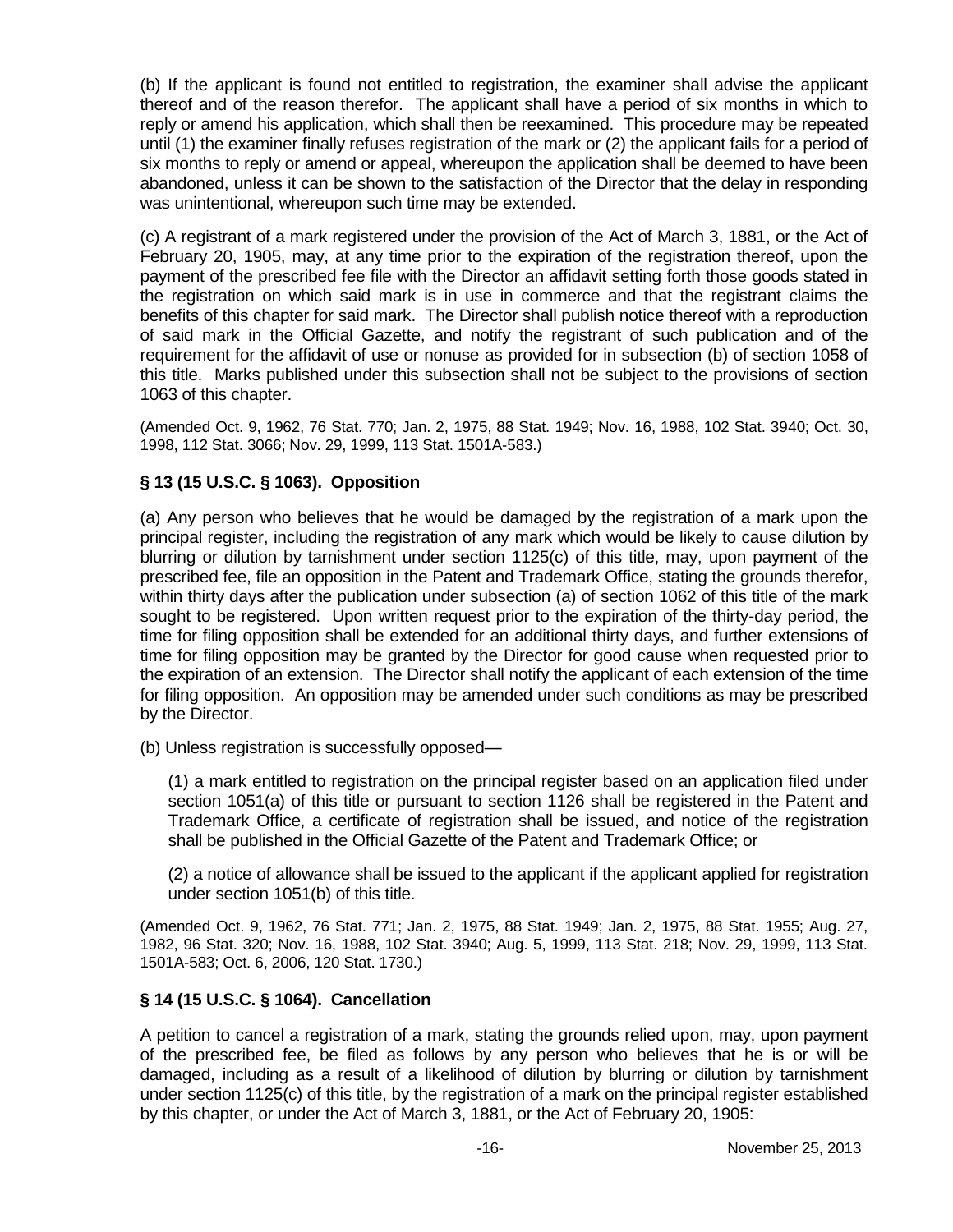(1) Within five years from the date of the registration of the mark under this chapter.

(2) Within five years from the date of publication under section 1062(c) of this title of a mark registered under the Act of March 3, 1881, or the Act of February 20, 1905.

(3) At any time if the registered mark becomes the generic name for the goods or services, or a portion thereof, for which it is registered, or is functional, or has been abandoned, or its registration was obtained fraudulently or contrary to the provisions of section 1054 of this title or of subsection (a), (b), or (c) of section 1052 of this title for a registration under this chapter, or contrary to similar prohibitory provisions of such said prior Acts for a registration under such Acts, or if the registered mark is being used by, or with the permission of, the registrant so as to misrepresent the source of the goods or services on or in connection with which the mark is used. If the registered mark becomes the generic name for less than all of the goods or services for which it is registered, a petition to cancel the registration for only those goods or services may be filed. A registered mark shall not be deemed to be the generic name of goods or services solely because such mark is also used as a name of or to identify a unique product or service. The primary significance of the registered mark to the relevant public rather than purchaser motivation shall be the test for determining whether the registered mark has become the generic name of goods or services on or in connection with which it has been used.

(4) At any time if the mark is registered under the Act of March 3, 1881, or the Act of February 20, 1905, and has not been published under the provisions of subsection (c) of section 1062 of this title.

(5) At any time in the case of a certification mark on the ground that the registrant (A) does not control, or is not able legitimately to exercise control over, the use of such mark, or (B) engages in the production or marketing of any goods or services to which the certification mark is applied, or (C) permits the use of the certification mark for purposes other than to certify, or (D) discriminately refuses to certify or to continue to certify the goods or services of any person who maintains the standards or conditions which such mark certifies:

*Provided*, That the Federal Trade Commission may apply to cancel on the grounds specified in paragraphs (3) and (5) of this section any mark registered on the principal register established by this chapter, and the prescribed fee shall not be required. Nothing in paragraph (5) shall be deemed to prohibit the registrant from using its certification mark in advertising or promoting recognition of the certification program or of the goods or services meeting the certification standards of the registrant. Such uses of the certification mark shall not be grounds for cancellation under paragraph (5), so long as the registrant does not itself produce, manufacture, or sell any of the certified goods or services to which its identical certification mark is applied.

(Amended Oct. 9, 1962, 76 Stat. 771; Aug. 27, 1982, 96 Stat. 320; Nov. 8, 1984, 98 Stat. 3335; Nov. 16, 1988, 102 Stat. 3940; Oct. 30, 1998, 112 Stat. 3069; Aug. 5, 1999, 113 Stat. 218; Oct. 6, 2006, 120 Stat. 1730.)

# <span id="page-16-0"></span>**§ 15 (15 U.S.C. § 1065). Incontestability of right to use mark under certain conditions**

Except on a ground for which application to cancel may be filed at anytime under paragraphs (3) and (5) of section 1064 of this title, and except to the extent, if any, to which the use of a mark registered on the principal register infringes a valid right acquired under the law of any State or Territory by use of a mark or trade name continuing from a date prior to the date of registration under this chapter of such registered mark, the right of the owner to use such registered mark in commerce for the goods or services on or in connection with which such registered mark has been in continuous use for five consecutive years subsequent to the date of such registration and is still in use in commerce, shall be incontestable: *Provided*, That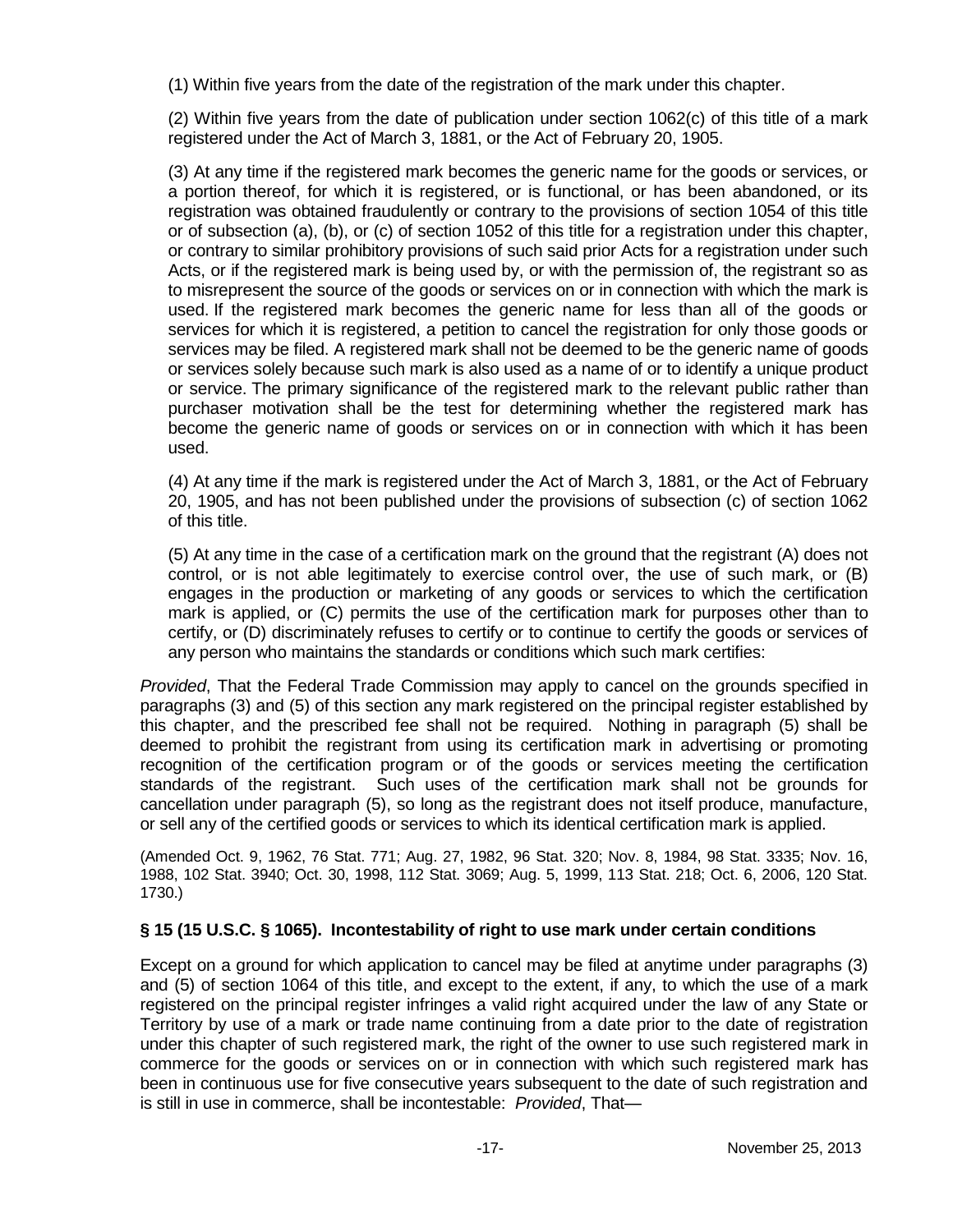(1) there has been no final decision adverse to the owner's claim of ownership of such mark for such goods or services, or to the owner's right to register the same or to keep the same on the register; and

(2) there is no proceeding involving said rights pending in the United States Patent and Trademark Office or in a court and not finally disposed of; and

(3) an affidavit is filed with the Director within one year after the expiration of any such fiveyear period setting forth those goods or services stated in the registration on or in connection with which such mark has been in continuous use for such five consecutive years and is still in use in commerce, and the other matters specified in paragraphs (1) and (2) of this section; and

(4) no incontestable right shall be acquired in a mark which is the generic name for the goods or services or a portion thereof, for which it is registered.

Subject to the conditions above specified in this section, the incontestable right with reference to a mark registered under this chapter shall apply to a mark registered under the Act of March 3, 1881, or the Act of February 20, 1905, upon the filing of the required affidavit with the Director within one year after the expiration of any period of five consecutive years after the date of publication of a mark under the provisions of subsection (c) of section 1062 of this title.

The Director shall notify any registrant who files the above-prescribed affidavit of the filing thereof.

(Amended Oct. 9, 1962, 76 Stat. 771; Jan. 2, 1975, 88 Stat. 1949; Aug. 27, 1982, 96 Stat. 320; Nov. 16, 1988, 102 Stat. 3941; Nov. 29, 1999, 113 Stat. 1501A-583; Mar. 17, 2010, 124 Stat. 66.)

#### <span id="page-17-0"></span>**§ 16 (15 U.S.C. § 1066). Interference**

Upon petition showing extraordinary circumstances, the Director may declare that an interference exists when application is made for the registration of a mark which so resembles a mark previously registered by another, or for the registration of which another has previously made application, as to be likely when used on or in connection with the goods or services of the applicant to cause confusion or mistake or to deceive. No interference shall be declared between an application and the registration of a mark the right to the use of which has become incontestable.

(Amended Oct. 9, 1962, 76 Stat. 771; Aug. 27, 1982, 96 Stat. 321; Nov. 16, 1988, 102 Stat. 3941; Nov. 29, 1999, 113 Stat. 1501A-583.)

#### <span id="page-17-1"></span>**§ 17 (15 U.S.C. § 1067). Interference, opposition, and proceedings for concurrent use registration or for cancellation; notice; Trademark Trial and Appeal Board**

(a) In every case of interference, opposition to registration, application to register as a lawful concurrent user, or application to cancel the registration of a mark, the Director shall give notice to all parties and shall direct a Trademark Trial and Appeal Board to determine and decide the respective rights of registration.

(b) The Trademark Trial and Appeal Board shall include the Director, Deputy Director of the United States Patent and Trademark Office, the Commissioner for Patents, the Commissioner for Trademarks, and administrative trademark judges who are appointed by the Director.

(c) Authority of the Secretary. The Secretary of Commerce may, in his or her discretion, deem the appointment of an administrative trademark judge who, before the date of the enactment of this subsection, held office pursuant to an appointment by the Director to take effect on the date on which the Director initially appointed the administrative trademark judge.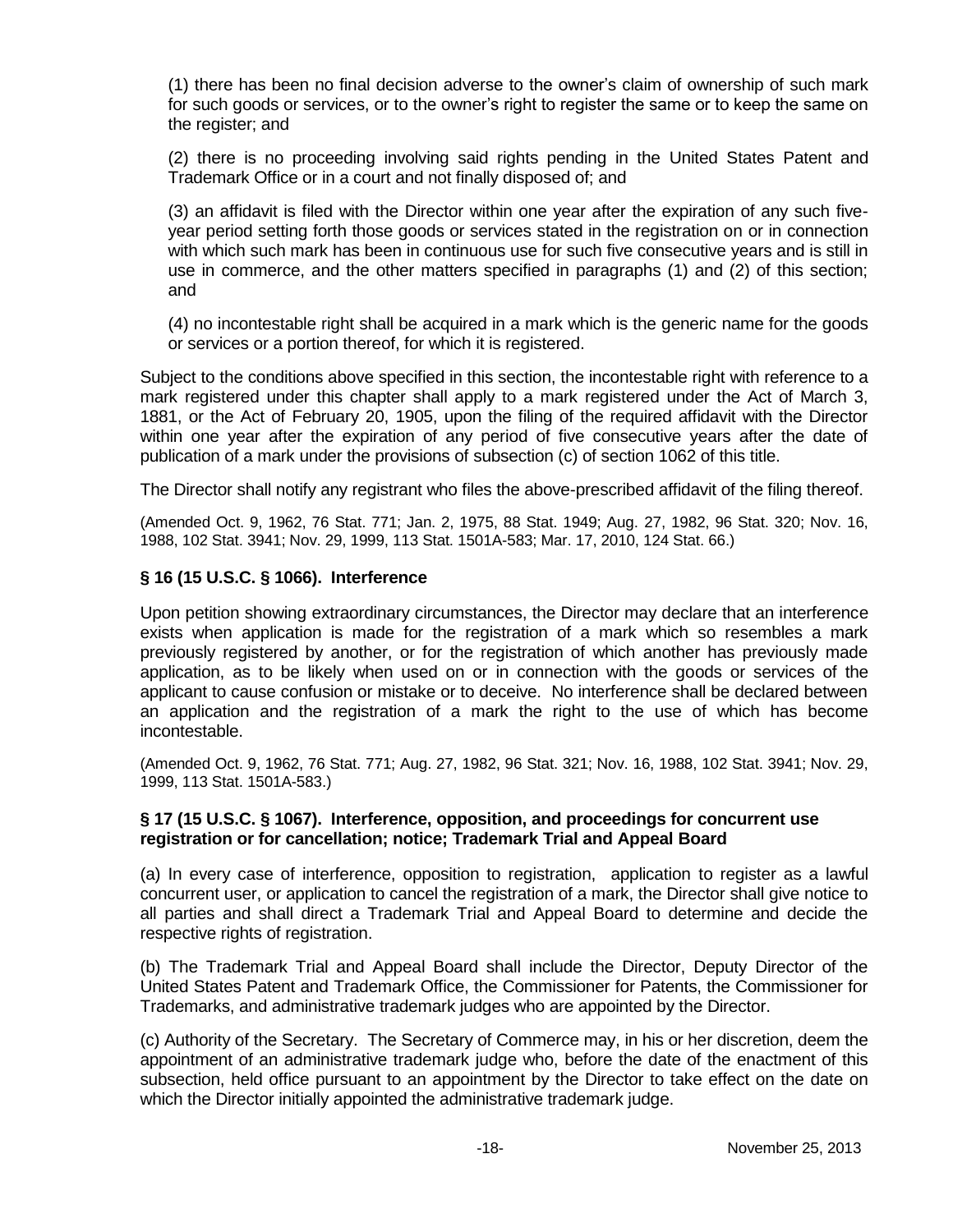(d) Defense to Challenge of Appointment. It shall be a defense to a challenge to the appointment of an administrative trademark judge on the basis of the judge's having been originally appointed by the Director that the administrative trademark judge so appointed was acting as a de facto officer.

(Amended Aug. 8, 1958, 72 Stat. 540; Jan. 2, 1975, 88 Stat. 1949; 94 Stat. 2024; Nov. 29, 1999, 113 Stat. 1536, 1501A-580; Nov. 2, 2002, 116 Stat. 1902; Aug. 12, 2008, 122 Stat. 3014.)

# <span id="page-18-0"></span>**§ 18 (15 U.S.C. § 1068). Refusal, cancellation, or restriction of registration; concurrent use**

In such proceedings the Director may refuse to register the opposed mark, may cancel the registration, in whole or in part, may modify the application or registration by limiting the goods or services specified therein, may otherwise restrict or rectify with respect to the register the registration of a registered mark, may refuse to register any or all of several interfering marks, or may register the mark or marks for the person or persons entitled thereto, as the rights of the parties under this chapter may be established in the proceedings: Provided, That in the case of the registration of any mark based on concurrent use, the Director shall determine and fix the conditions and limitations provided for in subsection (d) of section 1052 of this title. However, no final judgment shall be entered in favor of an applicant under section 1051(b) of this title before the mark is registered, if such applicant cannot prevail without establishing constructive use pursuant to section 1057(c) of this title.

(Amended Nov. 16, 1988, 102 Stat. 3941; Nov. 29, 1999, 113 Stat. 1501A-583.)

#### <span id="page-18-1"></span>**§ 19 (15 U.S.C. § 1069). Applicability, in inter partes proceeding, of equitable principles of laches, estoppel and acquiescence**

In all inter partes proceedings equitable principles of laches, estoppel, and acquiescence, where applicable, may be considered and applied.

(Amended Jan. 2, 1975, 88 Stat. 1949; Nov. 16, 1988, 102 Stat. 3941.)

# <span id="page-18-2"></span>**§ 20 (15 U.S.C. § 1070). Appeal from examiner to Trademark Trial and Appeal Board**

An appeal may be taken to the Trademark Trial and Appeal Board from any final decision of the examiner in charge of the registration of marks upon the payment of the prescribed fee.

(Amended Aug. 8, 1958, 72 Stat. 540.)

# <span id="page-18-3"></span>**§ 21 (15 U.S.C. § 1071). Appeal to courts**

(a) *Persons entitled to appeal; United States Court of Appeals for the Federal Circuit; waiver of civil action; election of civil action by adverse party; procedure*.

(1) An applicant for registration of a mark, party to an interference proceeding, party to an opposition proceeding, party to an application to register as a lawful concurrent user, party to a cancellation proceeding, a registrant who has filed an affidavit as provided in section 1058 or section 71 of this title, or an applicant for renewal, who is dissatisfied with the decision of the Director or Trademark Trial and Appeal Board, may appeal to the United States Court of Appeals for the Federal Circuit thereby waiving his right to proceed under subsection (b) of this section: *Provided*, That such appeal shall be dismissed if any adverse party to the proceeding, other than the Director, shall, within twenty days after the appellant has filed notice of appeal according to paragraph (2) of this subsection, files notice with the Director that he elects to have all further proceedings conducted as provided in subsection (b) of this section. Thereupon the appellant shall have thirty days thereafter within which to file a civil action under subsection (b) of this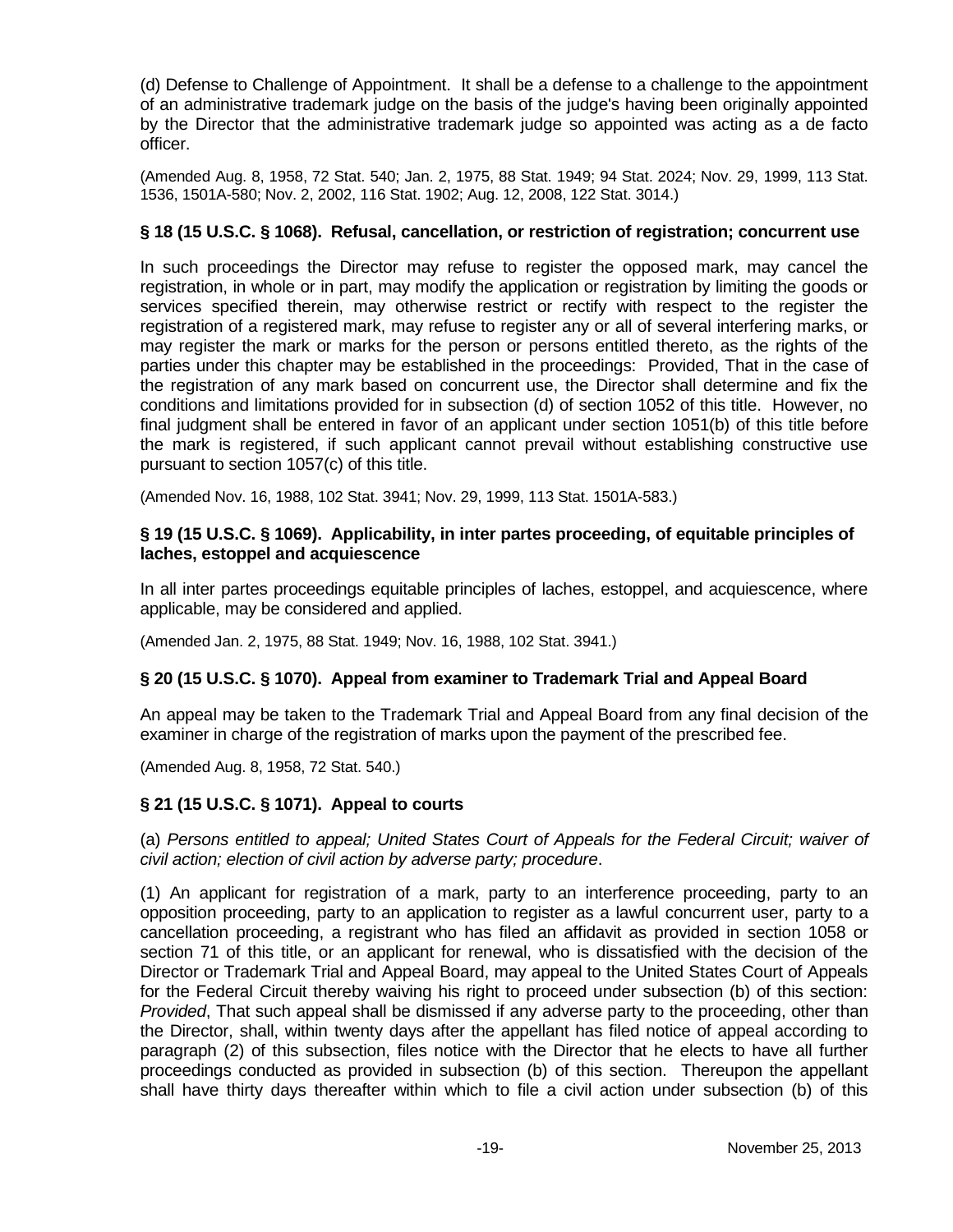section, in default of which the decision appealed from shall govern the further proceedings in the case.

(2) When an appeal is taken to the United States Court of Appeals for the Federal Circuit, the appellant shall file in the United States Patent and Trademark Office a written notice of appeal directed to the Director, within such time after the date of the decision from which the appeal is taken as the Director prescribes, but in no case less than 60 days after that date.

(3) The Director shall transmit to the United States Court of Appeals for the Federal Circuit a certified list of the documents comprising the record in the United States Patent and Trademark Office. The court may request that the Director forward the original or certified copies of such documents during pendency of the appeal. In an ex parte case, the Director shall submit to that court a brief explaining the grounds for the decision of the United States Patent and Trademark Office, addressing all the issues involved in the appeal. The court shall, before hearing an appeal, give notice of the time and place of the hearing to the Director and the parties in the appeal.

(4) The United States Court of Appeals for the Federal Circuit shall review the decision from which the appeal is taken on the record before the United States Patent and Trademark Office. Upon its determination the court shall issue its mandate and opinion to the Director, which shall be entered of record in the United States Patent and Trademark Office and shall govern the further proceedings in the case. However, no final judgment shall be entered in favor of an applicant under section 1051(b) of this title before the mark is registered, if such applicant cannot prevail without establishing constructive use pursuant to section 1057(c) of this title.

#### (b) *Civil action; persons entitled to; jurisdiction of court; status of Director; procedure*.

(1) Whenever a person authorized by subsection (a) of this section to appeal to the United States Court of Appeals for the Federal Circuit is dissatisfied with the decision of the Director or Trademark Trial and Appeal Board, said person may, unless appeal has been taken to said United States Court of Appeals for the Federal Circuit, have remedy by a civil action if commenced within such time after such decision, not less than sixty days, as the Director appoints or as provided in subsection (a) of this section. The court may adjudge that an applicant is entitled to a registration upon the application involved, that a registration involved should be canceled, or such other matter as the issues in the proceeding require, as the facts in the case may appear. Such adjudication shall authorize the Director to take any necessary action, upon compliance with the requirements of law. However, no final judgment shall be entered in favor of an applicant under section 1051(b) of this title before the mark is registered, if such applicant cannot prevail without establishing constructive use pursuant to section 1057(c) of this title.

(2) The Director shall not be made a party to an inter partes proceeding under this subsection, but he shall be notified of the filing of the complaint by the clerk of the court in which it is filed and shall have the right to intervene in the action.

(3) In any case where there is no adverse party, a copy of the complaint shall be served on the Director, and, unless the court finds the expenses to be unreasonable, all the expenses of the proceeding shall be paid by the party bringing the case, whether the final decision is in favor of such party or not. In suits brought hereunder, the record in the United States Patent and Trademark Office shall be admitted on motion of any party, upon such terms and conditions as to costs, expenses, and the further cross-examination of the witnesses as the court imposes, without prejudice to the right of any party to take further testimony. The testimony and exhibits of the record in the United States Patent and Trademark Office, when admitted, shall have the same effect as if originally taken and produced in the suit.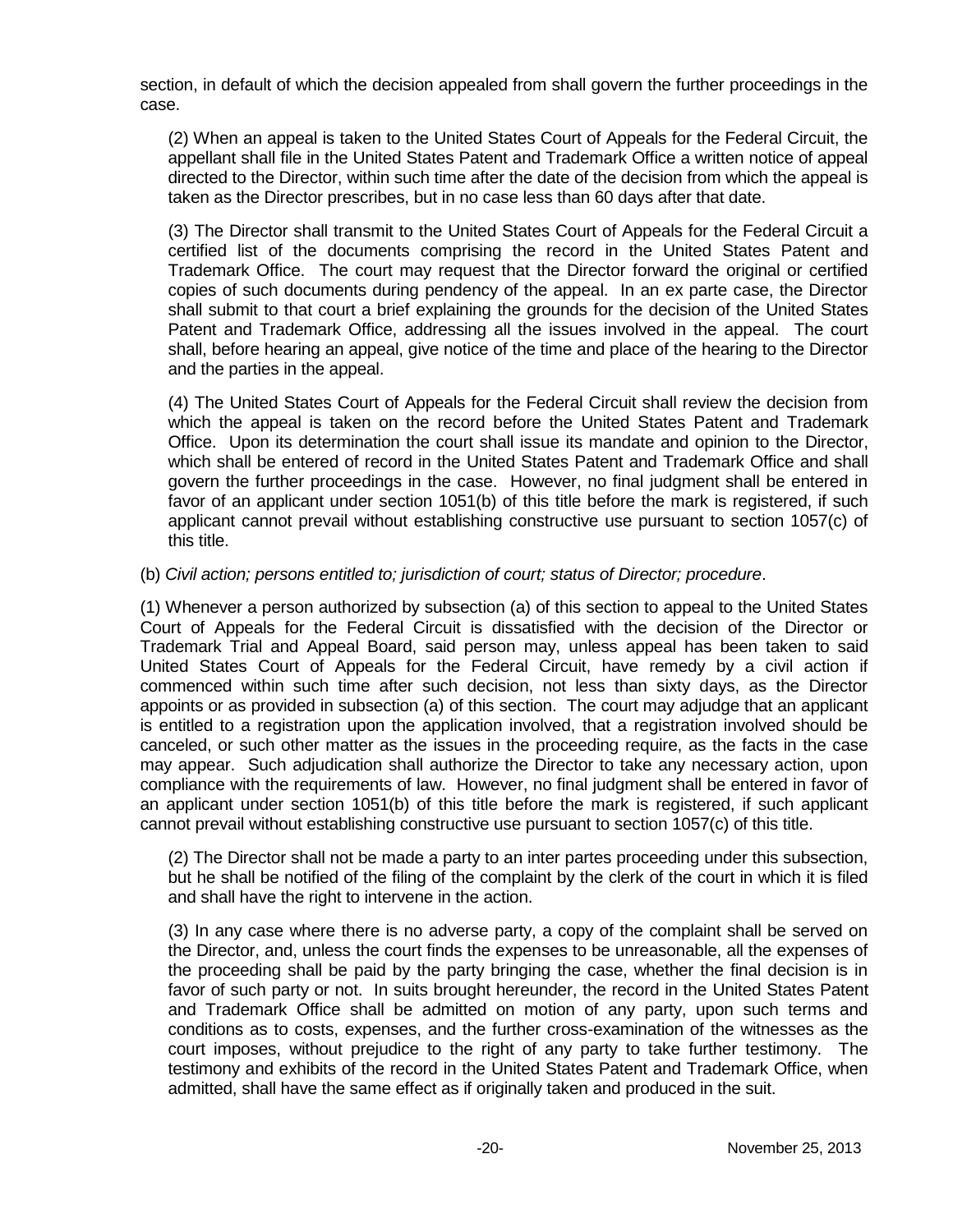(4) Where there is an adverse party, such suit may be instituted against the party in interest as shown by the records of the United States Patent and Trademark Office at the time of the decision complained of, but any party in interest may become a party to the action. If there are adverse parties residing in a plurality of districts not embraced within the same State, or an adverse party residing in a foreign country, the United States District Court for the Eastern District of Virginia shall have jurisdiction and may issue summons against the adverse parties directed to the marshal of any district in which any adverse party resides. Summons against adverse parties residing in foreign countries may be served by publication or otherwise as the court directs.

(Amended July 19, 1952, 66 Stat. 814; Aug. 8, 1958, 72 Stat. 540; Oct. 9, 1962, 76 Stat. 771; Jan. 2, 1975, 88 Stat. 1949; Jan. 2, 1975, 88 Stat. 1955; Apr. 2, 1982, 96 Stat. 49; Nov. 8, 1984, 98 Stat. 3363; Nov. 16, 1988, 102 Stat. 3942; Nov. 29, 1999, 113 Stat. 1501A-583; Mar. 17, 2010, 124 Stat. 66; Sept. 16, 2011, 125 Stat. 316.)

# <span id="page-20-0"></span>**§ 22 (15 U.S.C. § 1072). Registration as notice**

Registration of a mark on the principal register provided by this chapter or under the Act of March 3, 1881, or the Act of February 20, 1905, shall be constructive notice of the registrant's claim of ownership thereof.

# **TITLE II - THE SUPPLEMENTAL REGISTER**

#### <span id="page-20-2"></span><span id="page-20-1"></span>**§ 23 (15 U.S.C. § 1091). Filing and registration for foreign use**

(a) In addition to the principal register, the Director shall keep a continuation of the register provided in paragraph (b) of section 1 of the Act of March 19, 1920, entitled "An Act to give effect to certain provisions of the convention for the protection of trademarks and commercial names, made and signed in the city of Buenos Aires, in the Argentine Republic, August 20, 1910, and for other purposes," to be called the supplemental register. All marks capable of distinguishing applicant's goods or services and not registrable on the principal register herein provided, except those declared to be unregistrable under subsections (a), (b), (c), (d), and (e)(3) of section 1052 of this title, which are in lawful use in commerce by the owner thereof, on or in connection with any goods or services may be registered on the supplemental register upon the payment of the prescribed fee and compliance with the provisions of subsections (a) and (e) of section 1051 of this title so far as they are applicable. Nothing in this section shall prevent the registration on the supplemental register of a mark, capable of distinguishing the applicant's goods or services and not registrable on the principal register under this chapter, that is declared to be unregistrable under section 1052(e)(3) of this title, if such mark has been in lawful use in commerce by the owner thereof, on or in connection with any goods or services, since before December 8, 1993.

(b) Upon the filing of an application for registration on the supplemental register and payment of the prescribed fee the Director shall refer the application to the examiner in charge of the registration of marks, who shall cause an examination to be made and if on such examination it shall appear that the applicant is entitled to registration, the registration shall be granted. If the applicant is found not entitled to registration the provisions of subsection (b) of section 1062 of this title shall apply.

(c) For the purposes of registration on the supplemental register, a mark may consist of any trademark, symbol, label, package, configuration of goods, name, word, slogan, phrase, surname, geographical name, numeral, device, any matter that as a whole is not functional, or any combination of any of the foregoing, but such mark must be capable of distinguishing the applicant's goods or services.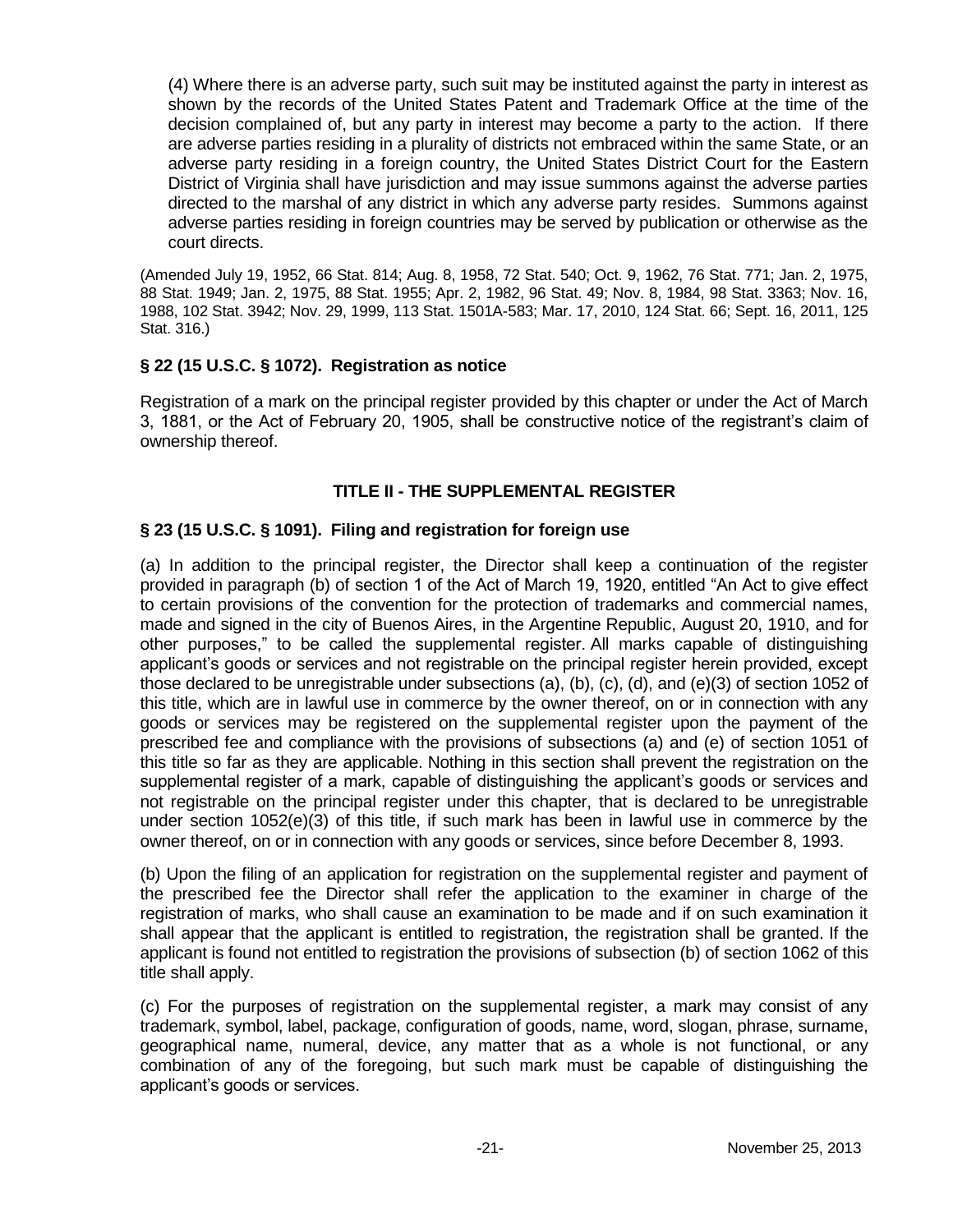(Amended Oct. 9, 1962, 76 Stat. 773; Nov. 16, 1988, 102 Stat. 3942; Dec. 8, 1993, 107 Stat. 2057; Oct. 30, 1998, 112 Stat. 3069; Nov. 29, 1999, 113 Stat. 1501A-583; Nov. 2, 2002, 116 Stat. 1908.)

#### <span id="page-21-0"></span>**§ 24 (15 U.S.C. § 1092). Cancellation**

Marks for the supplemental register shall not be published for or be subject to opposition, but shall be published on registration in the Official Gazette of the Patent and Trademark Office. Whenever any person believes that such person is or will be damaged by the registration of a mark on the supplemental register--

(1) for which the effective filing date is after the date on which such person's mark became famous and which would be likely to cause dilution by blurring or dilution by tarnishment under section 1125(c) of this title; or

(2) on grounds other than dilution by blurring or dilution by tarnishment, such person may at any time, upon payment of the prescribed fee and the filing of a petition stating the ground therefor, apply to the Director to cancel such registration.

The Director shall refer such application to the Trademark Trial and Appeal Board, which shall give notice thereof to the registrant. If it is found after a hearing before the Board that the registrant is not entitled to registration, or that the mark has been abandoned, the registration shall be canceled by the Director. However, no final judgment shall be entered in favor of an applicant under section 1051(b) of this title before the mark is registered, if such applicant cannot prevail without establishing constructive use pursuant to section 1057(c).

(Amended Aug. 8, 1958, 72 Stat. 540; Oct. 9, 1962, 76 Stat. 773; Jan. 2, 1975, 88 Stat. 1949; Nov. 16, 1988, 102 Stat. 3943; Aug. 5, 1999, 113 Stat. 218; Nov. 29, 1999, 113 Stat. 1501A-583; Oct. 6, 2006, 120 Stat. 1730.)

#### <span id="page-21-1"></span>**§ 25 (15 U.S.C. § 1093). Supplemental registration certificate**

The certificates of registration for marks registered on the supplemental register shall be conspicuously different from certificates issued for marks registered on the principal register.

# <span id="page-21-2"></span>**§ 26 (15 U.S.C. § 1094). General provisions**

The provisions of this chapter shall govern so far as applicable applications for registration and registrations on the supplemental register as well as those on the principal register, but applications for and registrations on the supplemental register shall not be subject to or receive the advantages of sections 1051(b), 1052(e), 1052(f), 1057(b), 1057(c), 1062(a), 1063 to 1068, inclusive, 1072, 1115 and 1124 of this title.

(Amended Nov. 16, 1988, 102 Stat. 3943; Oct. 30, 1998, 112 Stat. 3069.)

# <span id="page-21-3"></span>**§ 27 (15 U.S.C. § 1095). Principal registration not precluded by supplemental registration**

Registration of a mark on the supplemental register, or under the Act of March 19, 1920, shall not preclude registration by the registrant on the principal register established by this chapter. Registration of a mark on the supplemental register shall not constitute an admission that the mark has not acquired distinctiveness.

(Amended Nov. 16, 1988, 102 Stat. 3943.)

#### <span id="page-21-4"></span>**§ 28 (15 U.S.C. § 1096). Department of Treasury; supplemental registration not filed**

Registration on the supplemental register or under the Act of March 19, 1920, shall not be filed in the Department of the Treasury or be used to stop importations.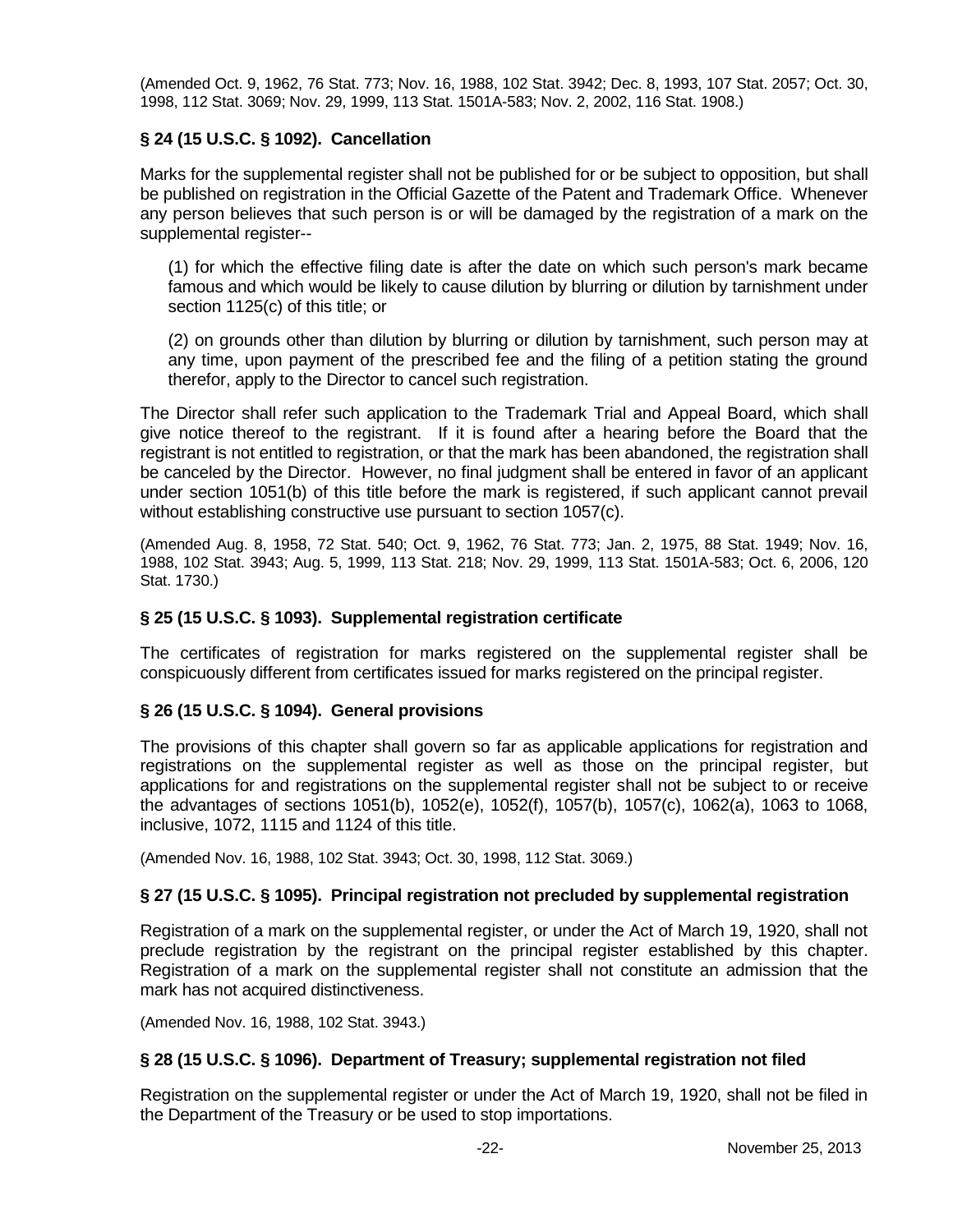# **TITLE III - NOTICE OF REGISTRATION**

#### <span id="page-22-1"></span><span id="page-22-0"></span>**§ 29 (15 U.S.C. § 1111). Notice of registration; display with mark; recovery of profits and damages in infringement suit**

Notwithstanding the provisions of section 1072 of this title, a registrant of a mark registered in the Patent and Trademark Office, may give notice that his mark is registered by displaying with the mark the words "Registered in U.S. Patent and Trademark Office" or "Reg. U.S. Pat. & Tm. Off." or the letter R enclosed within a circle, thus ®; and in any suit for infringement under this chapter by such a registrant failing to give such notice of registration, no profits and no damages shall be recovered under the provisions of this chapter unless the defendant had actual notice of the registration.

(Amended Oct. 9, 1962, 76 Stat. 773; Jan. 2, 1975, 88 Stat. 1949; Nov. 16, 1988, 102 Stat. 1343.)

*\*Note: The amendment of the wording of this term by Public Law 93-596 became effective on January 2, 1975. However, the amendment provides that any registrant may continue to give notice of his registration in accordance with § 29 of the Trademark Act of 1946, as amended Oct. 9, 1962, as an alternative to notice in accordance with § 29 of the Trademark Act as amended by Public Law 93-596, regardless of whether his mark was registered before or after January 2, 1975.*

#### **TITLE IV - CLASSIFICATION**

#### <span id="page-22-3"></span><span id="page-22-2"></span>**§ 30 (15 U.S.C. § 1112). Classification of goods and services; registration in plurality of classes**

The Director may establish a classification of goods and services, for convenience of Patent and Trademark Office administration, but not to limit or extend the applicant's or registrant's rights. The applicant may apply to register a mark for any or all of the goods or services on or in connection with which he or she is using or has a bona fide intention to use the mark in commerce: Provided, That if the Director by regulation permits the filing of an application for the registration of a mark for goods or services which fall within a plurality of classes, a fee equaling the sum of the fees for filing an application in each class shall be paid, and the Director may issue a single certificate of registration for such mark.

(Amended Oct. 9, 1962, 76 Stat. 773; Jan. 2, 1975, 88 Stat. 1949; Nov. 16, 1988, 102 Stat. 3943; Nov. 29, 1999, 113 Stat. 1501A-583.)

# **TITLE V - FEES AND CHARGES**

#### <span id="page-22-5"></span><span id="page-22-4"></span>**§ 31 (15 U.S.C. § 1113). Fees**

(a) The Director shall establish fees for the filing and processing of an application for the registration of a trademark or other mark and for all other services performed by and materials furnished by the Patent and Trademark Office related to trademarks and other marks. Fees established under this subsection may be adjusted by the Director once each year to reflect, in the aggregate, any fluctuations during the preceding 12 months in the Consumer Price Index, as determined by the Secretary of Labor. Changes of less than 1 percent may be ignored. No fee established under this section shall take effect until at least 30 days after notice of the fee has been published in the Federal Register and in the Official Gazette of the Patent and Trademark Office.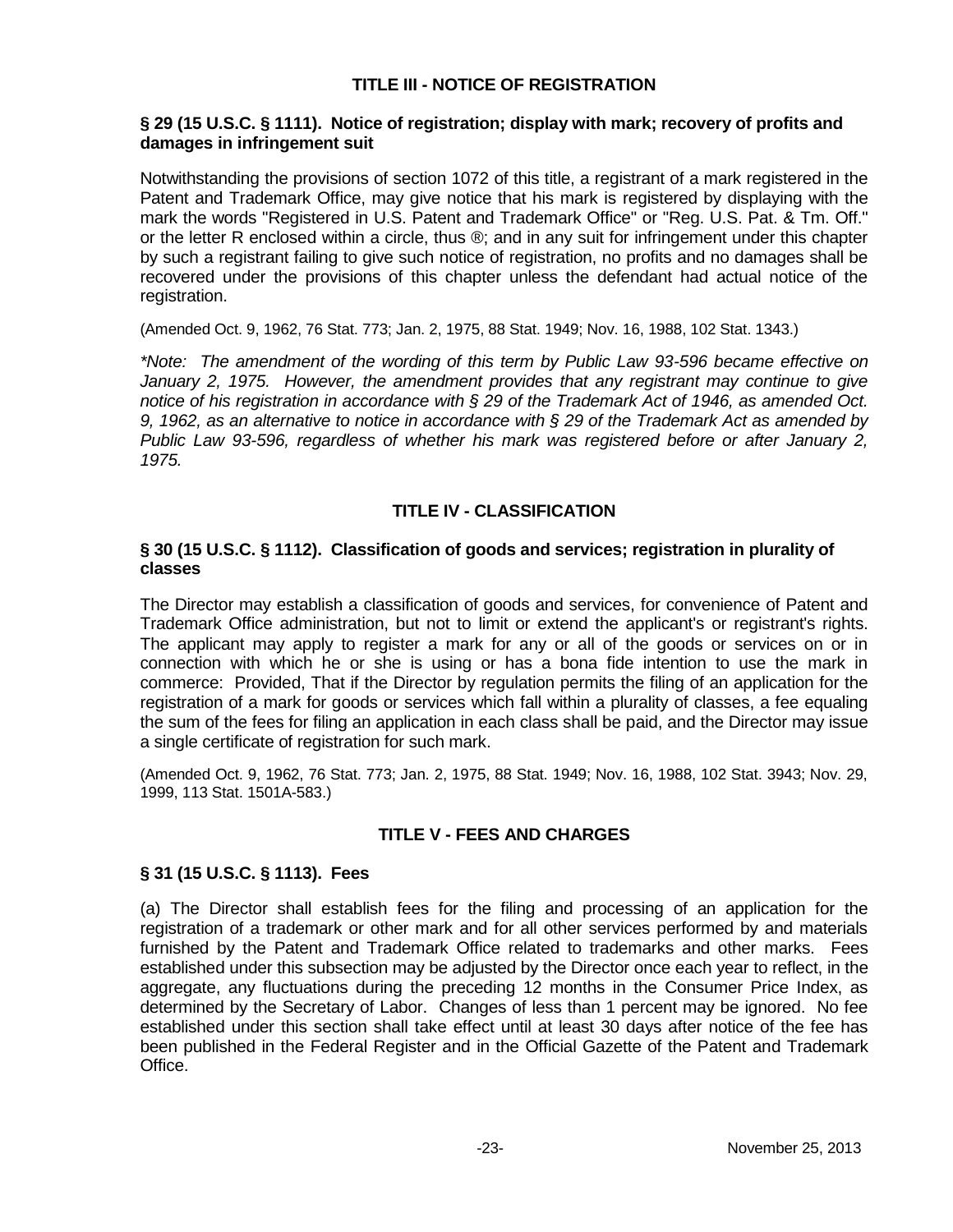(b) The Director may waive the payment of any fee for any service or material related to trademarks or other marks in connection with an occasional request made by a department or agency of the Government, or any officer thereof. The Indian Arts and Crafts Board will not be charged any fee to register Government trademarks of genuineness and quality for Indian products or for products of particular Indian tribes and groups.

(Amended Aug. 8, 1958, 72 Stat. 540; July 24, 1965, 79 Stat. 260; Jan. 2, 1975, 88 Stat. 1949; Dec. 12, 1980, 94 Stat. 3018; Aug. 27, 1982, 96 Stat. 319; Sept. 8, 1982, 96 Stat. 256; Dec. 10, 1991, 105 Stat. 1640; Oct. 30, 1998, 112 Stat. 3069; Nov. 29, 1999, 113 Stat. 1501A-554.)

#### **TITLE VI - REMEDIES**

#### <span id="page-23-1"></span><span id="page-23-0"></span>**§ 32 (15 U.S.C. § 1114). Remedies; infringement; innocent infringers**

(1) Any person who shall, without the consent of the registrant—

(a) use in commerce any reproduction, counterfeit, copy, or colorable imitation of a registered mark in connection with the sale, offering for sale, distribution, or advertising of any goods or services on or in connection with which such use is likely to cause confusion, or to cause mistake, or to deceive; or

(b) reproduce, counterfeit, copy or colorably imitate a registered mark and apply such reproduction, counterfeit, copy or colorable imitation to labels, signs, prints, packages, wrappers, receptacles or advertisements intended to be used in commerce upon or in connection with the sale, offering for sale, distribution, or advertising of goods or services on or in connection with which such use is likely to cause confusion, or to cause mistake, or to deceive,

shall be liable in a civil action by the registrant for the remedies hereinafter provided. Under subsection (b) hereof, the registrant shall not be entitled to recover profits or damages unless the acts have been committed with knowledge that such imitation is intended to be used to cause confusion, or to cause mistake, or to deceive.

As used in this paragraph, the term "any person" includes the United States, all agencies and instrumentalities thereof, and all individuals, firms, corporations, or other persons acting for the United States and with the authorization and consent of the United States, and any State, any instrumentality of a State, and any officer or employee of a State or instrumentality of a State acting in his or her official capacity. The United States, all agencies and instrumentalities thereof, and all individuals, firms, corporations, other persons acting for the United States and with the authorization and consent of the United States, and any State, and any such instrumentality, officer, or employee, shall be subject to the provisions of this chapter in the same manner and to the same extent as any nongovernmental entity.

(2) Notwithstanding any other provision of this chapter, the remedies given to the owner of a right infringed under this chapter or to a person bringing an action under section 1125(a) or (d) of this title shall be limited as follows:

(A) Where an infringer or violator is engaged solely in the business of printing the mark or violating matter for others and establishes that he or she was an innocent infringer or innocent violator, the owner of the right infringed or person bringing the action under section 1125(a) of this title shall be entitled as against such infringer or violator only to an injunction against future printing.

(B) Where the infringement or violation complained of is contained in or is part of paid advertising matter in a newspaper, magazine, or other similar periodical or in an electronic communication as defined in section 2510(12) of title 18, United States Code, the remedies of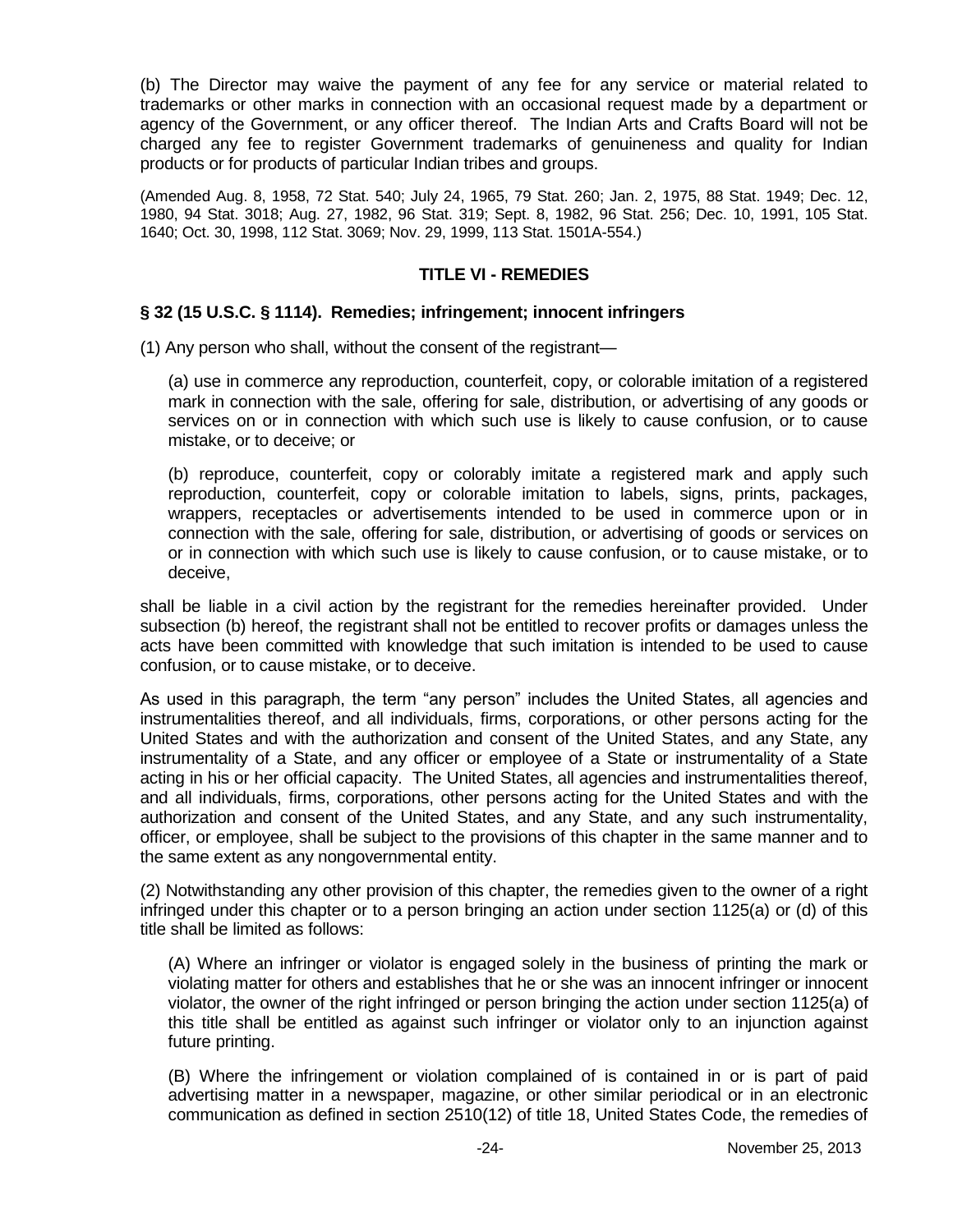the owner of the right infringed or person bringing the action under section 1125(a) of this title as against the publisher or distributor of such newspaper, magazine, or other similar periodical or electronic communication shall be limited to an injunction against the presentation of such advertising matter in future issues of such newspapers, magazines, or other similar periodicals or in future transmissions of such electronic communications. The limitations of this subparagraph shall apply only to innocent infringers and innocent violators.

(C) Injunctive relief shall not be available to the owner of the right infringed or person bringing the action under section 1125(a) of this title with respect to an issue of a newspaper, magazine, or other similar periodical or an electronic communication containing infringing matter or violating matter where restraining the dissemination of such infringing matter or violating matter in any particular issue of such periodical or in an electronic communication would delay the delivery of such issue or transmission of such electronic communication after the regular time for such delivery or transmission, and such delay would be due to the method by which publication and distribution of such periodical or transmission of such electronic communication is customarily conducted in accordance with sound business practice, and not due to any method or device adopted to evade this section or to prevent or delay the issuance of an injunction or restraining order with respect to such infringing matter or violating matter.

(D)(i)(I) A domain name registrar, a domain name registry, or other domain name registration authority that takes any action described under clause (ii) affecting a domain name shall not be liable for monetary relief or, except as provided in subclause (II), for injunctive relief, to any person for such action, regardless of whether the domain name is finally determined to infringe or dilute the mark.

(II) A domain name registrar, domain name registry, or other domain name registration authority described in subclause (I) may be subject to injunctive relief only if such registrar, registry, or other registration authority has—

(aa) not expeditiously deposited with a court, in which an action has been filed regarding the disposition of the domain name, documents sufficient for the court to establish the court's control and authority regarding the disposition of the registration and use of the domain name;

(bb) transferred, suspended, or otherwise modified the domain name during the pendency of the action, except upon order of the court; or

(cc) willfully failed to comply with any such court order.

(ii) An action referred to under clause  $(i)(1)$  is any action of refusing to register, removing from registration, transferring, temporarily disabling, or permanently canceling a domain name—

(I) in compliance with a court order under section 43(d); or

(II) in the implementation of a reasonable policy by such registrar, registry, or authority prohibiting the registration of a domain name that is identical to, confusingly similar to, or dilutive of another's mark.

(iii) A domain name registrar, a domain name registry, or other domain name registration authority shall not be liable for damages under this section for the registration or maintenance of a domain name for another absent a showing of bad faith intent to profit from such registration or maintenance of the domain name.

(iv) If a registrar, registry, or other registration authority takes an action described under clause (ii) based on a knowing and material misrepresentation by any other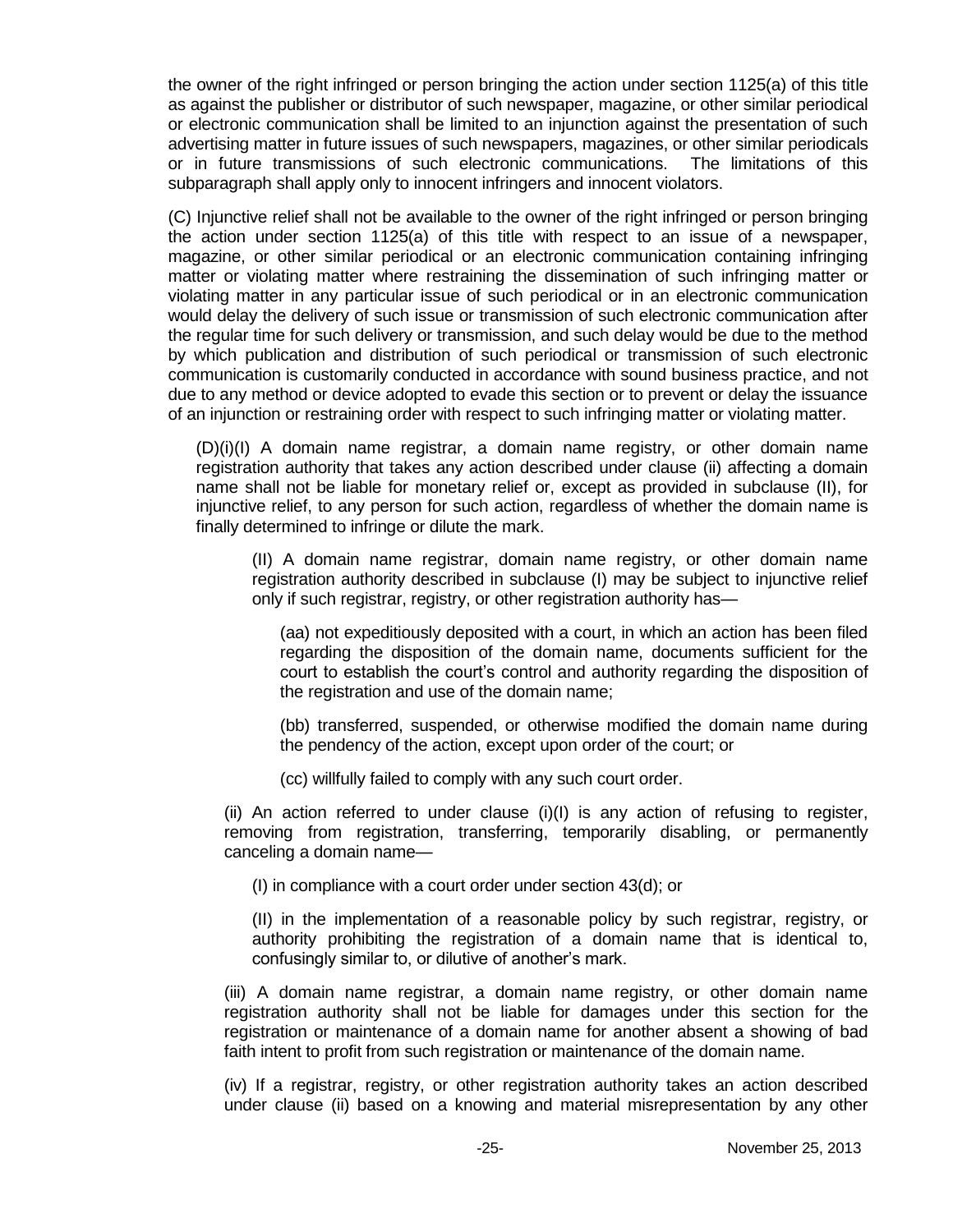person that a domain name is identical to, confusingly similar to, or dilutive of a mark, the person making the knowing and material misrepresentation shall be liable for any damages, including costs and attorney's fees, incurred by the domain name registrant as a result of such action. The court may also grant injunctive relief to the domain name registrant, including the reactivation of the domain name or the transfer of the domain name to the domain name registrant.

(v) A domain name registrant whose domain name has been suspended, disabled, or transferred under a policy described under clause (ii)(II) may, upon notice to the mark owner, file a civil action to establish that the registration or use of the domain name by such registrant is not unlawful under this chapter. The court may grant injunctive relief to the domain name registrant, including the reactivation of the domain name or transfer of the domain name to the domain name registrant.

(E) As used in this paragraph—(i) the term "violator" means a person who violates section 1125(a) of this title; and

(ii) the term "violating matter" means matter that is the subject of a violation under section 1125(a) of this title.

(Amended Oct. 9, 1962, 76 Stat. 773; Nov. 16, 1988, 102 Stat. 3943; Oct. 27, 1992, 106 Stat. 3567; Oct. 30, 1998, 112 Stat. 3069; Aug. 5, 1999, 113 Stat. 218; Nov. 29, 1999, 113 Stat. 1501A-549.)

# <span id="page-25-0"></span>**§ 33 (15 U.S.C. § 1115). Registration as evidence of right to exclusive use; defenses**

(a) Any registration issued under the Act of March 3, 1881, or the Act of February 20, 1905, or of a mark registered on the principal register provided by this chapter and owned by a party to an action shall be admissible in evidence and shall be prima facie evidence of the validity of the registered mark and of the registration of the mark, of the registrant's ownership of the mark, and of the registrant's exclusive right to use the registered mark in commerce on or in connection with the goods or services specified in the registration subject to any conditions or limitations stated therein, but shall not preclude another person from proving any legal or equitable defense or defect, including those set forth in subsection (b) of this section, which might have been asserted if such mark had not been registered.

(b) To the extent that the right to use the registered mark has become incontestable under section 1065 of this title, the registration shall be conclusive evidence of the validity of the registered mark and of the registration of the mark, of the registrant's ownership of the mark, and of the registrant's exclusive right to use the registered mark in commerce. Such conclusive evidence shall relate to the exclusive right to use the mark on or in connection with the goods or services specified in the affidavit filed under the provisions of section 1065 of this title, or in the renewal application filed under the provisions of section 1059 of this title if the goods or services specified in the renewal are fewer in number, subject to any conditions or limitations in the registration or in such affidavit or renewal application. Such conclusive evidence of the right to use the registered mark shall be subject to proof of infringement as defined in section 1114 of this title, and shall be subject to the following defenses or defects:

(1) That the registration or the incontestable right to use the mark was obtained fraudulently; or

(2) That the mark has been abandoned by the registrant; or

(3) That the registered mark is being used, by or with the permission of the registrant or a person in privity with the registrant, so as to misrepresent the source of the goods or services on or in connection with which the mark is used; or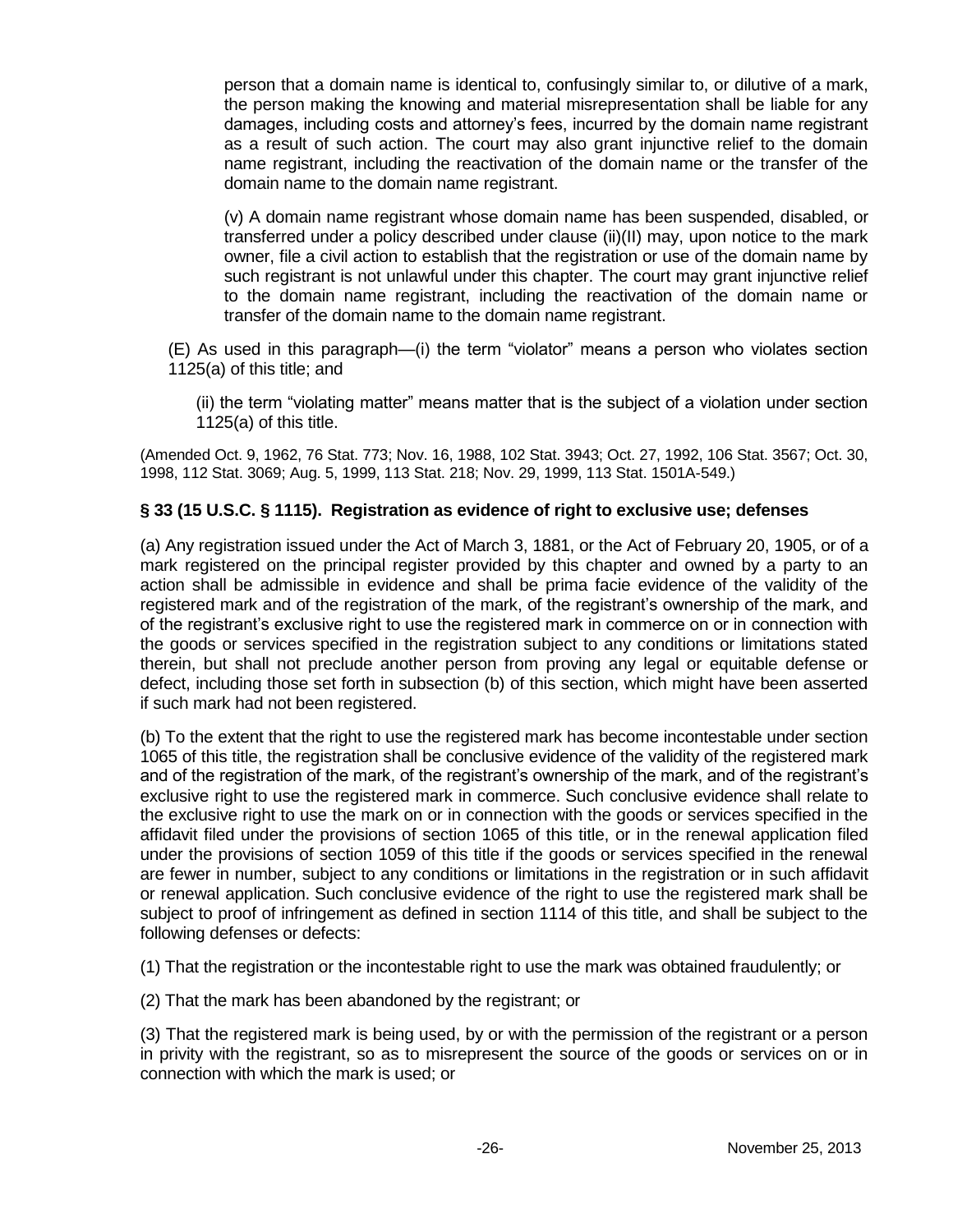(4) That the use of the name, term, or device charged to be an infringement is a use, otherwise than as a mark, of the party's individual name in his own business, or of the individual name of anyone in privity with such party, or of a term or device which is descriptive of and used fairly and in good faith only to describe the goods or services of such party, or their geographic origin; or

(5) That the mark whose use by a party is charged as an infringement was adopted without knowledge of the registrant's prior use and has been continuously used by such party or those in privity with him from a date prior to (A) the date of constructive use of the mark established pursuant to section 1057(c) of this title, (B) the registration of the mark under this Act if the application for registration is filed before the effective date of the Trademark Law Revision Act of 1988, or (C) publication of the registered mark under subsection (c) of section 1062 of this title: Provided, however, That this defense or defect shall apply only for the area in which such continuous prior use is proved; or

(6) That the mark whose use is charged as an infringement was registered and used prior to the registration under this Act or publication under subsection (c) of section 1062 of this title of the registered mark of the registrant, and not abandoned: Provided, however, That this defense or defect shall apply only for the area in which the mark was used prior to such registration or such publication of the registrant's mark; or

(7) That the mark has been or is being used to violate the antitrust laws of the United States; or

- (8) That the mark is functional; or
- (9) That equitable principles, including laches, estoppel, and acquiescence, are applicable.

(Amended Oct. 9, 1962, 76 Stat. 774; Nov. 16, 1988, 102 Stat. 3944; Oct. 30, 1998, 112 Stat. 3069; Nov. 2, 2002, 116 Stat. 1908.)

#### <span id="page-26-0"></span>**§ 34 (15 U.S.C. § 1116). Injunctions; enforcement; notice of filing suit given Director**

(a) The several courts vested with jurisdiction of civil actions arising under this chapter shall have power to grant injunctions, according to the principles of equity and upon such terms as the court may deem reasonable, to prevent the violation of any right of the registrant of a mark registered in the Patent and Trademark Office or to prevent a violation under subsection (a), (c), or (d) of section 1125 of this title. Any such injunction may include a provision directing the defendant to file with the court and serve on the plaintiff within thirty days after the service on the defendant of such injunction, or such extended period as the court may direct, a report in writing under oath setting forth in detail the manner and form in which the defendant has complied with the injunction. Any such injunction granted upon hearing, after notice to the defendant, by any district court of the United States, may be served on the parties against whom such injunction is granted anywhere in the United States where they may be found, and shall be operative and may be enforced by proceedings to punish for contempt, or otherwise, by the court by which such injunction was granted, or by any other United States district court in whose jurisdiction the defendant may be found.

(b) The said courts shall have jurisdiction to enforce said injunction, as herein provided, as fully as if the injunction had been granted by the district court in which it is sought to be enforced. The clerk of the court or judge granting the injunction shall, when required to do so by the court before which application to enforce said injunction is made, transfer without delay to said court a certified copy of all papers on file in his office upon which said injunction was granted.

(c) It shall be the duty of the clerks of such courts within one month after the filing of any action, suit, or proceeding involving a mark registered under the provisions of this chapter to give notice thereof in writing to the Director setting forth in order so far as known the names and addresses of the litigants and the designating number or numbers of the registration or registrations upon which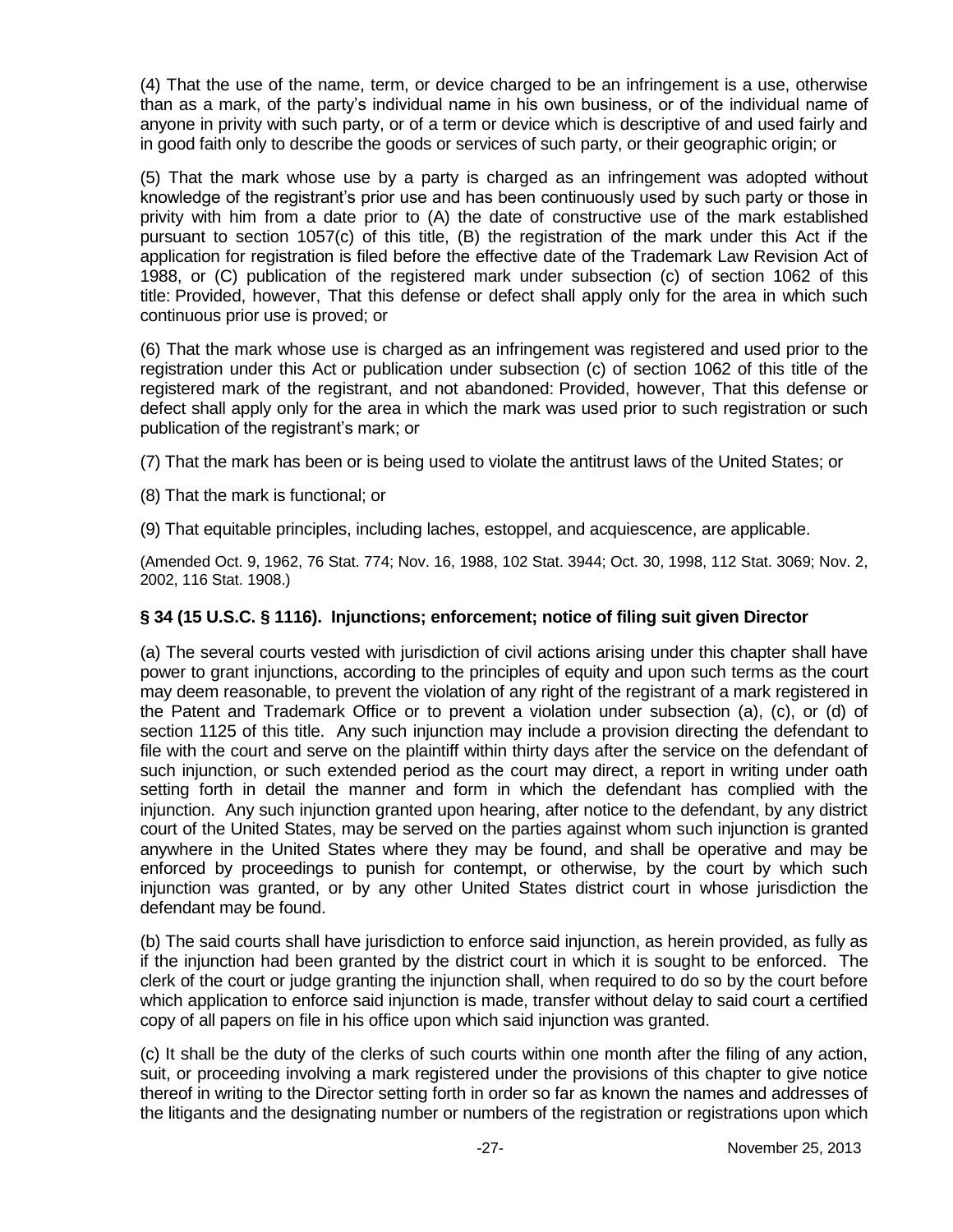the action, suit, or proceeding has been brought, and in the event any other registration be subsequently included in the action, suit, or proceeding by amendment, answer, or other pleading, the clerk shall give like notice thereof to the Director, and within one month after the judgment is entered or an appeal is taken, the clerk of the court shall give notice thereof to the Director, and it shall be the duty of the Director on receipt of such notice forthwith to endorse the same upon the file wrapper of the said registration or registrations and to incorporate the same as a part of the contents of said file wrapper.

(d) (1) (A) In the case of a civil action arising under section  $1114(1)(a)$  of this title or section 220506 of title 36, United States Code, with respect to a violation that consists of using a counterfeit mark in connection with the sale, offering for sale, or distribution of goods or services, the court may, upon ex parte application, grant an order under subsection (a) of this section pursuant to this subsection providing for the seizure of goods and counterfeit marks involved in such violation and the means of making such marks, and records documenting the manufacture, sale, or receipt of things involved in such violation.

(B) As used in this subsection the term "counterfeit mark" means—

(i) a counterfeit of a mark that is registered on the principal register in the United States Patent and Trademark Office for such goods or services sold, offered for sale, or distributed and that is in use, whether or not the person against whom relief is sought knew such mark was so registered; or

(ii) a spurious designation that is identical with, or substantially indistinguishable from, a designation as to which the remedies of this Act are made available by reason of section 220506 of title 36, United States Code;

but such term does not include any mark or designation used on or in connection with goods or services of which the manufacturer or producer was, at the time of the manufacture or production in question authorized to use the mark or designation for the type of goods or services so manufactured or produced, by the holder of the right to use such mark or designation.

(2) The court shall not receive an application under this subsection unless the applicant has given such notice of the application as is reasonable under the circumstances to the United States attorney for the judicial district in which such order is sought. Such attorney may participate in the proceedings arising under such application if such proceedings may affect evidence of an offense against the United States. The court may deny such application if the court determines that the public interest in a potential prosecution so requires.

(3) The application for an order under this subsection shall—

(A) be based on an affidavit or the verified complaint establishing facts sufficient to support the findings of fact and conclusions of law required for such order; and

(B) contain the additional information required by paragraph (5) of this subsection to be set forth in such order.

(4) The court shall not grant such an application unless—

(A) the person obtaining an order under this subsection provides the security determined adequate by the court for the payment of such damages as any person may be entitled to recover as a result of a wrongful seizure or wrongful attempted seizure under this subsection; and

(B) the court finds that it clearly appears from specific facts that—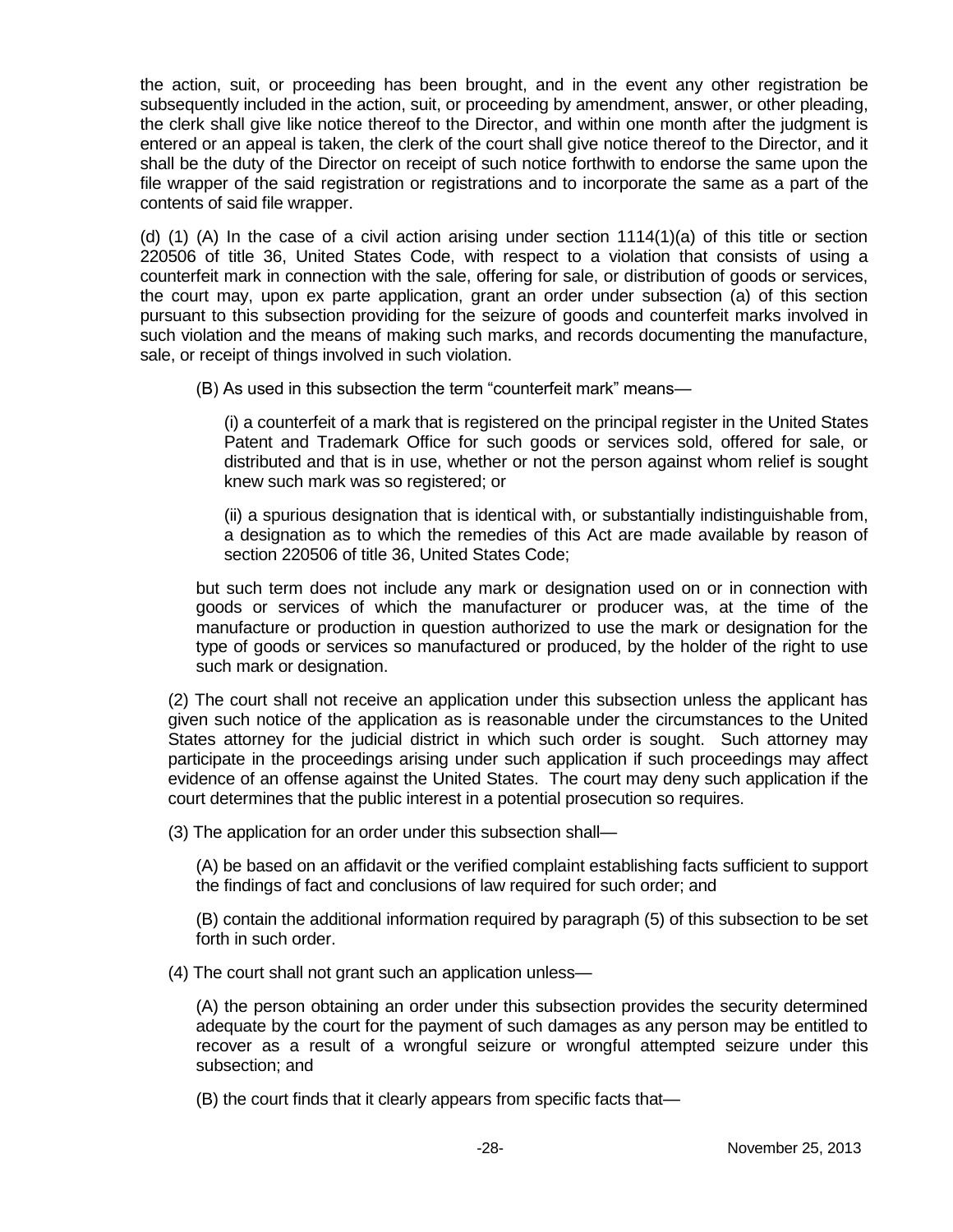(i) an order other than an ex parte seizure order is not adequate to achieve the purposes of section 1114 of this title;

(ii) the applicant has not publicized the requested seizure;

(iii) the applicant is likely to succeed in showing that the person against whom seizure would be ordered used a counterfeit mark in connection with the sale, offering for sale, or distribution of goods or services;

(iv) an immediate and irreparable injury will occur if such seizure is not ordered;

(v) the matter to be seized will be located at the place identified in the application;

(vi) the harm to the applicant of denying the application outweighs the harm to the legitimate interests of the person against whom seizure would be ordered of granting the application; and

(vii) the person against whom seizure would be ordered, or persons acting in concert with such person, would destroy, move, hide, or otherwise make such matter inaccessible to the court, if the applicant were to proceed on notice to such person.

(5) An order under this subsection shall set forth—

(A) the findings of fact and conclusions of law required for the order;

(B) a particular description of the matter to be seized, and a description of each place at which such matter is to be seized;

(C) the time period, which shall end not later than seven days after the date on which such order is issued, during which the seizure is to be made;

(D) the amount of security required to be provided under this subsection; and

(E) a date for the hearing required under paragraph (10) of this subsection.

(6) The court shall take appropriate action to protect the person against whom an order under this subsection is directed from publicity, by or at the behest of the plaintiff, about such order and any seizure under such order.

(7) Any materials seized under this subsection shall be taken into the custody of the court. For seizures made under this section, the court shall enter an appropriate protective order with respect to discovery and use of any records or information that has been seized. The protective order shall provide for appropriate procedures to ensure that confidential, private, proprietary, or privileged information contained in such records is not improperly disclosed or used.

(8) An order under this subsection, together with the supporting documents, shall be sealed until the person against whom the order is directed has an opportunity to contest such order, except that any person against whom such order is issued shall have access to such order and supporting documents after the seizure has been carried out.

(9) The court shall order that service of a copy of the order under this subsection shall be made by a Federal law enforcement officer (such as a United States marshal or an officer or agent of the United States Customs Service, Secret Service, Federal Bureau of Investigation, or Post Office) or may be made by a State or local law enforcement officer, who, upon making service, shall carry out the seizure under the order. The court shall issue orders, when appropriate, to protect the defendant from undue damage from the disclosure of trade secrets or other confidential information during the course of the seizure, including, when appropriate,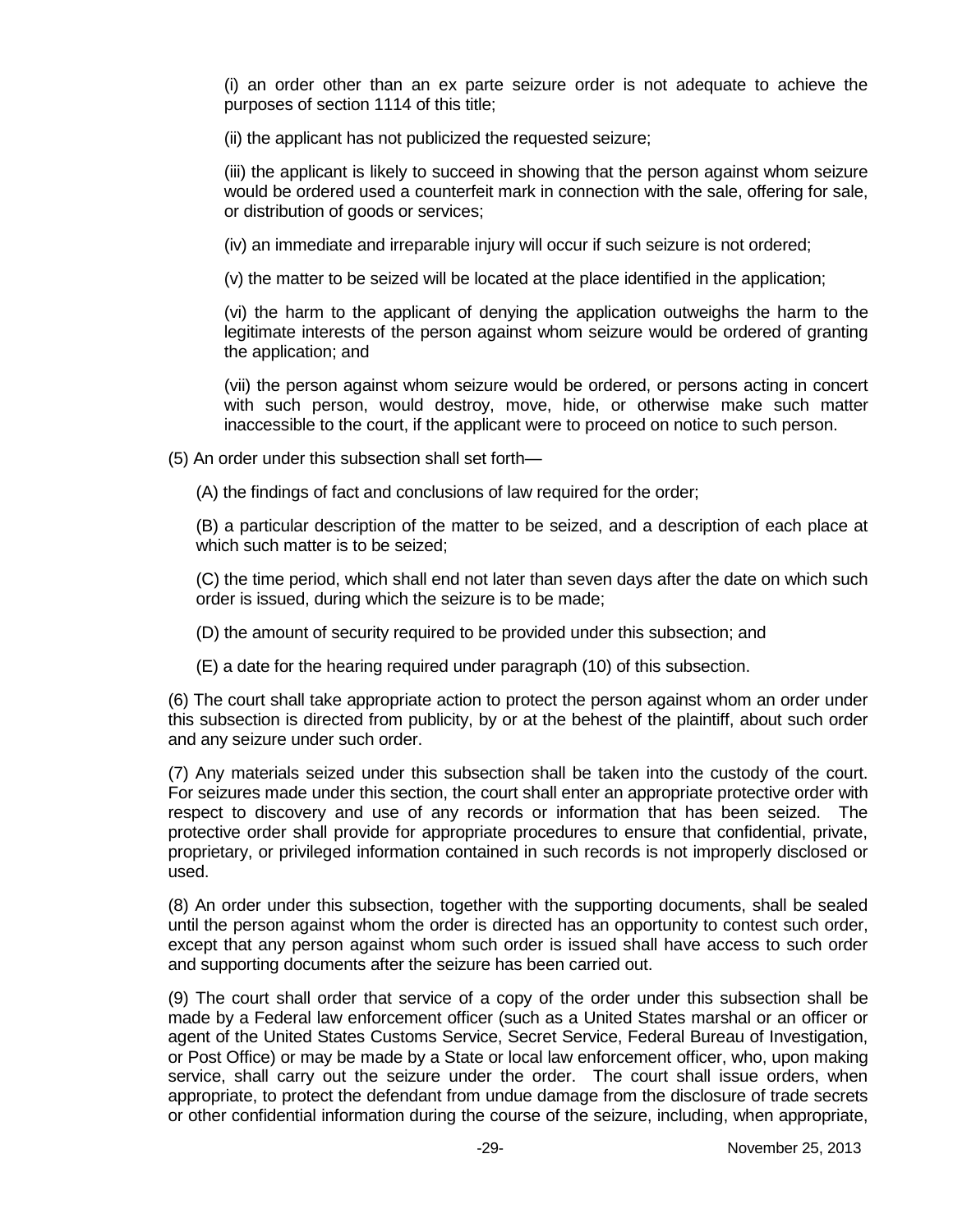orders restricting the access of the applicant (or any agent or employee of the applicant) to such secrets or information.

(10) (A) The court shall hold a hearing, unless waived by all the parties, on the date set by the court in the order of seizure. That date shall be not sooner than ten days after the order is issued and not later than fifteen days after the order is issued, unless the applicant for the order shows good cause for another date or unless the party against whom such order is directed consents to another date for such hearing. At such hearing the party obtaining the order shall have the burden to prove that the facts supporting findings of fact and conclusions of law necessary to support such order are still in effect. If that party fails to meet that burden, the seizure order shall be dissolved or modified appropriately.

(B) In connection with a hearing under this paragraph, the court may make such orders modifying the time limits for discovery under the Rules of Civil Procedure as may be necessary to prevent the frustration of the purposes of such hearing.

(11) A person who suffers damage by reason of wrongful seizure under this subsection has a cause of action against the applicant for the order under which such seizure was made, and shall be entitled to recover such relief as may be appropriate, including damages for lost profits, cost of materials, loss of goodwill, and punitive damages in instances where the seizure was sought in bad faith, and, unless the court finds extenuating circumstances, to recover a reasonable attorney's fee. The court in its discretion may award prejudgment interest on relief recovered under this paragraph, at an annual interest rate established under section 6621(a)(2) of the Internal Revenue Code of 1986, commencing on the date of service of the claimant's pleading setting forth the claim under this paragraph and ending on the date such recovery is granted, or for such shorter time as the court deems appropriate.

(Amended Jan. 2, 1975, 88 Stat. 1949; Oct. 12, 1984, 98 Stat. 2179; Nov. 16, 1988, 102 Stat. 3945; July 2, 1996, 110 Stat. 1386; Aug. 5, 1999, 113 Stat. 218; Nov. 29, 1999, 113 Stat. 1501A-548; Nov. 2, 2002, 116 Stat. 1908; Oct. 13, 2008, 122 Stat. 4258)

# <span id="page-29-0"></span>**§ 35 (15 U.S.C. § 1117). Recovery of profits, damages, and costs**

(a) When a violation of any right of the registrant of a mark registered in the Patent and Trademark Office, a violation under section 1125(a) or (d) of this title or a willful violation under section 1125(c) of this title, shall have been established in any civil action arising under this Act, the plaintiff shall be entitled, subject to the provisions of sections 1111 and 1114 and subject to the principles of equity, to recover (1) defendant's profits, (2) any damages sustained by the plaintiff, and (3) the costs of the action. The court shall assess such profits and damages or cause the same to be assessed under its direction. In assessing profits the plaintiff shall be required to prove defendant's sale only; defendant must prove all elements of cost or deduction claimed. In assessing damages the court may enter judgment, according to the circumstances of the case, for any sum above the amount found as actual damages, not exceeding three times such amount. If the court shall find that the amount of the recovery based on profits is either inadequate or excessive the court may in its discretion enter judgment for such sum as the court shall find to be just, according to the circumstances of the case. Such sum in either of the above circumstances shall constitute compensation and not a penalty. The court in exceptional cases may award reasonable attorney fees to the prevailing party.

(b) In assessing damages under subsection (a) for any violation of section 32(1)(a) of this Act or section 220506 of title 36, United States Code, in a case involving use of a counterfeit mark or designation (as defined in section 34(d) of this Act), the court shall, unless the court finds extenuating circumstances, enter judgment for three times such profits or damages, whichever amount is greater, together with a reasonable attorney's fee, if the violation consists of--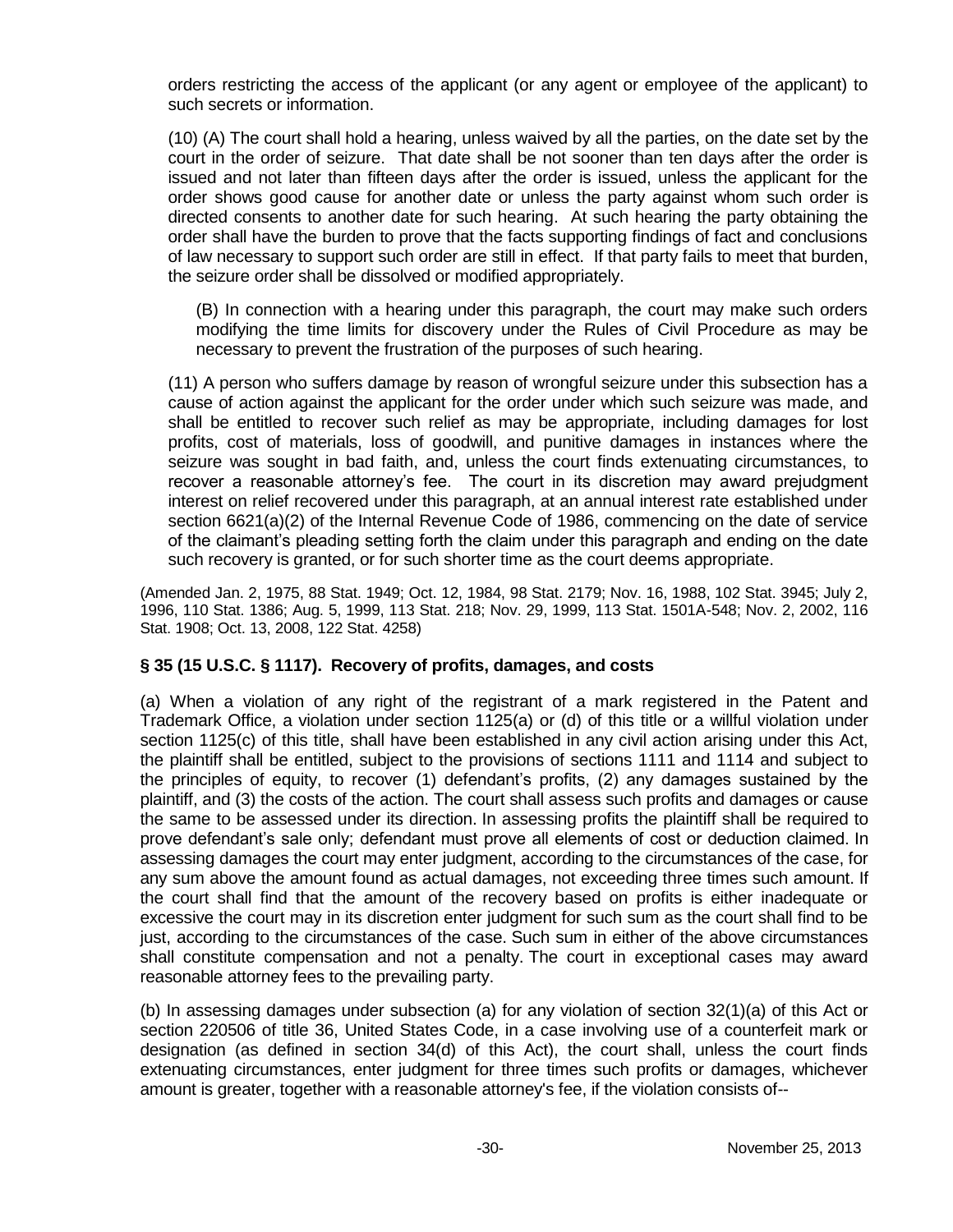(1) intentionally using a mark or designation, knowing such mark or designation is a counterfeit mark (as defined in section 34(d) of this Act), in connection with the sale, offering for sale, or distribution of goods or services; or

(2) providing goods or services necessary to the commission of a violation specified in paragraph (1), with the intent that the recipient of the goods or services would put the goods or services to use in committing the violation.

In such a case, the court may award prejudgment interest on such amount at an annual interest rate established under section 6621(a)(2) of the Internal Revenue Code of 1986, beginning on the date of the service of the claimant's pleadings setting forth the claim for such entry of judgment and ending on the date such entry is made, or for such shorter time as the court considers appropriate.

(c) In a case involving the use of a counterfeit mark (as defined in section 1116(d) of this title) in connection with the sale, offering for sale, or distribution of goods or services, the plaintiff may elect, at any time before final judgment is rendered by the trial court, to recover, instead of actual damages and profits under subsection (a) of this section, an award of statutory damages for any such use in connection with the sale, offering for sale, or distribution of goods or services in the amount of -

(1) not less than \$1,000 or more than \$200,000 per counterfeit mark per type of goods or services sold, offered for sale, or distributed, as the court considers just; or

(2) if the court finds that the use of the counterfeit mark was willful, not more than \$2,000,000 per counterfeit mark per type of goods or services sold, offered for sale, or distributed, as the court considers just.

(d) In a case involving a violation of section  $1125(d)(1)$  of this title, the plaintiff may elect, at any time before final judgment is rendered by the trial court, to recover, instead of actual damages and profits, an award of statutory damages in the amount of not less than \$1,000 and not more than \$100,000 per domain name, as the court considers just.

(e) In the case of a violation referred to in this section, it shall be a rebuttable presumption that the violation is willful for purposes of determining relief if the violator, or a person acting in concert with the violator, knowingly provided or knowingly caused to be provided materially false contact information to a domain name registrar, domain name registry, or other domain name registration authority in registering, maintaining, or renewing a domain name used in connection with the violation. Nothing in this subsection limits what may be considered a willful violation under this section.

(Amended Oct. 9, 1962, 76 Stat. 774; Jan. 2, 1975, 88 Stat. 1949; Jan. 2, 1975, 88 Stat. 1955; Oct. 12, 1984, 98 Stat. 2182; Nov. 16, 1988, 102 Stat. 3945; July 2, 1996, 110 Stat. 1386; Aug. 5, 1999, 113 Stat. 218; Nov. 29, 1999, 113 Stat. 1501A-549; Nov. 2, 2002, 116 Stat. 1906, 1908; Dec. 23, 2004, 118 Stat. 3916; Oct. 13, 2008, 122 Stat. 4259.)

# <span id="page-30-0"></span>**§ 36 (15 U.S.C. § 1118). Destruction of infringing articles**

In any action arising under this chapter, in which a violation of any right of the registrant of a mark registered in the Patent and Trademark Office, a violation under section 1125(a) of this title, or a willful violation under section 1125(c) of this title, shall have been established, the court may order that all labels, signs, prints, packages, wrappers, receptacles, and advertisements in the possession of the defendant, bearing the registered mark or, in the case of a violation of section 1125(a) of this title or a willful violation under section 1125(c) of this title, the word, term, name, symbol, device, combination thereof, designation, description, or representation that is the subject of the violation, or any reproduction, counterfeit, copy, or colorable imitation thereof, and all plates,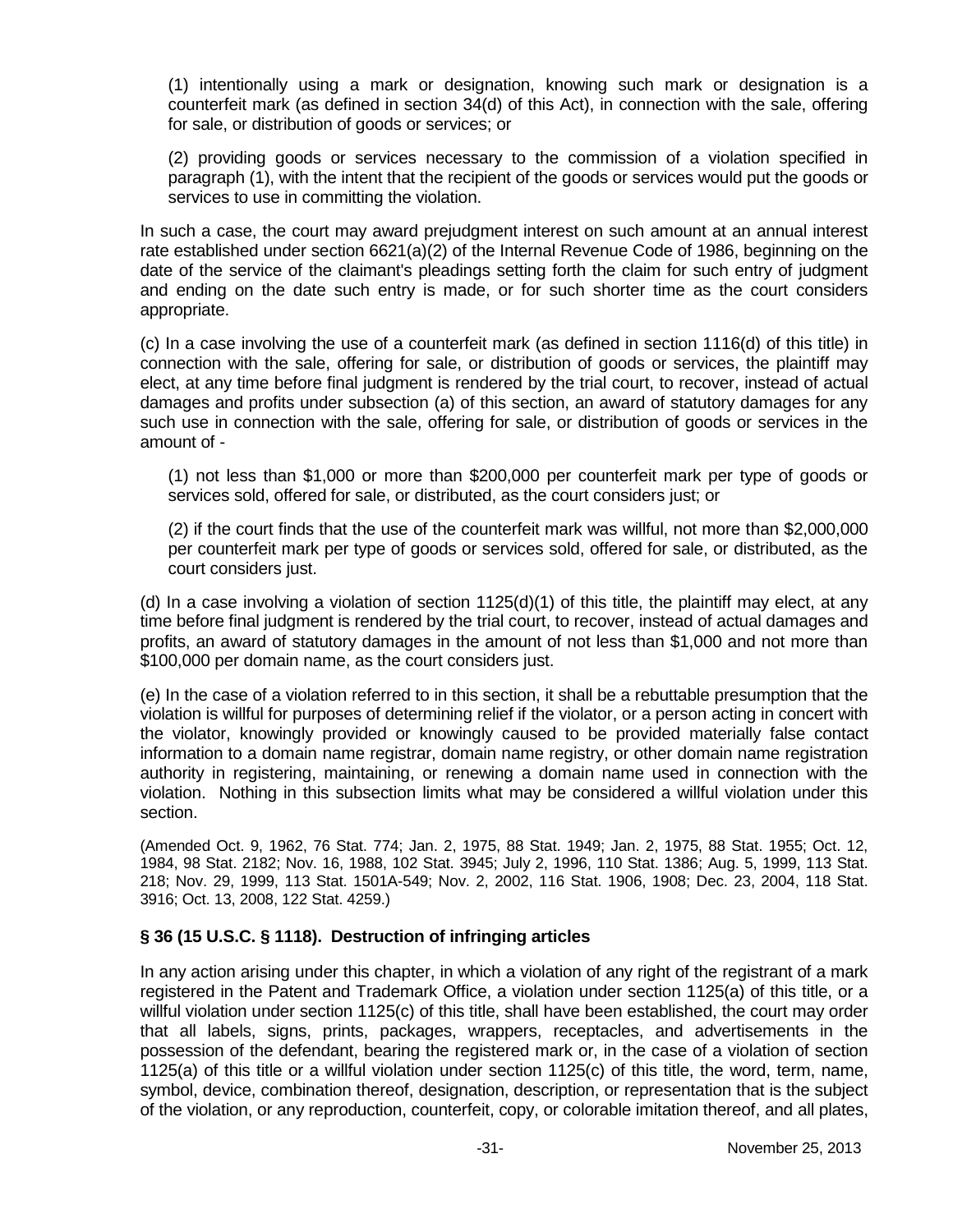molds, matrices, and other means of making the same, shall be delivered up and destroyed. The party seeking an order under this section for destruction of articles seized under section 1161(d) of this title shall give ten days' notice to the United States attorney for the judicial district in which such order is sought (unless good cause is shown for lesser notice) and such United States attorney may, if such destruction may affect evidence of an offense against the United States, seek a hearing on such destruction or participate in any hearing otherwise to be held with respect to such destruction.

(Amended Jan. 2, 1975, 88 Stat. 1949; Oct. 12, 1984, 98 Stat. 2182; Nov. 16, 1988, 102 Stat. 3945; Aug. 5, 1999, 113 Stat. 218.)

#### <span id="page-31-0"></span>**§ 37 (15 U.S.C. § 1119). Power of court over registration; certification of decrees and orders**

In any action involving a registered mark the court may determine the right to registration, order the cancellation of registrations, in whole or in part, restore cancelled registrations, and otherwise rectify the register with respect to the registrations of any party to the action. Decrees and orders shall be certified by the court to the Director, who shall make appropriate entry upon the records of the Patent and Trademark Office, and shall be controlled thereby.

(Amended Jan. 2, 1975, 88 Stat. 1949; Nov. 29, 1999, 113 Stat. 1501A-583.)

# <span id="page-31-1"></span>**§ 38 (15 U.S.C. § 1120). Fraud; civil liability**

Any person who shall procure registration in the Patent and Trademark Office of a mark by a false or fraudulent declaration or representation, oral or in writing, or by any false means, shall be liable in a civil action by any person injured thereby for any damages sustained in consequence thereof.

(Amended Jan. 2, 1975, 88 Stat. 1949.)

#### <span id="page-31-2"></span>**§ 39 (15 U.S.C. § 1121). Jurisdiction of Federal courts; State, local, and other agency requirements**

(a) The district and territorial courts of the United States shall have original jurisdiction, the courts of appeal of the United States (other than the United States Court of Appeals for the Federal Circuit) and the United States Court of Appeals for the District of Columbia shall have appellate jurisdiction, of all actions arising under this chapter, without regard to the amount in controversy or to diversity or lack of diversity of the citizenship of the parties.

(b) No State or other jurisdiction of the United States or any political subdivision or any agency thereof may require alteration of a registered mark, or require that additional trademarks, service marks, trade names, or corporate names that may be associated with or incorporated into the registered mark be displayed in the mark in a manner differing from the display of such additional trademarks, service marks, trade names, or corporate names contemplated by the registered mark as exhibited in the certificate of registration issued by the United States Patent and Trademark Office.

(Amended Apr. 2, 1982, 96 Stat. 46; Nov. 16, 1988, 102 Stat. 3946; Oct. 30, 1998, 112 Stat. 3069.)

#### <span id="page-31-3"></span>**§ 40 (15 U.S.C. § 1122). Liability of States, instrumentalities of States and State officials**

(a) WAIVER OF SOVEREIGN IMMUNITY BY THE UNITED STATES- The United States, all agencies and instrumentalities thereof, and all individuals, firms, corporations, other persons acting for the United States and with the authorization and consent of the United States, shall not be immune from suit in Federal or State court by any person, including any governmental or nongovernmental entity, for any violation under this chapter.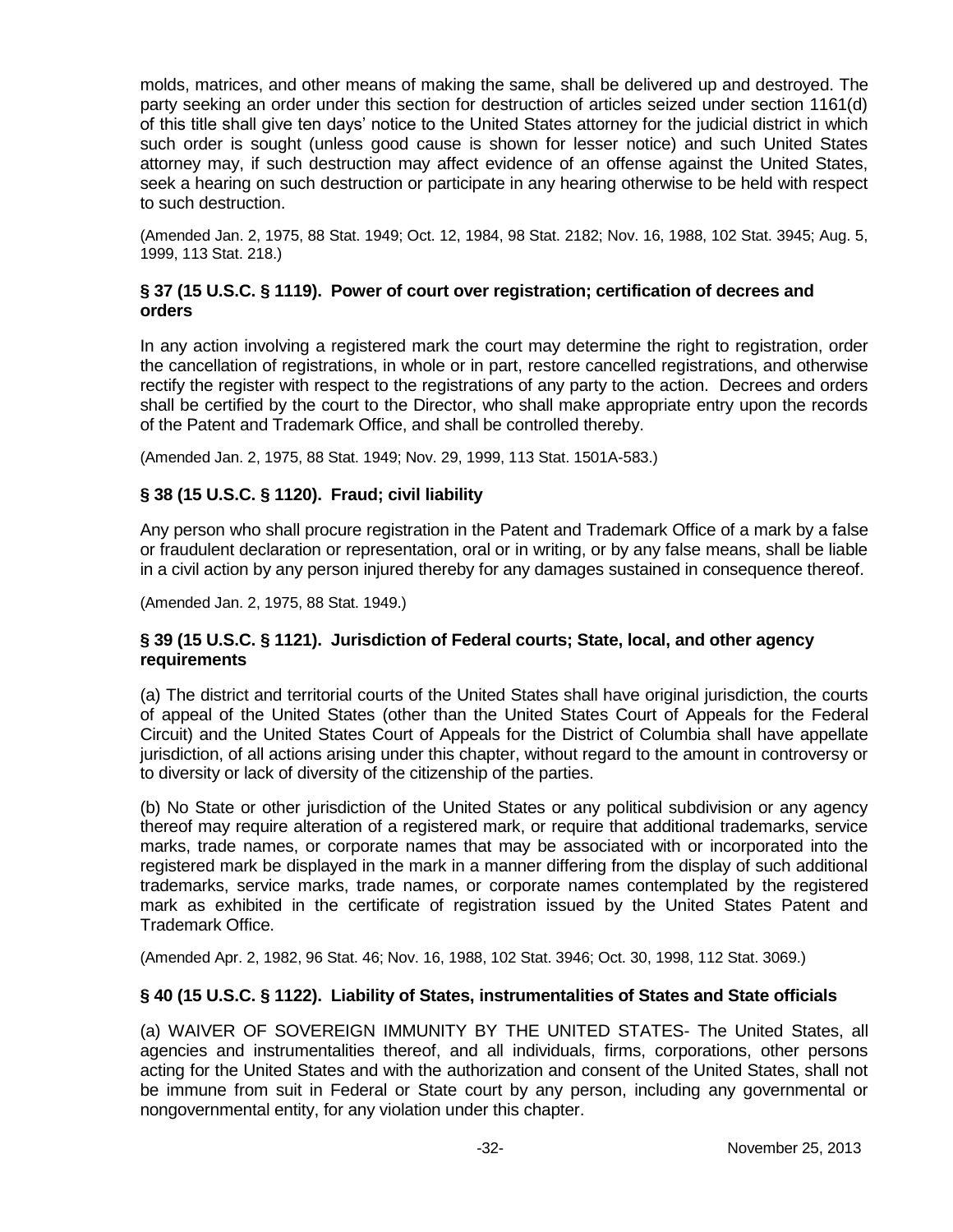(b) WAIVER OF SOVEREIGN IMMUNITY BY STATES- Any State, instrumentality of a State or any officer or employee of a State or instrumentality of a State acting in his or her official capacity, shall not be immune, under the eleventh amendment of the Constitution of the United States or under any other doctrine of sovereign immunity, from suit in Federal court by any person, including any governmental or nongovernmental entity for any violation under this chapter.

(c) In a suit described in subsection (a) or (b) for a violation described therein, remedies (including remedies both at law and in equity) are available for the violation to the same extent as such remedies are available for such a violation in a suit against any person other than the United States or any agency or instrumentality thereof, or any individual, firm, corporation, or other person acting for the United States and with authorization and consent of the United States, or a State, instrumentality of a State, or officer or employee of a State or instrumentality of a State acting in his or her official capacity. Such remedies include injunctive relief under section 1116 of this title, actual damages, profits, costs and attorney's fees under section 1117 f this title, destruction of infringing articles under section 1118 f this title, the remedies provided for under sections 1114, 1119, 1120, 1124 and 1125 of this title, and for any other remedies provided under this chapter.

(Added Oct. 27, 1992, 106 Stat. 3567; amended Aug. 5, 1999, 113 Stat. 218.)

#### <span id="page-32-0"></span>**§ 41 (15 U.S.C. § 1123). Rules and regulations**

The Director shall make rules and regulations, not inconsistent with law, for the conduct of proceedings in the Patent and Trademark Office under this chapter.

<span id="page-32-1"></span>(Amended Jan. 2, 1975, 88 Stat. 1949; Nov. 29, 1999, 113 Stat. 1501A-583.)

#### **TITLE VII - IMPORTATION FORBIDDEN OF GOODS BEARING INFRINGING MARKS OR NAMES**

#### <span id="page-32-2"></span>**§ 42 (15 U.S.C. § 1124). Importation of goods bearing infringing marks or names forbidden**

Except as provided in subsection (d) of section 526 of the Tariff Act of 1930, no article of imported merchandise which shall copy or simulate the name of any domestic manufacture, or manufacturer, or trader, or of any manufacturer or trader located in any foreign country which, by treaty, convention, or law affords similar privileges to citizens of the United States, or which shall copy or simulate a trademark registered in accordance with the provisions of this chapter or shall bear a name or mark calculated to induce the public to believe that the article is manufactured in the United States, or that it is manufactured in any foreign country or locality other than the country or locality in which it is in fact manufactured, shall be admitted to entry at any customhouse of the United States; and, in order to aid the officers of the customs in enforcing this prohibition, any domestic manufacturer or trader, and any foreign manufacturer or trader, who is entitled under the provisions of a treaty, convention, declaration, or agreement between the United States and any foreign country to the advantages afforded by law to citizens of the United States in respect to trademarks and commercial names, may require his name and residence, and the name of the locality in which his goods are manufactured, and a copy of the certificate of registration of his trademark, issued in accordance with the provisions of this chapter, to be recorded in books which shall be kept for this purpose in the Department of the Treasury, under such regulations as the Secretary of the Treasury shall prescribe, and may furnish to the Department facsimiles of his name, the name of the locality in which his goods are manufactured, or of his registered trademark, and thereupon the Secretary of the Treasury shall cause one or more copies of the same to be transmitted to each collector or other proper officer of customs.

(Amended Oct. 3, 1978, 92 Stat. 903; Oct. 30, 1998, 112 Stat. 3069.)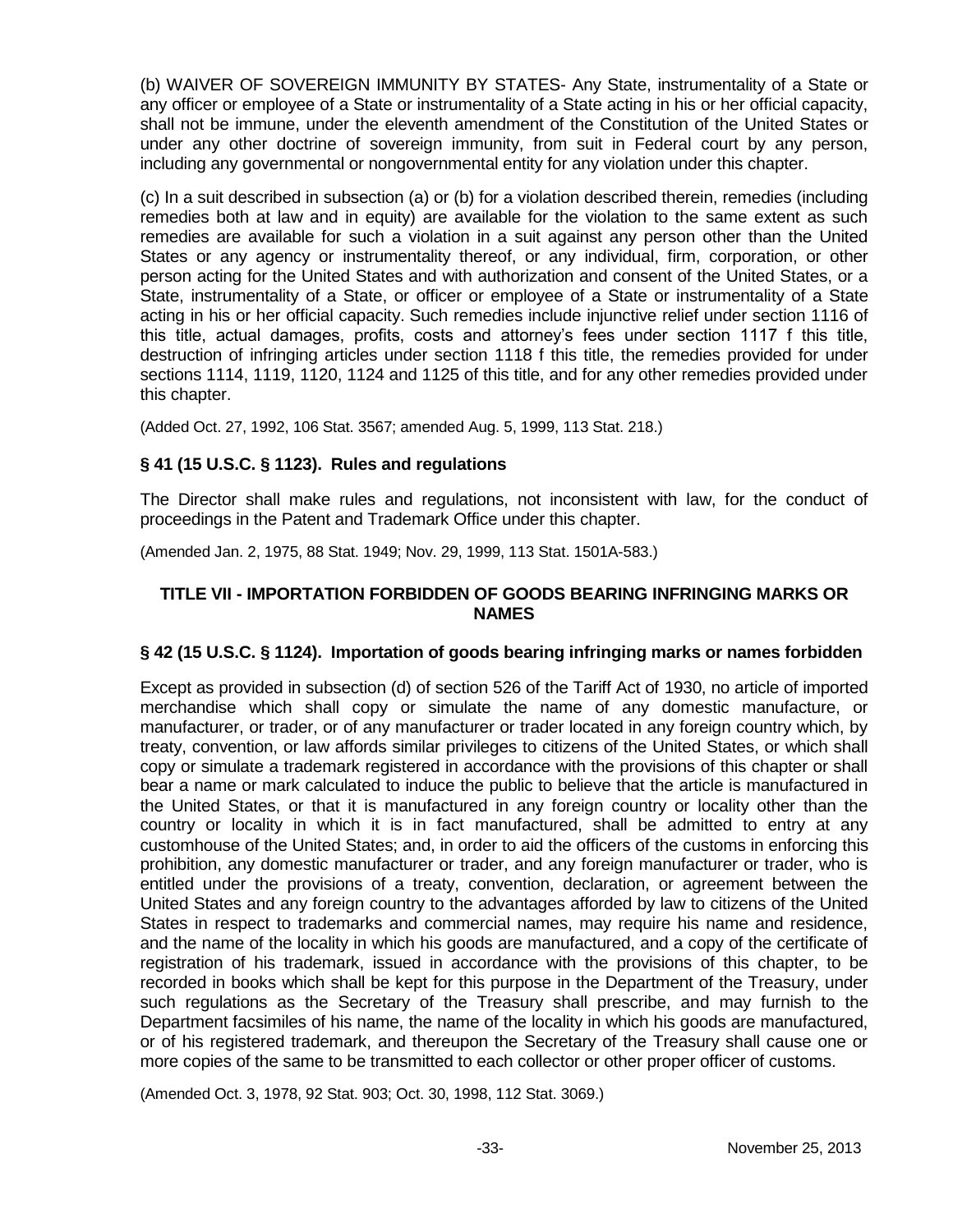Note: Copies of regulations referred to in this section may be obtained from the Department of the Treasury.

#### <span id="page-33-0"></span>**TITLE VIII - FALSE DESIGNATIONS OF ORIGIN, FALSE DESCRIPTIONS. AND DILUTION FORBIDDEN**

#### <span id="page-33-1"></span>**§ 43 (15 U.S.C. § 1125). False designations of origin; false description or representation**

(a) (1) Any person who, on or in connection with any goods or services, or any container for goods, uses in commerce any word, term, name, symbol, or device, or any combination thereof, or any false designation of origin, false or misleading description of fact, or false or misleading representation of fact, which—

(A) is likely to cause confusion, or to cause mistake, or to deceive as to the affiliation, connection, or association of such person with another person, or as to the origin, sponsorship, or approval of his or her goods, services, or commercial activities by another person, or

(B) in commercial advertising or promotion, misrepresents the nature, characteristics, qualities, or geographic origin of his or her or another person's goods, services, or commercial activities,

shall be liable in a civil action by any person who believes that he or she is or is likely to be damaged by such act.

(2) As used in this subsection, the term "any person" includes any State, instrumentality of a State or employee of a State or instrumentality of a State acting in his or her official capacity. Any State, and any such instrumentality, officer, or employee, shall be subject to the provisions of this chapter in the same manner and to the same extent as any nongovernmental entity.

(3) In a civil action for trade dress infringement under this chapter for trade dress not registered on the principal register, the person who asserts trade dress protection has the burden of proving that the matter sought to be protected is not functional.

(b) Any goods marked or labeled in contravention of the provisions of this section shall not be imported into the United States or admitted to entry at any customhouse of the United States. The owner, importer, or consignee of goods refused entry at any customhouse under this section may have any recourse by protest or appeal that is given under the customs revenue laws or may have the remedy given by this chapter in cases involving goods refused entry or seized.

(c) Dilution by Blurring; Dilution by Tarnishment.--

(1) Injunctive relief.--Subject to the principles of equity, the owner of a famous mark that is distinctive, inherently or through acquired distinctiveness, shall be entitled to an injunction against another person who, at any time after the owner's mark has become famous, commences use of a mark or trade name in commerce that is likely to cause dilution by blurring or dilution by tarnishment of the famous mark, regardless of the presence or absence of actual or likely confusion, of competition, or of actual economic injury.

(2) Definitions.--(A) For purposes of paragraph (1), a mark is famous if it is widely recognized by the general consuming public of the United States as a designation of source of the goods or services of the mark's owner. In determining whether a mark possesses the requisite degree of recognition, the court may consider all relevant factors, including the following: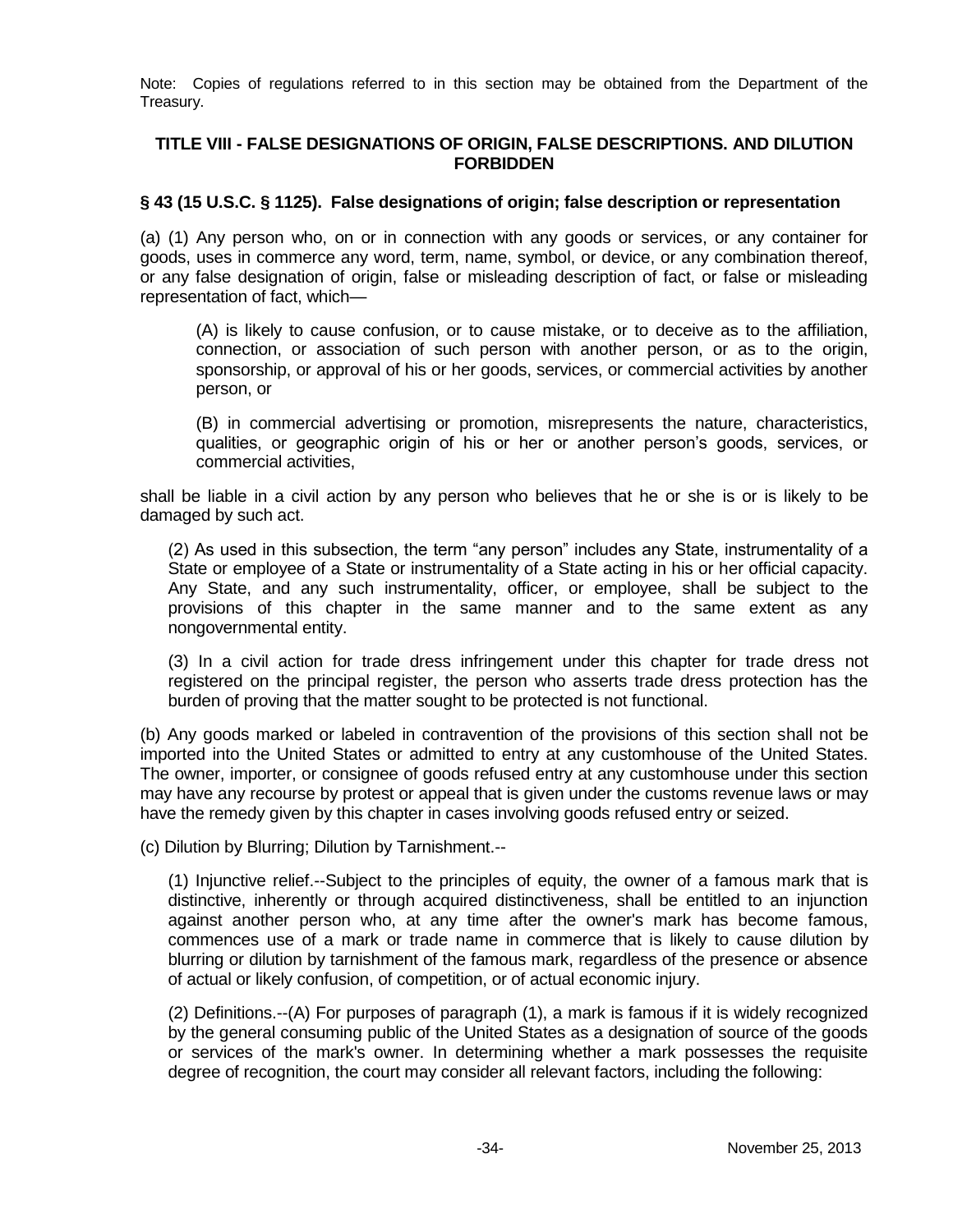(i) The duration, extent, and geographic reach of advertising and publicity of the mark, whether advertised or publicized by the owner or third parties.

(ii) The amount, volume, and geographic extent of sales of goods or services offered under the mark.

(iii) The extent of actual recognition of the mark.

(iv) Whether the mark was registered under the Act of March 3, 1881, or the Act of February 20, 1905, or on the principal register.

(B) For purposes of paragraph (1), `dilution by blurring' is association arising from the similarity between a mark or trade name and a famous mark that impairs the distinctiveness of the famous mark. In determining whether a mark or trade name is likely to cause dilution by blurring, the court may consider all relevant factors, including the following:

(i) The degree of similarity between the mark or trade name and the famous mark.

(ii) The degree of inherent or acquired distinctiveness of the famous mark.

(iii) The extent to which the owner of the famous mark is engaging in substantially exclusive use of the mark.

(iv) The degree of recognition of the famous mark.

(v) Whether the user of the mark or trade name intended to create an association with the famous mark.

(vi) Any actual association between the mark or trade name and the famous mark.

(C) For purposes of paragraph (1), `dilution by tarnishment' is association arising from the similarity between a mark or trade name and a famous mark that harms the reputation of the famous mark.

(3) Exclusions.--The following shall not be actionable as dilution by blurring or dilution by tarnishment under this subsection:

(A) Any fair use, including a nominative or descriptive fair use, or facilitation of such fair use, of a famous mark by another person other than as a designation of source for the person's own goods or services, including use in connection with--

(i) advertising or promotion that permits consumers to compare goods or services; or

(ii) identifying and parodying, criticizing, or commenting upon the famous mark owner or the goods or services of the famous mark owner.

(B) All forms of news reporting and news commentary.

(C) Any noncommercial use of a mark.

(4) Burden of proof.--In a civil action for trade dress dilution under this Act for trade dress not registered on the principal register, the person who asserts trade dress protection has the burden of proving that--

(A) the claimed trade dress, taken as a whole, is not functional and is famous; and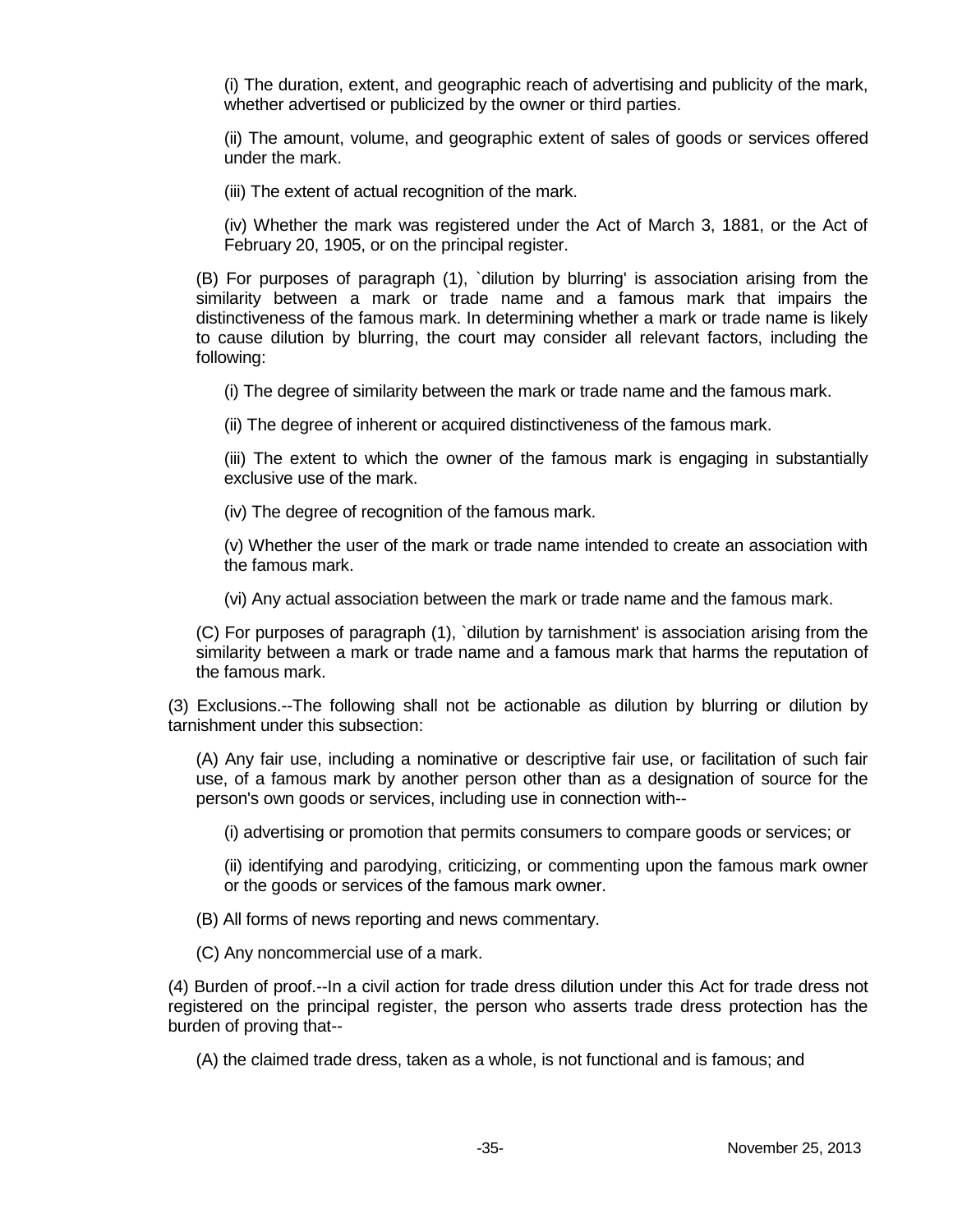(B) if the claimed trade dress includes any mark or marks registered on the principal register, the unregistered matter, taken as a whole, is famous separate and apart from any fame of such registered marks.

(5) Additional remedies.--In an action brought under this subsection, the owner of the famous mark shall be entitled to injunctive relief as set forth in section 34. The owner of the famous mark shall also be entitled to the remedies set forth in sections 35(a) and 36, subject to the discretion of the court and the principles of equity if--

(A) the mark or trade name that is likely to cause dilution by blurring or dilution by tarnishment was first used in commerce by the person against whom the injunction is sought after the date of enactment of the Trademark Dilution Revision Act of 2006; and

(B) in a claim arising under this subsection--

(i) by reason of dilution by blurring, the person against whom the injunction is sought willfully intended to trade on the recognition of the famous mark; or

(ii) by reason of dilution by tarnishment, the person against whom the injunction is sought willfully intended to harm the reputation of the famous mark.

(6) Ownership of valid registration a complete bar to action.--The ownership by a person of a valid registration under the Act of March 3, 1881, or the Act of February 20, 1905, or on the principal register under this Act shall be a complete bar to an action against that person, with respect to that mark, that--

(A) is brought by another person under the common law or a statute of a State; and

(B)(i) seeks to prevent dilution by blurring or dilution by tarnishment; or

(ii) asserts any claim of actual or likely damage or harm to the distinctiveness or reputation of a mark, label, or form of advertisement.

(7) Savings clause.--Nothing in this subsection shall be construed to impair, modify, or supersede the applicability of the patent laws of the United States.''

(d)(1)(A) A person shall be liable in a civil action by the owner of a mark, including a personal name which is protected as a mark under this section, if, without regard to the goods or services of the parties, that person—

> (i) has a bad faith intent to profit from that mark, including a personal name which is protected as a mark under this section; and

(ii) registers, traffics in, or uses a domain name that—

(I) in the case of a mark that is distinctive at the time of registration of the domain name, is identical or confusingly similar to that mark;

(II) in the case of a famous mark that is famous at the time of registration of the domain name, is identical or confusingly similar to or dilutive of that mark; or

(III) is a trademark, word, or name protected by reason of section 706 of title 18, United States Code, or section 220506 of title 36.

(B)(i) In determining whether a person has a bad faith intent described under subparagraph (A), a court may consider factors such as, but not limited to—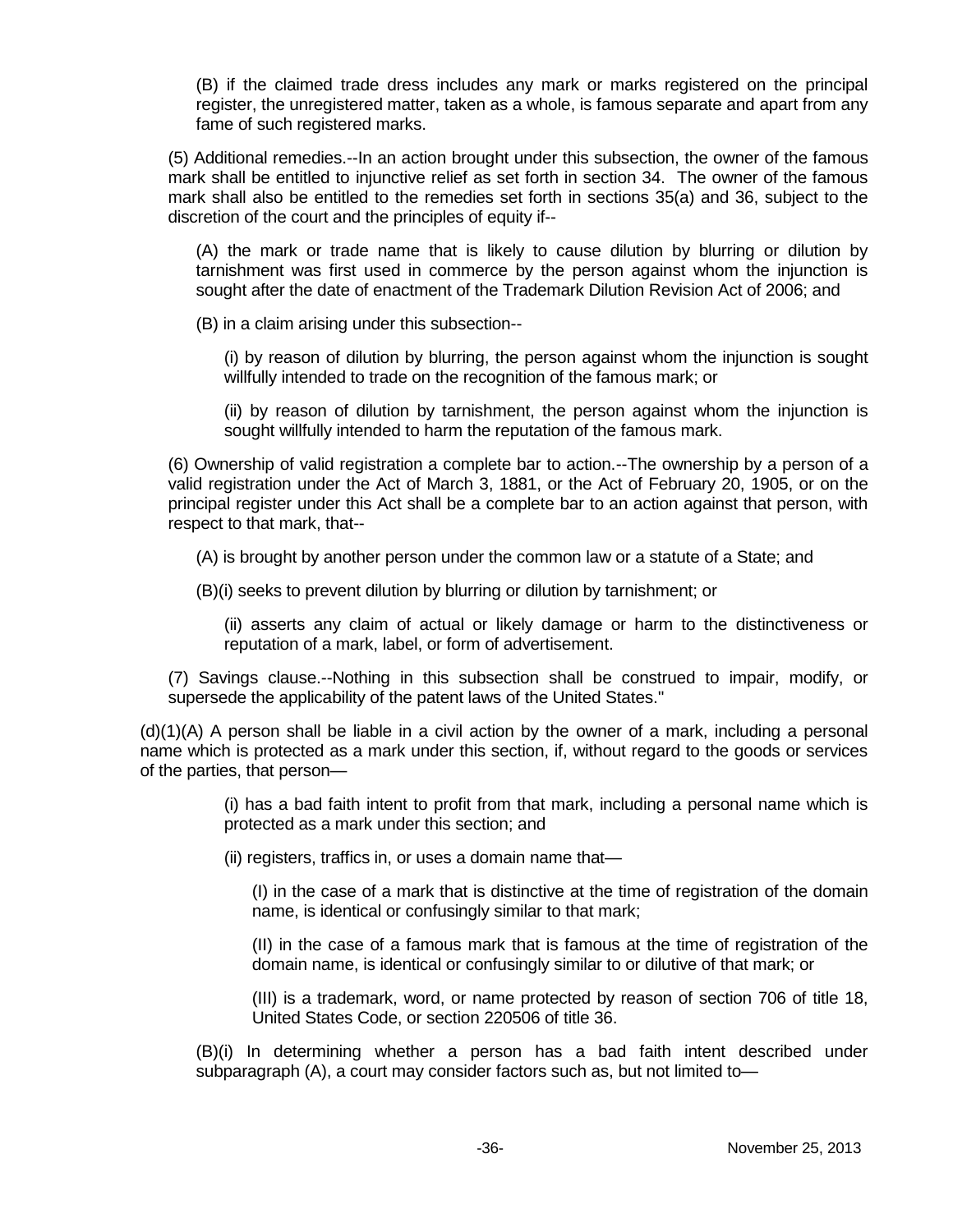(I) the trademark or other intellectual property rights of the person, if any, in the domain name;

(II) the extent to which the domain name consists of the legal name of the person or a name that is otherwise commonly used to identify that person;

(III) the person's prior use, if any, of the domain name in connection with the bona fide offering of any goods or services;

(IV) the person's bona fide noncommercial or fair use of the mark in a site accessible under the domain name;

(V) the person's intent to divert consumers from the mark owner's online location to a site accessible under the domain name that could harm the goodwill represented by the mark, either for commercial gain or with the intent to tarnish or disparage the mark, by creating a likelihood of confusion as to the source, sponsorship, affiliation, or endorsement of the site;

(VI) the person's offer to transfer, sell, or otherwise assign the domain name to the mark owner or any third party for financial gain without having used, or having an intent to use, the domain name in the bona fide offering of any goods or services, or the person's prior conduct indicating a pattern of such conduct;

(VII) the person's provision of material and misleading false contact information when applying for the registration of the domain name, the person's intentional failure to maintain accurate contact information, or the person's prior conduct indicating a pattern of such conduct;

(VIII) the person's registration or acquisition of multiple domain names which the person knows are identical or confusingly similar to marks of others that are distinctive at the time of registration of such domain names, or dilutive of famous marks of others that are famous at the time of registration of such domain names, without regard to the goods or services of the parties; and

(IX) the extent to which the mark incorporated in the person's domain name registration is or is not distinctive and famous within the meaning of subsection (c)(1) of this section.

(ii) Bad faith intent described under subparagraph (A) shall not be found in any case in which the court determines that the person believed and had reasonable grounds to believe that the use of the domain name was a fair use or otherwise lawful.

(C) In any civil action involving the registration, trafficking, or use of a domain name under this paragraph, a court may order the forfeiture or cancellation of the domain name or the transfer of the domain name to the owner of the mark.

(D) A person shall be liable for using a domain name under subparagraph (A) only if that person is the domain name registrant or that registrant's authorized licensee.

(E) As used in this paragraph, the term "traffics in" refers to transactions that include, but are not limited to, sales, purchases, loans, pledges, licenses, exchanges of currency, and any other transfer for consideration or receipt in exchange for consideration.

(2)(A) The owner of a mark may file an in rem civil action against a domain name in the judicial district in which the domain name registrar, domain name registry, or other domain name authority that registered or assigned the domain name is located if—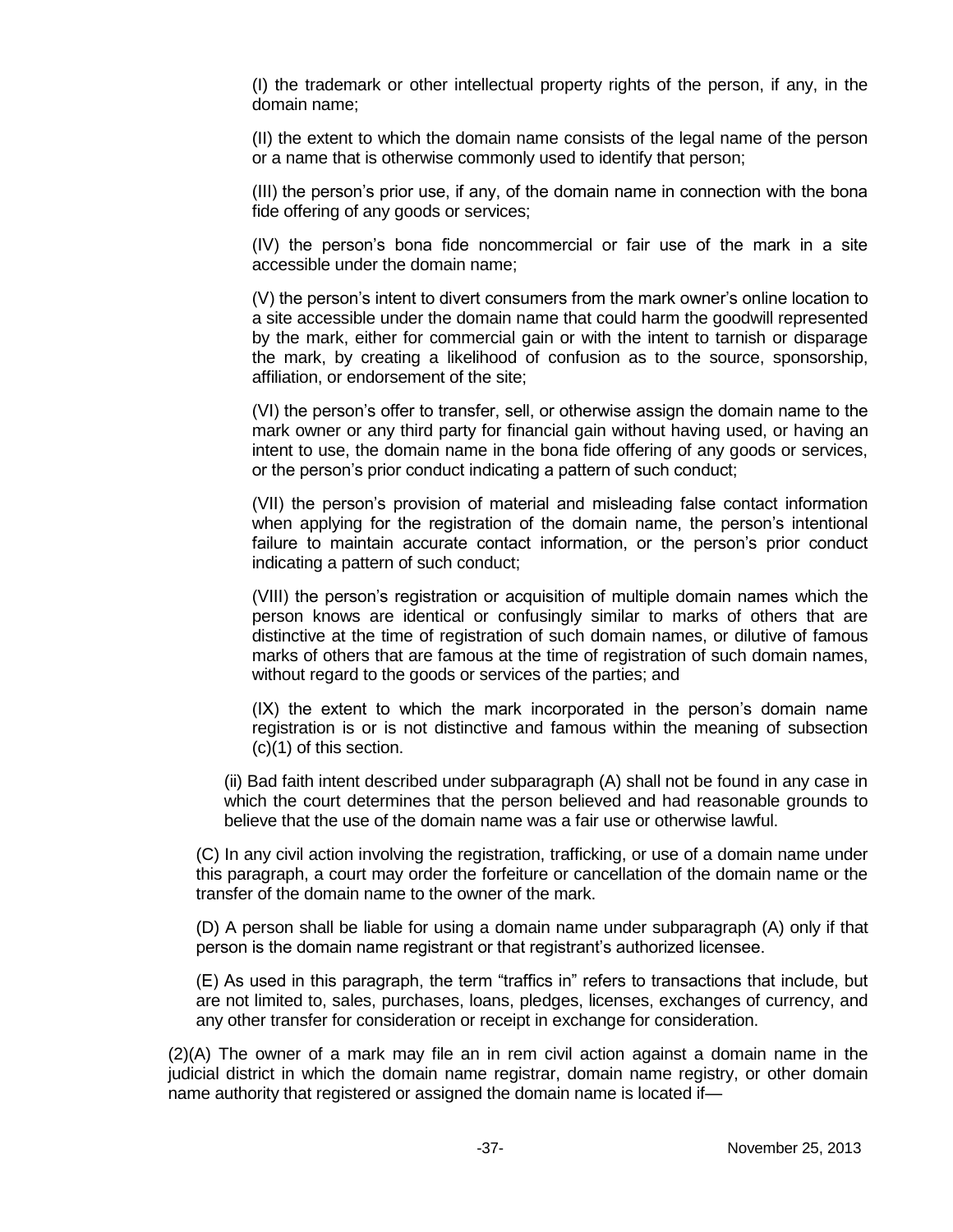(i) the domain name violates any right of the owner of a mark registered in the Patent and Trademark Office, or protected under subsection (a) or (c) of this section; and

(ii) the court finds that the owner—

(I) is not able to obtain in personam jurisdiction over a person who would have been a defendant in a civil action under paragraph (1); or

(II) through due diligence was not able to find a person who would have been a defendant in a civil action under paragraph (1) by—

(aa) sending a notice of the alleged violation and intent to proceed under this paragraph to the registrant of the domain name at the postal and e-mail address provided by the registrant to the registrar; and

(bb) publishing notice of the action as the court may direct promptly after filing the action.

(B) The actions under subparagraph (A)(ii) shall constitute service of process.

(C) In an in rem action under this paragraph, a domain name shall be deemed to have its situs in the judicial district in which—

(i) the domain name registrar, registry, or other domain name authority that registered or assigned the domain name is located; or

(ii) documents sufficient to establish control and authority regarding the disposition of the registration and use of the domain name are deposited with the court.

(D)(i) The remedies in an in rem action under this paragraph shall be limited to a court order for the forfeiture or cancellation of the domain name or the transfer of the domain name to the owner of the mark. Upon receipt of written notification of a filed, stamped copy of a complaint filed by the owner of a mark in a United States district court under this paragraph, the domain name registrar, domain name registry, or other domain name authority shall—

(I) expeditiously deposit with the court documents sufficient to establish the court's control and authority regarding the disposition of the registration and use of the domain name to the court; and

(II) not transfer, suspend, or otherwise modify the domain name during the pendency of the action, except upon order of the court.

(ii) The domain name registrar or registry or other domain name authority shall not be liable for injunctive or monetary relief under this paragraph except in the case of bad faith or reckless disregard, which includes a willful failure to comply with any such court order.

(3) The civil action established under paragraph (1) and the in rem action established under paragraph (2), and any remedy available under either such action, shall be in addition to any other civil action or remedy otherwise applicable.

(4) The in rem jurisdiction established under paragraph (2) shall be in addition to any other jurisdiction that otherwise exists, whether in rem or in personam.

(Amended Nov. 16, 1988, 102 Stat. 3946; Oct. 27, 1992, 106 Stat. 3567; Jan. 16, 1996, 109 Stat. 985; Aug. 5, 1999, 113 Stat. 218; Nov. 29, 1999, 113 Stat. 1501A-545; Oct. 6, 2006, 120 Stat. 1730; Oct. 5, 2012, 126 Stat. 1436.)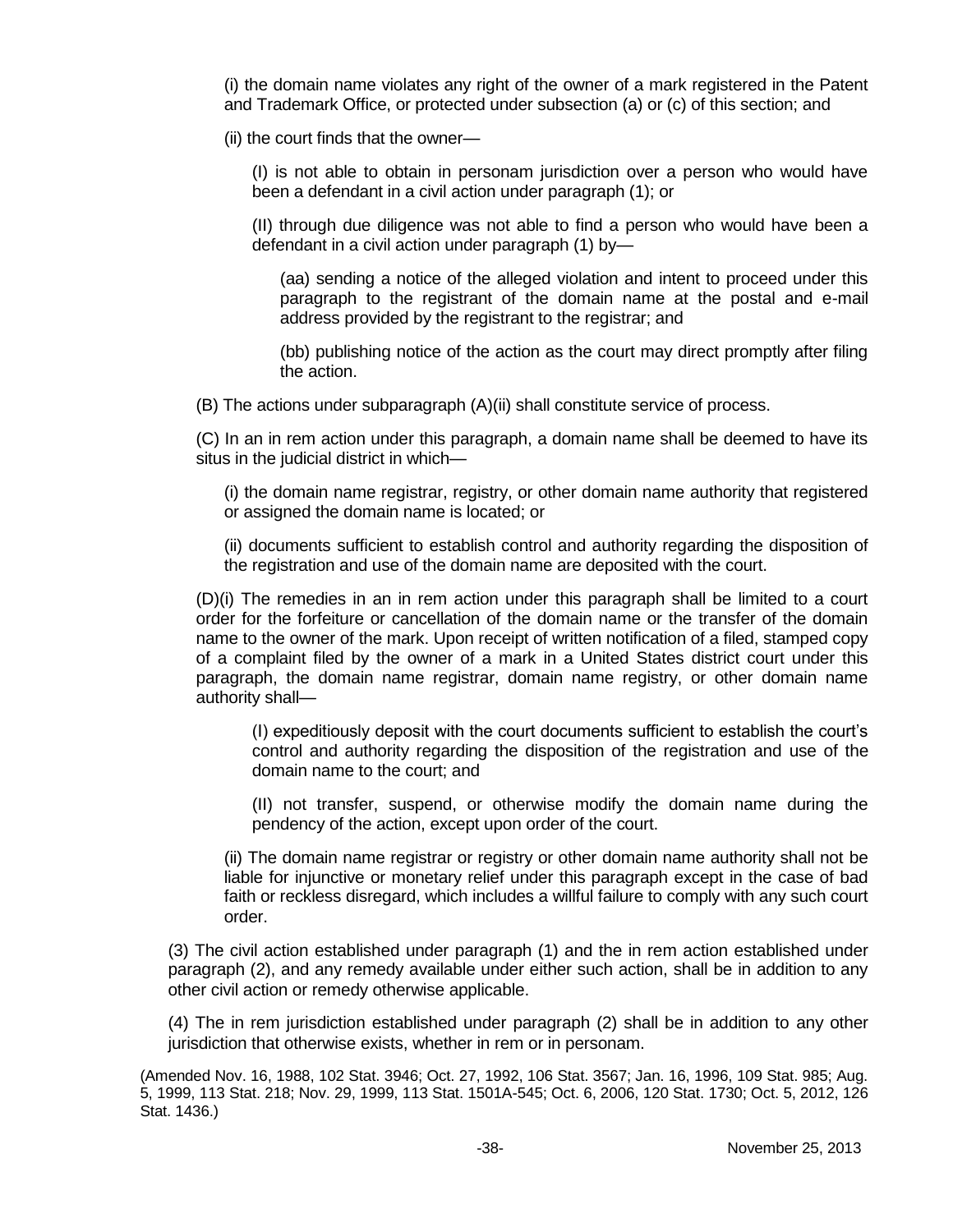# **TITLE IX - INTERNATIONAL CONVENTIONS**

# **§ 44 (15 U.S.C. § 1126). International conventions; register of marks**

(a) The Director shall keep a register of all marks communicated to him by the international bureaus provided for by the conventions for the protection of industrial property, trademarks, trade and commercial names, and the repression of unfair competition to which the United States is or may become a party, and upon the payment of the fees required by such conventions and the fees required in this Act may place the marks so communicated upon such register. This register shall show a facsimile of the mark or trade or commercial name; the name, citizenship, and address of the registrant; the number, date, and place of the first registration of the mark, including the dates on which application for such registration was filed and granted and the term of such registration; a list of goods or services to which the mark is applied as shown by the registration in the country of origin, and such other data as may be useful concerning the mark. This register shall be a continuation of the register provided in section 1(a) of the Act of March 19, 1920.

*Note: The United States is not at present a party to the parts of the international conventions providing for international bureaus for the registration or communication of trademarks.*

(b) Any person whose country of origin is a party to any convention or treaty relating to trademarks, trade or commercial names, or the repression of unfair competition, to which the United States is also a party, or extends reciprocal rights to nationals of the United States by law, shall be entitled to the benefits of this section under the conditions expressed herein to the extent necessary to give effect to any provision of such convention, treaty or reciprocal law, in addition to the rights to which any owner of a mark is otherwise entitled by this chapter.

*Notes: International Convention for the Protection of Industrial Property of 1883 (Paris); revised at Washington in 1911, 204 O.G. 1011, July 21, 1914 (37 Stat. 1645; Treaty Series 579); at the Hague in 1925, 407 O.G. 298, June 9, 1931 (47 Stat. 1789; Treaty Series 834; 2 Bevans 524); at London in 1934, 613 O.G. 23, August 3, 1948 (53 Stat. 1748; Treaty Series 941; 3 Bevans 223); at Lisbon in 1958, 775 O.G. 321, February 13, 1962 (53 Stat. 1748; 13 U.S.T. 1; TIAS 9431); and at Stockholm July 14, 1967, 852 O.G. 511, July 16, 1968 (21 U.S.T. 1583; TIAS 6923). A list of the member countries together with an indication of the latest Act by which each country is bound and the date from which each is considered to be bound appears annually (January issue) in "Industrial Property," a monthly review of the World Intellectual Property Organization (WIPO), Geneva, Switzerland.*

*General Inter-American Convention for Trade-Mark and Commercial Protection (Pan-American Trade-Mark Convention) of 1929, 46 Stat. 2907; Pan-American Trade-Mark Convention of 1923, 44 Stat. 2494; Pan-American Trade-Mark Convention of 1910, 39 Stat. 1675.*

*List of the States which are parties to the above conventions may be found in "Treaties in Force," a list of treaties and other international agreements in force on the first day of January of each year, compiled annually by the Office of the Legal Adviser, U.S. Department of State.*

(c) No registration of a mark in the United States by a person described in subsection (b) of this section shall be granted until such mark has been registered in the country of origin of the applicant, unless the applicant alleges use in commerce. For the purposes of this section, the country of origin of the applicant is the country in which he has a bona fide and effective industrial or commercial establishment, or if he has not such an establishment the country in which he is domiciled, or if he has not a domicile in any of the countries described in subsection (b) of this section, the country of which he is a national.

(d) An application for registration of a mark under sections 1051, 1053, 1054, or 1091 of this title or under subsection (e) of this section filed by a person described in subsection (b) of this section who has previously duly filed an application for registration of the same mark in one of the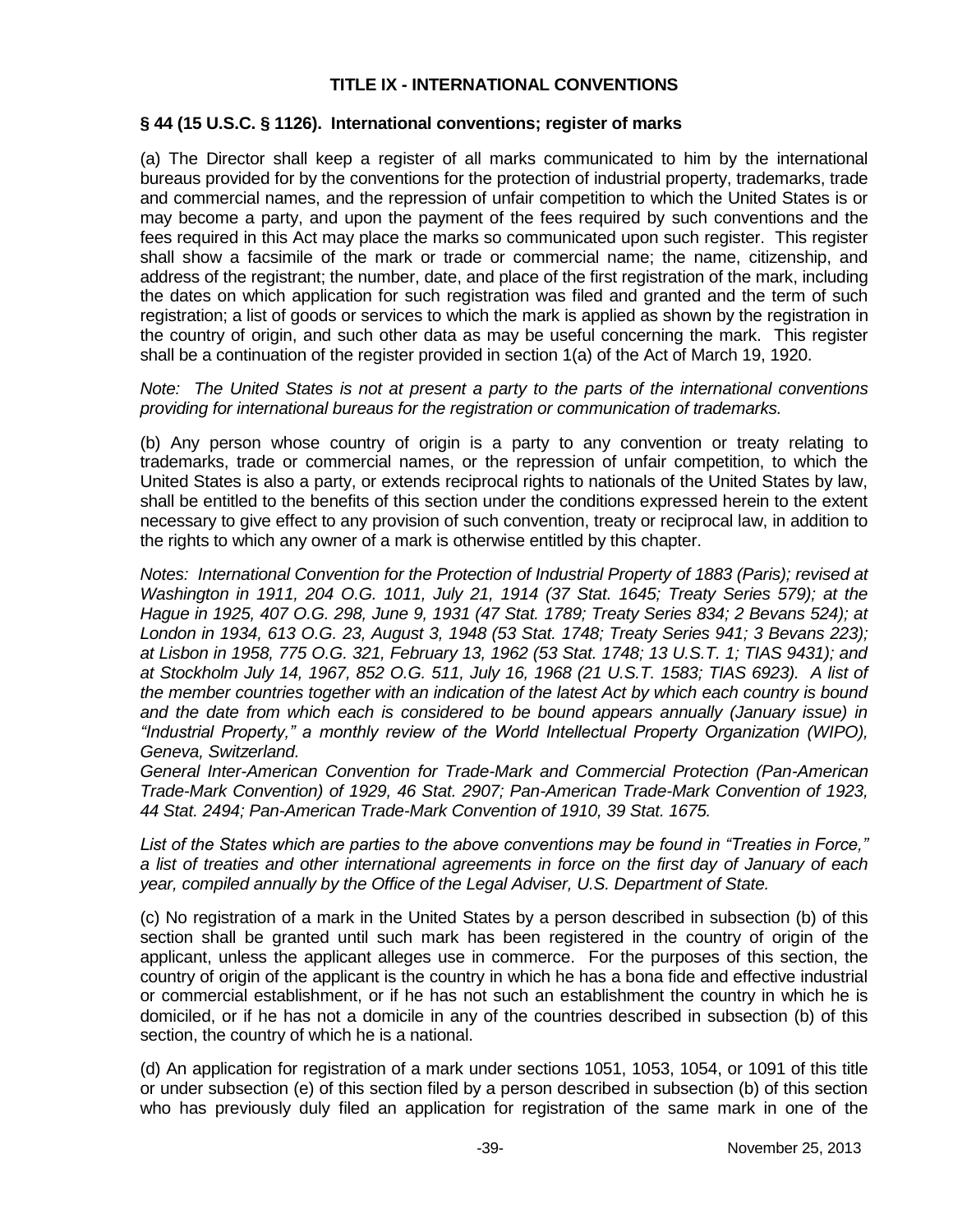countries described in subsection (b) of this section shall be accorded the same force and effect as would be accorded to the same application if filed in the United States on the same date on which the application was first filed in such foreign country: *Provided*, That—

(1) the application in the United States is filed within 6 months from the date on which the application was first filed in the foreign country;

(2) the application conforms as nearly as practicable to the requirements of this chapter, including a statement that the applicant has a bona fide intention to use the mark in commerce;

(3) the rights acquired by third parties before the date of the filing of the first application in the foreign country shall in no way be affected by a registration obtained on an application filed under this subsection;

(4) nothing in this subsection shall entitle the owner of a registration granted under this section to sue for acts committed prior to the date on which his mark was registered in this country unless the registration is based on use in commerce.

In like manner and subject to the same conditions and requirements, the right provided in this section may be based upon a subsequent regularly filed application in the same foreign country, instead of the first filed foreign application: *Provided*, That any foreign application filed prior to such subsequent application has been withdrawn, abandoned, or otherwise disposed of, without having been laid open to public inspection and without leaving any rights outstanding, and has not served, nor thereafter shall serve, as a basis for claiming a right of priority.

*Note: Section 3 of Public Law 333, 87th Cong., approved October 3, 1961, 75 Stat. 748, the provision which added the last paragraph above provided that "This Act shall take effect on the date when the Convention of Paris for the Protection of Industrial Property of March 20, 1883, as revised at Lisbon October 31, 1958, comes into force with respect to the United States and is*  applied only to applications thereafter filed in the United States by persons entitled to the benefit *of said convention, as revised at the time of such filing." This provision became effective Jan. 4, 1962.*

(e) A mark duly registered in the country of origin of the foreign applicant may be registered on the principal register if eligible, otherwise on the supplemental register herein provided. Such applicant shall submit, within such time period as may be prescribed by the Director, a true copy, a photocopy, a certification, or a certified copy of the registration in the country of origin of the applicant. The application must state the applicant's bona fide intention to use the mark in commerce, but use in commerce shall not be required prior to registration.

(f) The registration of a mark under the provisions of subsections (c), (d), and (e) of this section by a person described in subsection (b) of this section shall be independent of the registration in the country of origin and the duration, validity, or transfer in the United States of such registration shall be governed by the provisions of this chapter.

(g) Trade names or commercial names of persons described in subsection (b) of this section shall be protected without the obligation of filing or registration whether or not they form parts of marks.

(h) Any person designated in subsection (b) of this section as entitled to the benefits and subject to the provisions of this chapter shall be entitled to effective protection against unfair competition, and the remedies provided herein for infringement of marks shall be available so far as they may be appropriate in repressing acts of unfair competition.

(i) Citizens or residents of the United States shall have the same benefits as are granted by this section to persons described in subsection (b) of this section.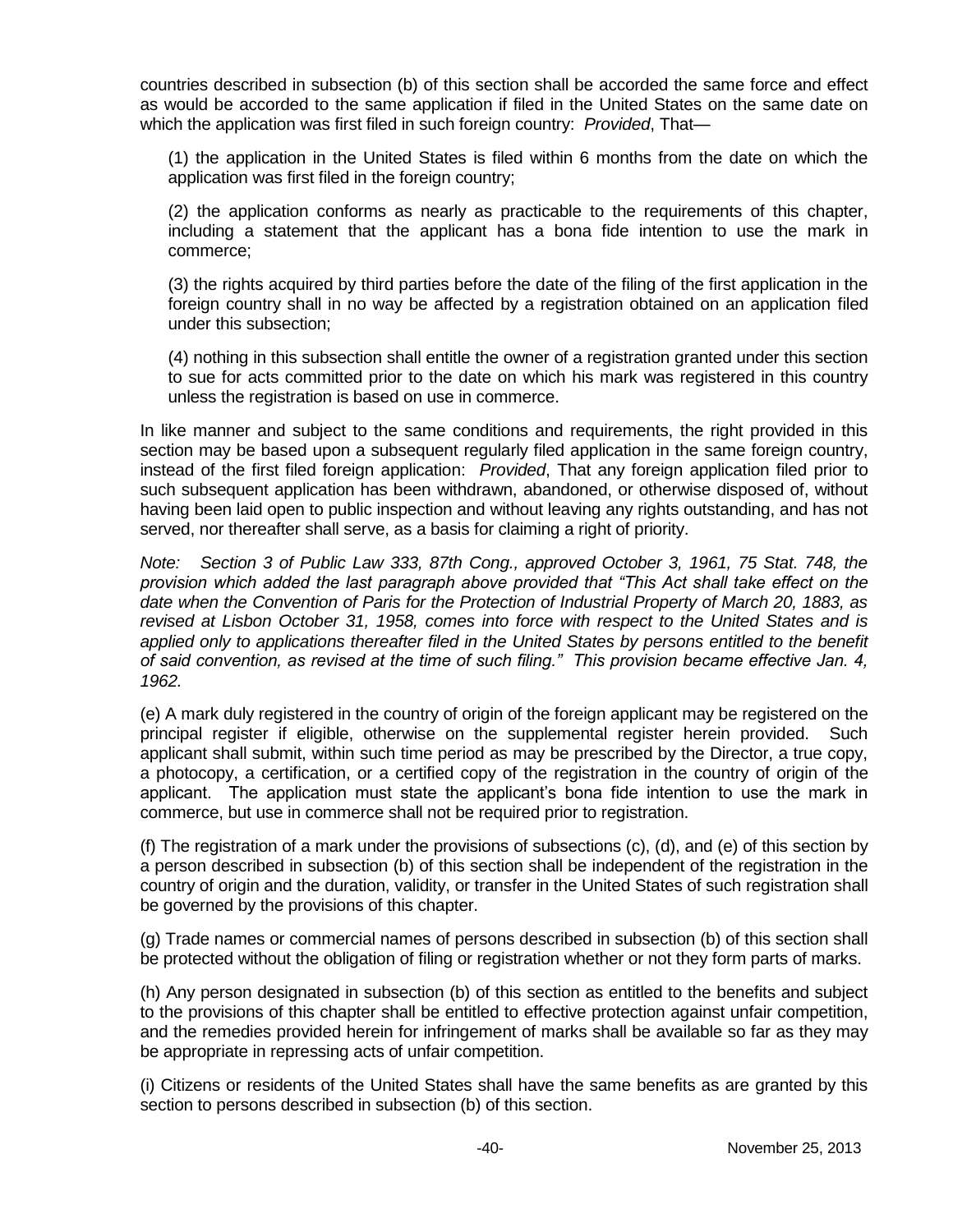(Amended Oct. 3, 1961, 75 Stat. 748; Oct. 9, 1962, 76 Stat. 774; Nov. 16, 1988, 102 Stat. 3946; Oct. 30, 1998, 112 Stat. 3068; Nov. 29, 1999, 113 Stat. 1501A-583; Nov. 2, 2002, 116 Stat. 1908.)

# **TITLE X - CONSTRUCTION AND DEFINITIONS**

# **§ 45 (15 U.S.C. § 1127).**

In the construction of this chapter, unless the contrary is plainly apparent from the context—

*United States.* The United States includes and embraces all territory which is under its jurisdiction and control.

*Commerce*. The word "commerce" means all commerce which may lawfully be regulated by Congress.

*Principal Register, Supplemental Register*. The term "principal register" refers to the register provided for by sections 1051 to 1072 of this title, and the term "supplemental register" refers to the register provided for by sections 1091 to 1096 of this title.

*Person, juristic person.* The term "person" and any other word or term used to designate the applicant or other entitled to a benefit or privilege or rendered liable under the provisions of this Act includes a juristic person as well as a natural person. The term "juristic person" includes a firm, corporation, union, association, or other organization capable of suing and being sued in a court of law.

The term "person" also includes the United States, any agency or instrumentality thereof, or any individual, firm, or corporation acting for the United States and with the authorization and consent of the United States. The United States, any agency or instrumentality thereof, and any individual, firm, or corporation acting for the United States and with the authorization and consent of the United States, shall be subject to the provisions of this chapter in the same manner and to the same extent as any nongovernmental entity.

The term "person" also includes any State, any instrumentality of a State, and any officer or employee of a State or instrumentality of a State acting in his or her official capacity. Any State, and any such instrumentality, officer, or employee, shall be subject to the provisions of this chapter in the same manner and to the same extent as any non-governmental entity.

*Applicant, registrant*. The terms "applicant" and "registrant" embrace the legal representatives, predecessors, successors and assigns of such applicant or registrant.

*Director*. The term "Director" means the Under Secretary of Commerce for Intellectual Property and Director of the United States Patent and Trademark Office.

*Related company*. The term "related company" means any person whose use of a mark is controlled by the owner of the mark with respect to the nature and quality of the goods or services on or in connection with which the mark is used.

*Trade name, commercial name*. The terms "trade name" and "commercial name" mean any name used by a person to identify his or her business or vocation.

*Trademark*. The term "trademark" includes any word, name, symbol, or device, or any combination thereof—

(1) used by a person, or

(2) which a person has a bona fide intention to use in commerce and applies to register on the principal register established by this chapter,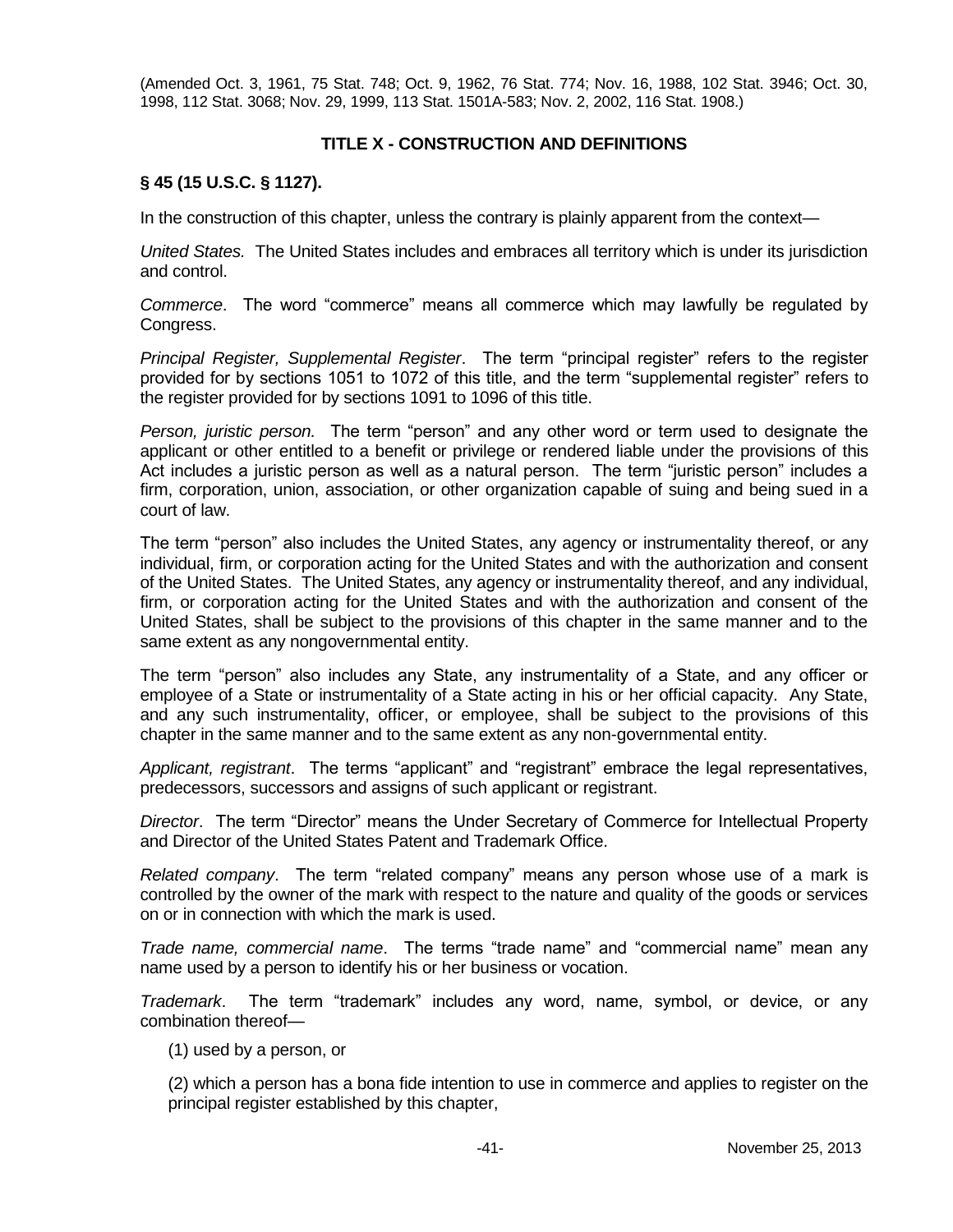to identify and distinguish his or her goods, including a unique product, from those manufactured or sold by others and to indicate the source of the goods, even if that source is unknown.

*Service mark*. The term "service mark" means any word, name, symbol, or device, or any combination thereof—

(1) used by a person, or

(2) which a person has a bona fide intention to use in commerce and applies to register on the principal register established by this chapter,

to identify and distinguish the services of one person, including a unique service, from the services of others and to indicate the source of the services, even if that source is unknown. Titles, character names, and other distinctive features of radio or television programs may be registered as service marks notwithstanding that they, or the programs, may advertise the goods of the sponsor.

*Certification mark*. The term "certification mark" means any word, name, symbol, or device, or any combination thereof—

(1) used by a person other than its owner, or

(2) which its owner has a bona fide intention to permit a person other than the owner to use in commerce and files an application to register on the principal register established by this chapter,

to certify regional or other origin, material, mode of manufacture, quality, accuracy, or other characteristics of such person's goods or services or that the work or labor on the goods or services was performed by members of a union or other organization.

*Collective mark*. The term "collective mark" means a trademark or service mark—

(1) used by the members of a cooperative, an association, or other collective group or organization, or

(2) which such cooperative, association, or other collective group or organization has a bona fide intention to use in commerce and applies to register on the principal register established by this chapter,

and includes marks indicating membership in a union, an association, or other organization.

*Mark*. The term "mark" includes any trademark, service mark, collective mark, or certification mark.

*Use in commerce.* The term "use in commerce" means the bona fide use of a mark in the ordinary course of trade, and not made merely to reserve a right in a mark. For purposes of this chapter, a mark shall be deemed to be in use in commerce—

(1) on goods when—

(A) it is placed in any manner on the goods or their containers or the displays associated therewith or on the tags or labels affixed thereto, or if the nature of the goods makes such placement impracticable, then on documents associated with the goods or their sale, and

(B) the goods are sold or transported in commerce, and

(2) on services when it is used or displayed in the sale or advertising of services and the services are rendered in commerce, or the services are rendered in more than one State or in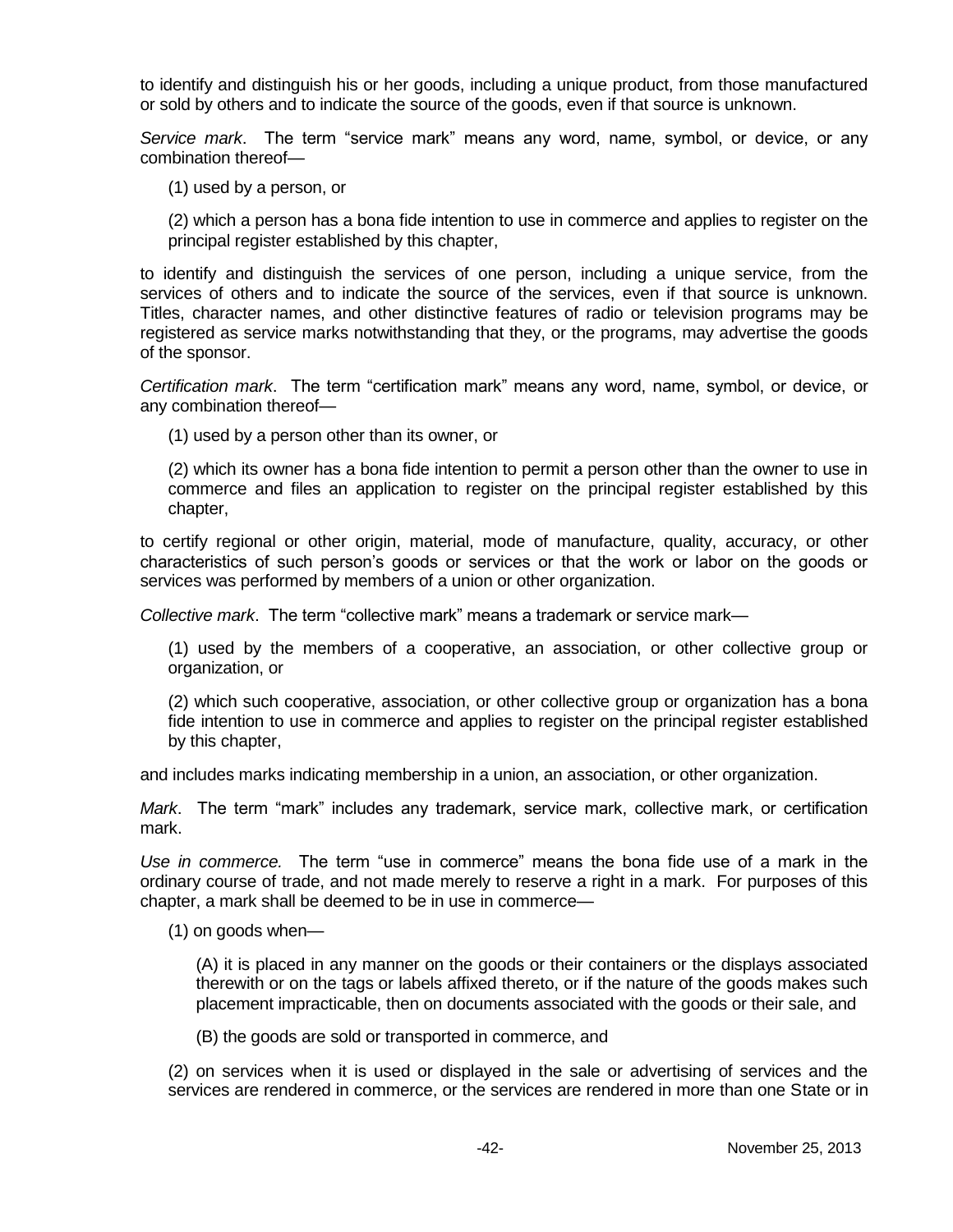the United States and a foreign country and the person rendering the services is engaged in commerce in connection with the services.

*Abandonment of mark*. A mark shall be deemed to be "abandoned" if either of the following occurs:

(1) When its use has been discontinued with intent not to resume such use. Intent not to resume may be inferred from circumstances. Nonuse for 3 consecutive years shall be prima facie evidence of abandonment. "Use" of a mark means the bona fide use of such mark made in the ordinary course of trade, and not made merely to reserve a right in a mark.

(2) When any course of conduct of the owner, including acts of omission as well as commission, causes the mark to become the generic name for the goods or services on or in connection with which it is used or otherwise to lose its significance as a mark. Purchaser motivation shall not be a test for determining abandonment under this paragraph.

*Colorable imitation*. The term "colorable imitation" includes any mark which so resembles a registered mark as to be likely to cause confusion or mistake or to deceive.

*Registered mark*. The term "registered mark" means a mark registered in the United States Patent and Trademark Office under this chapter or under the Act of March 3, 1881, or the Act of February 20, 1905, or the Act of March 19, 1920. The phrase "marks registered in the Patent and Trademark Office" means registered marks.

*Prior acts*. The term "Act of March 3, 1881," "Act of February 20, 1905," or "Act of March 19, 1920," means the respective Act as amended.

*Counterfeit*. A "counterfeit" is a spurious mark which is identical with, or substantially indistinguishable from, a registered mark.

*Domain name.* The term "domain name" means any alphanumeric designation which is registered with or assigned by any domain name registrar, domain name registry, or other domain name registration authority as part of an electronic address on the Internet.

*Internet*. The term "Internet" has the meaning given that term in section 230(f)(1) of the Communications Act of 1934 (47 U.S.C. 230(f)(1)).

*Singular and plural*. Words used in the singular include the plural and vice versa.

*Intent of Chapter*. The intent of this chapter is to regulate commerce within the control of Congress by making actionable the deceptive and misleading use of marks in such commerce; to protect registered marks used in such commerce from interference by State, or territorial legislation; to protect persons engaged in such commerce against unfair competition; to prevent fraud and deception in such commerce by the use of reproductions, copies, counterfeits, or colorable imitations of registered marks; and to provide rights and remedies stipulated by treaties and conventions respecting trademarks, trade names, and unfair competition entered into between the United States and foreign nations.

(Amended Oct. 9, 1962, 76 Stat. 774; Jan. 2, 1975, 88 Stat. 1949; Nov. 8, 1984, 98 Stat. 3335, Nov. 16, 1988, 102 Stat. 3946; Oct. 27, 1992, 106 Stat. 3568; Dec. 8, 1994, 108 Stat. 4981; Jan. 16, 1996, 109 Stat. 986; Aug. 5, 1999, 113 Stat. 219-220; Nov. 29, 1999, 113 Stat. 1501A-550, 1501A-583; Oct. 6, 2006, 120 Stat. 1730.)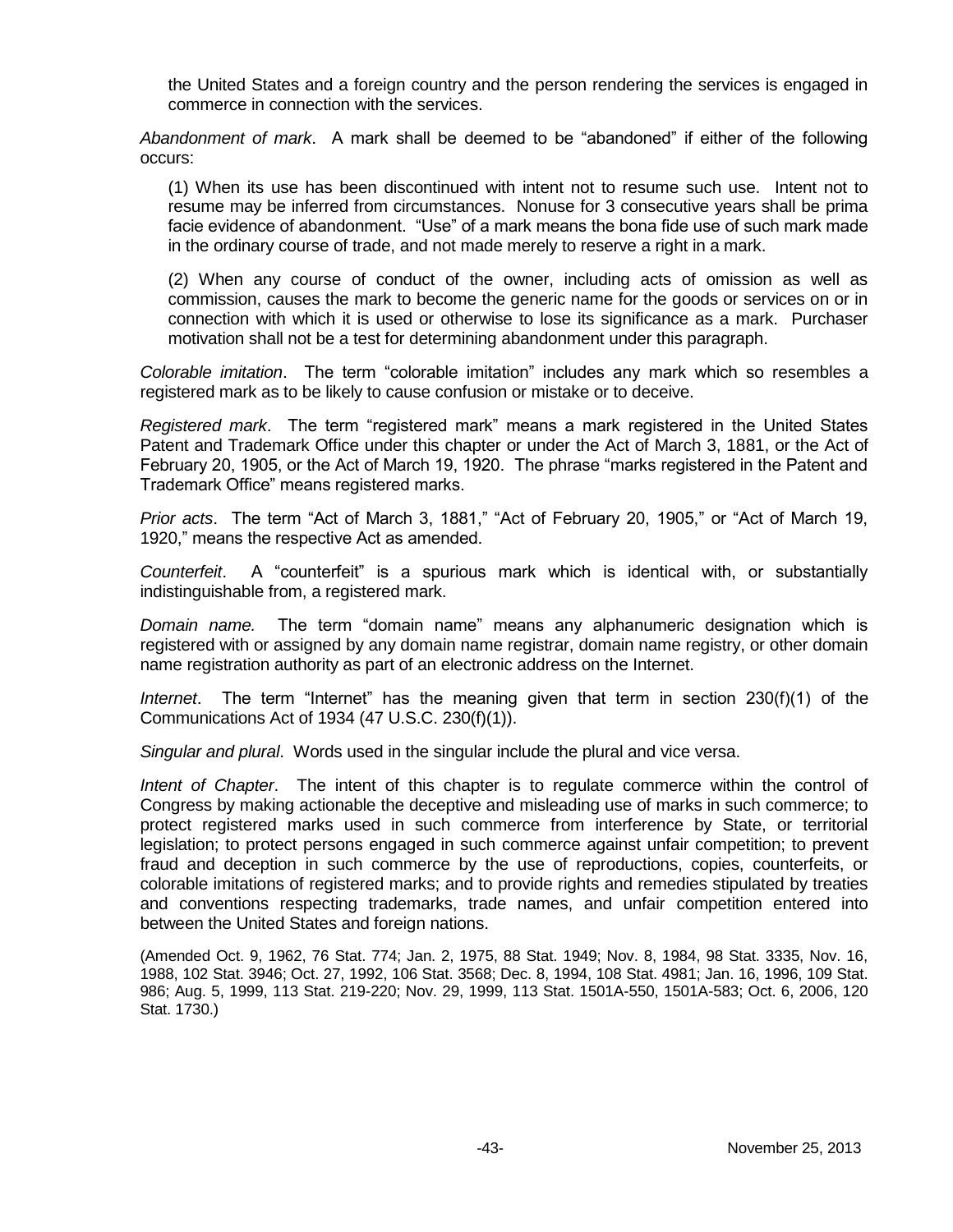# **TITLE XI - REPEAL OF PREVIOUS ACTS**

# **§ 46(a) (15 U.S.C. § 1051 note). Time of taking effect - Repeal of prior acts**

This Act shall be in force and take effect one year from its enactment, but except as otherwise herein specifically provided shall not affect any suit, proceeding, or appeal then pending. All Acts and parts of Acts inconsistent herewith are hereby repealed effective one year from the enactment hereof, including the following Acts insofar as they are inconsistent herewith: The Act of Congress approved March 3, 1881, entitled "An Act to authorize the registration of trademarks and protect the same"; the Act approved August 5, 1882, entitled "An Act relating to the registration of trademarks"; the Act of February 20, 1905 (U.S.C., title 15, secs. 81 to 109, inclusive), entitled "An Act to authorize the registration of trademarks used in commerce with foreign nations or among the several States or with Indian tribes, and to protect the same", and the amendments thereto by the Acts of May 4, 1906 (U.S.C., title 15, secs. 131 and 132; 34 Stat. 169), March 2, 1907 (34 Stat. 1251, 1252), February 18, 1909 (35 Stat. 627, 628), February 18, 1911 (36 Stat. 918), January 8, 1913 (37 Stat. 649), June 7, 1924 (43 Stat. 647), March 4, 1925 (43 Stat. 1268, 1269), April 11, 1930 (46 Stat. 155), June 10, 1938 (Public, Numbered 586, Seventy-fifth Congress, ch. 332, third session); the Act of March 19, 1920 (U.S.C., title 15, secs. 121 to 128, inclusive), entitled "an Act to give effect to certain provisions of the convention for the protection of trademarks and commercial names made and signed in the city of Buenos Aires, in the Argentine Republic, August 20, 1910, and for other purposes", and the amendments thereto, including the Act of June 10, 1938 (Public, Numbered 586, Seventy-fifth Congress, ch. 332, third session): *Provided*, That this repeal shall not affect the validity of registrations granted or applied for under any of said Acts prior to the effective date of this Act, or rights or remedies thereunder except as provided in sections 8, 12, 14, 15, and 47 of this Act; but nothing contained in this Act shall be construed as limiting, restricting, modifying, or repealing any statute in force on the effective date of this Act which does not relate to trademarks, or as restricting or increasing the authority of any Federal departments or regulatory agency except as may be specifically provided in this Act.

# **§ 46(b) (15 U.S.C. § 1051 note). Existing registrations under prior acts**

*Acts of 1881 and 1905*. Registrations now existing under the Act of March 3, 1881, or the Act of February 20, 1905, shall continue in full force and effect for the unexpired terms thereof and may be renewed under the provisions of section 9 of this Act. Such registrations and the renewals thereof shall be subject to and shall be entitled to the benefits of the provisions of this Act to the same extent and with the same force and effect as though registered on the principal register established by this Act except as limited in sections 8, 12, 14, and 15 of this Act. Marks registered under the "10-year proviso" of section 5 of the Act of February 20, 1905, as amended, shall be deemed to have become distinctive of the registrant's goods in commerce under paragraph (f) of section 2 of this Act and may be renewed under section 9 hereof as marks coming within said paragraph.

*Act of 1920*. Registrations now existing under the Act of March 19, 1920, shall expire 6 months after the effective date of this Act, or twenty years from the dates of their registrations, whichever date is later. Such registrations shall be subject to and entitled to the benefits of the provisions of this Act relating to marks registered on the supplemental register established by this Act, and may not be renewed unless renewal is required to support foreign registrations. In that event renewal may be effected on the supplemental register under the provisions of section 9 of this Act.

*Subject to registration under this Act*. Marks registered under previous Acts may, if eligible, also be registered under this Act.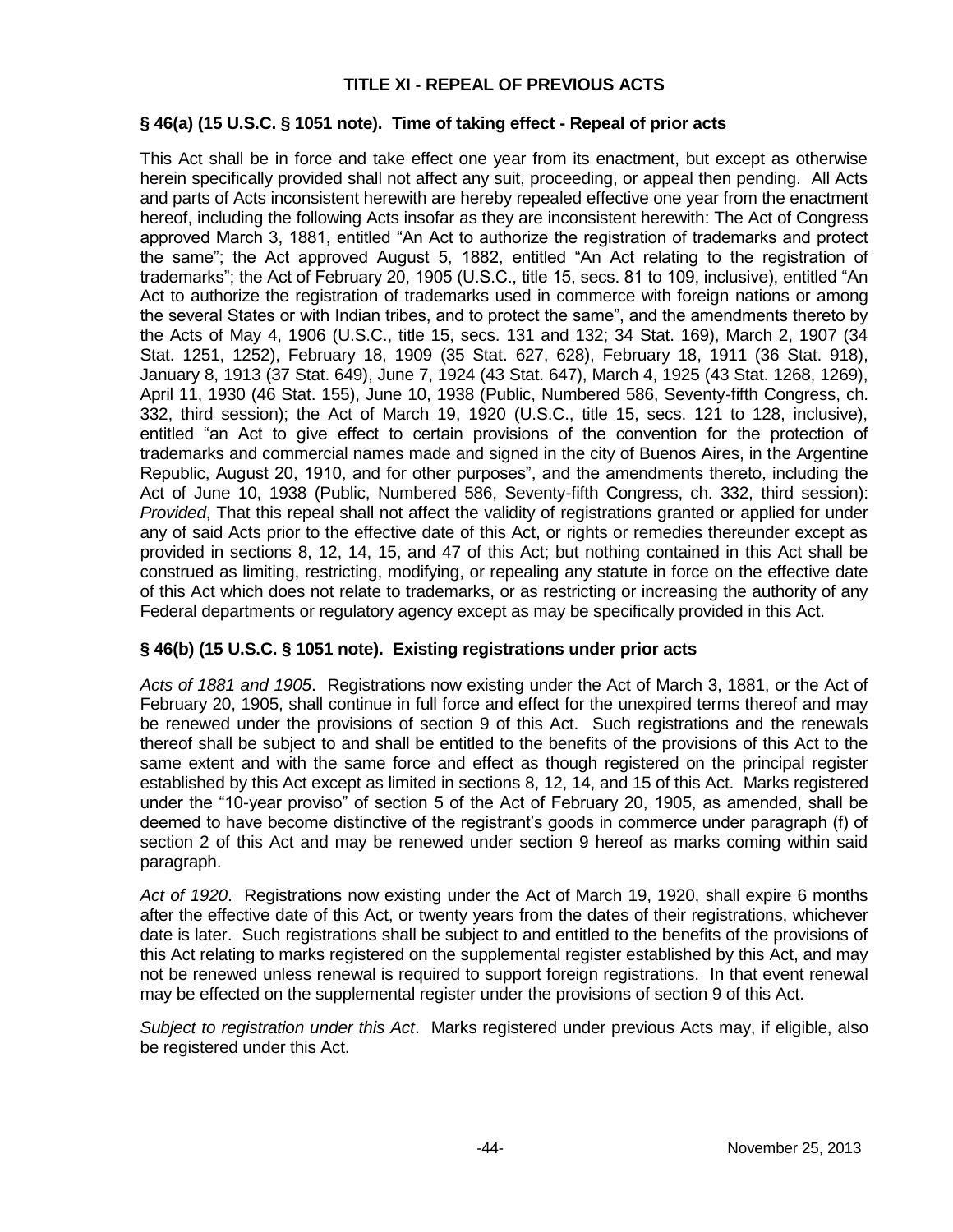# **§ 47(a) (15 U.S.C. § 1051 note). Applications pending on effective date of Act**

All applications for registration pending in the Patent and Trademark Office at the effective date of this Act may be amended, if practicable, to bring them under the provisions of this Act. The prosecution of such applications so amended and the grant of registrations thereon shall be proceeded with in accordance with the provisions of this Act. If such amendments are not made, the prosecution of said applications shall be proceeded with and registrations thereon granted in accordance with the Acts under which said applications were filed, and said Acts are hereby continued in force to this extent for this purpose only, notwithstanding the foregoing general repeal thereof.

# **§ 47(b) (15 U.S.C. § 1051 note). Appeals pending on effective date of Act**

In any case in which an appeal is pending before the United States Court of Customs and Patent Appeals or any United States Circuit Court of Appeals or the United States Court of Appeals for the District of Columbia or the United States Supreme Court at the effective date of this Act, the court, if it be of the opinion that the provisions of this Act are applicable to the subject matter of the appeal, may apply such provision or may remand the case to the Director or to the district court for the taking of additional evidence or a new trial or for reconsideration of the decision on the record as made, as the appellate court may deem proper.

(Amended Nov. 29, 1999, 113 Stat. 1501A-583)

### **§ 48 (15 U.S.C. § 1051 note). Prior acts not repealed**

Section 4 of the Act of January 5, 1905 (U.S.C., title 36, section 4), as amended, entitled "An Act to incorporate the National Red Cross," and section 7 of the Act of June 15, 1916 (U.S.C., title 36, section 27), entitled "An Act to incorporate the Boy Scouts of America, and for other purposes," and the Act of June 20, 1936 (U.S.C., title 22, section 248), entitled "An Act to prohibit the commercial use of the coat of arms of the Swiss Confederation," are not repealed or affected by this Act.

*Note: The first and third of the laws referred to in this section have been repealed and replaced by §§ 706 and 708, respectively, of U.S.C., Title 18, Crimes and Criminal Procedure, enacted June 25, 1948, effective September 1, 1948.*

# **§ 49 (15 U.S.C. § 1051 note). Preservation of existing rights**

Nothing herein shall adversely affect the rights or the enforcement of rights in marks acquired in good faith prior to the effective date of this Act.

# **§ 50 (15 U.S.C. § 1051 note). Severability**

If any provision of this Act or the application of such provision to any person or circumstance is held invalid, the remainder of the Act shall not be affected thereby.

### **§ 51 (15 U.S.C. § 1058 note). Applications pending on effective date of the Trademark Law Revision Act of 1988**

All certificates of registration based upon applications for registration pending in the Patent and Trademark Office on the effective date of the Trademark Law Revision Act of 1988 shall remain in force for a period of 10 years.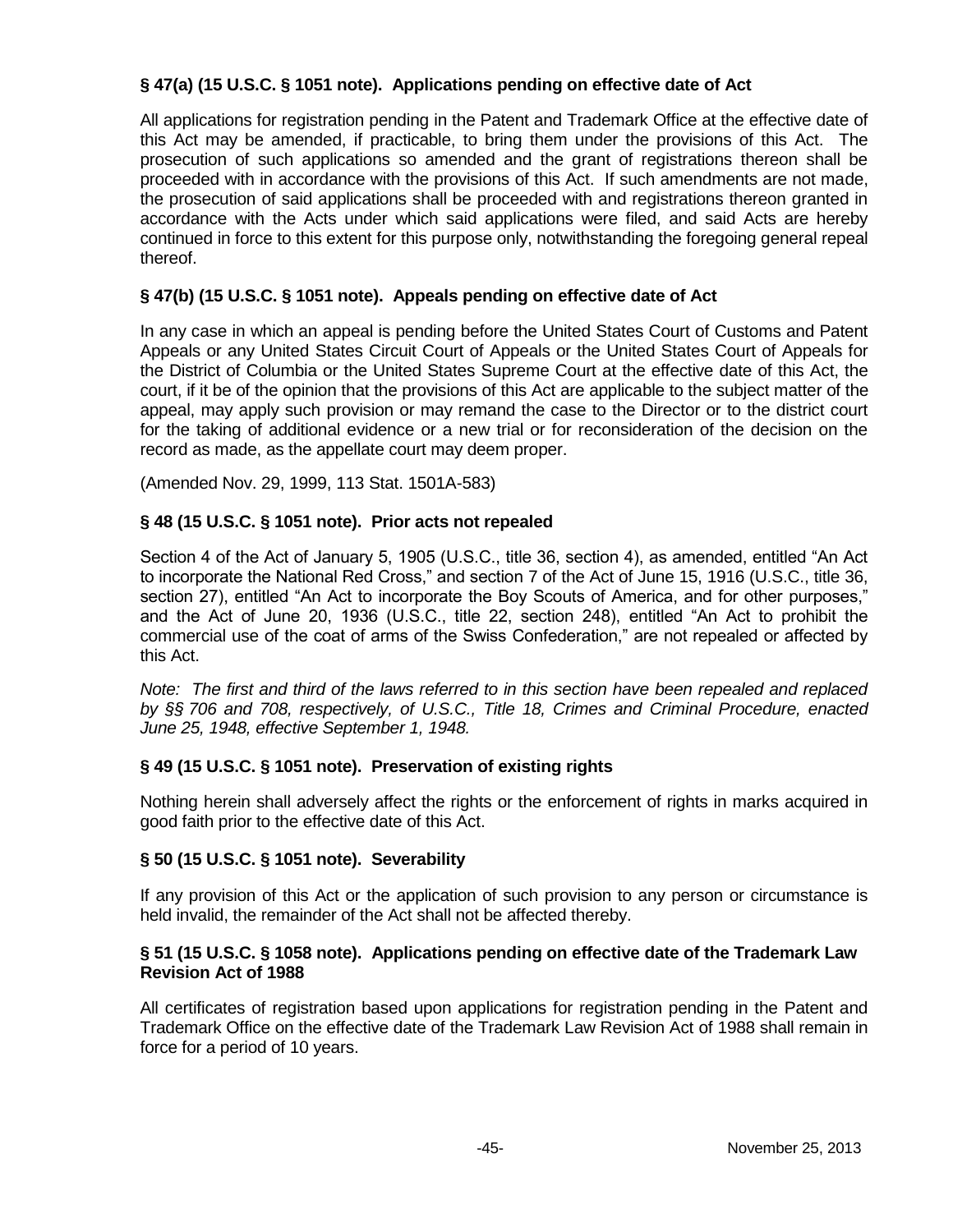# **TITLE XII—THE MADRID PROTOCOL**

### **Sec. 60 (15 U.S.C. § 1141). Definitions**

In this subchapter:

(1) *Basic application*.—The term 'basic application' means the application for the registration of a mark that has been filed with an Office of a Contracting Party and that constitutes the basis for an application for the international registration of that mark.

(2) *Basic registration*.—The term 'basic registration' means the registration of a mark that has been granted by an Office of a Contracting Party and that constitutes the basis for an application for the international registration of that mark.

(3) *Contracting party*.—The term 'Contracting Party' means any country or inter-governmental organization that is a party to the Madrid Protocol.

(4) *Date of recordal*.—The term 'date of recordal' means the date on which a request for extension of protection, filed after an international registration is granted, is recorded on the International Register.

(5) *Declaration of bona fide intention to use the mark in commerce*.—The term 'declaration of bona fide intention to use the mark in commerce' means a declaration that is signed by the applicant for, or holder of, an international registration who is seeking extension of protection of a mark to the United States and that contains a statement that—

(A) the applicant or holder has a bona fide intention to use the mark in commerce;

(B) the person making the declaration believes himself or herself, or the firm, corporation, or association in whose behalf he or she makes the declaration, to be entitled to use the mark in commerce; and

(C) no other person, firm, corporation, or association, to the best of his or her knowledge and belief, has the right to use such mark in commerce either in the identical form of the mark or in such near resemblance to the mark as to be likely, when used on or in connection with the goods of such other person, firm, corporation, or association, to cause confusion, mistake, or deception.

(6) *Extension of protection*.—The term 'extension of protection' means the protection resulting from an international registration that extends to the United States at the request of the holder of the international registration, in accordance with the Madrid Protocol.

(7) *Holder of an international registration*.—A 'holder' of an international registration is the natural or juristic person in whose name the international registration is recorded on the International Register.

(8) *International application*.—The term 'international application' means an application for international registration that is filed under the Madrid Protocol.

(9) *International bureau*.—The term 'International Bureau' means the International Bureau of the World Intellectual Property Organization.

(10) *International register*.—The term 'International Register' means the official collection of data concerning international registrations maintained by the International Bureau that the Madrid Protocol or its implementing regulations require or permit to be recorded.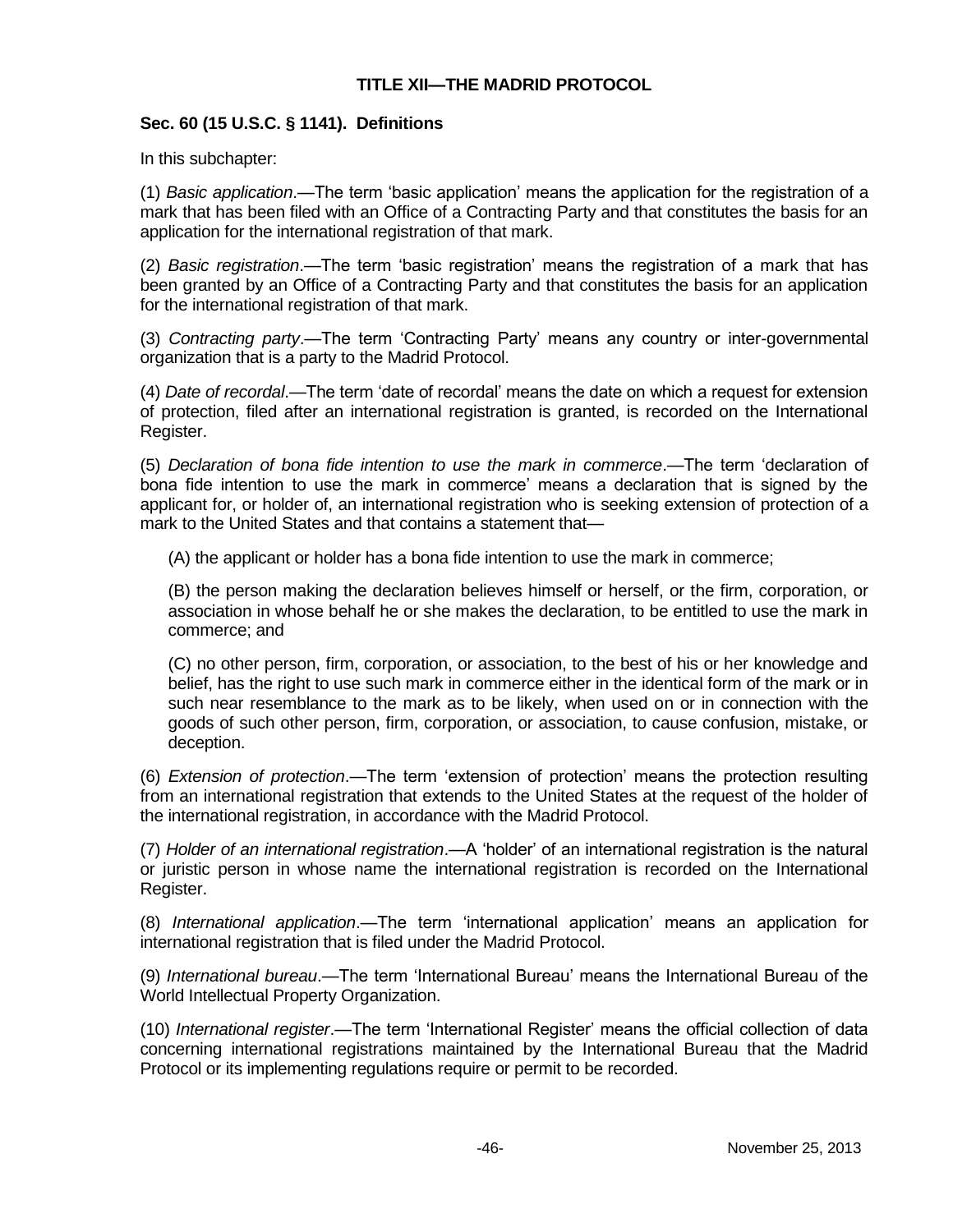(11) *International registration*.—The term 'international registration' means the registration of a mark granted under the Madrid Protocol.

(12) *International registration date*.—The term 'international registration date' means the date assigned to the international registration by the International Bureau.

(13) *Madrid protocol*.—The term 'Madrid Protocol' means the Protocol Relating to the Madrid Agreement Concerning the International Registration of Marks, adopted at Madrid, Spain, on June 27, 1989.

(14) *Notification of refusal*.—The term 'notification of refusal' means the notice sent by the United States Patent and Trademark Office to the International Bureau declaring that an extension of protection cannot be granted.

(15) *Office of a contracting party*.—The term 'Office of a Contracting Party' means—

(A) the office, or governmental entity, of a Contracting Party that is responsible for the registration of marks; or

(B) the common office, or governmental entity, of more than 1 Contracting Party that is responsible for the registration of marks and is so recognized by the International Bureau.

(16) *Office of origin*.—The term 'office of origin' means the Office of a Contracting Party with which a basic application was filed or by which a basic registration was granted.

(17) *Opposition period*.—The term 'opposition period' means the time allowed for filing an opposition in the United States Patent and Trademark Office, including any extension of time granted under section 13.

[Added Nov. 2, 2003, 116 Stat. 1758, 1913]

#### **Sec. 61 (15 U.S.C. § 1141a). International applications based on United States applications or registrations**

(a) *In General*.—The owner of a basic application pending before the United States Patent and Trademark Office, or the owner of a basic registration granted by the United States Patent and Trademark Office may file an international application by submitting to the United States Patent and Trademark Office a written application in such form, together with such fees, as may be prescribed by the Director.

(b) *Qualified Owners*.—A qualified owner, under subsection (a) of this section, shall—

- (1) be a national of the United States;
- (2) be domiciled in the United States; or
- (3) have a real and effective industrial or commercial establishment in the United States.

[Added Nov. 2, 2003, 116 Stat. 1758, 1915]

#### **Sec. 62 (15 U.S.C. § 1141b). Certification of the international application**

(a) *Certification Procedure*.—Upon the filing of an application for international registration and payment of the prescribed fees, the Director shall examine the international application for the purpose of certifying that the information contained in the international application corresponds to the information contained in the basic application or basic registration at the time of the certification.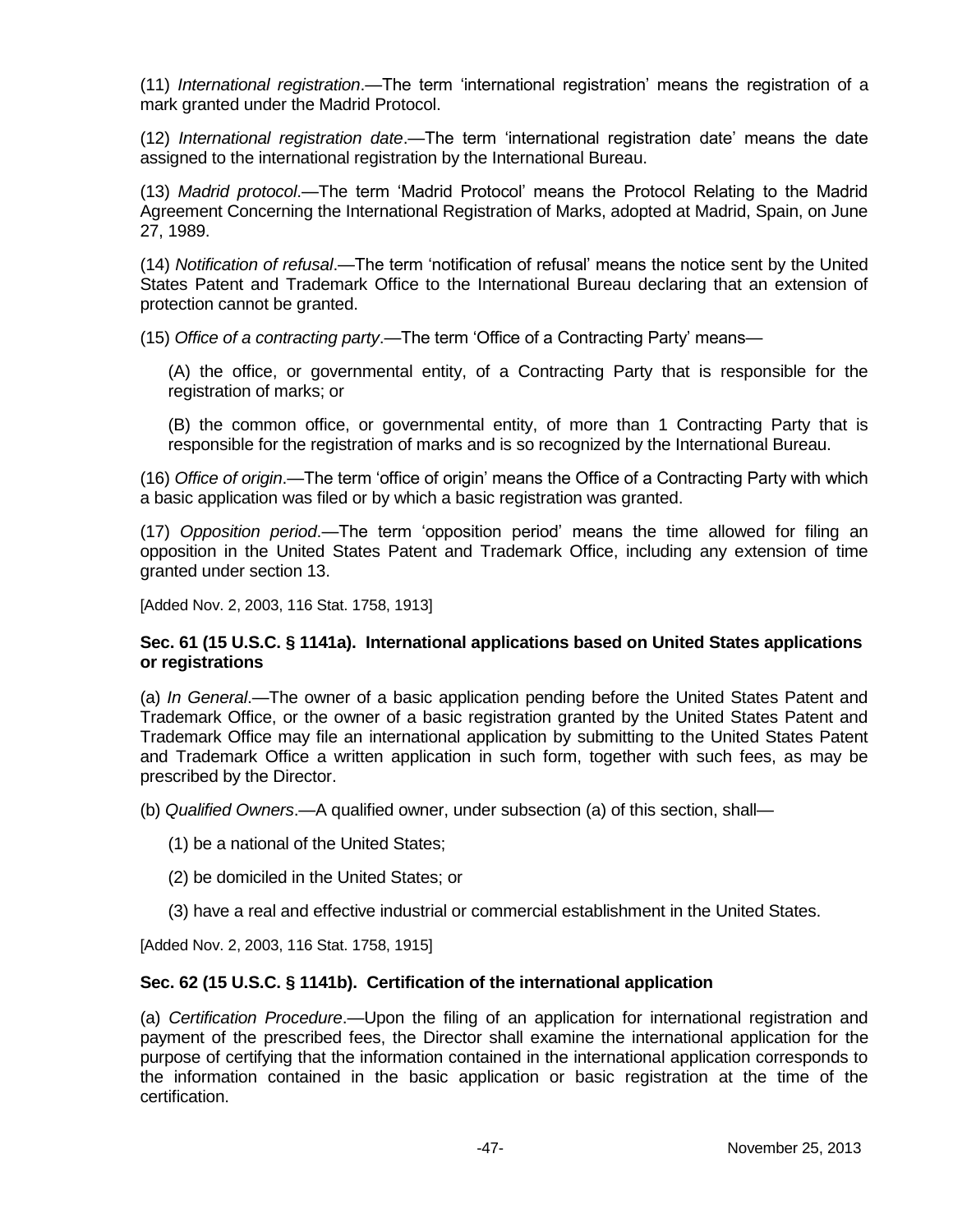(b) *Transmittal*.—Upon examination and certification of the international application, the Director shall transmit the international application to the International Bureau.

[Added Nov. 2, 2003, 116 Stat. 1758, 1915]

### **Sec. 63 (15 U.S.C. § 1141c). Restriction, abandonment, cancellation, or expiration of a basic application or basic registration**

With respect to an international application transmitted to the International Bureau under section 1141b of this title, the Director shall notify the International Bureau whenever the basic application or basic registration which is the basis for the international application has been restricted, abandoned, or canceled, or has expired, with respect to some or all of the goods and services listed in the international registration—

(1) within 5 years after the international registration date; or

(2) more than 5 years after the international registration date if the restriction, abandonment, or cancellation of the basic application or basic registration resulted from an action that began before the end of that 5-year period.

[Added Nov. 2, 2003, 116 Stat. 1758, 1915]

### **Sec. 64 (15 U.S.C. § 1141d). Request for extension of protection subsequent to International registration**

The holder of an international registration that is based upon a basic application filed with the United States Patent and Trademark Office or a basic registration granted by the Patent and Trademark Office may request an extension of protection of its international registration by filing such a request—

(1) directly with the International Bureau; or

(2) with the United States Patent and Trademark Office for transmittal to the International Bureau, if the request is in such form, and contains such transmittal fee, as may be prescribed by the Director.

[Added Nov. 2, 2003, 116 Stat. 1758, 1916]

### **Sec. 65 (15 U.S.C. § 1141e). Extension of protection of an international registration to the United States under the Madrid Protocol**

(a) *In General*.—Subject to the provisions of section 68, the holder of an international registration shall be entitled to the benefits of extension of protection of that international registration to the United States to the extent necessary to give effect to any provision of the Madrid Protocol.

(b) *If the United States Is Office of Origin*.—Where the United States Patent and Trademark Office is the office of origin for a trademark application or registration, any international registration based on such application or registration cannot be used to obtain the benefits of the Madrid Protocol in the United States.

[Added Nov. 2, 2003, 116 Stat. 1758, 1916]

### **Sec. 66 (15 U.S.C. § 1141f). Effect of filing a request for extension of protection of an international registration to the United States**

(a) *Requirement for Request for Extension of Protection*.—A request for extension of protection of an international registration to the United States that the International Bureau transmits to the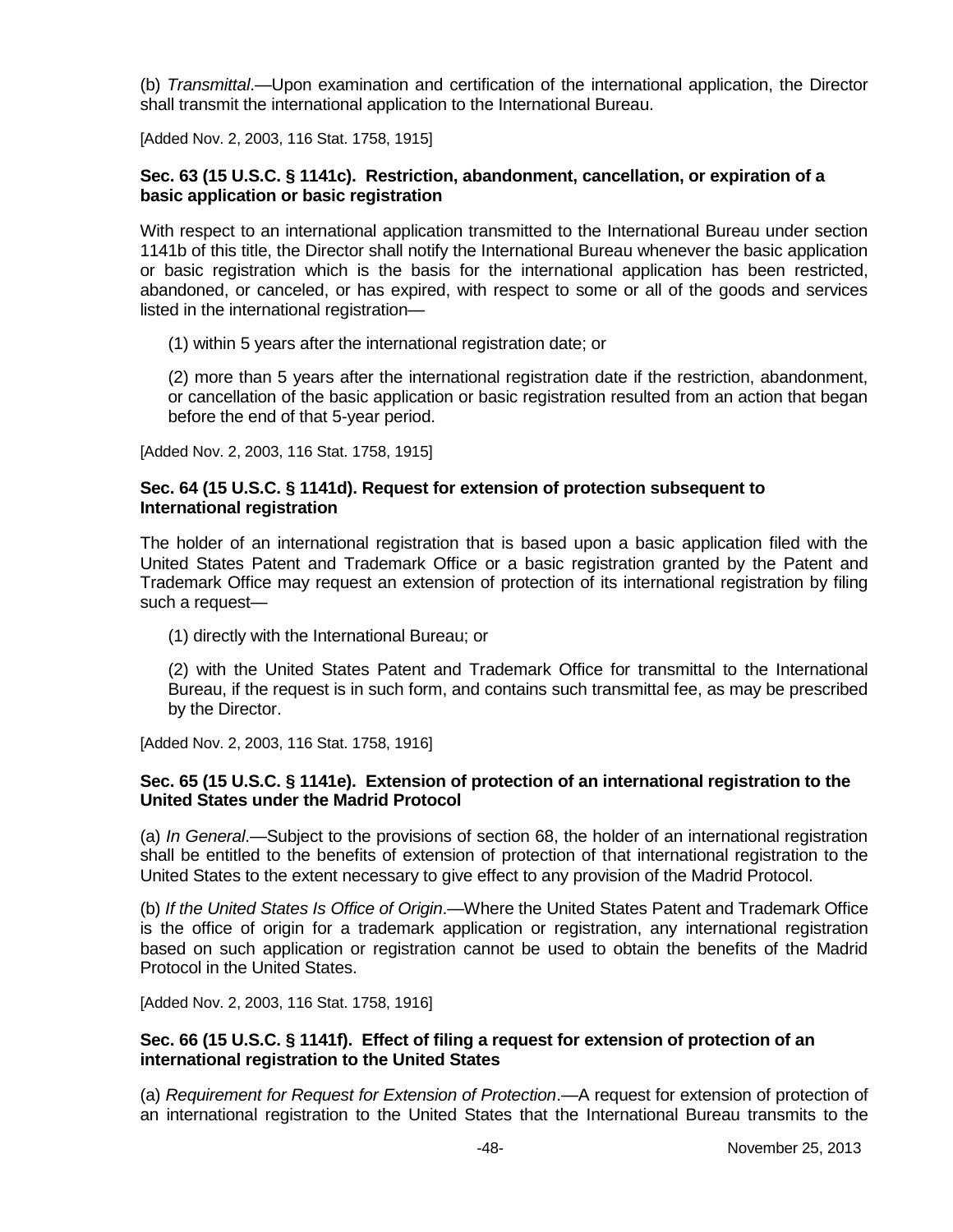United States Patent and Trademark Office shall be deemed to be properly filed in the United States if such request, when received by the International Bureau, has attached to it a declaration of bona fide intention to use the mark in commerce that is verified by the applicant for, or holder of, the international registration.

(b) *Effect of Proper Filing*.—Unless extension of protection is refused under section 68, the proper filing of the request for extension of protection under subsection (a) shall constitute constructive use of the mark, conferring the same rights as those specified in section 7(c), as of the earliest of the following:

(1) The international registration date, if the request for extension of protection was filed in the international application.

(2) The date of recordal of the request for extension of protection, if the request for extension of protection was made after the international registration date.

(3) The date of priority claimed pursuant to section 1141g of this title.

[Added Nov. 2, 2003, 116 Stat. 1758, 1916]

### **Sec. 67 (15 U.S.C. § 1141g). Right of priority for request for extension of protection to the United States.**

The holder of an international registration with a request for an extension of protection to the United States shall be entitled to claim a date of priority based on a right of priority within the meaning of Article 4 of the Paris Convention for the Protection of Industrial Property if—

(1) the request for extension of protection contains a claim of priority; and

(2) the date of international registration or the date of the recordal of the request for extension of protection to the United States is not later than 6 months after the date of the first regular national filing (within the meaning of Article 4(A)(3) of the Paris Convention for the Protection of Industrial Property) or a subsequent application (within the meaning of Article 4(C)(4) of the Paris Convention for the Protection of Industrial Property).

[Added Nov. 2, 2003, 116 Stat. 1758, 1917]

### **Sec. 68 (15 U.S.C. § 1141h). Examination of and opposition to request for extension of protection; notification of refusal**

(a) *Examination and Opposition*.—

(1) A request for extension of protection described in section 1141f(a) of this title shall be examined as an application for registration on the Principal Register under this Act, and if on such examination it appears that the applicant is entitled to extension of protection under this title, the Director shall cause the mark to be published in the Official Gazette of the United States Patent and Trademark Office.

(2) Subject to the provisions of subsection (c) of this section, a request for extension of protection under this title shall be subject to opposition under section 1063 of this title.

(3) Extension of protection shall not be refused on the ground that the mark has not been used in commerce.

(4) Extension of protection shall be refused to any mark not registrable on the Principal Register.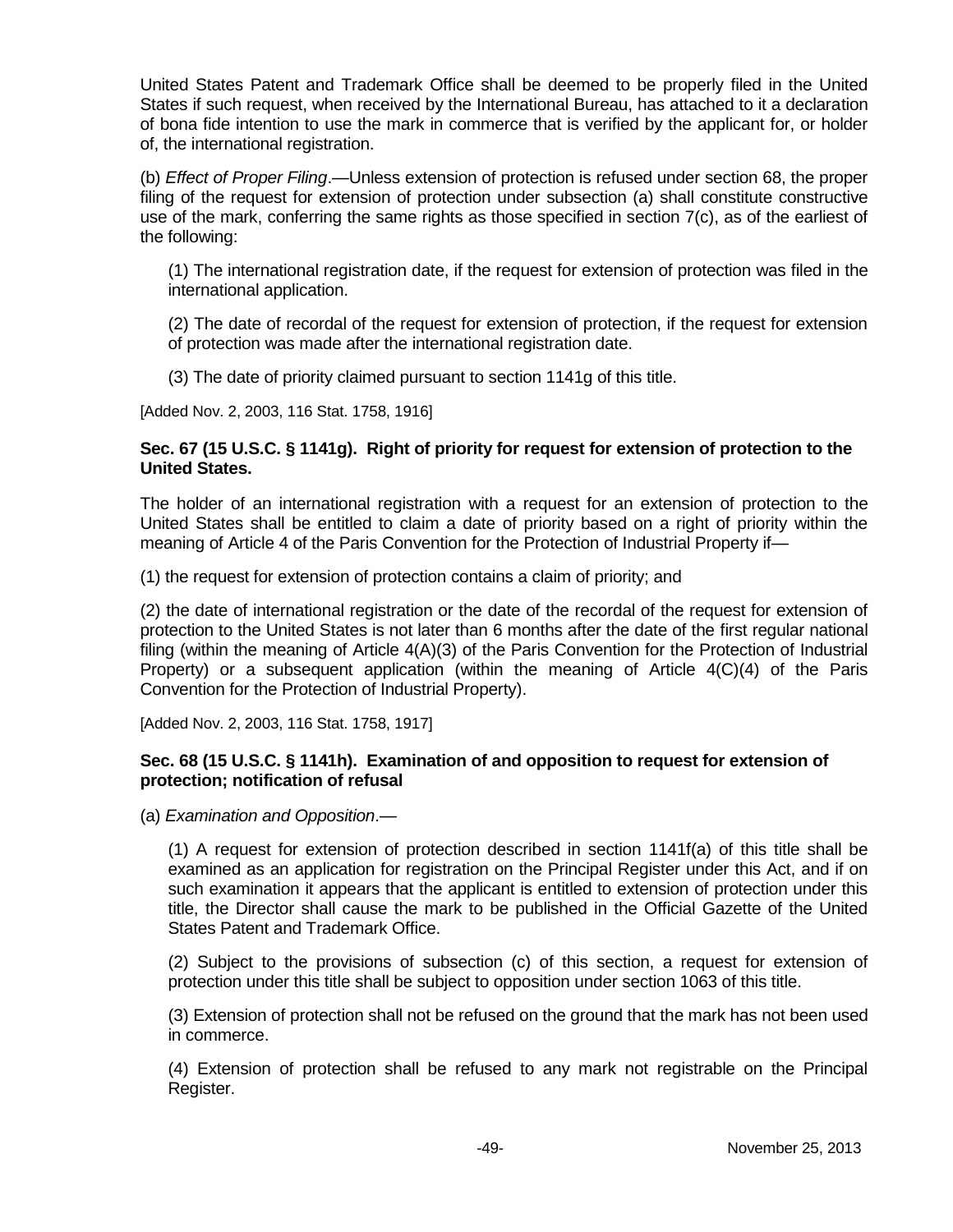(b) *Notification of Refusal.—*If, a request for extension of protection is refused under subsection (a) of this section, the Director shall declare in a notification of refusal (as provided in subsection (c) of this section) that the extension of protection cannot be granted, together with a statement of all grounds on which the refusal was based.

(c) *Notice to International Bureau*.—

(1) Within 18 months after the date on which the International Bureau transmits to the Patent and Trademark Office a notification of a request for extension of protection, the Director shall transmit to the International Bureau any of the following that applies to such request:

(A) A notification of refusal based on an examination of the request for extension of protection.

(B) A notification of refusal based on the filing of an opposition to the request.

(C) A notification of the possibility that an opposition to the request may be filed after the end of that 18-month period.

(2) If the Director has sent a notification of the possibility of opposition under paragraph  $(1)(C)$ , the Director shall, if applicable, transmit to the International Bureau a notification of refusal on the basis of the opposition, together with a statement of all the grounds for the opposition, within 7 months after the beginning of the opposition period or within 1 month after the end of the opposition period, whichever is earlier.

(3) If a notification of refusal of a request for extension of protection is transmitted under paragraph (1) or (2), no grounds for refusal of such request other than those set forth in such notification may be transmitted to the International Bureau by the Director after the expiration of the time periods set forth in paragraph (1) or (2), as the case may be.

(4) If a notification specified in paragraph (1) or (2) is not sent to the International Bureau within the time period set forth in such paragraph, with respect to a request for extension of protection, the request for extension of protection shall not be refused and the Director shall issue a certificate of extension of protection pursuant to the request.

(d) *Designation of Agent for Service of Process*.—In responding to a notification of refusal with respect to a mark, the holder of the international registration of the mark may designate, by a document filed in the United States Patent and Trademark Office, the name and address of a person residing in the United States on whom notices or process in proceedings affecting the mark may be served. Such notices or process may be served upon the person designated by leaving with that person, or mailing to that person, a copy thereof at the address specified in the last designation filed. If the person designated cannot be found at the address given in the last designation, or if the holder does not designate by a document filed in the United States Patent and Trademark Office the name and address of a person residing in the United States for service of notices or process in proceedings affecting the mark, the notice or process may be served on the Director.

[Added Nov. 2, 2003, 116 Stat. 1758, 1917]

#### **Sec. 69 (15 U.S.C. § 1141i). Effect of extension of protection.**

(a) *Issuance of Extension of Protection*.—Unless a request for extension of protection is refused under section 1141h of this title, the Director shall issue a certificate of extension of protection pursuant to the request and shall cause notice of such certificate of extension of protection to be published in the Official Gazette of the United States Patent and Trademark Office.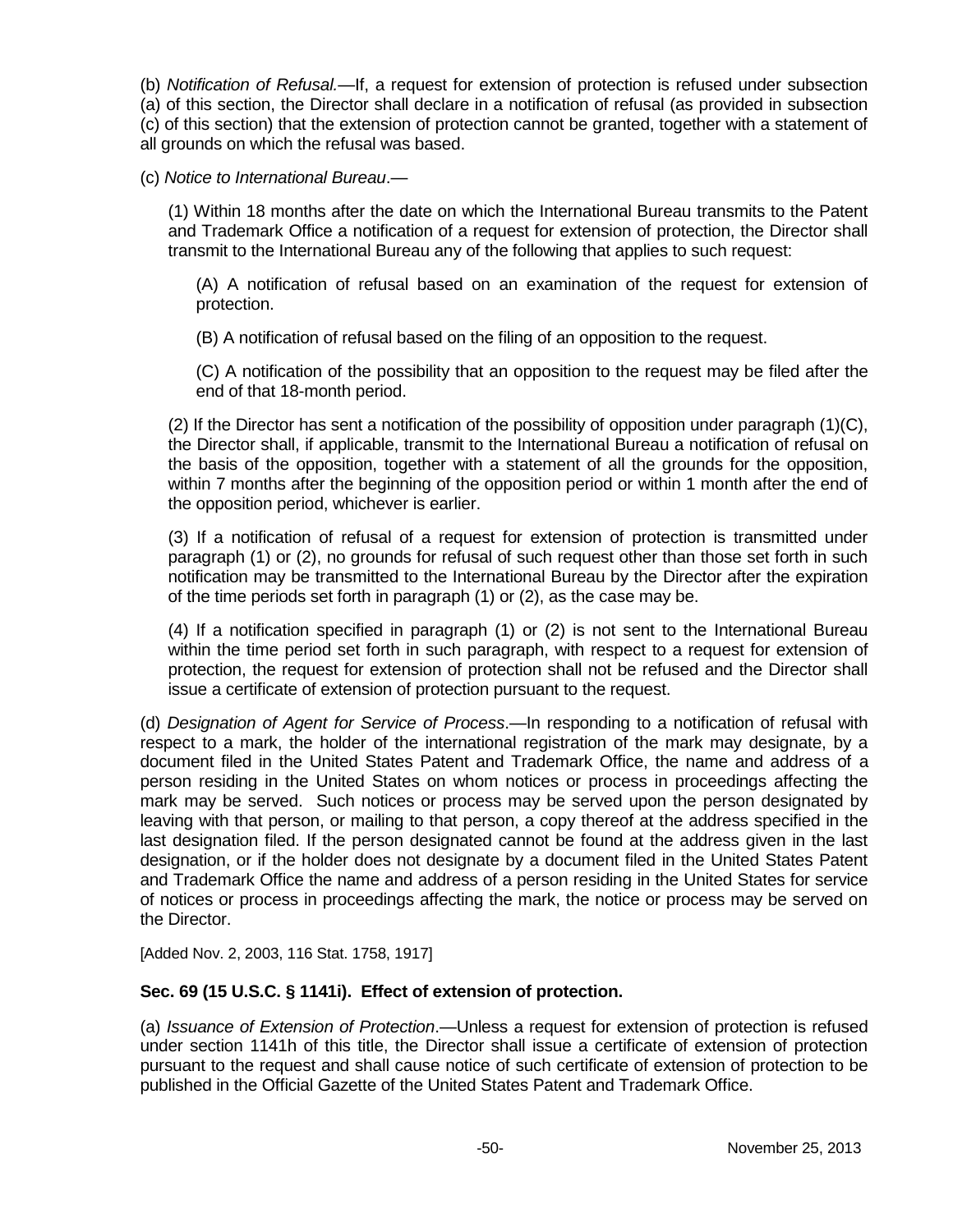(b) *Effect of Extension of Protection*.—From the date on which a certificate of extension of protection is issued under subsection (a) of this section—

(1) such extension of protection shall have the same effect and validity as a registration on the Principal Register; and

(2) the holder of the international registration shall have the same rights and remedies as the owner of a registration on the Principal Register.

[Added Nov. 2, 2003, 116 Stat. 1758, 1918]

### **Sec. 70 (15 U.S.C. § 1141j). Dependence of extension of protection to the United States on the underlying international registration**

(a) *Effect of Cancellation of International Registration*.—If the International Bureau notifies the United States Patent and Trademark Office of the cancellation of an international registration with respect to some or all of the goods and services listed in the international registration, the Director shall cancel any extension of protection to the United States with respect to such goods and services as of the date on which the international registration was canceled.

(b) *Effect of Failure To Renew International Registration*.—If the International Bureau does not renew an international registration, the corresponding extension of protection to the United States shall cease to be valid as of the date of the expiration of the international registration.

(c) *Transformation of an Extension of Protection Into a United States Application*.—The holder of an international registration canceled in whole or in part by the International Bureau at the request of the office of origin, under article 6(4) of the Madrid Protocol, may file an application, under section 1051 or 1126 of this title, for the registration of the same mark for any of the goods and services to which the cancellation applies that were covered by an extension of protection to the United States based on that international registration. Such an application shall be treated as if it had been filed on the international registration date or the date of recordal of the request for extension of protection with the International Bureau, whichever date applies, and, if the extension of protection enjoyed priority under section 1141g of this title, shall enjoy the same priority. Such an application shall be entitled to the benefits conferred by this subsection only if the application is filed not later than 3 months after the date on which the international registration was canceled, in whole or in part, and only if the application complies with all the requirements of this Act which apply to any application filed pursuant to section 1051 or 1126 of this title.

[Added Nov. 2, 2003, 116 Stat. 1758, 1918]

# **Sec. 71 (15 U.S.C. § 1141k). Duration, affidavits and fees**

(a) *Time Periods for Required Affidavits.* Each extension of protection for which a certificate has been issued under section 69 shall remain in force for the term of the international registration upon which it is based, except that the extension of protection of any mark shall be canceled by the Director unless the holder of the international registration files in the United States Patent and Trademark Office affidavits that meet the requirements of subsection (b), within the following time periods:

(1) Within the 1-year period immediately preceding the expiration of 6 years following the date of issuance of the certificate of extension of protection.

(2) Within the 1-year period immediately preceding the expiration of 10 years following the date of issuance of the certificate of extension of protection, and each successive 10-year period following the date of issuance of the certificate of extension of protection.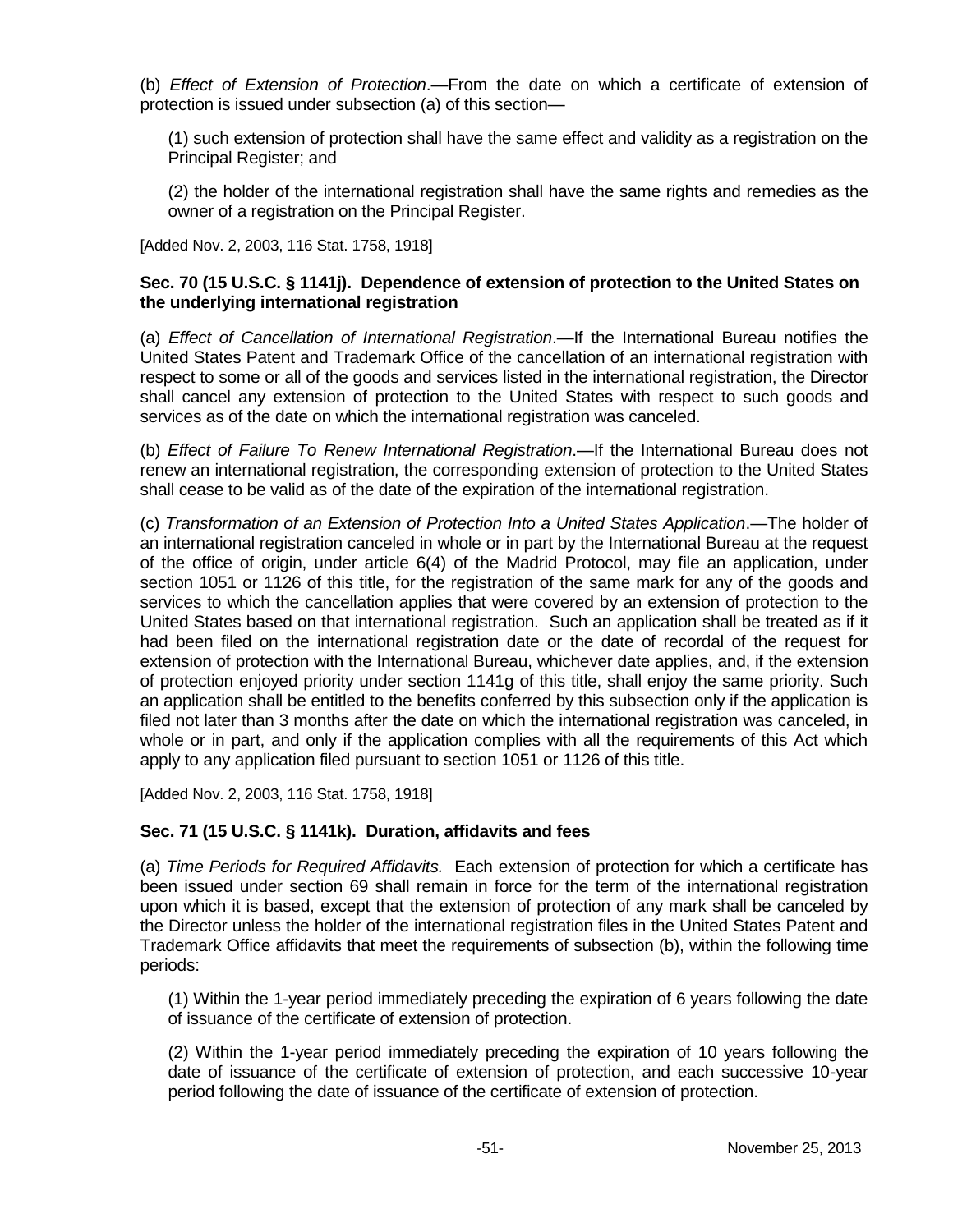(3) The holder may file the affidavit required under this section within a grace period of 6 months after the end of the applicable time period established in paragraph (1) or (2), together with the fee described in subsection (b) and the additional grace period surcharge prescribed by the Director.

(b) *Requirements for Affidavit.* The affidavit referred to in subsection (a) shall—

(1)(A) state that the mark is in use in commerce;

(B) set forth the goods and services recited in the extension of protection on or in connection with which the mark is in use in commerce;

(C) be accompanied by such number of specimens or facsimiles showing current use of the mark in commerce as may be required by the Director; and

(D) be accompanied by the fee prescribed by the Director; or

(2)(A) set forth the goods and services recited in the extension of protection on or in connection with which the mark is not in use in commerce;

(B) include a showing that any nonuse is due to special circumstances which excuse such nonuse and is not due to any intention to abandon the mark; and

(C) be accompanied by the fee prescribed by the Director.

(c) *Deficient Affidavit.* If any submission filed within the period set forth in subsection (a) is deficient, including that the affidavit was not filed in the name of the holder of the international registration, the deficiency may be corrected after the statutory time period, within the time prescribed after notification of the deficiency. Such submission shall be accompanied by the additional deficiency surcharge prescribed by the Director.

(d) *Notice of Requirement.* Special notice of the requirement for such affidavit shall be attached to each certificate of extension of protection*.*

(e) *Notification of Acceptance or Refusal.* The Director shall notify the holder of the international registration who files any affidavit required by this section of the Director's acceptance or refusal thereof and, in the case of a refusal, the reasons therefor.

(f) *Designation of Resident for Service of Process and Notices.* If the holder of the international registration of the mark is not domiciled in the United States, the holder may designate, by a document filed in the United States Patent and Trademark Office, the name and address of a person resident in the United States on whom may be served notices or process in proceedings affecting the mark. Such notices or process may be served upon the person so designated by leaving with that person or mailing to that person a copy thereof at the address specified in the last designation so filed. If the person so designated cannot be found at the last designated address, or if the holder does not designate by a document filed in the United States Patent and Trademark Office the name and address of a person resident in the United States on whom may be served notices or process in proceedings affecting the mark, such notices or process may be served on the Director.

(Amended Mar. 17, 2010, 124 Stat. 66.)

# **Sec. 72 (15 U.S.C. § 1141***l***). Assignment of an extension of protection**

An extension of protection may be assigned, together with the goodwill associated with the mark, only to a person who is a national of, is domiciled in, or has a bona fide and effective industrial or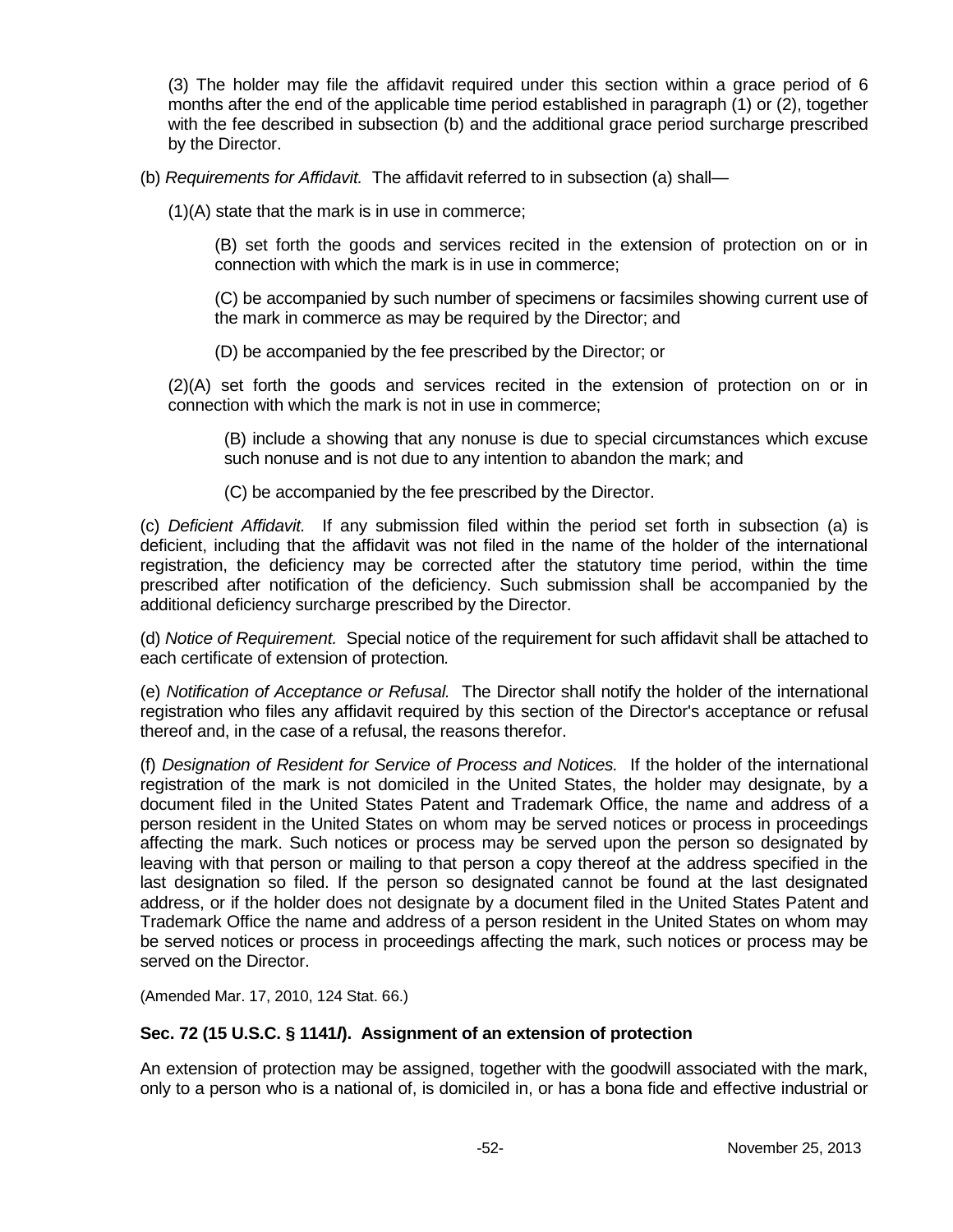commercial establishment either in a country that is a Contracting Party or in a country that is a member of an intergovernmental organization that is a Contracting Party.

[Added Nov. 2, 2003, 116 Stat. 1758, 1920]

### **Sec. 73 (15 U.S.C. § 1141m). Incontestability**

The period of continuous use prescribed under section 1065 of this title for a mark covered by an extension of protection issued under this title may begin no earlier than the date on which the Director issues the certificate of the extension of protection under section 1141i of this title, except as provided in section 1141n of this title.

[Added Nov. 2, 2003, 116 Stat. 1758, 1920]

#### **Sec. 74 (15 U.S.C. § 1141n). Rights of extension of protection**

When a United States registration and a subsequently issued certificate of extension of protection to the United States are owned by the same person, identify the same mark, and list the same goods or services, the extension of protection shall have the same rights that accrued to the registration prior to issuance of the certificate of extension of protection.

[Added Nov. 2, 2003, 116 Stat. 1758, 1920]

### **Sec. 13403 (15 U.S.C. § 1141 note). Effective date**

This subtitle and the amendments made by this subtitle shall take effect on the later of—

(1) the date on which the Madrid Protocol (as defined in section 60 of the Trademark Act of 1946) enters into force with respect to the United States; or

(2) the date occurring 1 year after the date of enactment of this Act.

[Added Nov. 2, 2003, 116 Stat. 1758, 1920]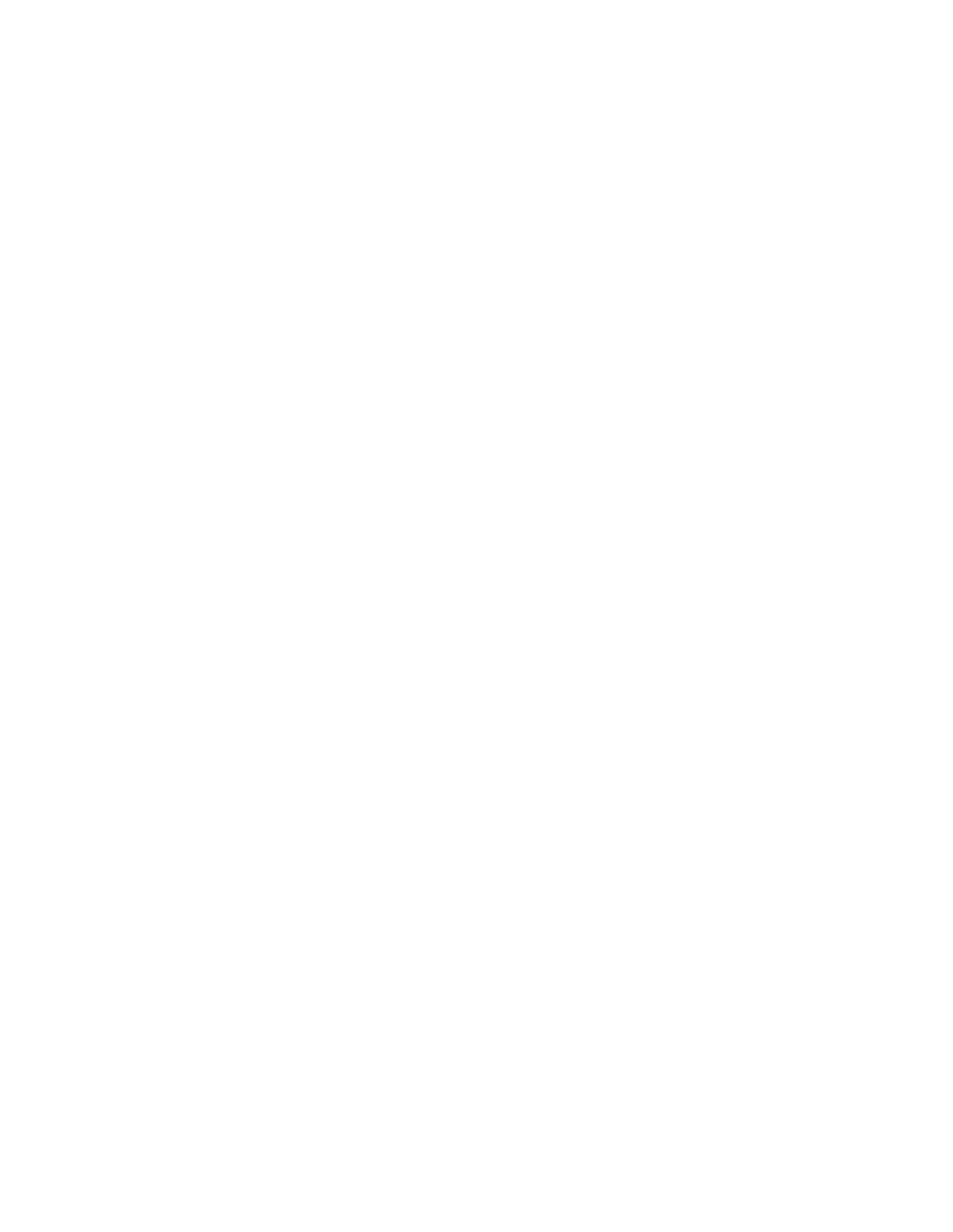# **UNITED STATES CODE, TITLE 35, PATENTS**

# **PART 1-UNITED STATES PATENT AND TRADEMARK OFFICE**

### **CHAPTER 1-ESTABLISHMENT, OFFICERS AND EMPLOYEES, FUNCTIONS**

#### **35 U.S.C. § 1. Establishment.**

(a) ESTABLISHMENT—The United States Patent and Trademark Office is established as an agency of the United States, within the Department of Commerce. In carrying out its functions, the United States Patent and Trademark Office shall be subject to the policy direction of the Secretary of Commerce, but otherwise shall retain responsibility for decisions regarding the management and administration of its operations and shall exercise independent control of its budget allocations and expenditures, personnel decisions and processes, procurements, and other administrative and management functions in accordance with this title and applicable provisions of law. Those operations designed to grant and issue patents and those operations which are designed to facilitate the registration of trademarks shall be treated as separate operating units within the Office.

(b) OFFICES—The United States Patent and Trademark Office shall maintain its principal office in the metropolitan Washington, D.C., area, for the service of process and papers and for the purpose of carrying out its functions. The United States Patent and Trademark Office shall be deemed, for purposes of venue in civil actions, to be a resident of the district in which its principal office is located, except where jurisdiction is otherwise provided by law. The United States Patent and Trademark Office may establish satellite offices in such other places in the United States as it considers necessary and appropriate in the conduct of its business.

(c) REFERENCE—For purposes of this title, the United States Patent and Trademark Office shall also be referred to as the "Office" and the "Patent and Trademark Office."

(July 19, 1952, ch. 950, § 1, 66 Stat. 792; Jan. 2, 1975, 88 Stat. 1949; Nov. 29, 1999, 113 Stat. 1501A-572.)

#### **35 U.S.C. § 2. Powers and duties.**

(a) IN GENERAL—The United States Patent and Trademark Office, subject to the policy direction of the Secretary of Commerce—

(1) shall be responsible for the granting and issuing of patents and the registration of trademarks; and

(2) shall be responsible for disseminating to the public information with respect to patents and trademarks.

(b) SPECIFIC POWERS—The Office—

(1) shall adopt and use a seal of the Office, which shall be judicially noticed and with which letters patent, certificates of trademark registrations, and papers issued by the Office shall be authenticated;

- (2) may establish regulations, not inconsistent with law, which—
	- (A) shall govern the conduct of proceedings in the Office;
	- (B) shall be made in accordance with section 553 of title 5;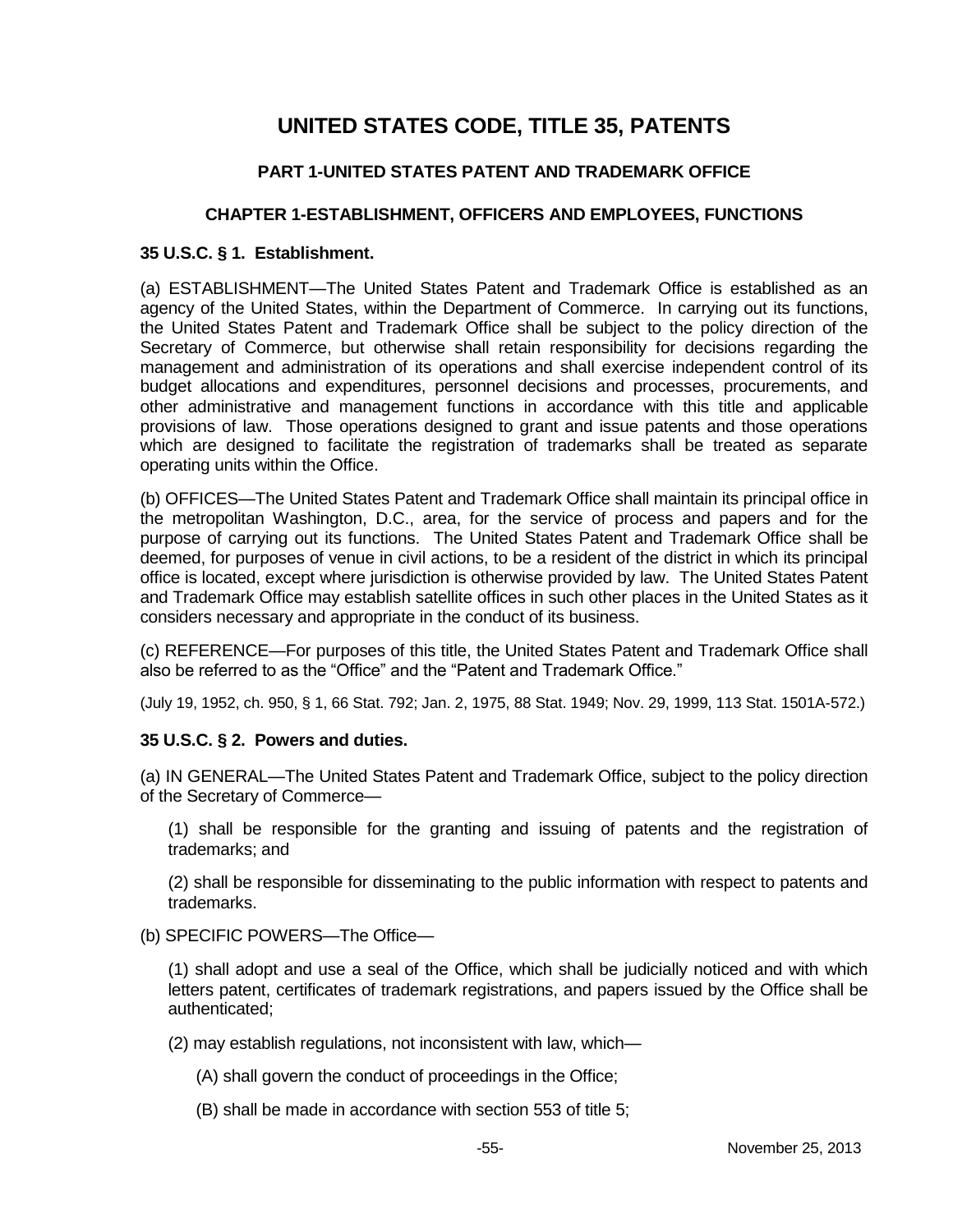(C) shall facilitate and expedite the processing of patent applications, particularly those which can be filed, stored, processed, searched, and retrieved electronically, subject to the provisions of section 122 relating to the confidential status of applications;

(D) may govern the recognition and conduct of agents, attorneys, or other persons representing applicants or other parties before the Office, and may require them, before being recognized as representatives of applicants or other persons, to show that they are of good moral character and reputation and are possessed of the necessary qualifications to render to applicants or other persons valuable service, advice, and assistance in the presentation or prosecution of their applications or other business before the Office;

(E) shall recognize the public interest in continuing to safeguard broad access to the United States patent system through the reduced fee structure for small entities under section  $41(h)(1)$ ;

(F) provide for the development of a performance-based process that includes quantitative and qualitative measures and standards for evaluating cost-effectiveness and is consistent with the principles of impartiality and competitiveness; and

(G) may, subject to any conditions prescribed by the Director and at the request of the patent applicant, provide for prioritization of examination of applications for products, processes, or technologies that are important to the national economy or national competitiveness without recovering the aggregate extra cost of providing such prioritization, notwithstanding section 41 or any other provision of law;

(3) may acquire, construct, purchase, lease, hold, manage, operate, improve, alter, and renovate any real, personal, or mixed property, or any interest therein, as it considers necessary to carry out its functions;

(4)(A) may make such purchases, contracts for the construction, maintenance, or management and operation of facilities, and contracts for supplies or services, without regard to the provisions of subtitle I and chapter 33 of title 40, title III of the Federal Property and Administrative Services Act of 1949 (41 U.S.C. 251 *et seq*.), and the McKinney-Vento Homeless Assistance Act (42 U.S.C. 11301 *et seq*.); and

(B) may enter into and perform such purchases and contracts for printing services, including the process of composition, platemaking, presswork, silk screen processes, binding, microform, and the products of such processes, as it considers necessary to carry out the functions of the Office, without regard to sections 501 through 517 and 1101 through 1123 of title 44;

(5) may use, with their consent, services, equipment, personnel, and facilities of other departments, agencies, and instrumentalities of the Federal Government, on a reimbursable basis, and cooperate with such other departments, agencies, and instrumentalities in the establishment and use of services, equipment, and facilities of the Office;

(6) may, when the Director determines that it is practicable, efficient, and cost-effective to do so, use, with the consent of the United States and the agency, instrumentality, Patent and Trademark Office, or international organization concerned, the services, records, facilities, or personnel of any State or local government agency or instrumentality or foreign patent and trademark office or international organization to perform functions on its behalf;

(7) may retain and use all of its revenues and receipts, including revenues from the sale, lease, or disposal of any real, personal, or mixed property, or any interest therein, of the Office;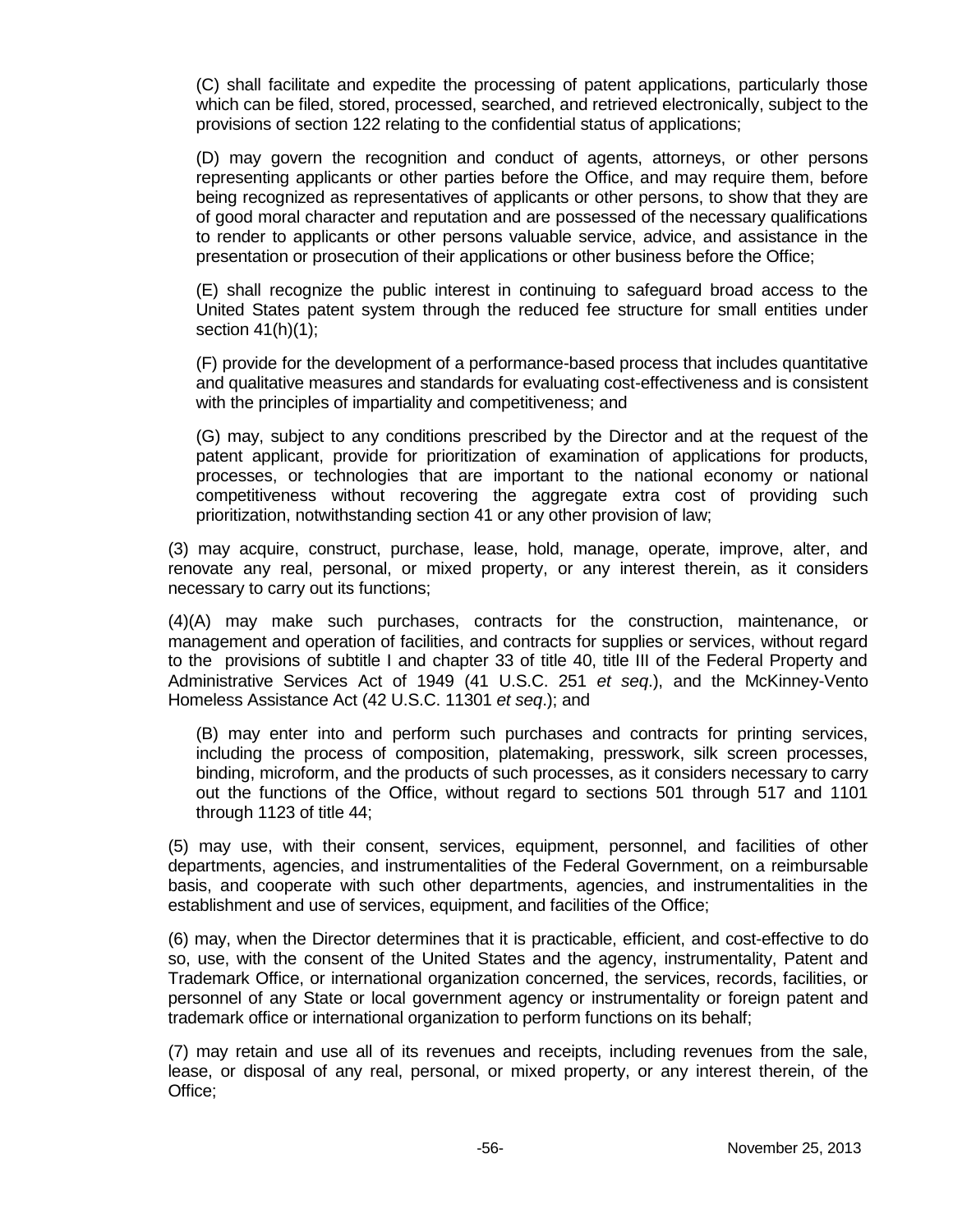(8) shall advise the President, through the Secretary of Commerce, on national and certain international intellectual property policy issues;

(9) shall advise Federal departments and agencies on matters of intellectual property policy in the United States and intellectual property protection in other countries;

(10) shall provide guidance, as appropriate, with respect to proposals by agencies to assist foreign governments and international intergovernmental organizations on matters of intellectual property protection;

(11) may conduct programs, studies, or exchanges of items or services regarding domestic and international intellectual property law and the effectiveness of intellectual property protection domestically and throughout the world, and the Office is authorized to expend funds to cover the subsistence expenses and travel-related expenses, including per diem, lodging costs, and transportation costs, of persons attending such programs who are not Federal employees;

(12)(A) shall advise the Secretary of Commerce on programs and studies relating to intellectual property policy that are conducted, or authorized to be conducted, cooperatively with foreign intellectual property offices and international intergovernmental organizations; and

(B) may conduct programs and studies described in subparagraph (A); and

(13)(A) in coordination with the Department of State, may conduct programs and studies cooperatively with foreign intellectual property offices and international intergovernmental organizations; and

(B) with the concurrence of the Secretary of State, may authorize the transfer of not to exceed \$100,000 in any year to the Department of State for the purpose of making special payments to international intergovernmental organizations for studies and programs for advancing international cooperation concerning patents, trademarks, and other matters.

(c) CLARIFICATION OF SPECIFIC POWERS—(1) The special payments under subsection (b)(13)(B) shall be in addition to any other payments or contributions to international organizations described in subsection (b)(13)(B) and shall not be subject to any limitations imposed by law on the amounts of such other payments or contributions by the United States Government.

(2) Nothing in subsection (b) shall derogate from the duties of the Secretary of State or from the duties of the United States Trade Representative as set forth in section 141 of the Trade Act of 1974 (19 U.S.C. 2171).

(3) Nothing in subsection (b) shall derogate from the duties and functions of the Register of Copyrights or otherwise alter current authorities relating to copyright matters.

(4) In exercising the Director's powers under paragraphs (3) and (4)(A) of subsection (b), the Director shall consult with the Administrator of General Services.

(5) In exercising the Director's powers and duties under this section, the Director shall consult with the Register of Copyrights on all copyright and related matters.

(d) CONSTRUCTION—Nothing in this section shall be construed to nullify, void, cancel, or interrupt any pending request-for-proposal let or contract issued by the General Services Administration for the specific purpose of relocating or leasing space to the United States Patent and Trademark Office.

(July 19, 1952, ch. 950, § 1, 66 Stat. 792; Jan. 2, 1975, 88 Stat. 1949; Nov. 29, 1999, 113 Stat. 1501A-573; Nov. 2, 2002, 116 Stat. 1758; Sept. 16, 2011, 125 Stat. 335, 337-338.)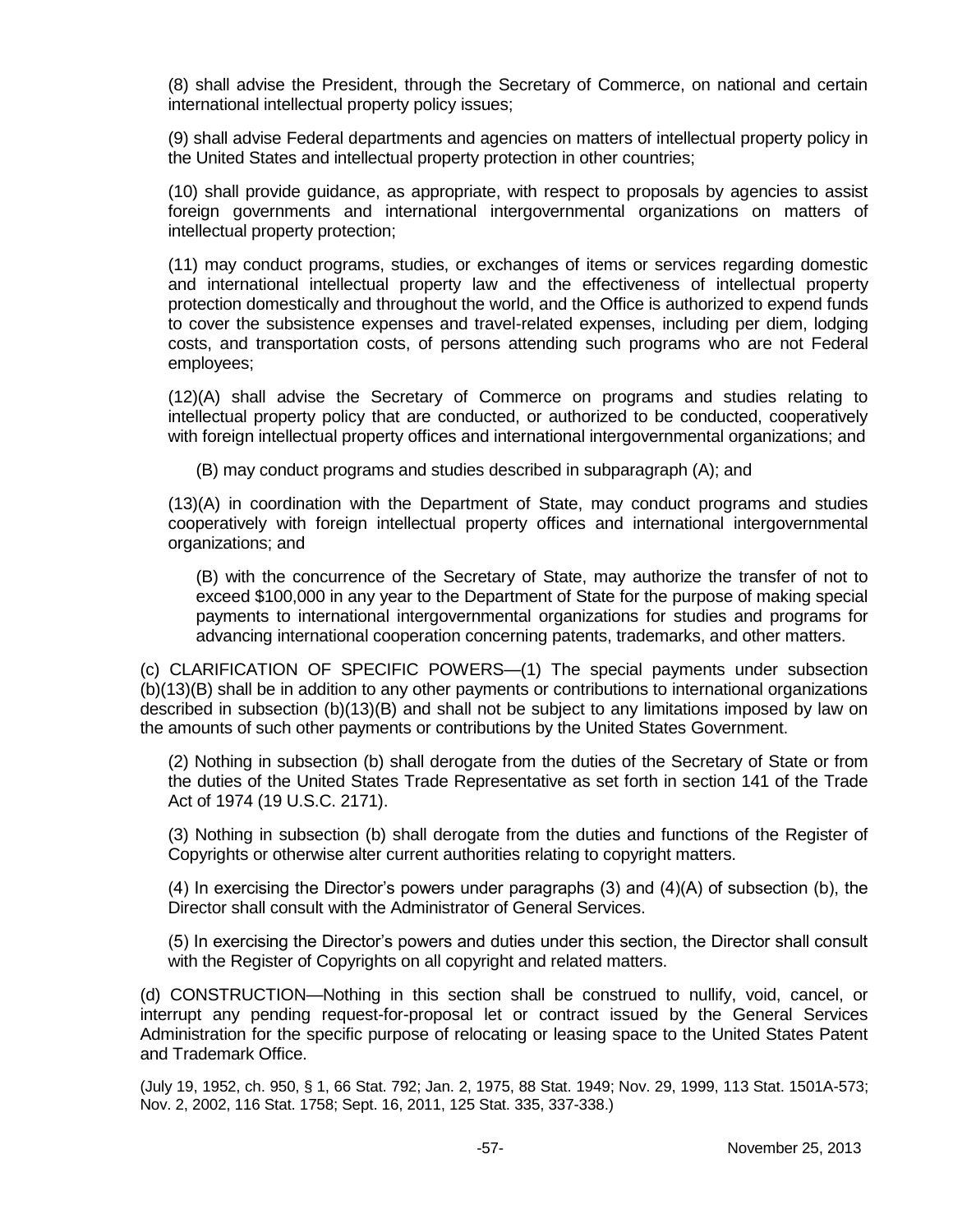### **35 U.S.C. § 3. Officers and employees.**

(a) UNDER SECRETARY AND DIRECTOR—(1) IN GENERAL- The powers and duties of the United States Patent and Trademark Office shall be vested in an Under Secretary of Commerce for Intellectual Property and Director of the United States Patent and Trademark Office (in this title referred to as the "Director"), who shall be a citizen of the United States and who shall be appointed by the President, by and with the advice and consent of the Senate. The Director shall be a person who has a professional background and experience in patent or trademark law.

(2) DUTIES—

(A) IN GENERAL—The Director shall be responsible for providing policy direction and management supervision for the Office and for the issuance of patents and the registration of trademarks. The Director shall perform these duties in a fair, impartial, and equitable manner.

(B) CONSULTING WITH THE PUBLIC ADVISORY COMMITTEES—The Director shall consult with the Patent Public Advisory Committee established in section 5 on a regular basis on matters relating to the patent operations of the Office, shall consult with the Trademark Public Advisory Committee established in section 5 on a regular basis on matters relating to the trademark operations of the Office, and shall consult with the respective Public Advisory Committee before submitting budgetary proposals to the Office of Management and Budget or changing or proposing to change patent or trademark user fees or patent or trademark regulations which are subject to the requirement to provide notice and opportunity for public comment under section 553 of title 5, as the case may be.

(3) OATH—The Director shall, before taking office, take an oath to discharge faithfully the duties of the Office.

(4) REMOVAL—The Director may be removed from office by the President. The President shall provide notification of any such removal to both Houses of Congress.

(b) OFFICERS AND EMPLOYEES OF THE OFFICE—

(1) DEPUTY UNDER SECRETARY AND DEPUTY DIRECTOR—The Secretary of Commerce, upon nomination by the Director, shall appoint a Deputy Under Secretary of Commerce for Intellectual Property and Deputy Director of the United States Patent and Trademark Office who shall be vested with the authority to act in the capacity of the Director in the event of the absence or incapacity of the Director. The Deputy Director shall be a citizen of the United States who has a professional background and experience in patent or trademark law.

(2) COMMISSIONERS—

(A) APPOINTMENT AND DUTIES—The Secretary of Commerce shall appoint a Commissioner for Patents and a Commissioner for Trademarks, without regard to chapter 33, 51, or 53 of title 5. The Commissioner for Patents shall be a citizen of the United States with demonstrated management ability and professional background and experience in patent law and serve for a term of 5 years. The Commissioner for Trademarks shall be a citizen of the United States with demonstrated management ability and professional background and experience in trademark law and serve for a term of 5 years. The Commissioner for Patents and the Commissioner for Trademarks shall serve as the chief operating officers for the operations of the Office relating to patents and trademarks, respectively, and shall be responsible for the management and direction of all aspects of the activities of the Office that affect the administration of patent and trademark operations, respectively. The Secretary may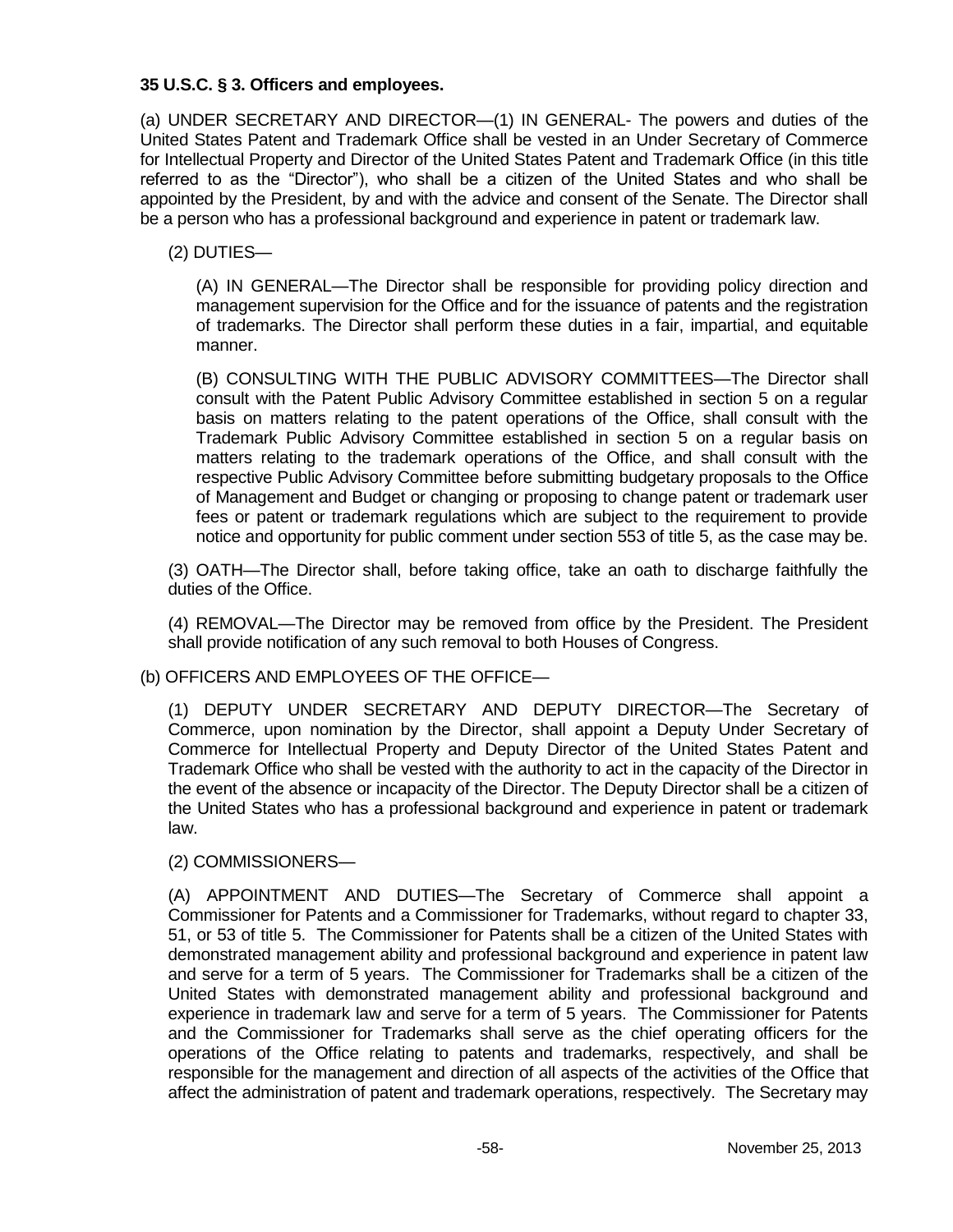reappoint a Commissioner to subsequent terms of 5 years as long as the performance of the Commissioner as set forth in the performance agreement in subparagraph (B) is satisfactory.

(B) SALARY AND PERFORMANCE AGREEMENT—The Commissioners shall be paid an annual rate of basic pay not to exceed the maximum rate of basic pay for the Senior Executive Service established under section 5382 of title 5, including any applicable locality-based comparability payment that may be authorized under section 5304(h)(2)(C) of title 5. The compensation of the Commissioners shall be considered, for purposes of section 207(c)(2)(A) of title 18, to be the equivalent of that described under clause (ii) of section 207(c)(2)(A) of title 18. In addition, the Commissioners may receive a bonus in an amount of up to, but not in excess of, 50 percent of the Commissioners' annual rate of basic pay, based upon an evaluation by the Secretary of Commerce, acting through the Director, of the Commissioners' performance as defined in an annual performance agreement between the Commissioners and the Secretary. The annual performance agreements shall incorporate measurable organization and individual goals in key operational areas as delineated in an annual performance plan agreed to by the Commissioners and the Secretary. Payment of a bonus under this subparagraph may be made to the Commissioners only to the extent that such payment does not cause the Commissioners' total aggregate compensation in a calendar year to equal or exceed the amount of the salary of the Vice President under section 104 of title 3.

(C) REMOVAL- The Commissioners may be removed from office by the Secretary for misconduct or nonsatisfactory performance under the performance agreement described in subparagraph (B), without regard to the provisions of title 5. The Secretary shall provide notification of any such removal to both Houses of Congress.

(3) OTHER OFFICERS AND EMPLOYEES—The Director shall—

(A) appoint such officers, employees (including attorneys), and agents of the Office as the Director considers necessary to carry out the functions of the Office; and

(B) define the title, authority, and duties of such officers and employees and delegate to them such of the powers vested in the Office as the Director may determine.

The Office shall not be subject to any administratively or statutorily imposed limitation on positions or personnel, and no positions or personnel of the Office shall be taken into account for purposes of applying any such limitation.

(4) TRAINING OF EXAMINERS—The Office shall submit to the Congress a proposal to provide an incentive program to retain as employees patent and trademark examiners of the primary examiner grade or higher who are eligible for retirement, for the sole purpose of training patent and trademark examiners.

(5) NATIONAL SECURITY POSITIONS—The Director, in consultation with the Director of the Office of Personnel Management, shall maintain a program for identifying national security positions and providing for appropriate security clearances, in order to maintain the secrecy of certain inventions, as described in section 181, and to prevent disclosure of sensitive and strategic information in the interest of national security.

(6) ADMINISTRATIVE PATENT JUDGES AND ADMINISTRATIVE TRADEMARK JUDGES— The Director may fix the rate of basic pay for the administrative patent judges appointed pursuant to section 6 and the administrative trademark judges appointed pursuant to section 17 of the Trademark Act of 1946 (15 U.S.C. 1067) at not greater than the rate of basic pay payable for level III of the Executive Schedule under section 5314 of title 5. The payment of a rate of basic pay under this paragraph shall not be subject to the pay limitation under section 5306(e) or 5373 of title 5.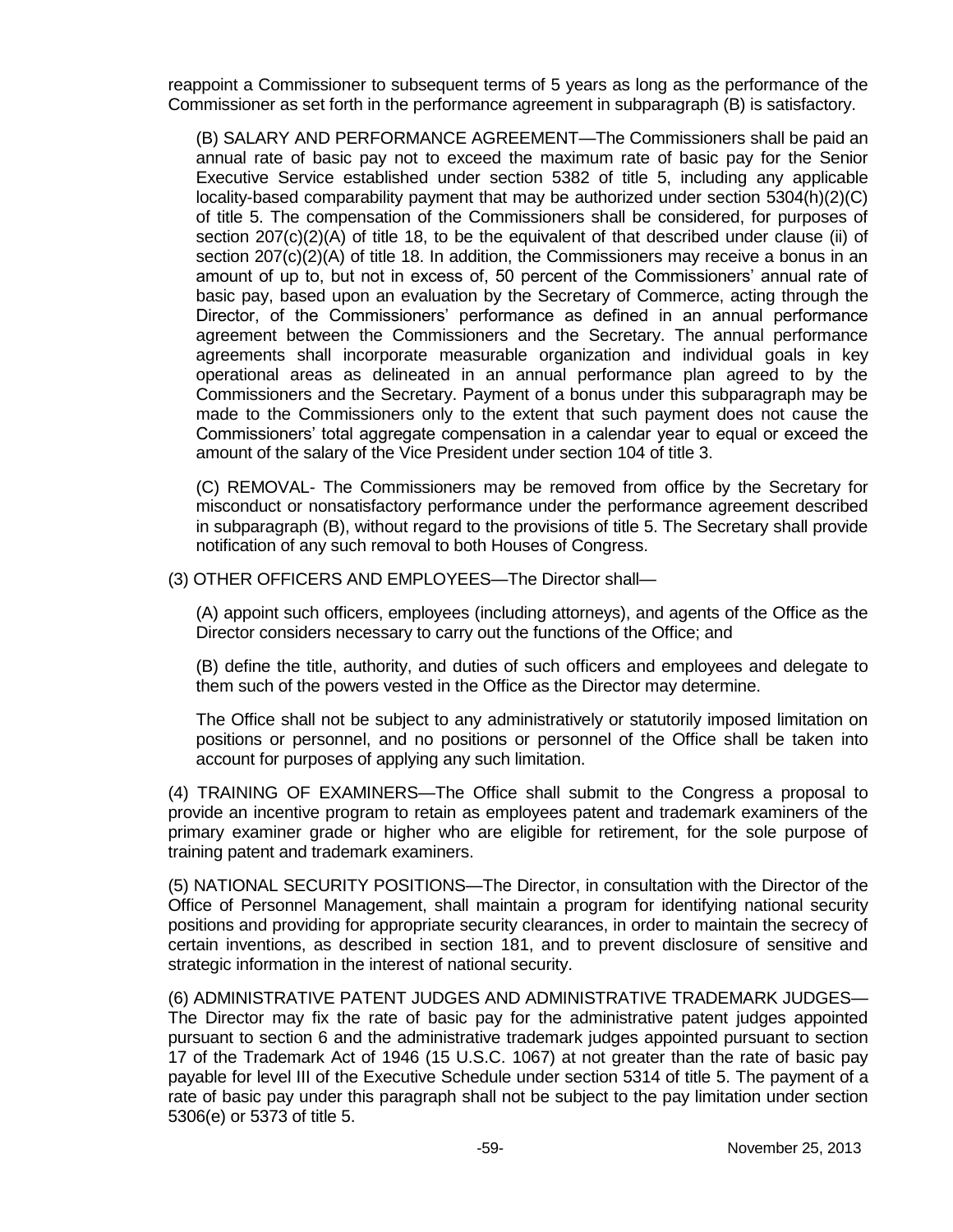(c) CONTINUED APPLICABILITY OF TITLE 5—Officers and employees of the Office shall be subject to the provisions of title 5, relating to Federal employees.

(d) ADOPTION OF EXISTING LABOR AGREEMENTS—The Office shall adopt all labor agreements which are in effect, as of the day before the effective date of the Patent and Trademark Office Efficiency Act, with respect to such Office (as then in effect).

(e) CARRYOVER OF PERSONNEL—

(1) FROM PTO- Effective as of the effective date of the Patent and Trademark Office Efficiency Act, all officers and employees of the Patent and Trademark Office on the day before such effective date shall become officers and employees of the Office, without a break in service.

(2) OTHER PERSONNEL- Any individual who, on the day before the effective date of the Patent and Trademark Office Efficiency Act, is an officer or employee of the Department of Commerce (other than an officer or employee under paragraph (1)) shall be transferred to the Office, as necessary to carry out the purposes of that Act, if—

(A) such individual serves in a position for which a major function is the performance of work reimbursed by the Patent and Trademark Office, as determined by the Secretary of Commerce;

(B) such individual serves in a position that performed work in support of the Patent and Trademark Office during at least half of the incumbent's work time, as determined by the Secretary of Commerce; or

(C) such transfer would be in the interest of the Office, as determined by the Secretary of Commerce in consultation with the Director.

Any transfer under this paragraph shall be effective as of the same effective date as referred to in paragraph (1), and shall be made without a break in service.

#### (f) TRANSITION PROVISIONS—

(1) INTERIM APPOINTMENT OF DIRECTOR—On or after the effective date of the Patent and Trademark Office Efficiency Act, the President shall appoint an individual to serve as the Director until the date on which a Director qualifies under subsection (a). The President shall not make more than one such appointment under this subsection.

(2) CONTINUATION IN OFFICE OF CERTAIN OFFICERS—(A) The individual serving as the Assistant Commissioner for Patents on the day before the effective date of the Patent and Trademark Office Efficiency Act may serve as the Commissioner for Patents until the date on which a Commissioner for Patents is appointed under subsection (b).

(B) The individual serving as the Assistant Commissioner for Trademarks on the day before the effective date of the Patent and Trademark Office Efficiency Act may serve as the Commissioner for Trademarks until the date on which a Commissioner for Trademarks is appointed under subsection (b).

(July 19, 1952, ch. 950, § 1, 66 Stat. 792; Sept. 6, 1958, 72 Stat. 1793; Sept. 23, 1959, 73 Stat. 650; Aug. 14, 1964, 78 Stat. 425; Jan. 2, 1975, 88 Stat. 1949; Jan. 2, 1975, 88 Stat. 1956; Aug. 27, 1982, 96 Stat. 319; Oct. 15, 1982, 96 Stat. 1760; Nov. 8, 1984, 98 Stat. 3392; Oct. 28, 1998, 112 Stat. 2860; Aug. 5, 1999, 113 Stat. 221; Nov. 29, 1999, 113 Stat. 1501A-575; Nov. 2, 2002, 116 Stat. 1904; Sept. 16, 2011, 125 Stat. 334, 336.)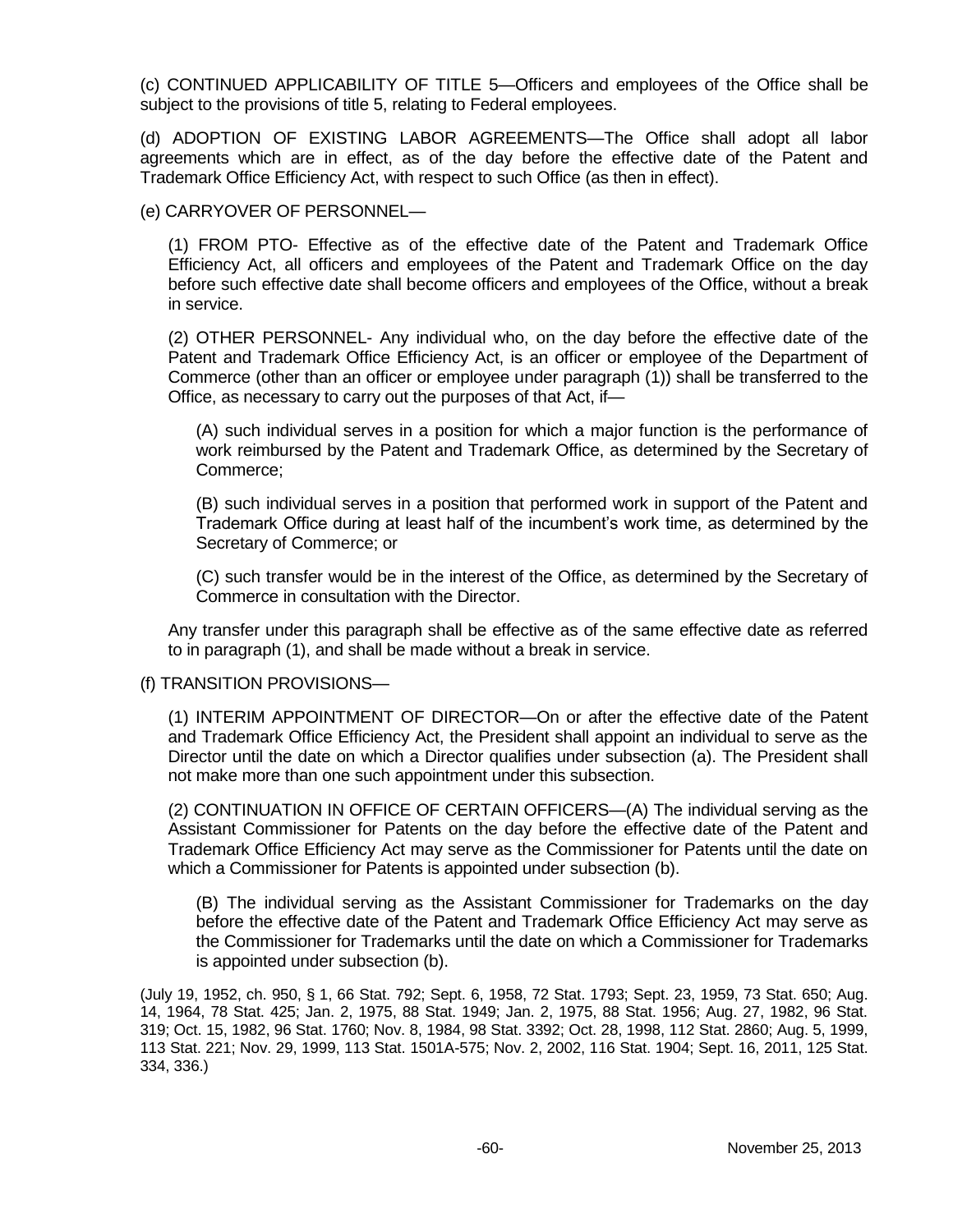# **35 U.S.C. § 4. Restrictions on officers and employees as to interest in patents**

Officers and employees of the Patent and Trademark Office shall be incapable, during the period of their appointments and for one year thereafter, of applying for a patent and of acquiring, directly or indirectly, except by inheritance or bequest, any patent or any right or interest in a patent, issued or to be issued by the Office. In patents applied for thereafter they shall not be entitled to any priority date earlier than one year after the termination of their appointment.

(July 19, 1952, ch. 950, § 1, 66 Stat. 793; Jan. 2, 1975, 88 Stat. 1949; Jan. 2, 1975, 88 Stat. 1949.)

# **35 U.S.C. § 5. Patent and Trademark Office Public Advisory Committees.**

(a) ESTABLISHMENT OF PUBLIC ADVISORY COMMITTEES—

(1) APPOINTMENT—The United States Patent and Trademark Office shall have a Patent Public Advisory Committee and a Trademark Public Advisory Committee, each of which shall have nine voting members who shall be appointed by the Secretary of Commerce and serve at the pleasure of the Secretary of Commerce. In each year, 3 members shall be appointed to each Advisory Committee for 3-year terms that shall begin on December 1 of that year. Any vacancy on an Advisory Committee shall be filled within 90 days after it occurs. A new member who is appointed to fill a vacancy shall be appointed to serve for the remainder of the predecessor's term.

(2) CHAIR—The Secretary of Commerce, in consultation with the Director, shall designate a Chair and Vice Chair of each Advisory Committee from among the members appointed under paragraph (1). If the Chair resigns before the completion of his or her term, or is otherwise unable to exercise the functions of the Chair, the Vice Chair shall exercise the functions of the Chair.

(b) BASIS FOR APPOINTMENTS- Members of each Advisory Committee—

(1) shall be citizens of the United States who shall be chosen so as to represent the interests of diverse users of the United States Patent and Trademark Office with respect to patents, in the case of the Patent Public Advisory Committee, and with respect to trademarks, in the case of the Trademark Public Advisory Committee;

(2) shall include members who represent small and large entity applicants located in the United States in proportion to the number of applications filed by such applicants, but in no case shall members who represent small entity patent applicants, including small business concerns, independent inventors, and nonprofit organizations, constitute less than 25 percent of the members of the Patent Public Advisory Committee, and such members shall include at least one independent inventor; and

(3) shall include individuals with substantial background and achievement in finance, management, labor relations, science, technology, and office automation.

In addition to the voting members, each Advisory Committee shall include a representative of each labor organization recognized by the United States Patent and Trademark Office. Such representatives shall be nonvoting members of the Advisory Committee to which they are appointed.

(c) MEETINGS—Each Advisory Committee shall meet at the call of the chair to consider an agenda set by the chair.

(d) DUTIES—Each Advisory Committee shall—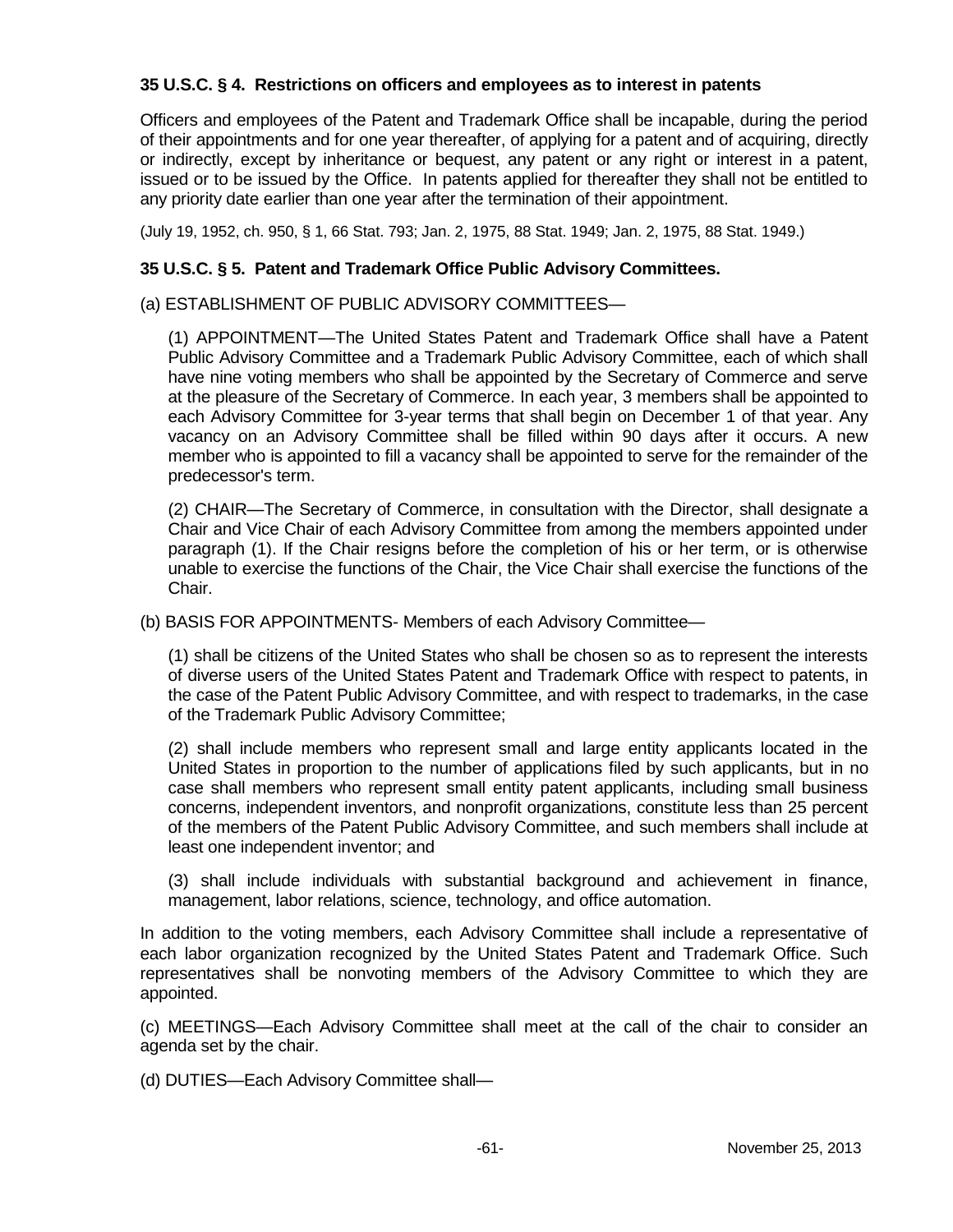(1) review the policies, goals, performance, budget, and user fees of the United States Patent and Trademark Office with respect to patents, in the case of the Patent Public Advisory Committee, and with respect to Trademarks, in the case of the Trademark Public Advisory Committee, and advise the Director on these matters;

(2) within 60 days after the end of each fiscal year—

(A) prepare an annual report on the matters referred to in paragraph (1);

(B) transmit the report to the Secretary of Commerce, the President, and the Committees on the Judiciary of the Senate and the House of Representatives; and

(C) publish the report in the Official Gazette of the United States Patent and Trademark Office.

(e) COMPENSATION—Each member of each Advisory Committee shall be compensated for each day (including travel time) during which such member is attending meetings or conferences of that Advisory Committee or otherwise engaged in the business of that Advisory Committee, at the rate which is the daily equivalent of the annual rate of basic pay in effect for level III of the Executive Schedule under section 5314 of title 5. While away from such member's home or regular place of business such member shall be allowed travel expenses, including per diem in lieu of subsistence, as authorized by section 5703 of title 5.

(f) ACCESS TO INFORMATION—Members of each Advisory Committee shall be provided access to records and information in the United States Patent and Trademark Office, except for personnel or other privileged information and information concerning patent applications required to be kept in confidence by section 122.

(g) APPLICABILITY OF CERTAIN ETHICS LAWS—Members of each Advisory Committee shall be special Government employees within the meaning of section 202 of title 18.

(h) INAPPLICABILITY OF FEDERAL ADVISORY COMMITTEE ACT—The Federal Advisory Committee Act (5 U.S.C. App.) shall not apply to each Advisory Committee.

(i) OPEN MEETINGS—The meetings of each Advisory Committee shall be open to the public, except that each Advisory Committee may by majority vote meet in executive session when considering personnel, privileged, or other confidential information.

(j) INAPPLICABILITY OF PATENT PROHIBITION—Section 4 shall not apply to voting members of the Advisory Committees.

(Added Nov. 29, 1999, 113 Stat. 1501A-578; amended Nov. 2, 2002, 116 Stat. 1904; amended Jan. 14. 2013, 126 Stat. 2458-549.)

**35 U.S.C. § 6. Patent Trial and Appeal Board.** (35 U.S.C. § 6 pertains to patents.)

# **35 U.S.C. § 7. Library.**

The Director shall maintain a library of scientific and other works and periodicals, both foreign and domestic, in the Patent and Trademark Office to aid the officers in the discharge of their duties.

(July 19, 1952, ch. 950, § 1, 66 Stat. 793; Jan. 2, 1975, 88 Stat. 1949; Jan. 2, 1975, 88 Stat. 1949; Nov. 29, 1999, 113 Stat. 1501A-580.)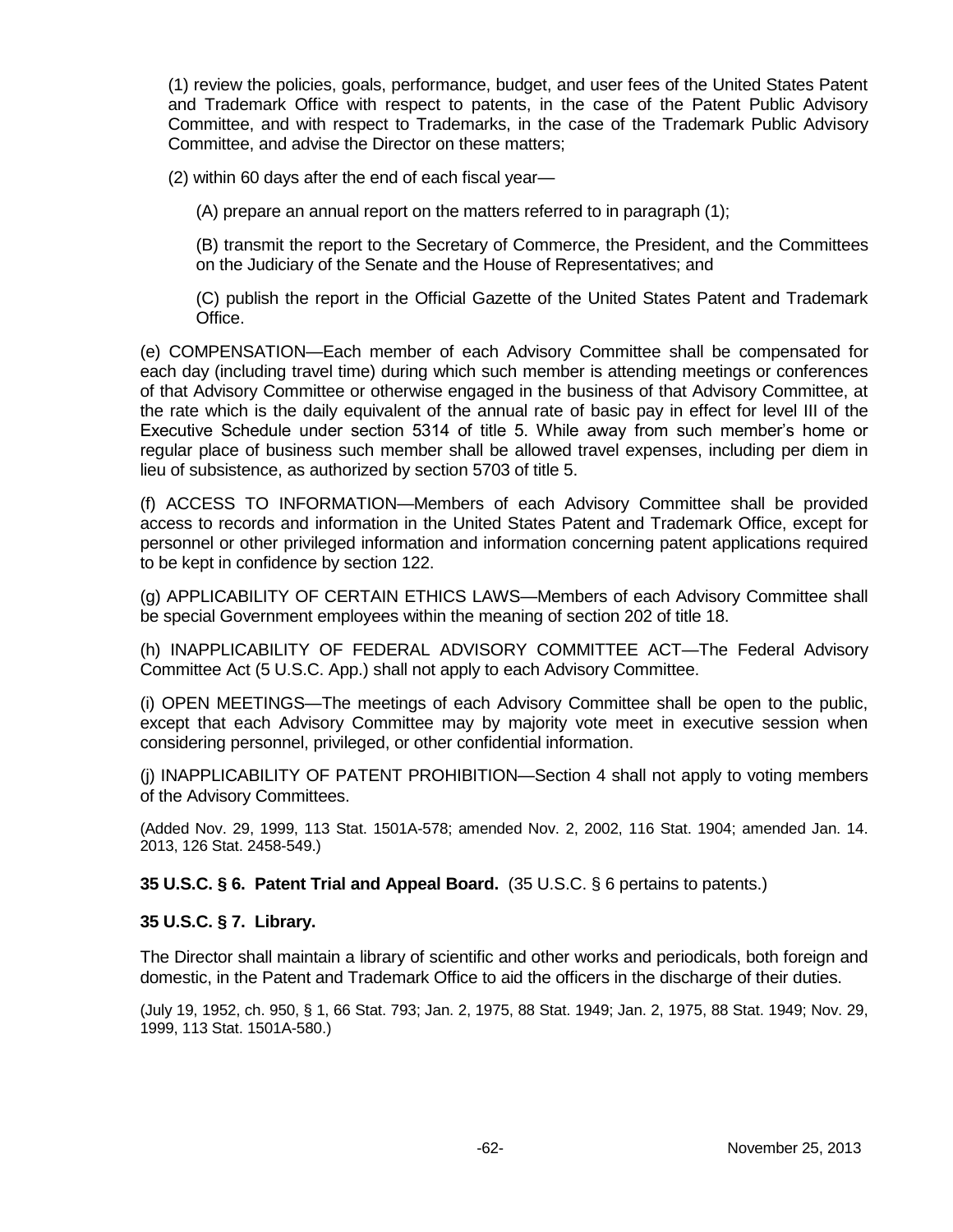# **35 U.S.C. § 8. Classification of patents.** (35 U.S.C. § 8 pertains to patents.)

### **35 U.S.C. § 9. Certified copies of records.**

The Director may furnish certified copies of specifications and drawings of patents issued by the Patent and Trademark Office, and of other records available either to the public or to the person applying therefor.

(July 19, 1952, ch. 950, 66 Stat. 794; Pub. L. 93-596, Sec. 1, Jan. 2, 1975, 88 Stat. 1949; Nov. 29, 1999, 113 Stat. 1501A-580.)

#### **35 U.S.C. § 10. Publications.**

(a) The Director may publish in printed, typewritten, or electronic form, the following:

1. Patents, including specifications and drawings, together with copies of the same. The Patent and Trademark Office may print the headings of the drawings for patents for the purpose of photolithography.

2. Certificates of trademark registrations, including statements and drawings, together with copies of the same.

3. The Official Gazette of the United States Patent and Trademark Office.

4. Annual indexes of patents and patentees, and of trademarks and registrants.

5. Annual volumes of decisions in patent and trademark cases.

6. Pamphlet copies of the patent laws and rules of practice, laws and rules relating to trademarks, and circulars or other publications relating to the business of the Office.

(b) The Director may exchange any of the publications specified in items 3, 4, 5, and 6 of subsection (a) of this section for publications desirable for use of the Patent and Trademark Office.

(July 19, 1952, ch. 950, § 1, 66 Stat. 794; Jan. 2, 1975, 88 Stat. 1949; Nov. 29, 1999, 113 Stat. 1501A-580.)

**35 U.S.C. § 11. Exchange of copies of patents.** (35 U.S.C. § 11 pertains to patents.)

**35 U.S.C. § 12. Copies of patents and applications for public libraries.** (35 U.S.C. § 12 pertains to patents.)

#### **35 U.S.C. § 13. Annual report to Congress.**

The Director shall report to the Congress, not later than 180 days after the end of each fiscal year, the moneys received and expended by the Office, the purposes for which the moneys were spent, the quality and quantity of the work of the Office, the nature of training provided to examiners, the evaluation of the Commissioner of Patents and the Commissioner of Trademarks by the Secretary of Commerce, the compensation of the Commissioners, and other information relating to the Office.

(July 19, 1952, ch. 950, § 1, 66 Stat. 794; Nov. 29, 1999, 113 Stat. 1501A-581.)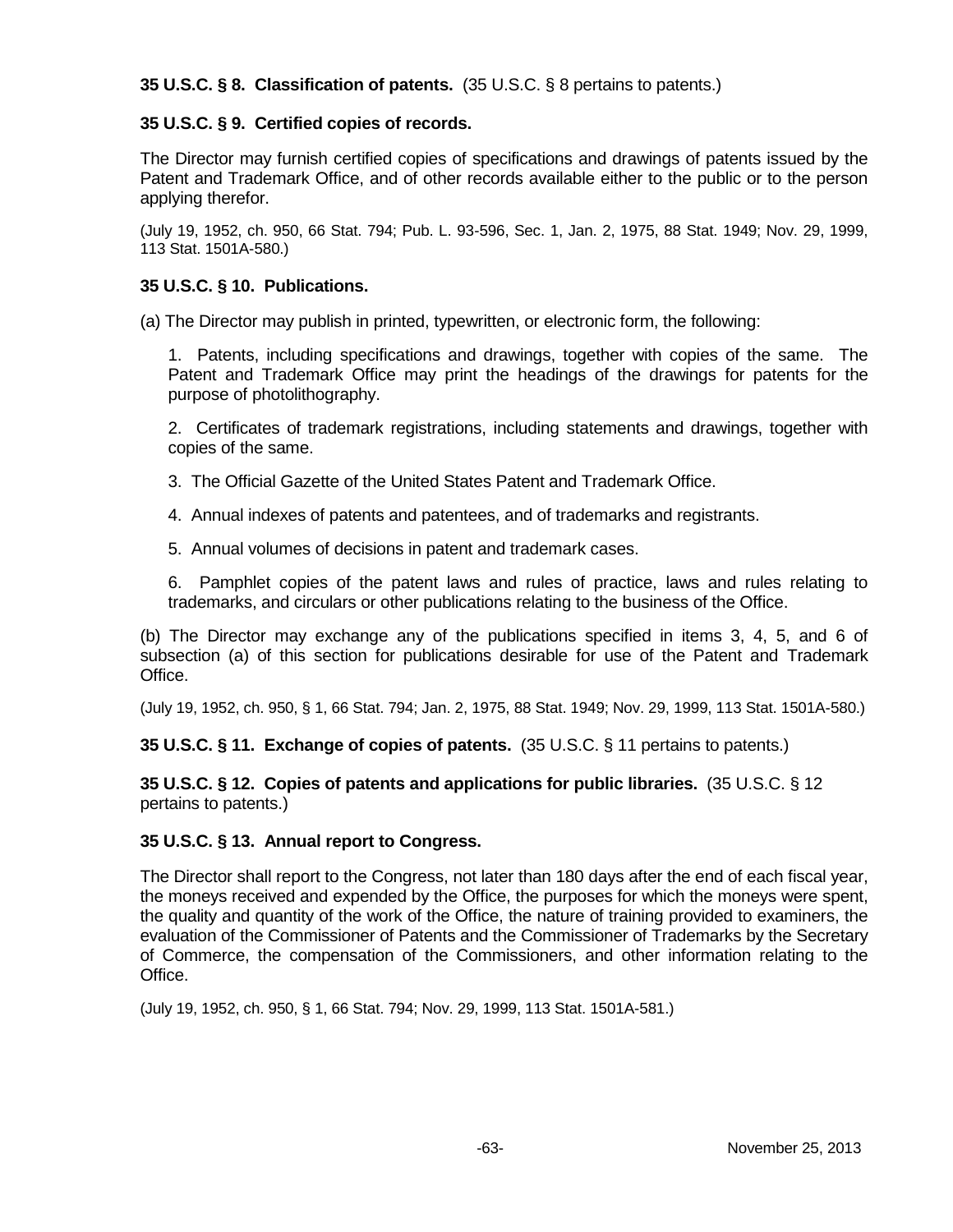# **CHAPTER 2—PROCEEDINGS IN THE PATENT AND TRADEMARK OFFICE**

### **35 U.S.C. § 21. Filing date and day for taking action.**

(a) The Director may by rule prescribe that any paper or fee required to be filed in the Patent and Trademark Office will be considered filed in the Office on the date on which it was deposited with the United States Postal Service or would have been deposited with the United States Postal Service but for postal service interruptions or emergencies designated by the Director.

(b) When the day, or the last day, for taking any action or paying any fee in the United States Patent and Trademark Office falls on Saturday, Sunday, or a federal holiday within the District of Columbia, the action may be taken, or the fee paid, on the next succeeding secular or business day.

(July 19, 1952, ch. 950, § 1, 66 Stat. 794; Jan. 2, 1975, 88 Stat. 1949; Aug. 27, 1982, 96 Stat. 321; Nov. 29, 1999, 113 Stat. 1501A-582.)

*Note—For holidays, see 5 U.S.C. § 6103 and District of Columbia Code, sec. 28-2701:*

#### **5 U.S.C. § 6103. Holidays.**

(a) The following are legal public holidays:

New Year's Day, January 1. Birthday of Martin Luther King, Jr., the third Monday in January. Washington's Birthday, the third Monday in February. Memorial Day, the last Monday in May. Independence Day, July 4. Labor Day, the first Monday in September. Columbus Day, the second Monday in October. Veterans Day, November 11. Thanksgiving Day, the fourth Thursday in November. Christmas Day, December 25.

(b) For the purpose of statutes relating to pay and leave of employees, with respect to a legal public holiday and any other day declared to be a holiday by Federal statute or Executive order, the following rules apply:

(1) Instead of a holiday that occurs on a Saturday, the Friday immediately before is a legal public holiday for—

(A) Employees whose basic workweek is Monday through Friday; and

(B) the purpose of section 6309 (Leave of Absence, etc.) of this title.

(2) Instead of a holiday that occurs on a regular weekly nonworkday of an employee whose basic workweek is other than Monday through Friday, except the regular weekly nonworkday administratively scheduled for the employee instead of Sunday, the workday immediately before that regular weekly nonworkday is a legal public holiday for the employee.

This subsection, except subparagraph (B) of paragraph (1), does not apply to an employee whose basic workweek is Monday through Saturday.

(c) January 20 of each fourth year after 1965, Inauguration Day, is a legal public holiday for the purpose of statutes relating to pay and leave of employees as defined by section 2105 of this title and individuals employed by the government of the District of Columbia employed in the District of Columbia, Montgomery and Prince Georges Counties in Maryland, Arlington and Fairfax Counties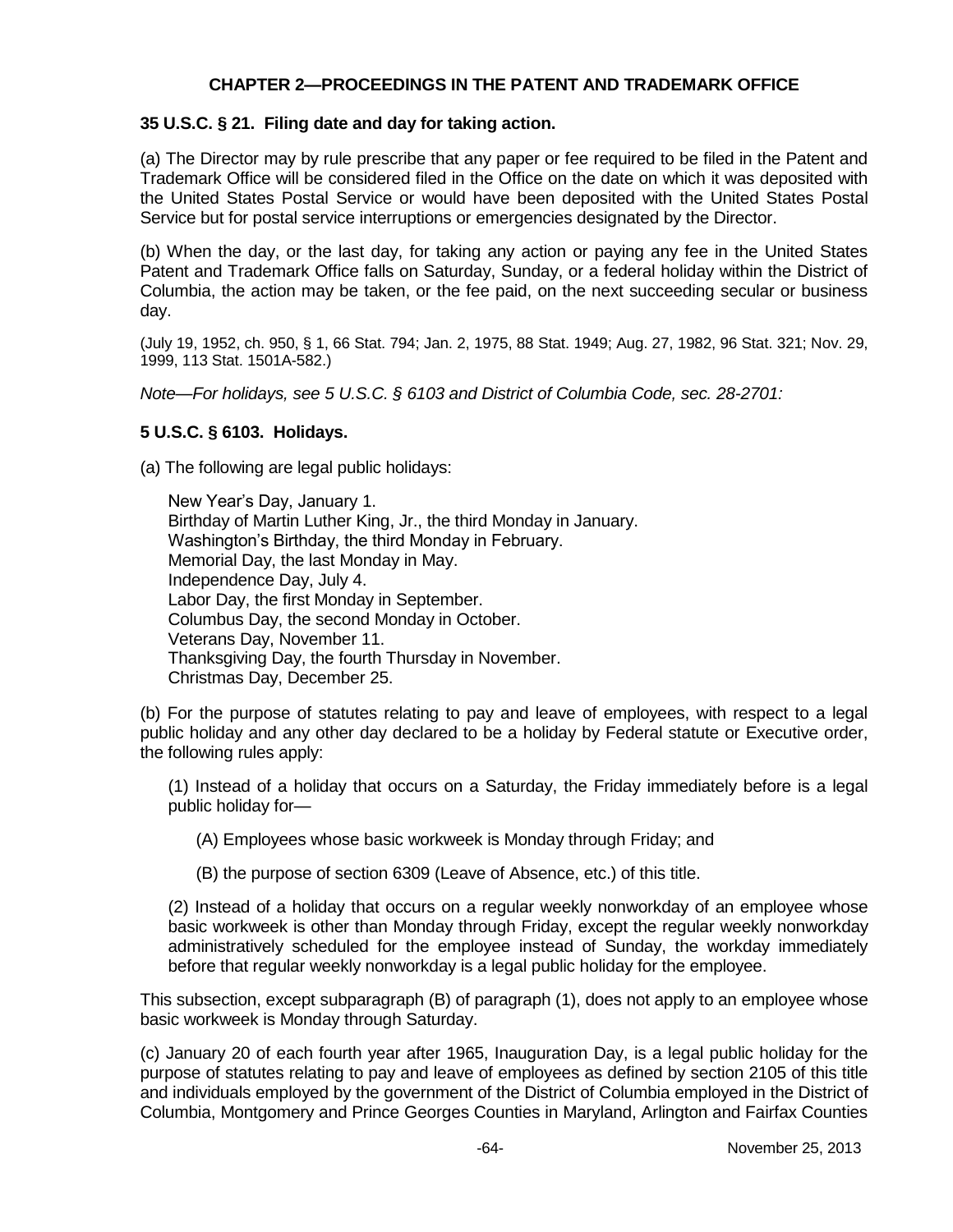in Virginia, and the cities of Alexandria and Falls Church in Virginia. When January 20 of any fourth year after 1965 falls on Sunday, the next succeeding day selected for the public observance of the inauguration of the President is a legal public holiday for the purpose of this subsection.

(Amended June 28, 1968, 82 Stat. 250; Sept. 18, 1975, 89 Stat. 479; Nov. 2, 1983, 97 Stat. 917.)

### **District of Columbia Code—Section 28-2701.**

Holidays designated—Time for performing acts extended. The following days in each year, namely, New Year's Day, January 1; Dr. Martin Luther King, Jr.'s Birthday, the third Monday in January; Washington's Birthday, the third Monday in February; Memorial Day, the last Monday in May; Independence Day, July 4; Labor Day, the first Monday in September; Columbus Day, the second Monday in October; Veteran's Day, November 11; Thanksgiving Day, the fourth Thursday in November; Christmas Day, December 25; every Saturday, after twelve o'clock noon; any day appointed by the President of the United States as a day of public feasting or thanksgiving; and the day of the inauguration of the President, in every fourth year, are holidays in the District for all purposes. When a day set apart as a legal holiday, other than the day of the inauguration of a President, falls on a Saturday, the next preceding day is a holiday. When a day set apart as a legal holiday falls on a Sunday, the next succeeding day is a holiday. In such cases, when a Sunday and a holiday or holidays fall on successive days, all commercial papers falling due on any of these days shall, for all purposes of presenting for payment or acceptance, be deemed to mature and be presentable for payment or acceptance on the next secular business day succeeding. Every Saturday is a holiday in the District for (1) every bank or banking institution having an office or banking house located within the District, (2) every Federal savings and loan association whose main office is in the District, and (3) every building association, building and loan association, or savings and loan association, incorporated or unincorporated, organized and operating under the laws of and having an office located within the District. An act which would otherwise be required, authorized, or permitted to be performed on Saturday in the District at the office or banking house of, or by, any such bank or bank institution, Federal savings and loan association, building association, building and loan association, or savings and loan association, if Saturday were not a holiday, shall or may be so performed on the next succeeding business day, and liability or loss of rights of any kind may not result from such delay.

*Note.—As to the observance of holidays which fall on Saturday, see 5 U.S.C. § 6103, which provides:*

"(b)(1) Instead of a holiday that occurs on a Saturday, the Friday immediately before is a legal public holiday...."

#### **35 U.S.C. § 22. Printing of papers filed.**

The Director may require papers filed in the Patent and Trademark Office to be printed, typewritten, or on an electronic medium.

(July 19, 1952, ch. 950, § 1, 66 Stat. 795; Jan. 2, 1975, 88 Stat. 1949; Nov. 29, 1999, 113 Stat. 1501A-582.)

#### **35 U.S.C. § 23. Testimony in Patent and Trademark Office cases.**

The Director may establish rules for taking affidavits and depositions required in cases in the Patent and Trademark Office. Any officer authorized by law to take depositions to be used in the courts of the United States, or of the State where he resides, may take such affidavits and depositions.

(July 19, 1952, ch. 950, § 1, 66 Stat. 795; Jan. 2, 1975, 88 Stat. 1949; Nov. 29, 1999, 113 Stat. 1501A-582.)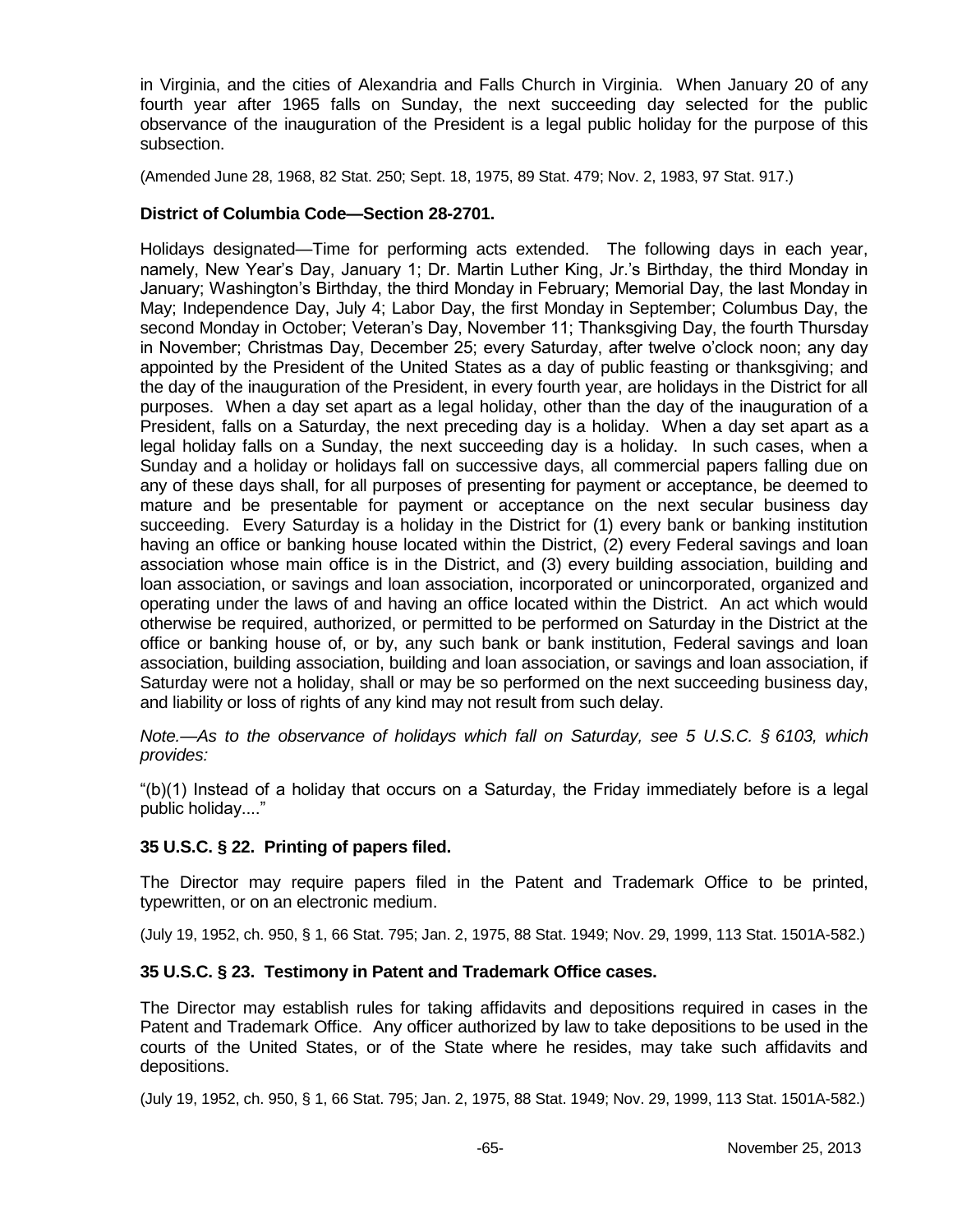### **35 U.S.C. § 24. Subpoenas, witnesses.**

The clerk of any United States court for the district wherein testimony is to be taken for use in any contested case in the Patent and Trademark Office, shall, upon the application of any party thereto, issue a subpoena for any witness residing or being within such district, commanding him to appear and testify before an officer in such district authorized to take depositions and affidavits, at the time and place stated in the subpoena. The provisions of the Federal Rules of Civil Procedure relating to the attendance of witnesses and to the production of documents and things shall apply to contested cases in the Patent and Trademark Office.

Every witness subpoenaed and in attendance shall be allowed the fees and traveling expenses allowed to witnesses attending the United States district courts.

A judge of a court whose clerk issued a subpoena may enforce obedience to the process or punish disobedience as in other like cases, on proof that a witness, served with such subpoena, neglected or refused to appear or to testify. No witness shall be deemed guilty of contempt for disobeying such subpoena unless his fees and traveling expenses in going to, and returning from, and one day's attendance at the place of examination, are paid or tendered him at the time of the service of the subpoena; nor for refusing to disclose any secret matter except upon appropriate order of the court which issued the subpoena.

(July 19, 1952, ch. 950, § 1, 66 Stat. 795; Jan. 2, 1975, 88 Stat. 1949.)

### **35 U.S.C. § 25. Declaration in lieu of oath.**

(a) The Director may by rule prescribe that any document to be filed in the Patent and Trademark Office and which is required by any law, rule, or other regulation to be under oath may be subscribed to by a written declaration in such form as the Director may prescribe, such declaration to be in lieu of the oath otherwise required.

(b) Whenever such written declaration is used, the document must warn the declarant that willful false statements and the like are punishable by fine or imprisonment, or both (18 U.S.C. section 1001).

(Added Mar. 26, 1964, 78 Stat. 171; amended Jan. 2, 1975, 88 Stat. 1949; Nov. 29, 1999, 113 Stat. 1501A-582.)

*Note—18 U.S.C. § 1001 provides: "Whoever in any matter within the jurisdiction of any department or agency of the United States knowingly and willfully falsifies, conceals or covers up by any trick, scheme, or device a material fact, or makes any false, fictitious or fraudulent statements or representations, or makes or uses any false writing or document knowing the same to contain any false, fictitious or fraudulent statements or entry, shall be fined not more than \$10,000 or imprisoned not more than five years, or both." (June 25, 1948, 62 Stat. 749.)*

#### **35 U.S.C. § 26. Effect of defective execution.**

Any document to be filed in the Patent and Trademark Office and which is required by any law, rule, or other regulation to be executed in a specified manner may be provisionally accepted by the Director despite a defective execution, provided a properly executed document is submitted within such time as may be prescribed.

(Added Mar. 26, 1964, 78 Stat. 171; amended Jan. 2, 1975, 88 Stat. 1949.)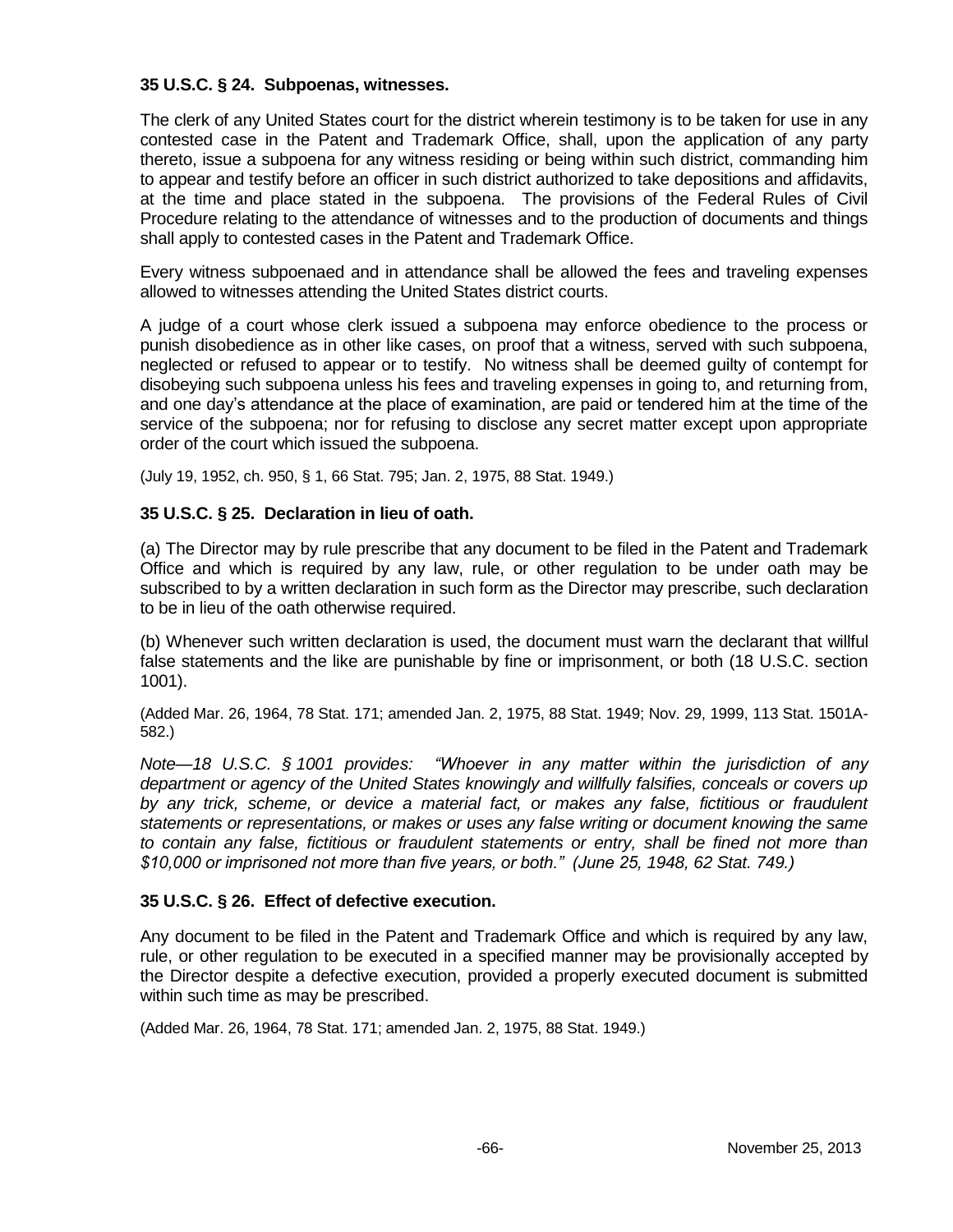# **CHAPTER 3—PRACTICE BEFORE PATENT AND TRADEMARK OFFICE**

# **35 U.S.C. § 31. [Repealed]**

(Nov. 29, 1999, 113 Stat. 1501A-580.)

### **35 U.S.C. § 32. Suspension or exclusion from practice.**

The Director may, after notice and opportunity for a hearing, suspend or exclude, either generally or in any particular case, from further practice before the Patent and Trademark Office, any person, agent, or attorney shown to be incompetent or disreputable, or guilty of gross misconduct, or who does not comply with the regulations established under section 2(b)(2)(D), or who shall, by word, circular, letter, or advertising, with intent to defraud in any manner, deceive, mislead, or threaten any applicant or prospective applicant, or other person having immediate or prospective business before the Office. The reasons for any such suspension or exclusion shall be duly recorded. The Director shall have the discretion to designate any attorney who is an officer or employee of the United States Patent and Trademark Office to conduct the hearing required by this section. A proceeding under this section shall be commenced not later than the earlier of either the date that is 10 years after the date on which the misconduct forming the basis for the proceeding occurred, or 1 year after the date on which the misconduct forming the basis for the proceeding is made known to an officer or employee of the Office as prescribed in the regulations established under section 2(b)(2)(D). The United States District Court for the Eastern District of Virginia, under such conditions and upon such proceedings as it by its rules determines, may review the action of the Director upon the petition of the person so refused recognition or so suspended or excluded.

(July 19, 1952, ch. 950, § 1, 66 Stat. 795; Jan. 2, 1975, 88 Stat. 1949; Nov. 29, 1999, 113 Stat. 1501A-581; Sept. 16, 2011, 125 Stat. 291, 316, 335.)

#### **35 U.S.C. § 33. Unauthorized representation as practitioner.**

Whoever, not being recognized to practice before the Patent and Trademark Office, holds himself out or permits himself to be held out as so recognized, or as being qualified to prepare or prosecute applications for patent, shall be fined not more than \$1,000 for each offense.

(July 19, 1952, ch. 950, § 1, 66 Stat. 796; Jan. 2, 1975, 88 Stat. 1949.)

# **CHAPTER 4—PATENT FEES, FUNDING, SEARCH SYSTEMS**

#### **35 U.S.C. § 41(i). Patent and trademark search systems.**

(i) ELECTRONIC PATENT AND TRADEMARK DATA.—

(1) MAINTENANCE OF COLLECTIONS.—The Director shall maintain, for use by the public, paper, microform, or electronic collections of United States patents, foreign patent documents, and United States trademark registrations arranged to permit search for and retrieval of information. The Director may not impose fees directly for the use of such collections, or for the use of the public patent or trademark search rooms or libraries.

(2) AVAILABILITY OF AUTOMATED SEARCH SYSTEMS.—The Director shall provide for the full deployment of the automated search systems of the Patent and Trademark Office so that such systems are available for use by the public, and shall assure full access by the public to, and dissemination of, patent and trademark information, using a variety of automated methods, including electronic bulletin boards and remote access by users to mass storage and retrieval systems.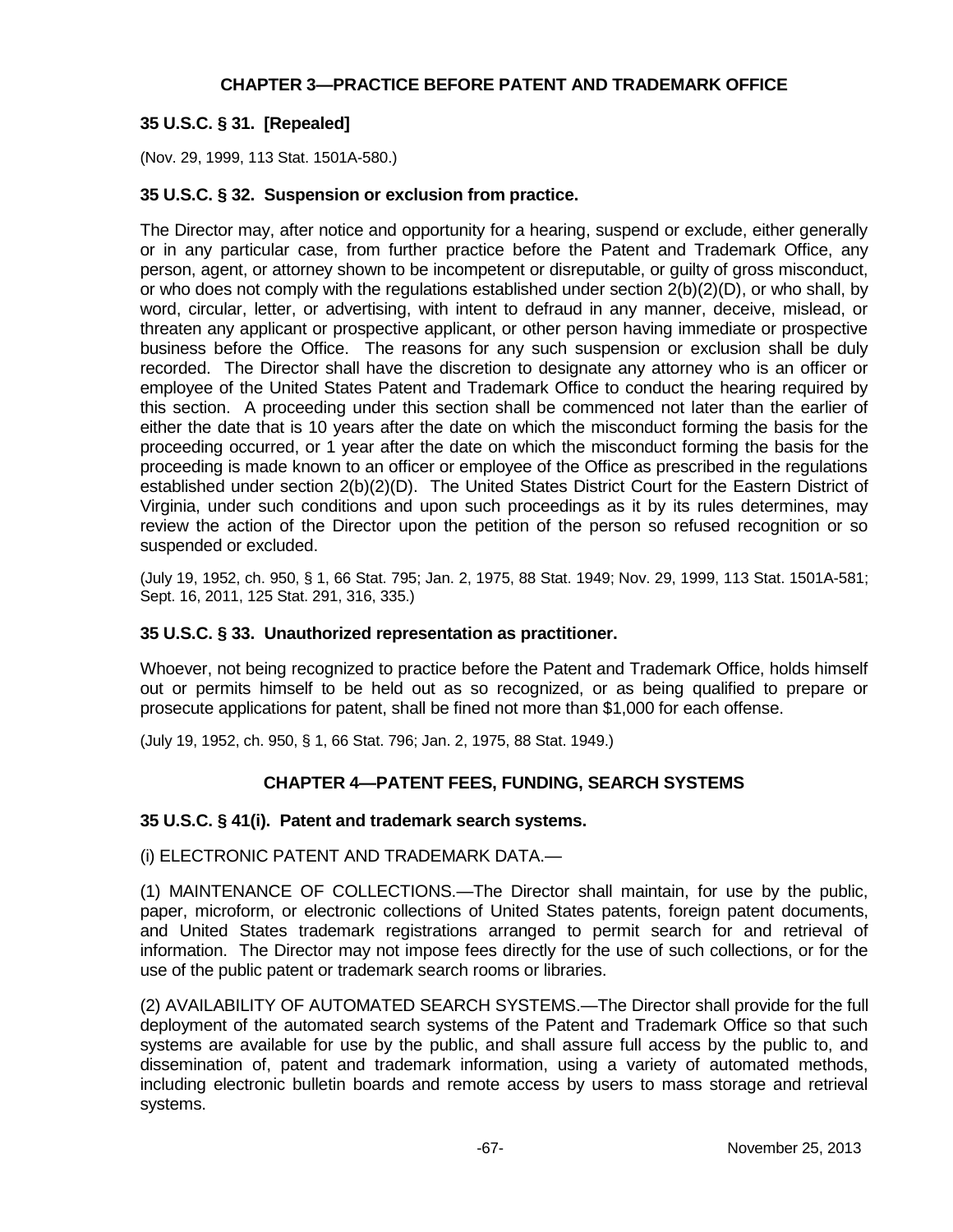(3) ACCESS FEES.—The Director may establish reasonable fees for access by the public to the automated search systems of the Patent and Trademark Office. If such fees are established, a limited amount of free access shall be made available to users of the systems for purposes of education and training. The Director may waive the payment by an individual of fees authorized by this subsection upon a showing of need or hardship, and if such a waiver is in the public interest.

(4) ANNUAL REPORT TO CONGRESS.—The Director shall submit to the Congress an annual report on the automated search systems of the Patent and Trademark Office and the access by the public to such systems. The Director shall also publish such report in the Federal Register. The Director shall provide an opportunity for the submission of comments by interested persons on each such report.

(Added Pub. L. 102-204, § 5(d)(1), 105 Stat. 1637, Dec. 10, 1991; Pub. L. 112-29, 125 Stat. 323, 324, Sept. 16, 2011.)

### **35 U.S.C. § 41 note. Adjustment of trademark fees.**

(a) FEE FOR FILING APPLICATION. Until such time as the Director sets or adjusts the fees otherwise, under such conditions as may be prescribed by the Director, the fee under section 31(a) of the Trademark Act of 1946 (15 U.S.C. 1113(a)) for: (1) the filing of a paper application for the registration of a trademark shall be \$375; (2) the filing of an electronic application shall be \$325; and (3) the filing of an electronic application meeting certain additional requirements prescribed by the Director shall be \$275. The provisions of the second and third sentences of section 31(a) of the Trademark Act of 1946 shall apply to the fees established under this section.

(b) REFERENCE TO TRADEMARK ACT OF 1946. For purposes of this section, the "Trademark Act of 1946" refers to the Act entitled "An Act to provide for the registration and protection of trademarks used in commerce, to carry out the provisions of certain international conventions, and for other purposes."

(Pub. L. 108-447, Sec. 2, Div. B, Title VIII, Sec. 802, 118 Stat. 2809, 2929, Dec. 8, 2004; Pub. L. 112-29, 125 Stat. 324, Sept. 16, 2011.)

# **35 U.S.C. § 42. Patent and Trademark Office funding.**

(a) All fees for services performed by or materials furnished by the Patent and Trademark Office will be payable to the Director.

(b) All fees paid to the Director and all appropriations for defraying the costs of the activities of the Patent and Trademark Office will be credited to the Patent and Trademark Office Appropriation Account in the Treasury of the United States.

(c)(1) To the extent and in the amounts provided in advance in appropriations Acts, fees authorized in this title or any other Act to be charged or established by the Director shall be collected by and shall, subject to paragraph (3), be available to the Director to carry out the activities of the Patent and Trademark Office.

(2) There is established in the Treasury a Patent and Trademark Fee Reserve Fund. If fee collections by the Patent and Trademark Office for a fiscal year exceed the amount appropriated to the Office for that fiscal year, fees collected in excess of the appropriated amount shall be deposited in the Patent and Trademark Fee Reserve Fund. To the extent and in the amounts provided in appropriations Acts, amounts in the Fund shall be made available until expended only for obligation and expenditure by the Office in accordance with paragraph (3).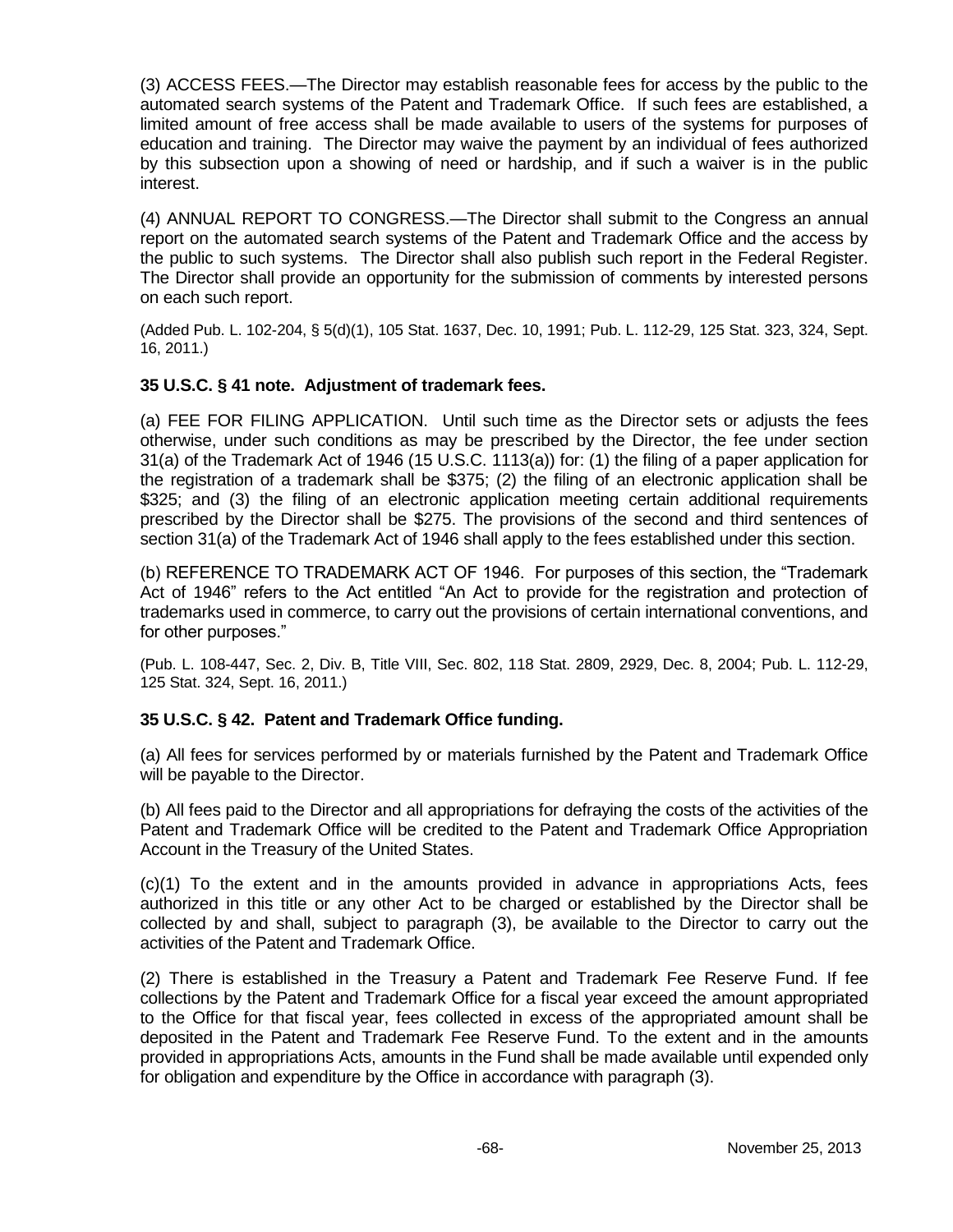(3)(A) Any fees that are collected under this title, and any surcharges on such fees, may only be used for expenses of the Office relating to the processing of patent applications and for other activities, services, and materials relating to patents and to cover a proportionate share of the administrative costs of the Office.

(B) Any fees that are collected under section 31 of the Trademark Act of 1946, and any surcharges on such fees, may only be used for expenses of the Office relating to the processing of trademark registrations and for other activities, services, and materials relating to trademarks and to cover a proportionate share of the administrative costs of the Office.

(d) The Director may refund any fee paid by mistake or any amount paid in excess of that required.

(e) The Secretary of Commerce shall, on the day each year on which the President submits the annual budget to the Congress, provide to the Committees on the Judiciary of the Senate and the House of Representatives—

(1) a list of patent and trademark fee collections by the Patent and Trademark Office during the preceding fiscal year;

(2) a list of activities of the Patent and Trademark Office during the preceding fiscal year which were supported by patent fee expenditures, trademark fee expenditures, and appropriations;

(3) budget plans for significant programs, projects, and activities of the Office, including out-year funding estimates;

(4) any proposed disposition of surplus fees by the Office; and

(5) such other information as the committees consider necessary.

(July 19, 1952, c. 950, 66 Stat. 796; Nov. 14, 1975, Pub. L. 94-131, § 4, 89 Stat. 690; Dec. 12, 1980, Pub. L. 96-517, § 3, 94 Stat. 3018; Aug. 27, 1982, Pub. L. 97-247, § 3(g), 96 Stat. 319; Sept. 13, 1982, Pub. L. 97- 258, § 3(i), 96 Stat. 1065; Nov. 10, 1998, Pub. L. 105-358, 112 Stat. 3272; Sept. 16, 2011, Pub. L. 112-29, 125 Stat. 336; Jan 14, 2013, Pub. L. 112-274, 126 Stat. 2457.)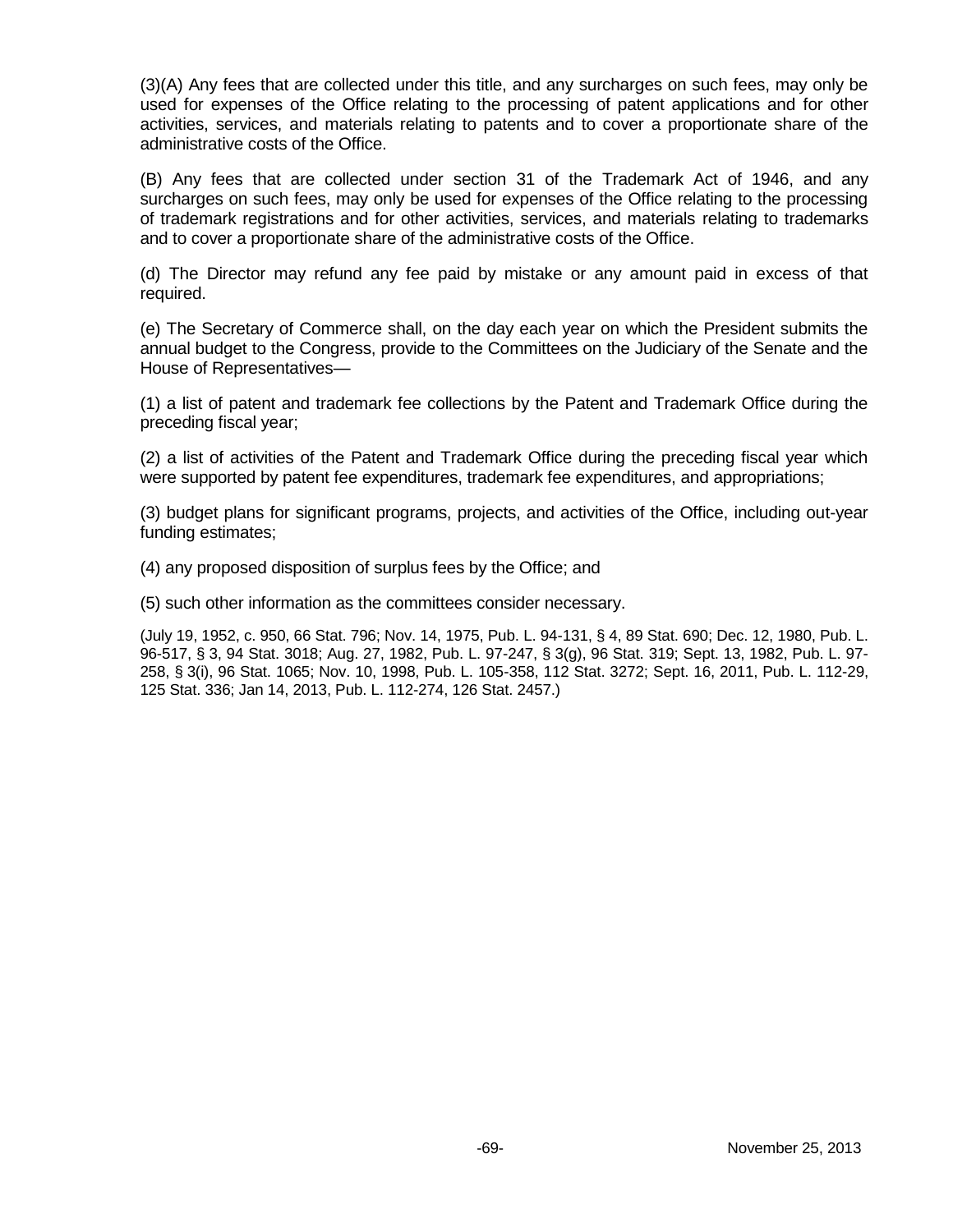# **NOTES OF OTHER STATUTES**

# **SOME U.S. CODE (AND C.F.R.) SECTIONS PROTECTING SPECIFIC NAMES, TERMS AND MARKS**

*(This is a partial listing of some of the names, terms, initials and marks which are protected under the United States Code (and Code of Federal Regulations). Almost all of these sections protect symbols, emblems, seals, insignia and badges, as well as the referenced name. Many sections also protect other names and initials. Some sections protect characters in addition to names. See the sections for specific information. See also the next listing which provides other important Code sections, many of which also protect certain names, terms, initials and marks, e.g. 18 U.S.C. § 709. For further information on other sections, see the Index to the United States Code, and the Index to the Code of Federal Regulations, especially under the terms "decorations, medals and badges," "coats of arms," "character," "insignia," "names," "seals" and "symbols." Other sections also exist which are not indexed under these terms.)*

- American Ex-Prisoners of War, 36 U.S.C. § 20907
- American Legion, 36 U.S.C. § 21705
- The American National Theater and Academy, 36 U.S.C. § 21904
- American Symphony Orchestra League, 36 U.S.C. § 22306
- American Veterans, 36 U.S.C. § 22706
- American War Mothers, 36 U.S.C. § 22505
- AMVETS (*see* American Veterans)
- Big Brothers [and other names], 36 U.S.C. § 30106
- Big Sisters [and other names], 36 U.S.C. § 30106
- Blinded Veterans Association, 36 U.S.C. § 30306
- Blue Star Mothers of America, Inc., 36 U.S.C. § 30507
- Board for Fundamental Education, 36 U.S.C. § 30706
- Boy Scouts of America, 36 U.S.C. § 30905
- Centers for Medicare and Medicaid Services (see Social Security)
- Central Intelligence Agency, 50 U.S.C. § 403m
- Central Liquidity Facility, 18 U.S.C. § 709
- CIA (see Central Intelligence Agency)
- Citius Altius Fortius (see Olympic)
- Civil Air Patrol, 36 U.S.C. § 40306
- CMS (see Social Security)
- Coast Guard [and other names], 14 U.S.C. § 639
- Commodity Credit Corporation, 15 U.S.C. § 714m
- DEA (see Drug Enforcement Administration)
- Department of Housing & Urban Development [and other names], 18 U.S.C. § 709
- Disabled American Veterans, 36 U.S.C. § 50305
- Drug Enforcement Administration, 18 U.S.C. § 709
- Fastener Quality Act, 15 U.S.C. §§ 5401 *et seq*.
- FFA (see Future Farmers of America)
- The Foundation of the Federal Bar Association, 36 U.S.C. § 70506
- 4-H Club [also specific reference to emblem consisting of a green four-leaf clover with stem and the letter H in white or gold on each leaflet], 18 U.S.C. § 707
- F.B.I. (see Federal Bureau of Investigation)
- Federal Bureau of Investigation, 18 U.S.C. § 709
- Federal Deposit Insurance Corporation [and other names], 18 U.S.C. § 709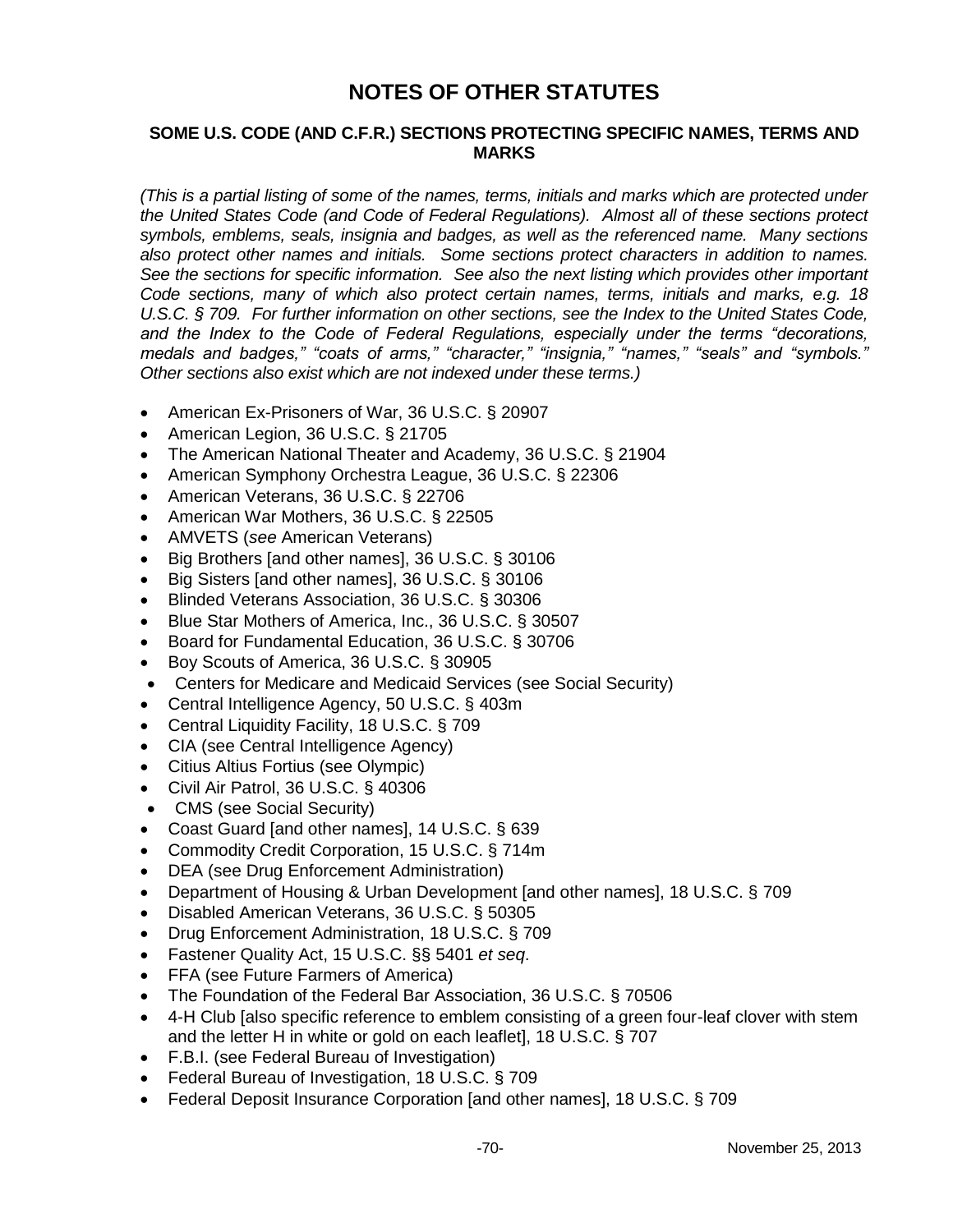- Federal Home Loan Mortgage Corporation, 12 U.S.C. § 1457
- Future Farmers of America, 36 U.S.C. § 70907
- Geneva Cross (see Red Cross)
- Girl Scouts of America, 36 U.S.C. § 80305
- Give a Hoot, Don't Pollute (see Woodsy Owl)
- The Golden Eagle [also specific reference to insignia of an American Golden Eagle (colored gold) and a family group (colored midnight blue) enclosed within a circle (colored white with a midnight blue border)], 18 U.S.C. § 715
- Government National Mortgage Association, 12 U.S.C. § 1723a; 18 U.S.C. § 709
- HUD (See Department of Housing & Urban Development)
- Ladies of the Grand Army of the Republic, 36 U.S.C. § 130106
- Life Saving Service (see Coast Guard),
- Lighthouse Service (see Coast Guard),
- Little League; Little Leaguer, 36 U.S.C. § 130506
- Marine Corps, 10 U.S.C. § 7881
- Medicaid (see Social Security)
- Medicare (see Social Security)
- The Military Chaplains Association of the United States of America, 36 U.S.C. § 140304
- NASA (see National Aeronautics and Space Administration)
- National Aeronautics and Space Administration [also flags, logo, seal], 42 U.S.C. § 2459b; 14 C.F.R. §§ 1221.101, 1221.107
- National Conference of State Societies, Washington, District of Columbia, 36 U.S.C. § 150507
- National Conference on Citizenship, 36 U.S.C. § 150707
- National Credit Union [and other names and acronyms], 18 U.S.C. § 709
- National Music Council, 36 U.S.C. § 152306
- National Safety Council, 36 U.S.C. § 152506
- National Society, Daughters of the American Colonists, 36 U.S.C. § 152907
- National Society of the Daughters of the American Revolution, 36 U.S.C. § 153104
- National Women's Relief Corps, Auxiliary of the Grand Army of the Republic, 36 U.S.C. § 153706
- Naval Sea Cadet Corps, 36 U.S.C. § 154106,
- NCOA (see Non Commissioned Officers Association of the United States of America)
- Non Commissioned Officers Association of the United States of America [and other names], 36 U.S.C. § 154707
- Olympiad (see Olympic)
- Olympic [and other names] [also specific reference to (1) the symbol of the International Olympic Committee, consisting of five interlocking rings, and (2) the emblem consisting of an escutcheon having a blue chief and vertically extending red and white bars on the base with five interlocked rings displayed on the chief], 36 U.S.C. § 220506
- OPIC (see Overseas Private Investment)
- Overseas Private Investment, 18 U.S.C. § 709
- Paralyzed Veterans of America, 36 U.S.C. § 170105
- Pearl Harbor Survivors Association, 36 U.S.C. § 170307
- $\bullet$  Peace Corps, 22 U.S.C. § 2518
- Red Crescent emblem, or the designation "Red Crescent," 18 U.S.C. § 706a
- Red Cross [and other names] [also specific reference to the emblem of the Greek red cross on a white ground], 18 U.S.C. § 706
- Reserve Officers Association of the United States, 36 U.S.C. § 190106
- SSA (see Social Security)
- Secret Service [and other names], 18 U.S.C. § 709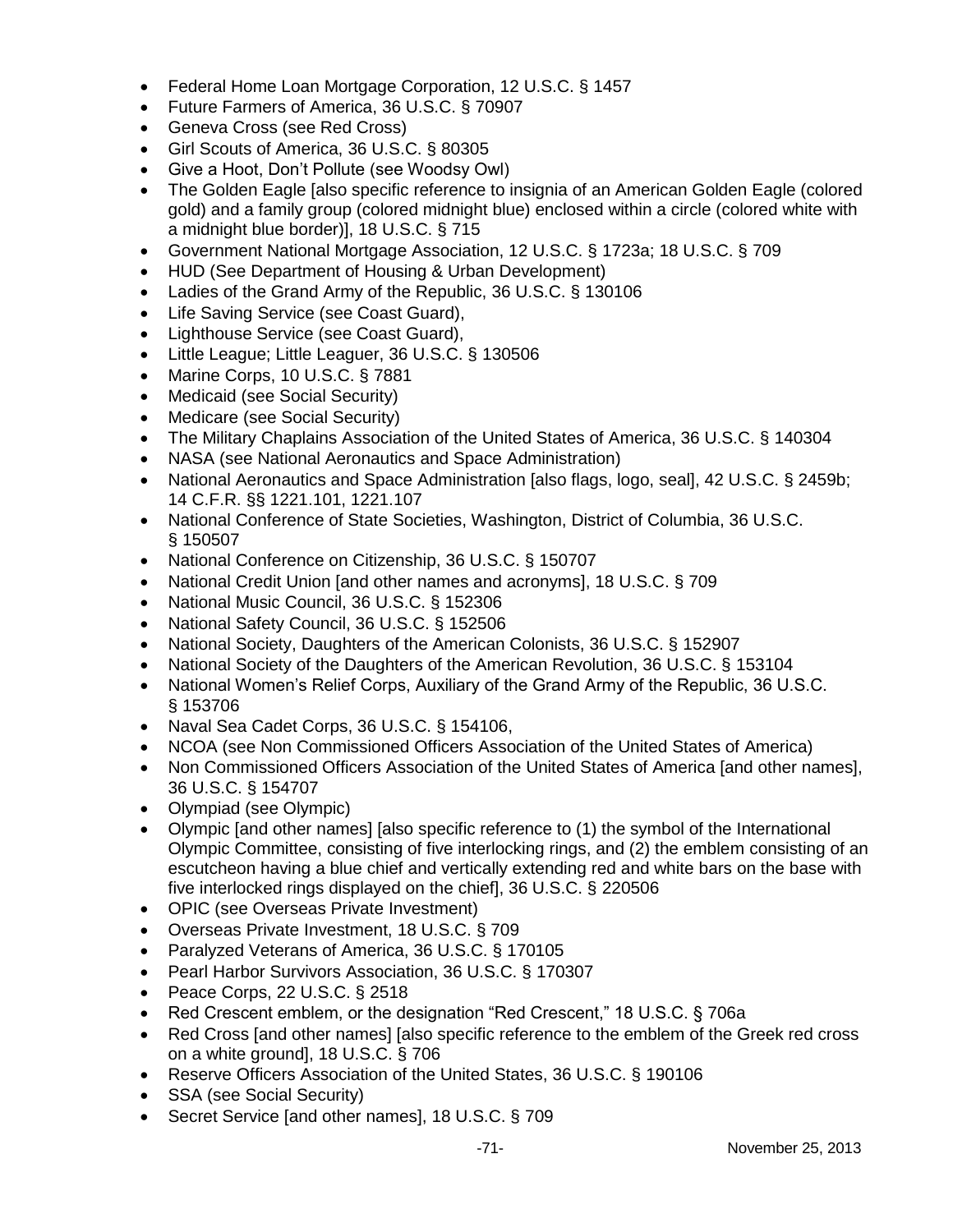- Smokey Bear, 18 U.S.C. § 711; 16 U.S.C. § 580p; 36 C.F.R. § 261.22
- Social Security [and other names, symbols and emblems], 42 U.S.C. § 1320b-10
- Sons of Union Veterans of the Civil War, 36 U.S.C. § 200306
- Swiss Confederation [with specific reference to the coat of arms, consisting of an upright white cross with equal arms and lines on a red ground], 18 U.S.C. § 708
- Third Protocol Emblem, 18 U.S.C. § 706a
- U.D. (see Secret Service)
- USCG (see Coast Guard)
- USCGR (see Coast Guard)
- USMC (see Marine Corps)
- USO (see United Service Organizations, Incorporated)
- U.S.S.S. (see Secret Service)
- United Service Organizations, Incorporated, 36 U.S.C. § 220106
- United States Capitol Historical Society, 36 U.S.C. § 220306
- United States Mint, 18 U.S.C. § 709
- United States Railway Association, 45 U.S.C. § 711
- United States Coast Guard (see Coast Guard)
- United States Olympic Committee (see Olympic)
- 369th Veterans Association, 36 U.S.C. § 210307
- Veterans of Foreign Wars of the United States, 36 U.S.C. § 230105
- Veterans of World War I of the United States of America, Incorporated, 36 U.S.C. § 230306
- Vietnam Veterans of America [and other names], 36 U.S.C. § 230507
- Woodsy Owl, 18 U.S.C. § 711a, 16 U.S.C. § 580p; 36 C.F.R. § 261.22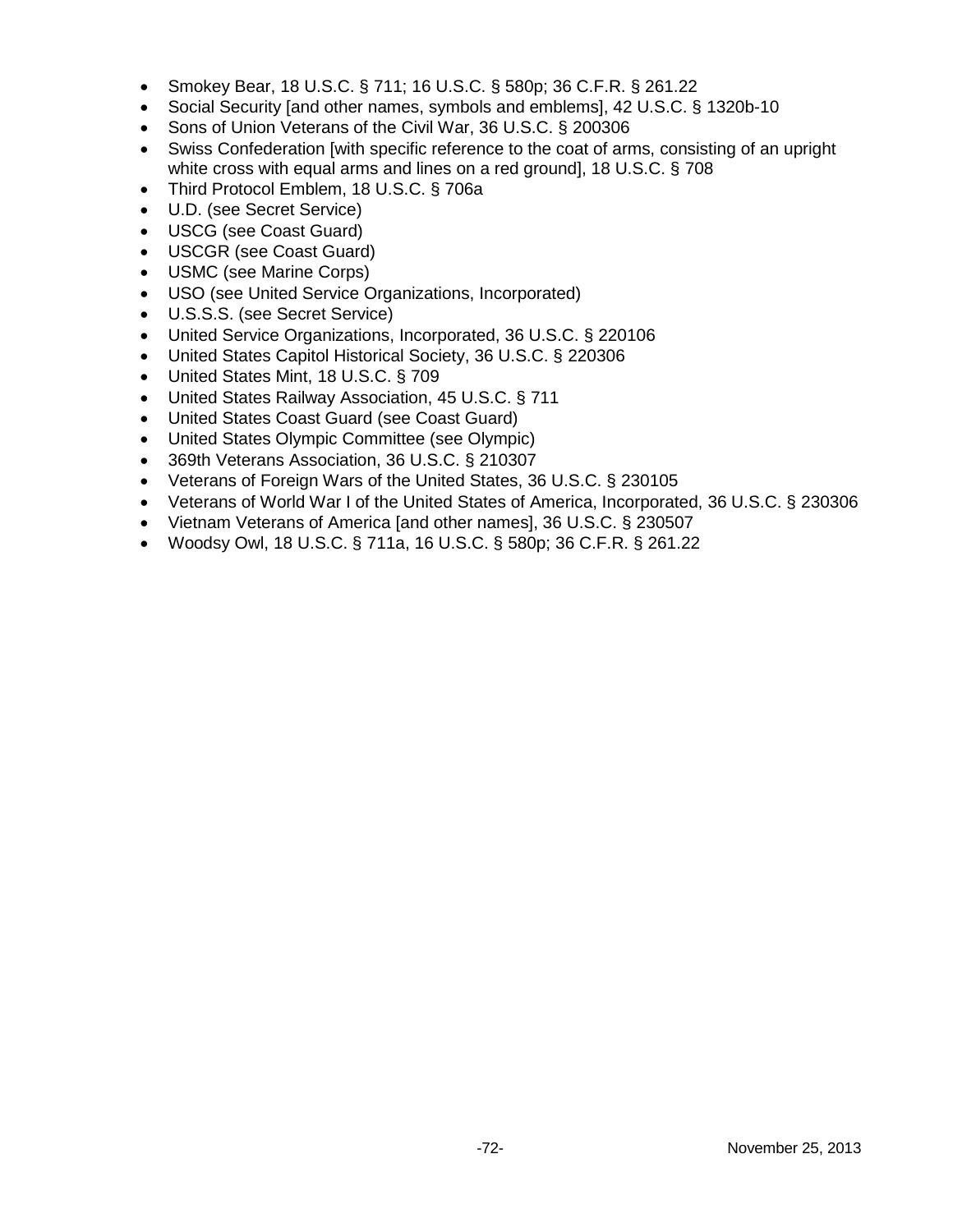## **SOME SECTIONS OF THE UNITED STATES CODE WHICH RELATE TO TRADEMARKS**

(*This is a partial listing of sections relating to trademarks.*)

- 7 U.S.C. § 136, The Federal Insecticide, Fungicide and Rodenticide Act, relating to the requirements for labeling of economic poisons.
- 7 U.S.C. §§ 1551-1610, The Federal Seed Act, relating to requirements for labeling of seeds in interstate commerce.
- 15 U.S.C. § 1, Sherman Act (Sec. 1), as amended by Miller-Tydings Act, relating to restraint of trade.
- 15 U.S.C. § 45, relating to unfair methods of competition.
- 15 U.S.C. § 52, relating to false advertisements.
- 15 U.S.C. § 68, The Wool Products Labeling Act, relating to the labeling of wool products.
- 15 U.S.C. § 69, The Fur Products Labeling Act, relating to the labeling of fur and fur products.
- 15 U.S.C. § 70, the Textile Fiber Products Identification Act, relating to the use of trademarks and names in the advertising or labeling of textile fiber products.
- 15 U.S.C. § 297, relating to use of marks, trade names, words and labeling in connection with the importation, exportation or carriage in interstate commerce of merchandise made of gold or silver or their alloys.
- 15 U.S.C. §§ 1261-1273, relating to the labeling of hazardous substances.
- 15 U.S.C. § 1511, relating to jurisdiction of Department of Commerce over Patent and Trademark Office.
- 15 U.S.C. §§ 5401 *et seq.*, relating to the recordation of insignia of manufacturers and private label distributors to ensure the traceability of a fastener to its manufacturer or private label distributor. (*See* notice at 1192 TMOG 19 (Nov. 5, 1996)).
- 18 U.S.C. § 701, relating to use of insignia of departments and independent offices of the United States.
- 18 U.S.C. § 704, relating to decorations or medals authorized by Congress for the armed forces of the United States.
- 18 U.S.C. § 705, relating to the unauthorized use on merchandise of any badge, medal, emblem, or other insignia or any colorable imitation thereof of any veteran's organization incorporated by enactment of Congress or of any organization formally recognized by any such veteran's organization as an auxiliary thereof.
- 18 U.S.C. § 709, relating to false advertising or misuse of names to indicate Federal agency. Also, prohibitions against using certain terms and initials within the financial, insurance, agricultural, housing, protection, investigatory and other fields.
- 18 U.S.C. § 712, relating to misuse by collecting agencies or private detective agencies of names, emblems, and insignia to indicate Federal agency.
- 18 U.S.C. § 713, relating to the use of likenesses of the great seal of the United States, and of the seals of the President and Vice President.
- 18 U.S.C. § 1001, relating to statements, representations, writings or documents made to any department or agency of the United States.
- 18 U.S.C. § 1158, relating to counterfeiting or imitating Government trademarks for Indian products.
- 18 U.S.C. § 2320, relating to criminal penalties for trafficking in counterfeit goods and services.
- 19 U.S.C. § 1337(a), Tariff Act of 1930, relating to unfair practices in import trade.
- 19 U.S.C. § 1526(a), Tariff Act of 1930, barring importation into the United States of merchandise of foreign manufacture bearing a trademark registered in the Patent and Trademark Office by a person domiciled in the United States if copy of the registration